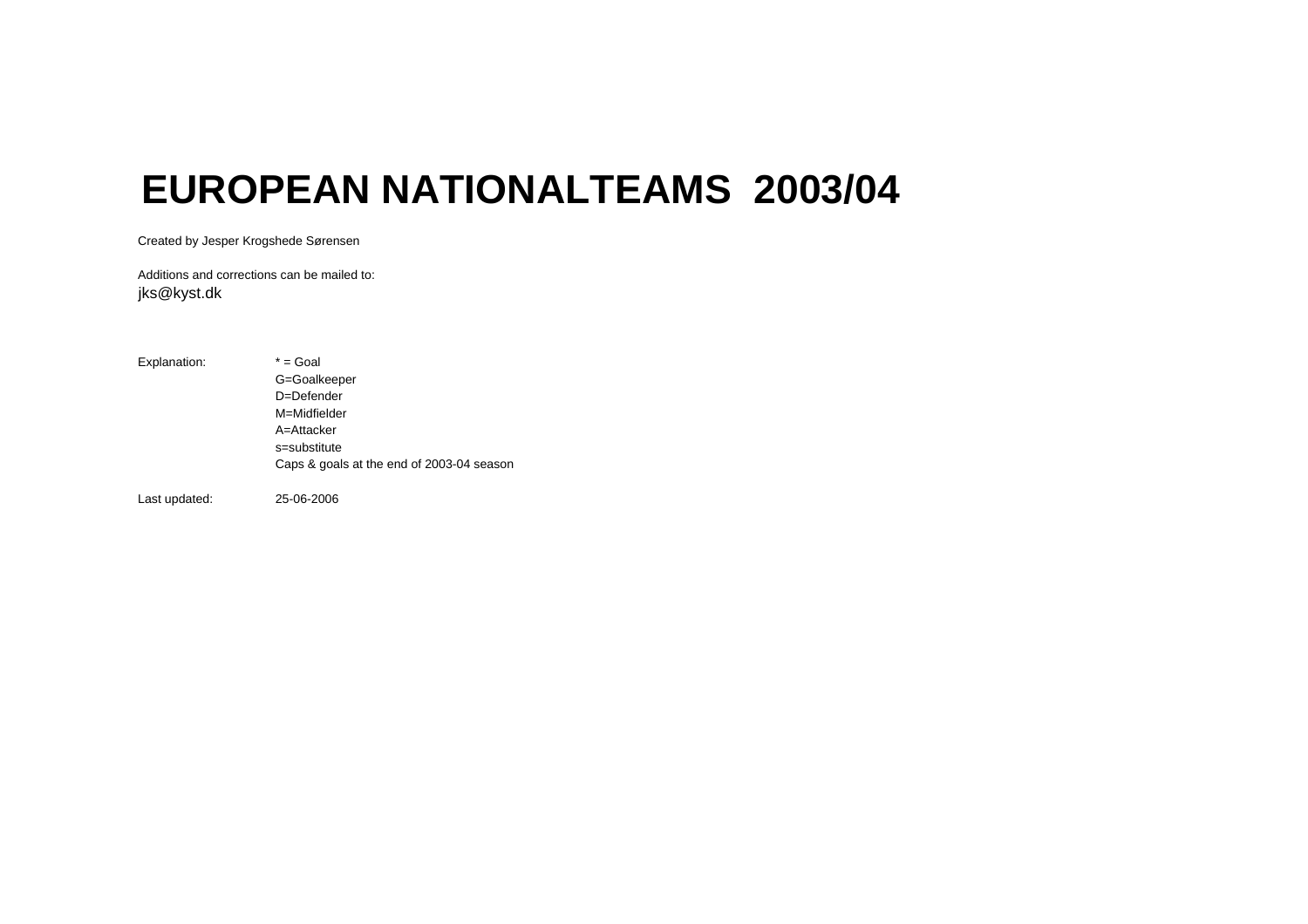| <b>ALBANIA</b> |                  |                                      | MAC   |   |       | GEO GEO POR |                      | EST SWE     | <b>ISL</b> | <b>EST</b> | Caps           | Goals                   |
|----------------|------------------|--------------------------------------|-------|---|-------|-------------|----------------------|-------------|------------|------------|----------------|-------------------------|
| Foto           | <b>STRAKOSHA</b> | Ethnikos Asteras > Proodeftiki (GRE) | G     | G | G     | G           | G                    | G           | G          | s          | 67             |                         |
| Nevil          | <b>DEDE</b>      | <b>SK Tirana</b>                     | D     | D |       |             |                      |             | s          | D          | 19             |                         |
| Geri           | CIPI             | Eintracht Fr.> RW Oberhausen (GER)   | D     | D | D     | D           | D                    | D           | D          |            | 31             |                         |
| Adrian         | <b>ALIAJ</b>     | RW Oberhausen (GER)                  | D     | D | D     | $D^{**}$    | $D^*$                | $D^*$       | $D^*$      | D          | 14             | 5                       |
| Arjan          | <b>BELLAJ</b>    | AO Kerkyra (GRE)                     | M     | M |       |             |                      |             |            |            | 31             | $\mathbf{1}$            |
| Besnik         | <b>HASI</b>      | Anderlecht (BEL)                     | M     | M | $M^*$ | M           | M                    | M           | M          | M          | 26             | $\mathbf{1}$            |
| Lorik          | CANA             | Paris SG (FRA)                       | M     | M | M     | M           | M                    | M           |            |            | $\overline{7}$ |                         |
| Altin          | <b>HAXHI</b>     | CSKA Sofia (BUL)                     | M     |   | s     | s           | M                    |             | s          | s          | 40             | $\overline{c}$          |
| Ervin          | <b>SKELA</b>     | Eintracht Frankfurt (GER)            | $M^*$ | M |       | M           | s                    | $M^*$       | M          | s          | 21             | $\overline{\mathbf{4}}$ |
| Igli           | <b>TARE</b>      | Bologna (ITA)                        | A     | s | $A^*$ | $A^*$       | A                    | $\mathbf s$ | A          | A          | 51             | $\overline{7}$          |
| Alban          | <b>BUSHI</b>     | Istanbulspor (TYR)                   | A     | A | $s^*$ | s           | $\texttt{s}^{\star}$ | A           | $s^*$      | A          | 50             | $\overline{12}$         |
| Arjan          | <b>BEQAJ</b>     | Ionikos (GRE)                        | s     |   |       |             |                      |             |            |            | 17             |                         |
| Elvin          | <b>BEQIRI</b>    | Metalurg Donetsk (UKR)               | S     |   | D     | D           | D                    | D           | D          | D          | 17             |                         |
| Rezart         | <b>DABULLA</b>   | <b>SK Tirana</b>                     | s     |   |       |             |                      |             |            |            | 3              |                         |
| Bledi          | <b>SHKEMBI</b>   | Metalurg Donetsk (UKR)               | s     |   | M     |             | M                    |             |            |            | 8              |                         |
| Devis          | <b>MUKA</b>      | <b>SK Tirana</b>                     | s     |   | s     | s           | s                    |             | s          |            | 24             |                         |
| Florian        | <b>MYRTAJ</b>    | Verona (ITA)                         | s     |   |       |             |                      | s           | A          | s          | 15             | $\overline{2}$          |
| Klodian        | <b>DURO</b>      | Partizani T. > Rizespor (TYR)        | s     | s | M     | M           | M                    | M           | M          | M          | 22             | $\mathbf{1}$            |
| Edwin          | <b>MURATI</b>    | Iraklis (GRE)                        |       | M | M     | M           |                      | M           | M          | M          | 35             | 3                       |
| Mehmet         | <b>DRAGUSHA</b>  | Eintracht Frankfurt (GER)            |       | Α |       |             |                      |             |            |            | 4              | $\mathbf{1}$            |
| Redi           | <b>JUPI</b>      | Diyarbakirspor (TYR)                 |       | s |       |             |                      |             |            |            | 13             |                         |
| Altin          | <b>RRAKLLI</b>   | Jahn Regensburg (GER)                |       |   | A     | A           | s                    | A           |            |            | 60             | 10                      |
| Efstrat        | <b>BILLA</b>     | Atromitos (GRE)                      |       |   |       | s           | s                    |             |            |            | $\overline{2}$ |                         |
| Bledar         | <b>MANCAKU</b>   | <b>Teuta Dürres</b>                  |       |   |       |             | A                    |             |            |            | $\overline{c}$ |                         |
| Arjan          | <b>PISHA</b>     | Dinamo Tirana                        |       |   |       |             | s                    |             |            |            | $\mathbf{1}$   |                         |
| Ardit          | <b>BEQIRI</b>    | Partizani Tirana                     |       |   |       |             |                      | s           | s          | D          | 7              |                         |
| Altin          | LALA             | Hannover 96 (GER)                    |       |   |       |             |                      |             | M          | M          | 33             | 2                       |
| Edmond         | <b>KAPLLANI</b>  | Besa Kavaje                          |       |   |       |             |                      |             | s          | s          | 2              |                         |
| Henri          | <b>NDREKA</b>    | Partizani Tirana                     |       |   |       |             |                      |             | s          |            | 1              |                         |
| Elion          | <b>LIKA</b>      | Dinamo Tirana                        |       |   |       |             |                      |             | s          | G          | 3              |                         |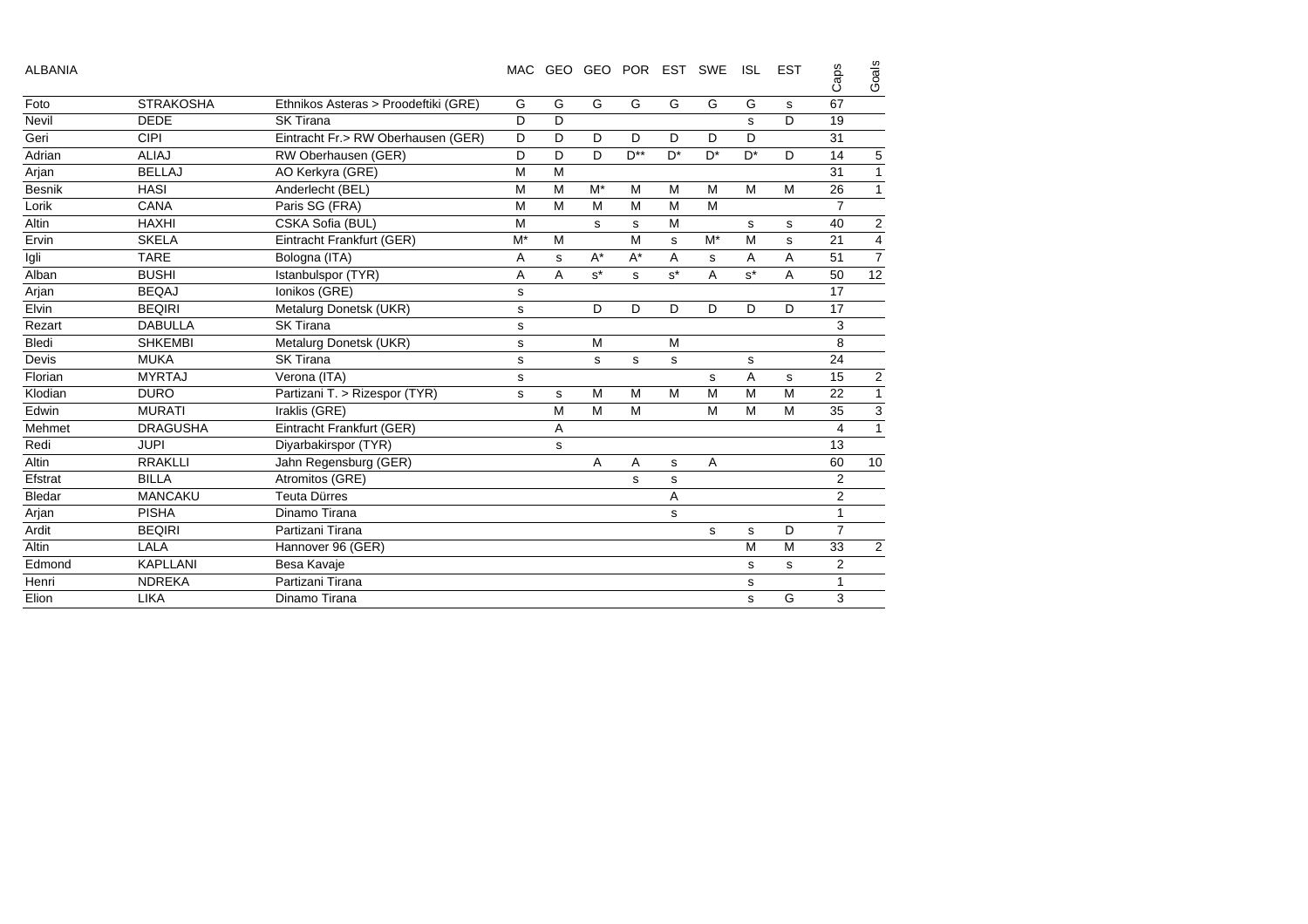| <b>ANDORRA</b>  |                  |                      | <b>CRO</b>     |   | BUL CHN FRA SPA |   |   | Caps         | Goals          |
|-----------------|------------------|----------------------|----------------|---|-----------------|---|---|--------------|----------------|
| Jesus Luis      | KOLDO ALVAREZ    | FC Andorra (SPA)     | G              | G | G               | G | G | 42           |                |
| Francesc Xavier | <b>RAMIREZ</b>   | <b>UE Sant Julia</b> | D              | D | D               | D | D | 30           |                |
| <b>TXEMA</b>    | Garcia           | FC Andorra (SPA)     | D              | D | D               | D | D | 46           |                |
| Roberto         | <b>JONAS</b>     | FC Andorra (SPA)     | D              | D |                 | s | s | 26           | $\mathbf{1}$   |
| Antonio         | <b>LIMA</b>      | CF Gaua (SPA)        | D              | D | D               | D | D | 35           | $\overline{c}$ |
| <b>JULI</b>     | Fernandez        | FC Andorra (SPA)     | M              | M | D               | D | D | 18           |                |
| Josep Manuel    | <b>AYALA</b>     | FC Andorra (SPA)     | M              | M |                 | M | M | 13           |                |
| JULI            | SANCHEZ          | FC Andorra (SPA)     | M              | S | M               | A | M | 43           | $\sqrt{2}$     |
| Oscar           | SONOJEE          | FC Andorra (SPA)     | M              | M | M               | s | M | 45           | $\mathbf{1}$   |
| Emiliano        | <b>GONZALEZ</b>  | FC Andorra (SPA)     | $\overline{A}$ |   |                 |   |   | 36           | $\overline{c}$ |
| <b>JUSTO</b>    | <b>RUIZ</b>      | FC Andorra (SPA)     | Α              | A | A               | A | A | 42           | $\overline{2}$ |
| Genis           | <b>GARCIA</b>    | Seu d'Urgell (SPA)   | s              |   | s               | s | s | 15           |                |
| Fernando        | <b>SILVA</b>     | FC Andorra (SPA)     | s              |   |                 |   |   | 7            |                |
| Felix           | <b>ALVAREZ</b>   | Seu d'Urgell (SPA)   | s              |   |                 |   |   | 9            |                |
| <b>MANOLO</b>   | Jimenez          | Seu d'Urgell (SPA)   |                | M | s               | s | s | 36           | 1              |
| Marc            | <b>PUYOL</b>     | FC Andorra (SPA)     |                | A | M               | M |   | 15           |                |
| <b>JORDI</b>    | Escura           | FC Asco (SPA)        |                | s | s               | s | s | 31           |                |
| Jesus Julian    | <b>LUCENDO</b>   | FC Santa Coloma      |                | s |                 |   |   | 27           | 3              |
| <b>Ildefons</b> | <b>LIMA</b>      | CP Ejido (SPA)       |                |   | M               | M | M | 34           | $\mathsf 3$    |
| Antonio         | <b>SIVERA</b>    | FC Santa Coloma      |                |   | M               | M | M | 3            |                |
| Sergio          | <b>MORENO</b>    | UE Lleida (SPA)      |                |   | s               |   | s | 2            |                |
| Ivan            | <b>LORENZO</b>   | FC Andorra (SPA)     |                |   | s               |   |   | 2            |                |
| Alex            | <b>RODRIGUEZ</b> | FC Andorra (SPA)     |                |   |                 | s |   | $\mathbf{1}$ |                |
| Gabriel         | <b>RIERA</b>     | FC Andorra (SPA)     |                |   |                 | s | s | 2            |                |
| Alfonso         | <b>SANCHEZ</b>   | Bertamirans CF (SPA) |                |   |                 |   | s | 6            |                |
| David           | <b>RIBOLLEDA</b> | FC Andorra (SPA)     |                |   |                 |   | s | 2            |                |
| Daniel          | <b>FERRON</b>    | FC Santa Coloma      |                |   |                 |   | s | 4            |                |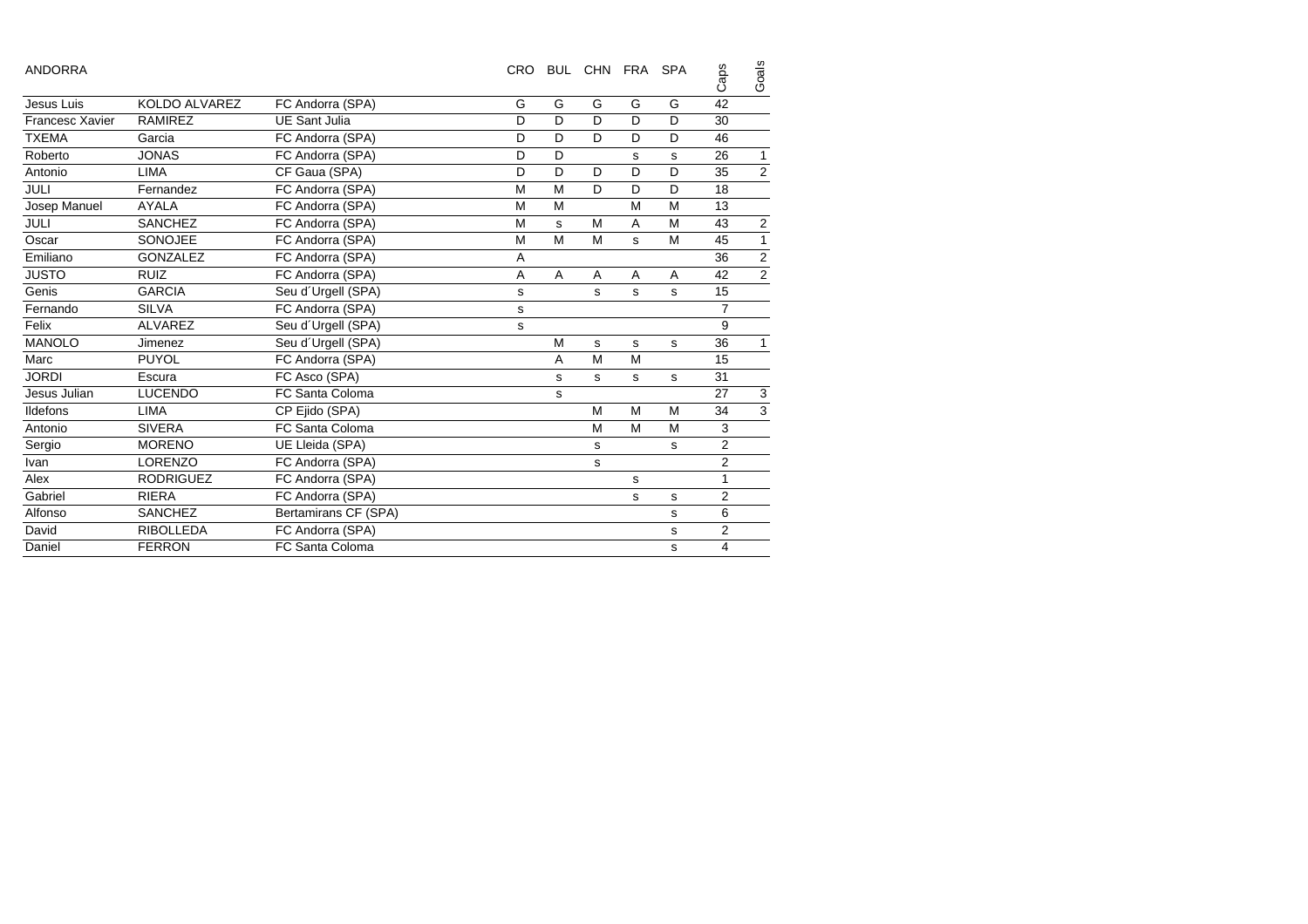| <b>ARMENIA</b>      |                      |                                   | <b>GRE</b> | <b>NIR</b> |             | SPA HUN KAZ GEO |          |       | <b>TRK</b> | Caps           | Goals          |
|---------------------|----------------------|-----------------------------------|------------|------------|-------------|-----------------|----------|-------|------------|----------------|----------------|
| Roman               | <b>BEREZOVSKI</b>    | Dynamo Moskva (RUS)               | G          | G          | G           |                 |          |       | G          | 37             |                |
| Yeghishe            | <b>MELIKYAN</b>      | Metalurg Donetsk (UKR)            | D          | D          | D           | D               | s        | D     | D          | 10             |                |
| Jose Andre          | <b>BILIBIO</b>       | Pyunik Yerevan                    | D          | D          | $\mathbf s$ |                 |          |       |            | 10             |                |
| <b>Tudor Marian</b> | ZECIU                | Pyunik Yerevan                    | D          | D          | D           | D               | s        | D     |            | 6              |                |
| Harutyun            | VARDANYAN            | Servette (SCH)                    | D          |            | D           |                 |          |       | D          | 57             | $\mathbf{1}$   |
| Romik               | <b>KHACHATRYAN</b>   | Olympiakos Nicosia (CYP)          | M          | M          | M           | M               | M        | M     | M          | 32             |                |
| Artur               | <b>PETROSYAN</b>     | FC Zürich (SCH)                   | M          | M          | s           |                 |          |       | M          | 64             | 11             |
| Artur               | <b>VOSKANYAN</b>     | Ethnikos Akhna (CYP)              | M          | M          | M           | M               |          | M     |            | 28             |                |
| Albert              | <b>SARKISYAN</b>     | Spartak-Alania Vla. (RUS)         | M          | M          | M           |                 |          |       | M          | 28             | 3              |
| Artavazd            | <b>KARAMYAN</b>      | Arsenal Kiev (UKR)                | A          | $A^*$      | A           | A               | $s^{**}$ | $A^*$ | s          | 25             | 4              |
| Arman               | <b>KARAMYAN</b>      | Arsenal Kiev (UKR)                | A          | s          | A           | A               | s        | $A^*$ |            | 27             | 3              |
| Andrey              | <b>MOVSISYAN</b>     | Torpedo-Metalurg (RUS)            | s          | A          | s           |                 |          |       |            | 13             | $\overline{2}$ |
| Ara                 | <b>HAKOBYAN</b>      | Banants Yerv. > Met.Donetsk (UKR) | s          | s          |             | Α               | s        | s     | A*         | 16             | $\mathbf{1}$   |
| Sargis              | <b>HOVSEPYAN</b>     | Torpedo-Metalurg (RUS)            |            | D          | D           | D               | D        | D     | D          | 63             |                |
| Edouard             | <b>PARTSIKYAN</b>    | Pyunik Yerevan                    |            | s          |             |                 |          |       |            | 3              |                |
| Karen               | <b>DOKHOYAN</b>      | Krylya Sovetov (RUS)              |            |            | M           |                 |          |       |            | 20             | 1              |
| Armen               | <b>HAMBARTZUMYAN</b> | Slavia Sofia (BUL)                |            |            |             | G               | G        |       | s          | 5              |                |
| Barsegh             | <b>KIRAKOSYAN</b>    | Avtodor Vladikavkaz (RUS)         |            |            |             | D               | s        | s     | s          | 4              |                |
| Valeri              | <b>ALEKSANYAN</b>    | Pyunik Yerevan                    |            |            |             | M               | M        | s     |            | 3              |                |
| Davit               | <b>GRIGORYAN</b>     | <b>MIKA Ashtarak</b>              |            |            |             | s               | D        |       |            | 2              |                |
| Levon               | <b>PACHAJYAN</b>     | Pyunik Yerevan                    |            |            |             | s               | M        | M     | s          | 4              |                |
| Galust              | <b>PETROSYAN</b>     | Pyunik Yerevan                    |            |            |             | s               | $M^*$    |       | A          | 3              | 1              |
| Balep Bah           | N'DUMBOUK            | Pyunik Yerevan                    |            |            |             | s               | M        | s     |            | 3              |                |
| Aghvan              | <b>MKRTCHYAN</b>     | Pyunik Yerevan                    |            |            |             | s               | D        | D     |            | 4              |                |
| Aleksandr           | <b>TADEVOSYAN</b>    | Pyunik Yerevan                    |            |            |             | s               | D        |       | D          | 4              |                |
| Edgar               | <b>MANUCHARYAN</b>   | Pyunik Yerevan                    |            |            |             |                 | A        | s     |            | 2              |                |
| Edel Apula Edima    | <b>BETE</b>          | Pyunik Yerevan                    |            |            |             |                 | s        | G     |            | $\overline{2}$ |                |
| Rafael              | <b>NAZARYAN</b>      | Pyunik Yerevan                    |            |            |             |                 |          | M     | M          | 10             | 1              |
| Karen               | <b>ALEKSANYAN</b>    | Shirak Giumri                     |            |            |             |                 |          | s     |            | 2              |                |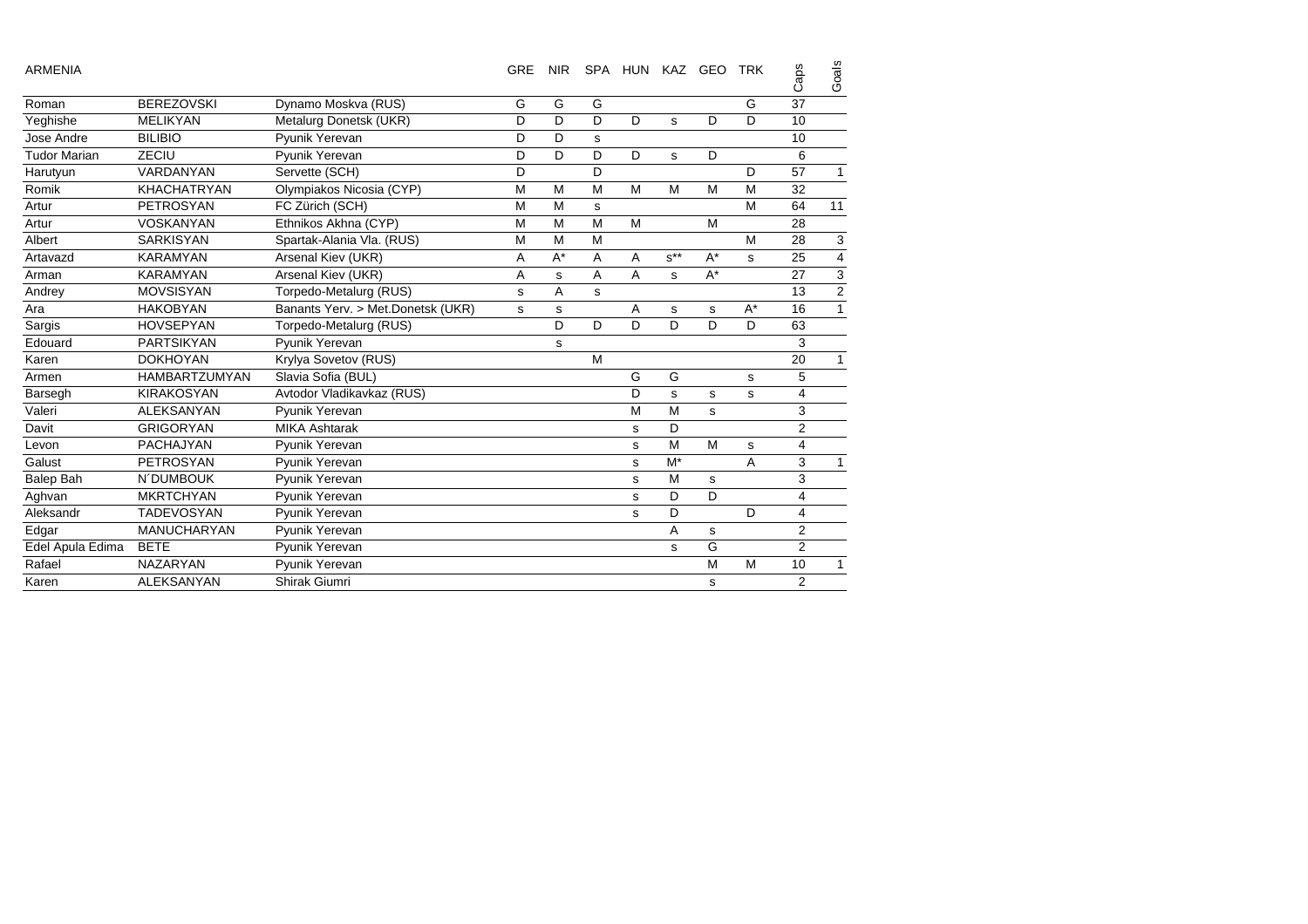| <b>AUSTRIA</b>  |                      |                             | <b>CRC</b>  |       |       | HOL CZE SVK LUX RUS |                |   | Caps           | Goals                       |
|-----------------|----------------------|-----------------------------|-------------|-------|-------|---------------------|----------------|---|----------------|-----------------------------|
| Thomas          | <b>MANDL</b>         | Austria Wien > Sturm Graz   | G           | G     | G     | s                   | G              | G | 12             |                             |
| Ernst           | <b>DOSPEL</b>        | Austria Wien                | D           | D     | s     | D                   | s              |   | 16             |                             |
| Anton           | <b>EHMANN</b>        | Grazer AK                   | D           | D     |       |                     |                |   | $\overline{7}$ |                             |
| Martin          | <b>HIDEN</b>         | Rapid Wien                  | D           | D     | D     |                     | D              | D | 27             | 1                           |
| Emanuel         | <b>POGATETZ</b>      | Grazer AK                   | D           | $D^*$ | D     | D                   |                | D | 9              | $\mathbf{1}$                |
| <b>Markus</b>   | <b>SCHOPP</b>        | Brescia (ITA)               | M           | M     | M     | M                   | M              | M | 48             |                             |
| Rene            | <b>AUFHAUSER</b>     | Grazer AK                   | M           | M     |       | M                   |                | M | 17             | $\frac{3}{2}$ $\frac{2}{3}$ |
| Thomas          | <b>FLÖGEL</b>        | Austria Wien                | M           | M     | M     |                     |                |   | 37             |                             |
| Andreas         | <b>IVANSCHITZ</b>    | Rapid Wien                  | M           | M     | $M^*$ | M                   |                |   | 5              | $\overline{1}$              |
| Eduard          | <b>GLIEDER</b>       | Pasching > Schalke 04 (GER) | $A^*$       | A     | A     |                     |                |   | 9              | $\overline{\mathbf{4}}$     |
| Roland          | <b>KIRCHLER</b>      | Pasching                    | A           | s     |       | A                   | $A^*$          | A | 23             | $\overline{\mathbf{4}}$     |
| Helge           | <b>PAYER</b>         | Rapid Wien                  | $\mathbf s$ |       |       | G                   |                |   | 3              |                             |
| <b>Markus</b>   | <b>KATZER</b>        | Admira Wacker               | s           |       |       |                     |                |   | $\mathbf{1}$   |                             |
| <b>Markus</b>   | <b>WEISSENBERGER</b> | 1860 München (GER)          | $\mathbf s$ |       |       |                     |                |   | 21             | $\mathbf{1}$                |
| Roman           | <b>WALLNER</b>       | Rapid Wien                  | $s^*$       |       |       | s                   | A              | s | 18             | $\overline{5}$              |
| Mario           | <b>HAAS</b>          | Sturm Graz                  | s           | s     | $A^*$ | A                   | $s^*$          | A | 34             | $\overline{7}$              |
| Roland          | <b>KOLLMANN</b>      | Grazer AK                   |             | A     |       | $s^*$               | $s^*$          | s | 5              | $\overline{2}$              |
| <b>Matthias</b> | <b>DOLLINGER</b>     | Grazer AK                   |             | s     |       | s                   | s              | M | 5              |                             |
| Joachim         | <b>STANDFEST</b>     | Grazer AK                   |             |       | D     |                     | s              | s | 3              |                             |
| Martin          | <b>STRANZL</b>       | 1860 München (GER)          |             |       | D     | D                   | D              | D | 18             |                             |
| Muhammet        | AKAGÜNDÜZ            | Malatyaspor (TYR)           |             |       | M     |                     |                |   | 4              | $\mathbf{1}$                |
| Roland          | <b>LINZ</b>          | Admira Wacker               |             |       | s     |                     | $\overline{A}$ | s | $\overline{7}$ |                             |
| Michael         | <b>WAGNER</b>        | Austria Wien                |             |       | s     |                     |                |   | 10             |                             |
| Mario           | <b>HIEBLINGER</b>    | Kärnten                     |             |       |       | D                   | D              | D | $\overline{7}$ |                             |
| Paul            | <b>SCHARNER</b>      | Salzburg                    |             |       |       | M                   |                |   | 10             |                             |
| Harald          | <b>CERNY</b>         | 1860 München (GER)          |             |       |       |                     | D              |   | 47             | 4                           |
| <b>Markus</b>   | <b>KIESENEBNER</b>   | Pasching                    |             |       |       |                     | $M^*$          | s | $\overline{2}$ | $\mathbf{1}$                |
| Martin          | <b>AMERHAUSER</b>    | Grazer AK                   |             |       |       |                     | M              | s | 10             | $\mathbf 2$                 |
| Andreas         | <b>SCHRANZ</b>       | Grazer AK                   |             |       |       |                     | s              |   | $\mathbf{1}$   |                             |
| <b>Bozo</b>     | <b>KOVACEVIC</b>     | Pasching                    |             |       |       |                     | s              | M | 5              |                             |
| Heinz           | ARZBERGER            | Salzburg                    |             |       |       |                     |                | s | 1              |                             |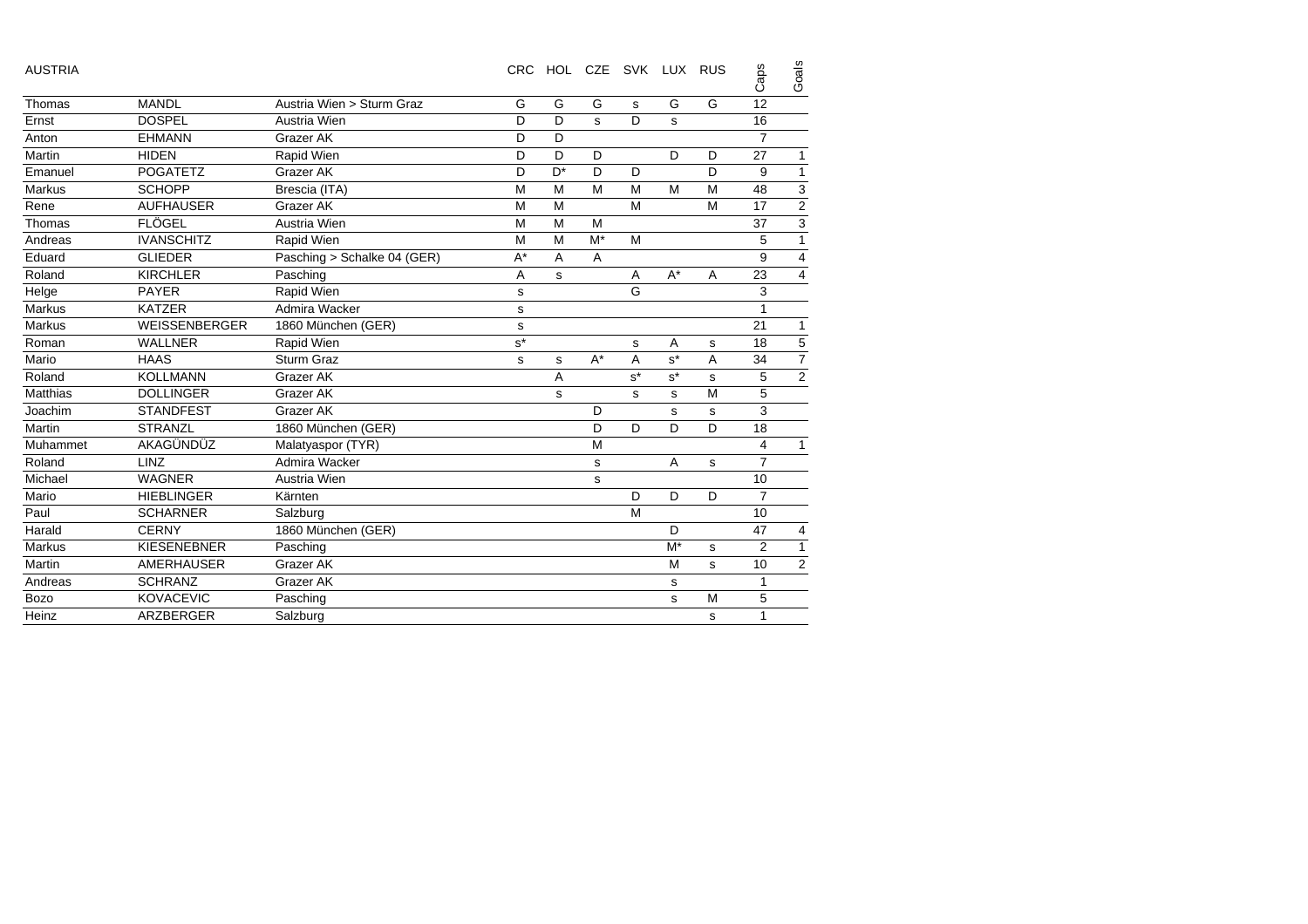| AZERBAIJAN |                   |                                   | <b>FIN</b> | ITA         |             | UAE OMN SAU  |             |             | ISR MOL KAZ UZB |             |                | LET            | Caps           | Goals            |
|------------|-------------------|-----------------------------------|------------|-------------|-------------|--------------|-------------|-------------|-----------------|-------------|----------------|----------------|----------------|------------------|
| Dmitriy    | <b>KRAMARENKO</b> | CSKA Moskva (RUS) > Zhenis (KAZ)  | G          | G           |             |              |             | G           |                 | G           | G              | G              | 24             |                  |
| Emin       | <b>AGAEV</b>      | Khimki (RUS)                      | D          | D           |             |              |             | D           |                 |             |                | D              | 62             | $\mathbf{1}$     |
| Tarlan     | AKHMEDOV          | Volyn Lutsk (UKR)                 | D          |             | D           | D            | D           | D           |                 |             |                |                | 72             |                  |
| Emin       | <b>GULIYEV</b>    | Sp.-Alania Vladik. (RUS) > Nefchi | D          | D           | D           | D            | D           | D           | D               | $D^*$       | D <sup>*</sup> | D <sup>*</sup> | 32             | 3                |
| Kamal      | <b>GULIYEV</b>    | Volyn Lutsk (UKR)                 | D          | D           | D           | D            | D           | D           | M               |             |                |                | 38             |                  |
| Makhmud    | <b>GURBANOV</b>   | Tavria Simferopol (UKR) > Nefchi  | М          | M           | M           | M            | M           |             | M               | M           | M              | м              | 57             |                  |
| llham      | YADULLAYEV        | Tavria Simferopol (UKR)           | M          | M           |             |              |             | s           |                 |             |                |                | 35             |                  |
| Rashad     | SADIGOV           | Nefchi Baku                       | M          | M           | M           | M            |             | M           | D               | $D^*$       | D              | D              | 22             | $\mathbf{1}$     |
| Farrukh    | <b>ISMAYLOV</b>   | Volyn Lutsk (UKR)                 | $M^*$      |             |             |              |             |             |                 |             |                |                | 23             | 5                |
| Samir      | <b>ALIYEV</b>     | Volyn Lutsk (UKR)                 | Α          | Α           |             |              |             | Α           |                 |             |                |                | 22             | $\mathbf{1}$     |
| Vadim      | VASILYEV          | Nefchi Baku                       | Α          | $\mathbf s$ | Α           | Α            | Α           |             |                 |             |                |                | 33             | $\overline{2}$   |
| Ruslan     | <b>MUSAYEV</b>    | Shafa Baku > Karabakh-Azersun     | ${\tt S}$  |             | M           | M            | M           |             | M               | $\mathbf s$ | $\mathbf s$    |                | 27             |                  |
| Emin       | <b>IMAMALIEV</b>  | Shafa Baku                        | s          | м           | M           | s            | M           | M           |                 |             |                |                | 23             |                  |
| Zaur       | <b>TAGIZADE</b>   | Shafa Baku > Nefchi Baku          | s          | M           |             |              |             |             |                 |             |                |                | 32             | 5                |
| Aslan      | <b>KERIMOV</b>    | Karabakh-Azersun                  |            | D           | D           | D            | D           | м           | M               | M           |                |                | 43             |                  |
| Jahangir   | <b>HASANZADE</b>  | Tavria Simf. (UKR) > Netchi Baku  |            | s           |             |              |             | s           | G               |             |                |                | 22             |                  |
| Ramiz      | <b>MAMEDOV</b>    | Peykan (IRN)                      |            | s           |             |              |             |             |                 |             |                |                | 14             | $\overline{c}$   |
| Huseyn     | <b>MAHAMMEDOV</b> | Nefchi Baku                       |            |             | G           | G            | G           |             |                 |             |                |                | 13             |                  |
| Nadir      | <b>NABIEV</b>     | Nefchi Baku                       |            |             | Α           | Α            | Α           |             |                 | $A^*$       | Α              | A              | 11             | $\mathbf{1}$     |
| Vusal      | <b>HUSEINOV</b>   | Shamkir                           |            |             | s           | $\mathbf s$  |             |             |                 | M           |                |                | 3              |                  |
| Zaur       | RAMAZANOV         | <b>Bakili</b>                     |            |             | s           | s            | s           |             |                 | Α           | s              |                | $\mathbf 5$    |                  |
| Namig      | <b>HASANOV</b>    | Karabakh-Azersun                  |            |             | $\mathbf s$ | s            | $\mathbf S$ |             |                 |             |                |                | 5              |                  |
| Adaim      | NIFTALIEV         | Karat                             |            |             | s           | M            | M           |             |                 |             |                |                | 10             |                  |
| Zeynal     | ZEYNALOV          | Dinamo                            |            |             | s           | $\mathsf{s}$ |             |             |                 |             |                |                | 2              |                  |
| Kenan      | <b>KERIMOV</b>    | Shamkir                           |            |             | s           | $\mathsf{s}$ | s           |             |                 |             |                |                | 6              |                  |
| Mikayil    | YUSIFOV           | Shafa Baku                        |            |             |             | s            | s           |             |                 |             |                |                | $\overline{2}$ |                  |
| Ruslan     | <b>GAFITULLIN</b> | <b>MOIK</b>                       |            |             |             | $\mathsf{s}$ |             |             |                 |             |                |                | $\mathbf{1}$   |                  |
| Aftandil   | <b>HADJIYEV</b>   | Shafa Baku                        |            |             |             | s            | s           |             | s               |             |                |                | 6              |                  |
| Elghin     | <b>RAKHMANOV</b>  | Nefchi Baku                       |            |             |             |              |             | м           |                 |             |                |                | $\overline{7}$ |                  |
| Gurban     | <b>GURBANOV</b>   | Nefchi Baku                       |            |             |             |              |             | A           | $A^*$           |             | $A^*$          | $A^*$          | 54             | 12 <sup>12</sup> |
| Elmar      | <b>BAKHSHIYEV</b> | Khazar Uni.                       |            |             |             |              |             | $\mathbf S$ |                 |             |                |                | $\mathbf{1}$   |                  |
| Jamal      | <b>MAMEDOV</b>    | Shafa Baku                        |            |             |             |              |             | $\mathbf S$ |                 |             |                |                | $\mathbf{1}$   |                  |
| Mahir      | SHUKUROV          | Ganclarbirliyi                    |            |             |             |              |             | $\mathbf s$ | $\mathbf s$     | D           | D              | D              | 5              |                  |
| Vugar      | <b>NADYROV</b>    | Karabakh-Azersun                  |            |             |             |              |             | s           |                 |             |                |                | $\mathbf{1}$   |                  |
| Agil       | <b>MAMEDOV</b>    | Nefchi Baku                       |            |             |             |              |             | $\mathbf s$ | M               |             | M              | м              | $\overline{4}$ |                  |
| Rafael     | AMIRBEKOV         | Teraktorsazi Tabriz (IRN)         |            |             |             |              |             |             | D               | D           | D              | M              | $\overline{4}$ |                  |
| Rashad     | ABDULLAYEV        | Khazar Uni.                       |            |             |             |              |             |             | M               | $\mathbf s$ |                | s              | 3              |                  |
| Senan      | <b>GURBANOV</b>   | Shafa Baku                        |            |             |             |              |             |             | s               |             |                |                | $\mathbf{1}$   |                  |
| Samir      | <b>ABBASOV</b>    | Nefchi Baku                       |            |             |             |              |             |             |                 | D           | D              |                | 2              |                  |
| Zhayhun    | <b>SULTANOV</b>   | MashinSazi Tabriz (IRN)           |            |             |             |              |             |             |                 | $\mathbf s$ |                |                | $\overline{2}$ | $\mathbf{1}$     |
| Anatoli    | <b>PONOMAREV</b>  | Xanthi (GRE)                      |            |             |             |              |             |             |                 | s           | M              | м              | 3              |                  |
| Alim       | <b>GURBANOV</b>   | Nefchi Baku                       |            |             |             |              |             |             |                 | ${\tt S}$   |                |                | 2              |                  |
| Ilgar      | <b>GURBANOV</b>   | Fenerbahce (TYR)                  |            |             |             |              |             |             |                 |             | $s^*$          | s              | $\overline{2}$ | $\mathbf{1}$     |
| Flman      | SUI TANOV         | <b>Bakili</b>                     |            |             |             |              |             |             |                 |             | S.             |                | $\mathbf{1}$   |                  |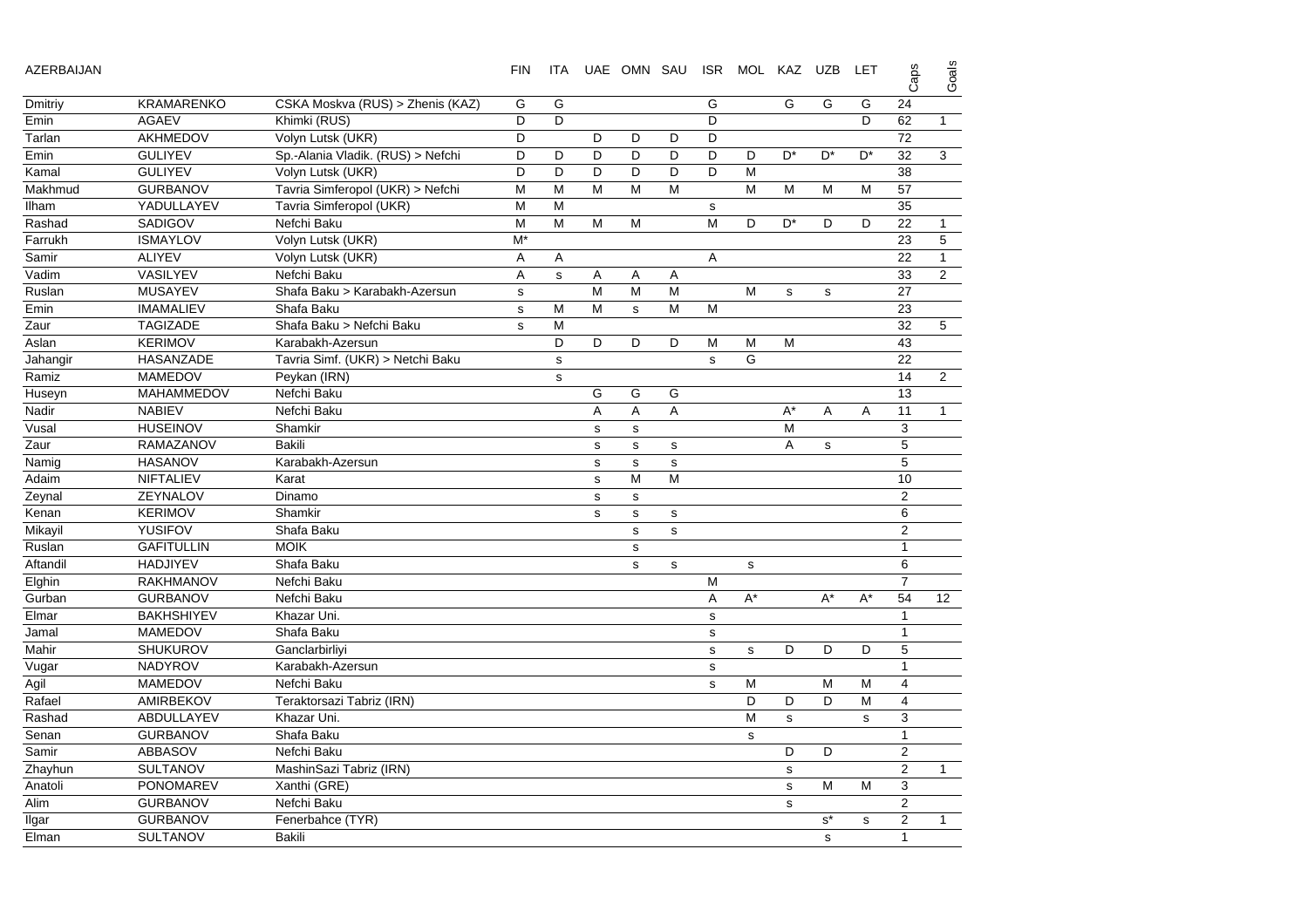| <b>BELARUS</b> |                     |                                        | <b>IRN</b> | <b>CZE</b> | MOL CYP RUM LAT |          |   |        | <b>LIT</b>  | Caps           | Goals          |
|----------------|---------------------|----------------------------------------|------------|------------|-----------------|----------|---|--------|-------------|----------------|----------------|
| Gennadi        | <b>TUMILOVICH</b>   | Royal Antwerp (BEL)                    | G          | G          | G               | S        |   |        |             | 32             |                |
| Antyom         | <b>CHELYADINSKY</b> | Sokol Saratov (RUS)                    | D          |            |                 |          |   |        |             | 2              |                |
| Andrey         | <b>OSTROSKIY</b>    | Ars. Kyiv (UKR) > Torpedo-Met. (RUS)   | D          | D          | D               |          |   |        | D           | 47             | $\mathbf{1}$   |
| Sergey         | OMELYANCHUK         | Arsenal Kyiv (UKR)                     | D          |            | s               |          |   |        | D           | 13             |                |
| Sergey         | <b>SHTANYUK</b>     | Shinnik Yaroslav (RUS)                 | $D^*$      | D          | D               | D        | s |        | D           | 48             | $\overline{2}$ |
| Aleksandr      | <b>KULCHIY</b>      | Shinnik Yaroslav (RUS)                 | M          | M          | M               | M        | s | M      |             | 42             | $\overline{3}$ |
| Sergey         | <b>GURENKO</b>      | Lokomotiv Moskva (RUS)                 | M          | M          | M               |          |   |        | s           | 67             | $\overline{3}$ |
| Denis          | <b>KOVBA</b>        | Krylya Sovetov (RUS)                   | M          |            |                 |          | M | M      | M           | 13             |                |
| Maxim          | <b>ROMASHCHENKO</b> | Trabzonspor (TYR)                      | $M^*$      | M          | M               | $A^{**}$ | M | $M***$ | M           | 41             | 10             |
| Roman          | <b>VASILYUK</b>     | Spartak Moskva (RUS) > Din.Brest       | A          |            | $s^*$           |          | s |        |             | 16             | $\overline{7}$ |
| Vitaly         | <b>KUTUZOV</b>      | Avellino (ITA)                         | Α          | A          | Α               | Α        |   |        | Α           | 17             | 5              |
| Vladimir       | <b>SHUNEIKO</b>     | Spartak-Alania Vlad.(RUS)              | s          |            |                 |          |   |        |             | 23             | $\mathbf{1}$   |
| Aleksandr      | <b>KHRAPKOVSKY</b>  | Sokol Saratov (RUS)                    | s          | s          |                 |          | s |        |             | 11             |                |
| Vladimir       | <b>MAKOVSKY</b>     | Dinamo Minsk                           | s          |            |                 |          |   |        |             | 27             | 4              |
| <b>Dmitri</b>  | <b>ROVNEIKO</b>     | Torpedo Moskva (RUS)                   | s          | D          | D               | D        | D | D      | D           | 8              |                |
| Sergey         | <b>KORNILENKO</b>   | Dinamo Minsk                           | s          |            |                 |          |   |        |             | $\mathbf{1}$   |                |
| Vitaly         | <b>VOLODENKOV</b>   | Dinamo Minsk                           | s          | s          | s               |          |   |        |             | 9              |                |
| Sergey         | <b>KOVALCHYUK</b>   | Dinamo Minsk                           | s          |            |                 |          |   |        |             | 3              |                |
| Aleksandr      | <b>LUKHVICH</b>     | Torpedo Moskva (RUS)                   |            | D          | D               |          |   |        |             | 31             |                |
| Vyacheslav     | <b>GERASHCHENKO</b> | Uralan Elista (RUS)                    |            | M          | M               |          | Α | s      |             | 19             |                |
| Vitaly         | <b>BULYGA</b>       | Uralan Elista (RUS) > Amkar Perm (RUS) |            | $A^*$      | Α               |          | A | $A^*$  | $\mathbf s$ | 5              | $\overline{c}$ |
| Aleksandr      | <b>HLEB</b>         | VfB Stuttgart (GER)                    |            | s          |                 | M        |   |        |             | 12             | $\overline{2}$ |
| Vasili         | <b>KHOMUTOVSKI</b>  | Steaua Bucaresti (RUM)                 |            |            |                 | G        |   |        | G           | $\overline{7}$ |                |
| Andrey         | <b>LAVRIK</b>       | Amkar Perm (RUS)                       |            |            |                 | D        | D | D      |             | 27             |                |
| Igor           | <b>TARLOVSKI</b>    | Alania Vladikavkaz (RUS)               |            |            |                 | D        | D | D      |             | 15             | $\mathbf{1}$   |
| Timofey        | <b>KALACHEV</b>     | Shakhtar Donetsk (UKR)                 |            |            |                 | M        |   |        |             | $\mathbf{1}$   |                |
| Valentin       | <b>BELKEVICH</b>    | Dynamo Kyiv (UKR)                      |            |            |                 | M        |   |        | M           | 47             | 9              |
| Aleksandr      | <b>SULIMA</b>       | Neman Grodno                           |            |            |                 |          | G | G      |             | 2              |                |
| Nikolai        | <b>BRANFILOV</b>    | Wisla Plock (POL)                      |            |            |                 |          | D | D      |             | $\overline{2}$ |                |
| Vladimir       | <b>KORYTKO</b>      | Alania Vladikavkaz (RUS)               |            |            |                 |          | M | M      | M           | 5              |                |
| Aleksandr      | <b>KHATSKEVICH</b>  | Dynamo Kyiv (UKR)                      |            |            |                 |          | M | M      | M           | 37             | 4              |
| Vitaly         | <b>LANKO</b>        | Volyn Lutsk (UKR)                      |            |            |                 |          | s |        |             | 1              |                |
| Gennadi        | <b>BLIZNYUK</b>     | Gomel                                  |            |            |                 |          | s |        | $s^*$       | $\overline{2}$ | $\mathbf{1}$   |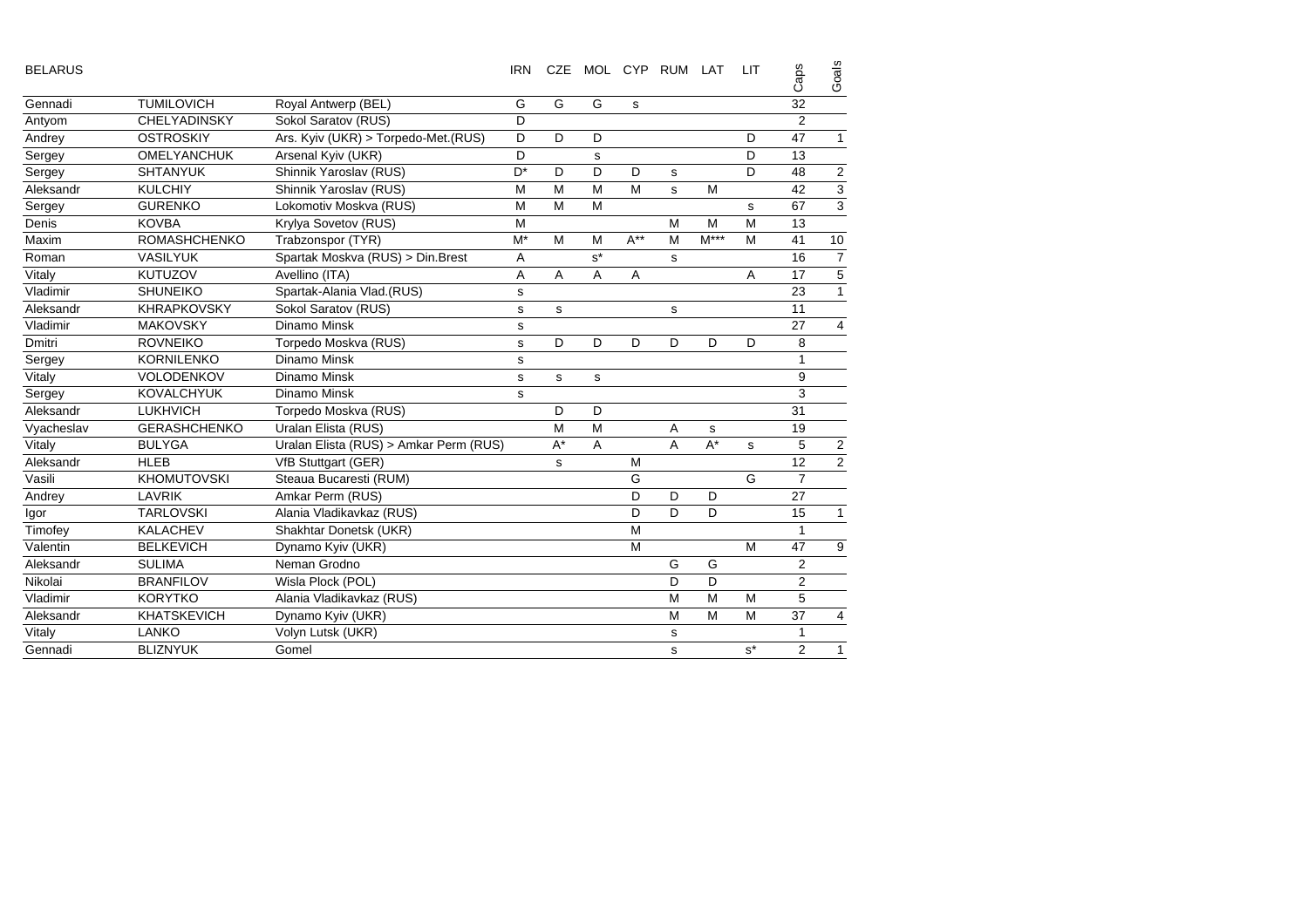| <b>BELGIUM</b> |                     |                                  | <b>HOL</b>  | CRO EST  |       | FRA BRD     |   | <b>TYR</b>  | HOL | Caps           | Goals          |
|----------------|---------------------|----------------------------------|-------------|----------|-------|-------------|---|-------------|-----|----------------|----------------|
| Geert          | DE VLIEGER          | Willem II (HOL)                  | G           | G        | G     | G           |   | G           |     | 42             |                |
| Eric           | <b>DEFLANDRE</b>    | Lyon (FRA)                       | D           | D        | D     | D           | D | D           | D   | 52             |                |
| Timmy          | <b>SIMONS</b>       | Club Brügge                      | D           | D        | D     | D           |   | D           | D   | 31             |                |
| Daniel         | <b>VAN BUYTEN</b>   | Marseille (FRA) > Man.City (ENG) | D           | D        | D     |             |   |             |     | 21             | $\mathbf{1}$   |
| Jelle          | <b>VAN DAMME</b>    | Ajax (HOL)                       | D           | D        | D     | D           | D | s           |     | $\overline{7}$ |                |
| Philippe       | <b>CLEMENT</b>      | Club Brügge                      | M           | M        | M     | M           | M | M           | M   | 26             | 1              |
| Walter         | <b>BASEGGIO</b>     | Anderlecht                       | M           | M        | M     | M           | M | $\mathbf s$ |     | 24             | $\mathbf{1}$   |
| Bart           | <b>GOOR</b>         | Hertha BSC (GER)                 | M           | M        | M     |             |   | M           | M*  | 56             | 13             |
| Mbo            | <b>MPENZA</b>       | <b>Excelsior Moescron</b>        | M           |          | M     | M           | M | M           | M   | 40             |                |
| Wesley         | <b>SONCK</b>        | Ajax (HOL)                       | $A^*$       | $A^{**}$ | Α     | Α           |   | $A^*$       |     | 30             | 13             |
| Thomas         | <b>BUFFEL</b>       | Feyenoord (HOL)                  | A           | A        | $A^*$ | A           | A | A           | A   | 14             | $\overline{2}$ |
| Olivier        | DE COCK             | Club Brügge                      | s           |          |       | S           | s |             |     | 9              |                |
| Joos           | VALGAEREN           | Celtic (SCO)                     | s           |          |       |             |   |             |     | 19             |                |
| Olivier        | <b>DESCHACHT</b>    | Anderlecht                       | $\mathbf s$ |          | s     |             | s | D           |     | 5              |                |
| Tom            | <b>SOETARS</b>      | Ajax (HOL)                       | s           | s        |       | s           |   |             |     | $\overline{7}$ | $\mathbf{1}$   |
| Jonathan       | <b>WALASIAK</b>     | Standard Liege                   | s           | M        |       |             |   |             |     | $\overline{2}$ |                |
| Sandy          | <b>MARTENS</b>      | AA Gent                          | s           | s        |       |             |   |             |     | 11             | 3              |
| Peter          | VAN DER HEYDEN      | Club Brügge                      | s           |          |       | M           |   |             |     | 13             | $\mathbf{1}$   |
| Emile          | <b>MPENZA</b>       | <b>Standard Liege</b>            |             |          | s     | $\mathbf s$ |   |             |     | 42             | 14             |
| Cedric         | <b>ROUSSEL</b>      | <b>RC</b> Genk                   |             |          | s     |             |   |             |     | $\overline{2}$ |                |
| Vincent        | <b>KOMPANY</b>      | Anderlecht                       |             |          |       | D           | D | D           | D   | 4              |                |
| Frederic       | <b>HERPOEL</b>      | AA Gent                          |             |          |       | s           | G |             |     | $\overline{7}$ |                |
| Roberto        | <b>BISCONTI</b>     | <b>Standard Liege</b>            |             |          |       | s           | s | s           | M   | 4              |                |
| Thomas         | <b>CHATELLE</b>     | <b>RC</b> Genk                   |             |          |       | $\mathbf s$ |   |             |     | 1              |                |
| Luigi          | <b>PIERONI</b>      | <b>Excelsior Moescron</b>        |             |          |       | s           | Α | $\mathbf s$ |     | 3              |                |
| Didier         | <b>DHEEDENE</b>     | Austria Wien (AUT)               |             |          |       |             | D |             | D   | 10             |                |
| Jonathan       | <b>BLONDEL</b>      | Club Brügge                      |             |          |       |             | M | s           |     | 3              |                |
| Erwin          | <b>LEMMENS</b>      | Espanyol (SPA)                   |             |          |       |             | s |             | s   | $\overline{2}$ |                |
| Gregory        | <b>DUFER</b>        | Charleroi                        |             |          |       |             | s | $s^*$       |     | $\overline{2}$ | $\mathbf{1}$   |
| Filip          | <b>DAEMS</b>        | Genclerbirligi (TYR)             |             |          |       |             | s |             |     | 1              |                |
| Sven           | <b>VERMANT</b>      | Schalke 04 (GER)                 |             |          |       |             |   | M           | M   | 16             |                |
| Anthony        | <b>VANDEN BORRE</b> | Anderlecht                       |             |          |       |             |   | s           |     | 1              |                |
| Tristan        | <b>PEERSMAN</b>     | Anderlecht                       |             |          |       |             |   |             | G   | $\mathbf{1}$   |                |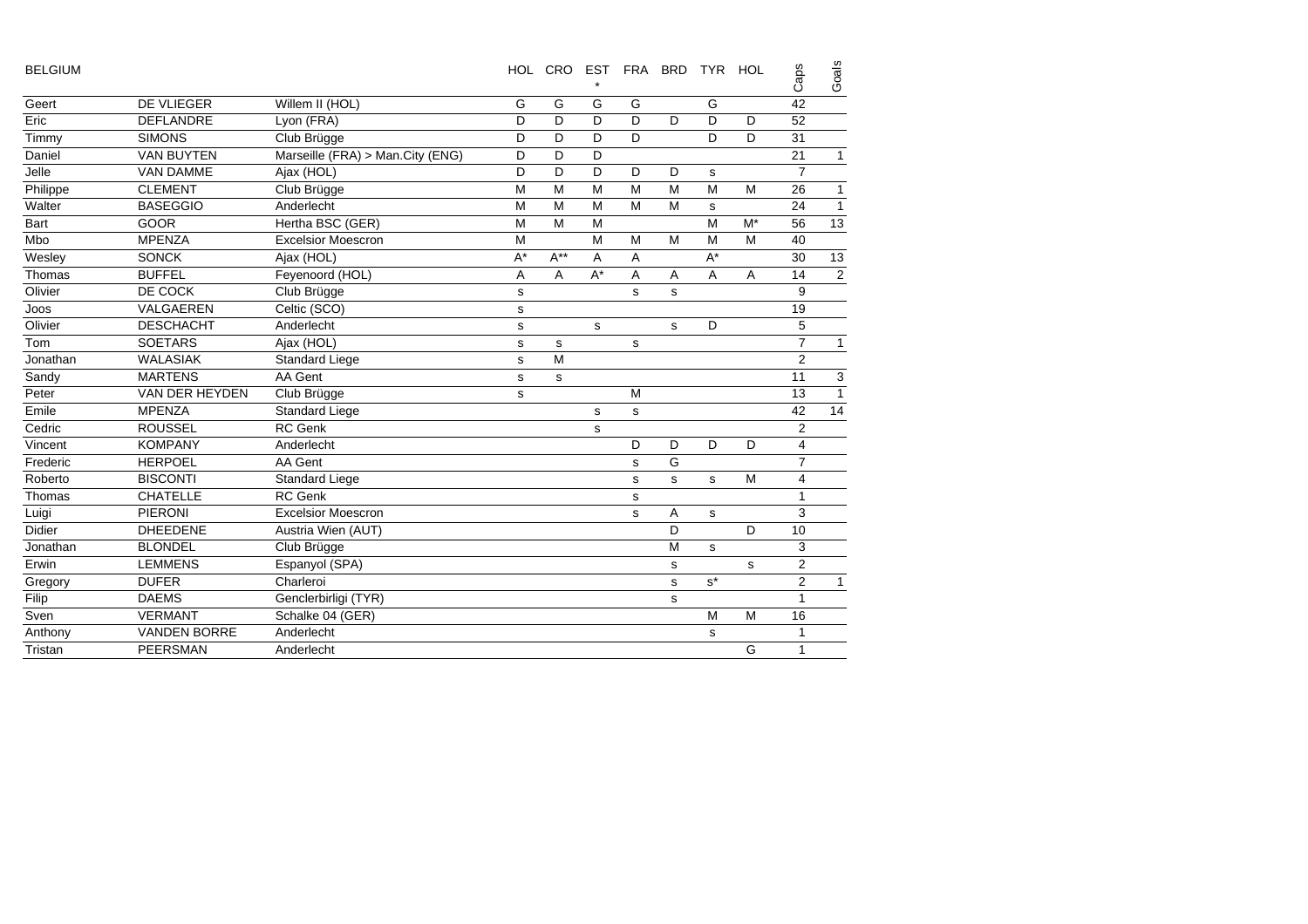| <b>BOSNIA / HERZEGOVINA</b> |                     |                                    |             |       |       | NOR LUX DAN MAC LUX |       | <b>FIN</b> | Caps                    | Goals          |
|-----------------------------|---------------------|------------------------------------|-------------|-------|-------|---------------------|-------|------------|-------------------------|----------------|
| Kenan                       | <b>HASAGIC</b>      | Zeljeznicar                        | G           | G     | G     |                     |       |            | $\overline{7}$          |                |
| Emir                        | <b>SPAHIC</b>       | NK Zagreb (CRO) > Shinnik Y. (RUS) | D           | D     | D     |                     |       | D          | 5                       |                |
| Muhamed                     | <b>KONJIC</b>       | Coventry (ENG)                     | D           | D     | D     | D                   | D     | D          | 37                      | $\sqrt{3}$     |
| Mirsad                      | <b>HIBIC</b>        | Atl.Madrid (SPA)                   | D           | D     | D     |                     |       | D          | 36                      |                |
| Vedin                       | <b>MUSIC</b>        | Modena (ITA)                       | D           |       | D     |                     | D     | D          | 30                      |                |
| Sasa                        | <b>PAPAC</b>        | Kärnten (AUT)                      | M           | s     |       | D                   | M     | s          | 20                      |                |
| Zlatan                      | <b>BAJRAMOVIC</b>   | Freiburg (GER)                     | $M^*$       | M     | M     | M                   |       |            | 13                      | $\mathbf{1}$   |
| Vladan                      | <b>GRUJIC</b>       | Borac Banja Luca > FC Köln (GER)   | M           |       | M     |                     | M     | M          | 9                       |                |
| Hasan                       | <b>SALIHAMIDZIC</b> | Bayern München (GER)               | M           | M     | M     | M                   | M     | M          | 35                      | 4              |
| Sergei                      | <b>BARBAREZ</b>     | Hamburger SV (GER)                 | A           | $A^*$ | A     | A                   |       | A          | 27                      | 11             |
| Elvir                       | <b>BOLIC</b>        | Istanbulspor (TYR)                 | Α           | A     | $A^*$ | A                   | $A^*$ | Α          | 38                      | 16             |
| Mirsad                      | <b>BESLIJA</b>      | RC Genk (BEL)                      | s           | s     | M     | M                   | M     | M          | 17                      | $\overline{1}$ |
| <b>Bulent</b>               | <b>BISCEVIC</b>     | Zeljeznicar                        | $\mathbf s$ | s     | s     | $\mathbf s$         | D     | s          | 14                      |                |
| Mirko                       | <b>HRGOVIC</b>      | Wolfsburg (GER)                    | s           | M     | s     | M                   | s     | s          | 10                      |                |
| Almir                       | <b>TURKOVIC</b>     | Hajduk Split (CRO)                 |             | D     |       |                     |       |            | 19                      | $\overline{2}$ |
| Jasmin                      | <b>HURIC</b>        | Posusje                            |             | M     |       |                     |       |            | $\overline{\mathbf{4}}$ |                |
| Elvir                       | <b>BALJIC</b>       | Galatasaray (TYR)                  |             |       | s     |                     |       | s          | 32                      | 14             |
| Almir                       | <b>TOLJA</b>        | SW Bregenz (AUT)                   |             |       |       | G                   |       |            | 10                      |                |
| Dusan                       | <b>KERKEZ</b>       | Leotar Trebinje                    |             |       |       | D                   |       |            | $\mathbf{1}$            |                |
| Ninoslav                    | <b>MILENKOVIC</b>   | Leotar Trebinje                    |             |       |       | M                   | D     |            | $\overline{2}$          |                |
| Goran                       | <b>BRASNIC</b>      | Zepce                              |             |       |       | s                   | G     | G          | 3                       |                |
| Dario                       | <b>DAMJANOVIC</b>   | Modrica Maxima                     |             |       |       | s                   |       |            | $\mathbf{1}$            |                |
| Zvjezdan                    | <b>MISIMOVIC</b>    | Bayern München (GER)               |             |       |       | s                   | $A^*$ | $s^*$      | 3                       | $\sqrt{2}$     |
| Nedim                       | <b>HALILOVIC</b>    | Varteks Varazdin (CRO)             |             |       |       | s                   | s     |            | 8                       | $\mathbf{1}$   |
| Dzemal                      | <b>BERBEROVIC</b>   | VfL Osnabrück (GER)                |             |       |       | $\mathbf s$         |       |            | 5                       |                |
| Dragan                      | <b>BLATNJAK</b>     | Hajduk Split (CRO)                 |             |       |       | s                   |       | M          | 5                       |                |
| Milenko                     | <b>MILOSEVIC</b>    | Cercle Brügge (BEL)                |             |       |       |                     | s     |            | 1                       |                |
| Igor                        | <b>MELHER</b>       | Siroki Brijeg                      |             |       |       |                     | s     |            | $\mathbf{1}$            |                |
| Asmir                       | <b>AVDUKIC</b>      | Celik Zenica                       |             |       |       |                     |       | s          | $\mathbf{1}$            |                |
| Gradimir                    | CRNOGORAC           | Sloboda Tuzla                      |             |       |       |                     |       | s          | $\mathbf{1}$            |                |
| Predrag                     | <b>SIMIC</b>        | Siroki Brijeg                      |             |       |       |                     |       | s          | $\mathbf{1}$            |                |
| <b>lvica</b>                | <b>GRLIC</b>        | Ale.Aachen (GER)                   |             |       |       |                     |       | s          | $\mathbf{1}$            |                |
| Alen                        | <b>SKORO</b>        | Sarajevo                           |             |       |       |                     |       | s          | $\mathbf{1}$            |                |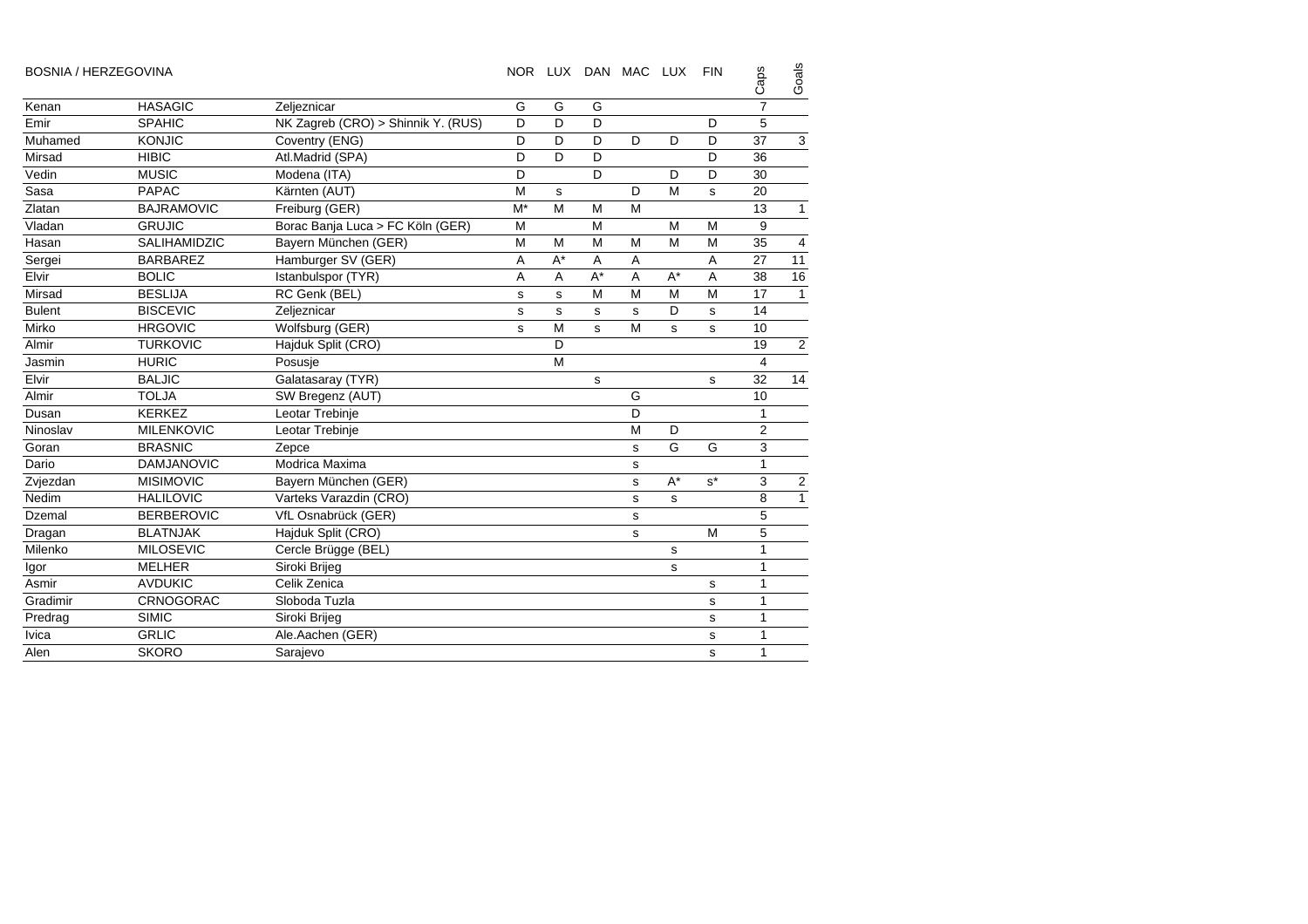| <b>BULGARIA</b> |  |
|-----------------|--|
|-----------------|--|

| -- |  |
|----|--|
| o  |  |
| π  |  |

| <b>BULGARIA</b> |                  |                                   | <b>LIT</b>           | <b>EST</b> |          | AND CRO |       | KOR GRE RUS |          | CAM         | <b>CZE</b>  | SWE DEN |   | <b>ITA</b> | Caps                    | Goals                     |
|-----------------|------------------|-----------------------------------|----------------------|------------|----------|---------|-------|-------------|----------|-------------|-------------|---------|---|------------|-------------------------|---------------------------|
| Dimitar         | <b>IVANKOV</b>   | Levski Sofia                      | G                    | G          | G        |         | s     | s           | s        | $\mathbf s$ | s           |         |   |            | 23                      |                           |
| Martin          | <b>STANKOV</b>   | Levski Sofia                      | D                    |            |          |         |       |             |          |             |             |         |   |            | $\overline{2}$          |                           |
| Ilyan           | <b>STOYANOV</b>  | Levski Sofia                      | D                    | D          |          |         |       |             | D        | D           | s           |         | D | D          | 24                      |                           |
| Rosen           | <b>KIRILOV</b>   | <b>Litex Lovech</b>               | D                    | D          | D        | D       | D     | D           | D        |             | D           | D       | D |            | 43                      |                           |
| Ivailo          | <b>PETKOV</b>    | Istanbulspor > Fenerbahce (TYR)   | D                    | D          | D        | D       |       | D           | D        | D           | D           | D       | D |            | 54                      | $\ensuremath{\mathsf{3}}$ |
| Marian          | <b>HRISTOV</b>   | Kaiserslautern (GER)              | M                    | M          | M*       | М       | M     | M           | M        | м           | м           | м       | м | M          | 41                      | $\overline{\mathbf{4}}$   |
| Daniel          | <b>BORIMIROV</b> | 1860 München (GER) > Levski Sofia | M                    | D          | D        | M       |       | D           |          |             | s           |         |   | D          | 67                      | 5                         |
| Stylian         | <b>PETROV</b>    | Celtic (SCO)                      | M                    | M          | M        | M       |       | M           | M        | M           | M           | M       | M |            | 50                      | 6                         |
| Velizar         | <b>DIMITROV</b>  | <b>CSKA Sofia</b>                 | $M^{**}$             | M          | s        | M       | M     | s           | s        | M           | M           | s       |   | s          | 14                      | $\overline{2}$            |
| Martin          | <b>PETROV</b>    | Wolfsburg (GER)                   | A                    | $A^*$      | A        |         |       | M           | M        | s           | s           | M       | M | $A^*$      | 43                      | $\overline{5}$            |
| Dimitar         | <b>BERBATOV</b>  | Bayer Leverkusen (GER)            | $\mathsf{A}^{\star}$ | $A^*$      | $A^{**}$ | A       |       | A           | $A^{**}$ | $A^{**}$    | A           | A       | A | A          | 33                      | 19                        |
| Stoian          | <b>KOLEV</b>     | <b>CSKA Sofia</b>                 | s                    |            |          |         |       |             |          |             |             |         |   |            | $\overline{\mathbf{4}}$ |                           |
| Nikolai         | <b>KRASTEV</b>   | <b>Naftex</b>                     | s                    | s          |          | D       | D     | s           |          |             |             |         |   |            | 6                       |                           |
| Zhivko          | ZHELEV           | <b>Litex Lovech</b>               | s                    | s          |          |         | s     |             |          |             |             |         |   |            | 6                       |                           |
| Predrag         | <b>PAZIN</b>     | Shakhtar Donetsk (UKR)            | $\mathbf s$          |            | D        | D       | D     | D           | D        | D           | D           | D       |   | D          | 32                      |                           |
| Todor           | YANCHEV          | <b>CSKA Sofia</b>                 | $\mathbf s$          |            |          |         | s     | s           | s        | s           |             |         |   |            | 16                      |                           |
| Zoran           | <b>JANKOVIC</b>  | Dalian Shide (CHN) > Litex Lovech | s                    | M          | M        | s       | M     | s           | s        | A           | A           | M       | M | M          | 21                      | $\overline{2}$            |
| Stoiko          | <b>SAKALIEV</b>  | <b>Naftex</b>                     | s                    |            |          |         |       |             |          |             |             |         |   |            | 2                       |                           |
| Vladimir        | <b>MANCHEV</b>   | Lille (FRA)                       | s                    |            | s        | s       | $A^*$ |             |          |             | s           | s       |   |            | 14                      | 1                         |
| Georgi          | PEEV             | Dynamo Kyiv (UKR)                 |                      | s          | M        | M       | M     | M           | M        | s           | $\mathbf s$ | M       | M |            | 40                      |                           |
| Zdravko         | ZDRAVKOV         | Istanbulspor (TYR) > Litex Lovech |                      |            |          | G       | G     | G           | G        | G           | G           | G       | G | G          | 66                      |                           |
| Elin            | <b>TOPUZAKOV</b> | Levski Sofia                      |                      |            |          |         | D     | s           | s        | s           |             |         |   |            | 9                       |                           |
| Zdravko         | LAZAROV          | Gaziantepspor (TYR)               |                      |            |          |         | A     | A           | s        | $M^*$       | M           | s       | s | Α          | 8                       | $\mathbf{1}$              |
| Emil            | <b>GARGOROV</b>  | <b>CSKA Sofia</b>                 |                      |            |          |         | s     |             |          |             |             |         |   |            | 2                       |                           |
| Martin          | <b>KAMBUROV</b>  | Lokomotiv Plovdiv                 |                      |            |          |         | s     | s           |          |             |             |         |   |            | $\overline{2}$          |                           |
| Yordan          | <b>PETKOV</b>    | Slavia Sofia                      |                      |            |          |         | s     |             |          |             |             |         |   |            |                         |                           |
| Chavdar         | YANKOV           | Slavia Sofia                      |                      |            |          |         | s     |             |          |             |             |         |   |            | 1                       |                           |
| Milen           | <b>PETKOV</b>    | AEK Athen (GRE)                   |                      |            |          |         |       | s           | M        | $\mathbf s$ | $s^*$       |         | s | M          | 37                      | $\mathbf{1}$              |
| Zlatomir        | <b>ZAGORCIC</b>  | Litex Lovech                      |                      |            |          |         |       |             | s        | s           | s           |         | s | D          | 23                      |                           |
| Vladimir        | <b>IVANOV</b>    | Lokomotiv Plovdiv                 |                      |            |          |         |       |             |          | D           | D           | D       | D |            | 6                       |                           |
| Kiril           | <b>KOTEV</b>     | Lokomotiv Plovdiv                 |                      |            |          |         |       |             |          | s           |             |         |   | s          | 2                       |                           |
| Valeri          | <b>BOJINOV</b>   | Lecce (ITA)                       |                      |            |          |         |       |             |          |             |             |         |   | s          | $\overline{1}$          |                           |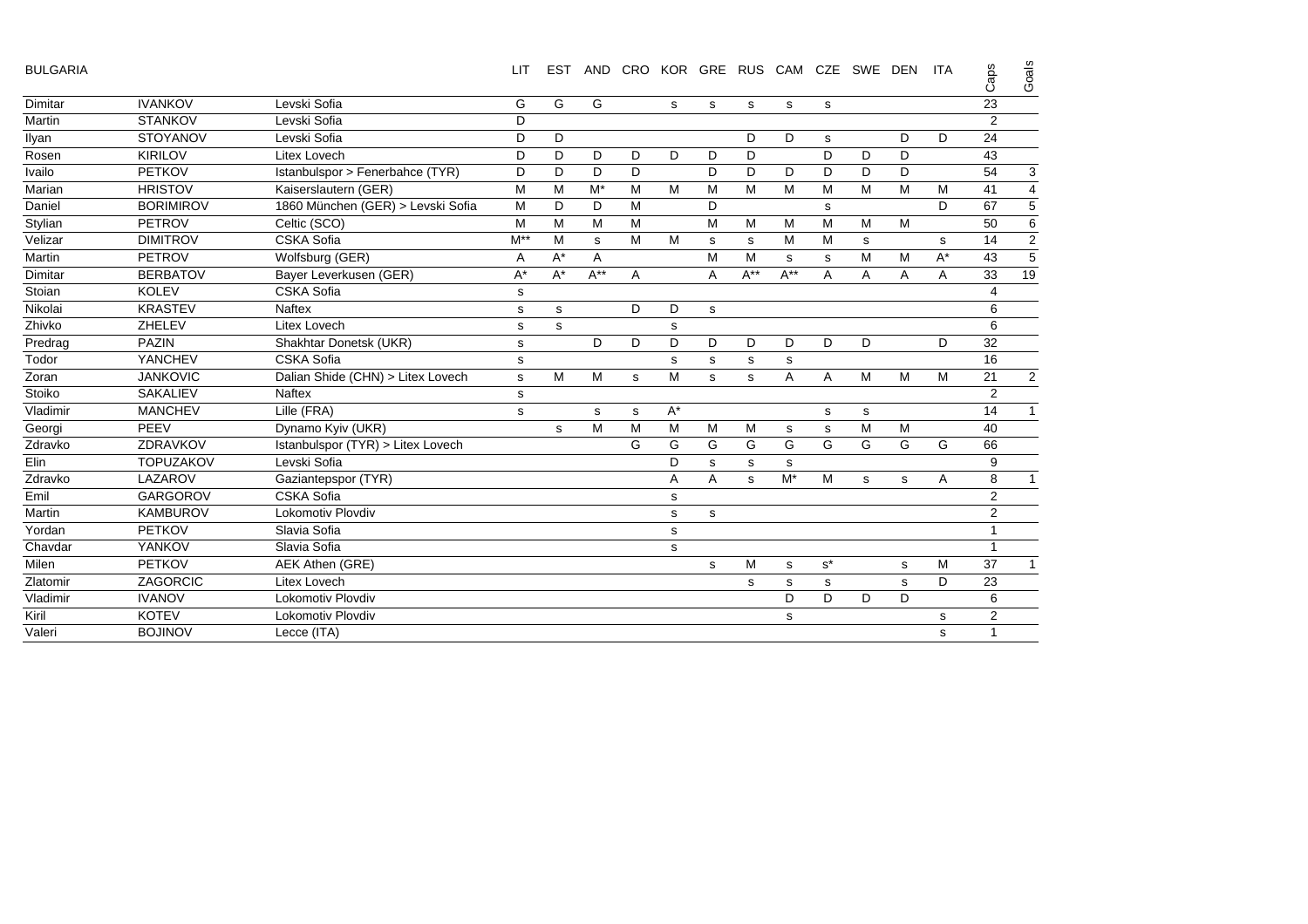| CROATIA |  |
|---------|--|
|---------|--|

| CROATIA      |                  |                                     | <b>ENG</b> | AND   | BEL            | <b>BUL</b> | <b>SLO</b> | SLO   | <b>BRD</b> |       | TYR MAC | SVK   | DAN   | SCH FRA ENG |       |       | Caps           | ၯ<br>Goai |
|--------------|------------------|-------------------------------------|------------|-------|----------------|------------|------------|-------|------------|-------|---------|-------|-------|-------------|-------|-------|----------------|-----------|
| <b>Stipe</b> | <b>PLETIKOSA</b> | Shakhtar Donetsk (UKR)              | G          | G     | G              | G          | G          | G     | G          | G     |         | G     | G     |             |       |       | 41             |           |
| Dario        | <b>SIMIC</b>     | Milan AC (ITA)                      | D          | D     | D <sup>*</sup> | D          | D          |       | s          | s     | s       | D     | D     | D           | D     | D     | 70             | 2         |
| Stjepan      | <b>TOMAS</b>     | Fenerbahce (TYR)                    | D          | D     | D              |            | D          | s     | D          | D     | D       |       | s     |             |       |       | 36             |           |
| Robert       | <b>KOVAC</b>     | Bayern München (GER)                | D          | D     | D              | D          |            | D     | D          |       |         | D     | D     | D           | D     | D     | 39             |           |
| Josip        | <b>SIMUNIC</b>   | Hertha BSC (GER)                    | D          | $D^*$ | D              |            |            | D     | D          | D     | D       | D     | D     | D           | D     | D     | 27             |           |
| <b>Boris</b> | ZIVKOVIC         | Portsmouth (ENG) > Stuttgart (GER)  | D          |       | D              | D          | D          | D     | D          | D     | D       | D     | D     | D           |       | D     | 38             |           |
| Jerko        | LEKO             | Dynamo Kyiv (UKR)                   | М          | M     |                | M          | M          | s     | s          | s     | s       | s     |       |             | s     |       | 19             |           |
| Niko         | <b>KOVAC</b>     | Bayern München (GER)                | М          | $M^*$ | м              |            | M          | M     | M          |       | M       | s     | м     | М           | M     | $M^*$ | 40             | 6         |
| Milan        | <b>RAPAJIC</b>   | Ancona (ITA)                        | М          | м     | M              | м          | s          | M     |            | M     | M       | M     |       | s           | $M^*$ | м     | 45             |           |
| Marijo       | <b>MARIC</b>     | Kärnten (AUT)                       | Α          |       | s              |            |            |       |            |       |         | s     |       |             |       |       | $\overline{7}$ |           |
| Ivica        | <b>OLIC</b>      | CSKA Moskva (RUS)                   | Α          | Α     | A              | $s^*$      | Α          |       | s          | s     | s       | $M^*$ | $M^*$ | М           | s     | s     | 26             | 6         |
| Tomislav     | <b>BUTINA</b>    | Club Brügge (BEL)                   | s          |       |                |            |            |       |            | s     | G       |       |       | G           | G     | G     | 15             |           |
| Marko        | <b>BABIC</b>     | Bayer Leverkusen (GER)              | s          |       |                | s          |            | s     | м          | M     | s       |       |       |             |       |       | 14             |           |
| Anthony      | <b>SERIC</b>     | Parma (ITA)                         | s          |       |                |            |            |       |            |       |         |       |       |             |       |       | 11             |           |
| Jasmin       | <b>AGIC</b>      | Dinamo Zagreb                       | s          |       |                |            |            |       |            | s     |         | s     |       |             |       |       | 14             |           |
| Giovanni     | <b>ROSSO</b>     | Maccabi Haifa (ISR)                 | s          | $M^*$ | M              | s          | s          | M     | M          | s     | s       | M     | s     | s           | M     | M     | 19             |           |
| Darijo       | <b>SRNA</b>      | Shakhtar Donetsk (UKR)              | s          |       | s              | M          | s          | M     | М          | $s^*$ | M       |       | s     | s           |       | s     | 18             | 2         |
| Ivica        | <b>MORNAR</b>    | Anderlecht (BEL) > Portsmouth (ENG) | $s^*$      | Α     | A              | Α          | A          |       |            | Α     |         | A     | M     | M           | s     | s     | 20             |           |
| lgor         | <b>TUDOR</b>     | Juventus (ITA)                      |            | s     |                | D          | D          | D     |            | M     | м       |       |       |             | D     | $M^*$ | 37             |           |
| Jurica       | <b>VRANJES</b>   | Stuttgart (GER)                     |            | s     |                | М          |            |       |            |       |         |       |       |             |       |       | 12             |           |
| Dado         | <b>PRSO</b>      | Monaco (FRA)                        |            | s     | s              | Α          | $A^*$      | $A^*$ | Α          | Α     |         |       | Α     | Α           | $A^*$ | A     | 15             |           |
| Mato         | <b>NERETLJAK</b> | <b>Hajduk Split</b>                 |            |       |                |            | D          |       | $s^*$      | s     |         | s     | s     |             |       |       | 6              |           |
| Tomislav     | <b>SOKOTA</b>    | Benfica (POR)                       |            |       |                |            |            | Α     |            | $A^*$ | Α       | Α     | $A^*$ | Α           | A     | Α     | 8              |           |
| Ivan         | <b>KLASNIC</b>   | Werder Br.(GER)                     |            |       |                |            |            |       | A          |       | $A^*$   |       | s     |             |       |       | 3              |           |
| Nino         | <b>BULE</b>      | Hajduk Split                        |            |       |                |            |            |       | s          |       |         |       |       |             |       |       | $\overline{2}$ |           |
| Mario        | <b>TOKIC</b>     | Grazer AK (AUT)                     |            |       |                |            |            |       |            | D     | D       | s     | s     |             |       |       | 14             |           |
| Joey         | <b>DIDULICA</b>  | Austria Wien (AUT)                  |            |       |                |            |            |       |            |       | s       |       |       |             |       |       |                |           |
| Nenad        | <b>BJELICA</b>   | Kaiserslautern (GER)                |            |       |                |            |            |       |            |       | s       | M     | M     | М           | M     |       | 10             |           |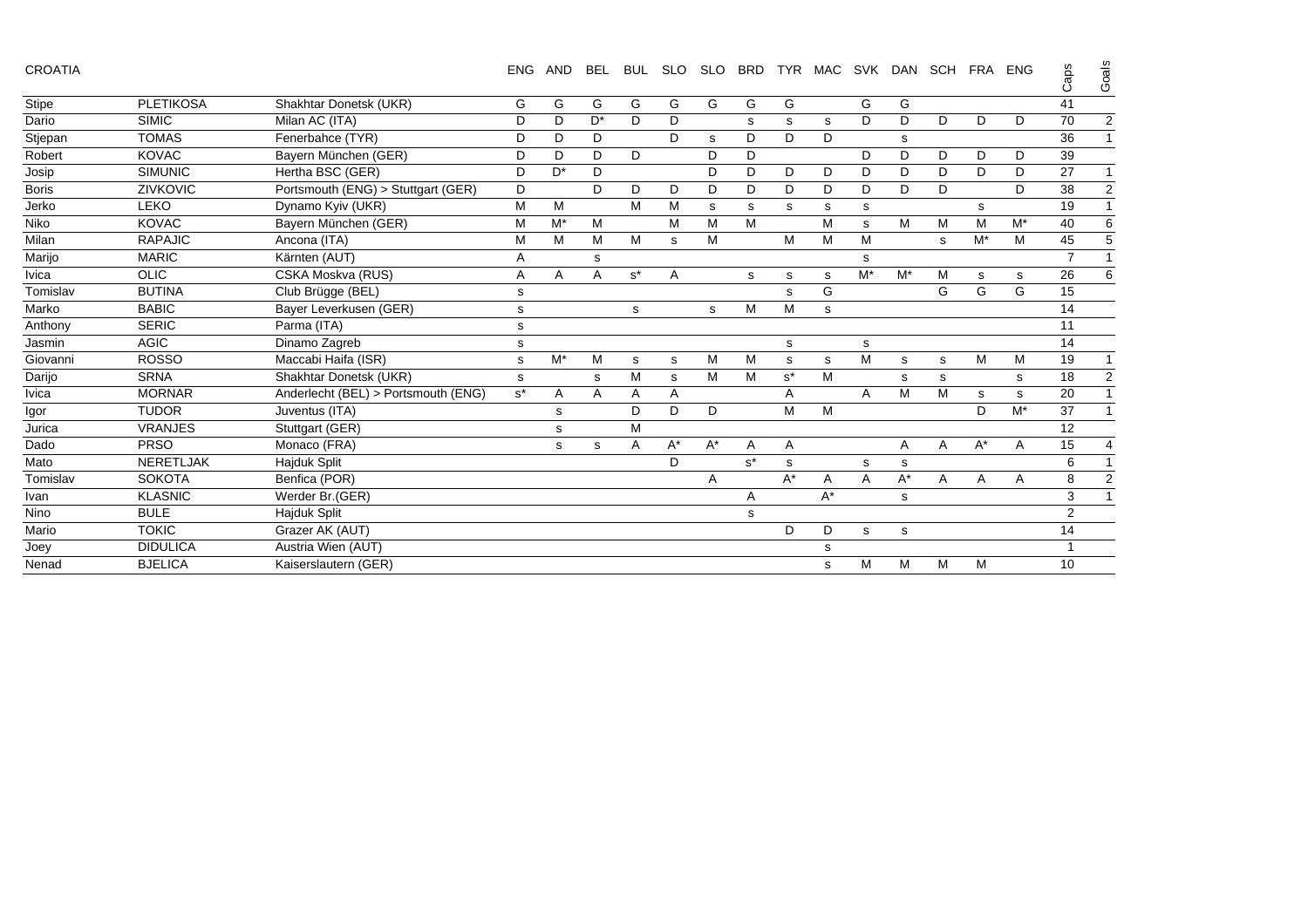| <b>CYPRUS</b>   |                       |                      | <b>FRA</b> |                |             | SLO BLS GEO KAZ |       | <b>JOR</b>  | Caps                    | Goals          |
|-----------------|-----------------------|----------------------|------------|----------------|-------------|-----------------|-------|-------------|-------------------------|----------------|
| <b>Nicos</b>    | PANAYIOTOU            | Anorthosis Famagusta | G          | G              |             |                 |       |             | 66                      |                |
| <b>Nicos</b>    | NICOLAOU              | <b>EN Paralimni</b>  | D          | D              | D           |                 | D     |             | 24                      | $\mathbf{1}$   |
| Georgios        | <b>THEODOTOU</b>      | Omonia Nicosia       | D          |                | s           | D               | s     | D           | 56                      |                |
| Nicolas         | <b>GEORGIOU</b>       | Omonia Nicosia       | D          | D              | s           | D               | s     | s           | 22                      |                |
| Petros          | <b>KONNAFIS</b>       | Anorthosis Famagusta | D          |                |             |                 |       |             | 27                      |                |
| <b>Stelios</b>  | <b>OKKARIDES</b>      | <b>APOEL Nicosia</b> | M          | M              | M           |                 | M     |             | 12                      |                |
| Marinos         | <b>SATSIAS</b>        | <b>APOEL Nicosia</b> | M          |                |             | M               | M     | $\mathbf s$ | 20                      |                |
| Costas          | <b>KAIAFAS</b>        | Omonia Nicosia       | M          |                |             |                 |       | M           | 22                      | $\mathbf{1}$   |
| Yiotis          | <b>ENGOMITIS</b>      | PAOK Saloniki (GRE)  | M          | M              |             |                 |       |             | 46                      | $\overline{7}$ |
| Yiannakis       | <b>OKKAS</b>          | AEK Athen (GRE)      | Α          |                |             |                 |       |             | 57                      | 10             |
| <b>Michalis</b> | CONSTANDINOU          | Panathinaikos (GRE)  | A          |                |             |                 |       |             | 36                      | 16             |
| Akis            | <b>IOAKIM</b>         | Omonia Nicosia       | s          |                |             |                 |       |             | 29                      | 3              |
| Chrysis         | <b>MICHAEL</b>        | <b>APOEL Nicosia</b> | s          |                | M           | s               | $M^*$ |             | 19                      | $\overline{1}$ |
| Yiasemi         | <b>YIASEMAKIS</b>     | PAOK Saloniki (GRE)  | s          | $M^*$          | M           |                 |       |             | 26                      | 8              |
| <b>Stavros</b>  | <b>GEORGIOU</b>       | <b>APOEL Nicosia</b> |            | D <sup>*</sup> | s           | D               |       |             | 3                       | $\overline{1}$ |
| <b>Marios</b>   | <b>ANTONIOU</b>       | Apollon Limassol     |            | D              |             | D               | D     | s           | 5                       |                |
| <b>Marios</b>   | <b>ELIA</b>           | <b>APOEL Nicosia</b> |            | M              | M           | $s^*$           |       |             | $\overline{4}$          | $\mathbf{1}$   |
| Georgios        | <b>CONSTANTI</b>      | <b>AEL Limassol</b>  |            | M              | M           |                 |       |             | 6                       |                |
| Lazaros         | <b>IACOVOU</b>        | Apollon Limassol     |            | A              | s           | M               | s     | $\mathbf s$ | 6                       |                |
| Elias           | <b>CHARALAMBOUS</b>   | Omonia Nicosia       |            | s              | s           | M               | s     | M           | 6                       |                |
| Eleftherios     | <b>ELEFTHERIOU</b>    | <b>AEK Larnaca</b>   |            | $\mathbf S$    |             | M               |       |             | 9                       |                |
| Lambros         | LAMBROU               | Dighenis Morfou      |            | s              | D           |                 | D     | $\mathbf s$ | $\overline{\mathbf{4}}$ |                |
| <b>Michalis</b> | <b>MORFIS</b>         | <b>APOEL Nicosia</b> |            |                | G           |                 |       | G           | $\overline{4}$          |                |
| Marios          | NICOLAOU              | Omonia Nicosia       |            |                | D           | s               | D     | D           | 8                       |                |
| Simos           | <b>KRASSAS</b>        | <b>AEL Limassol</b>  |            |                | A           |                 | A     |             | $\overline{2}$          |                |
| Alexis          | <b>GARPOZIS</b>       | <b>AEL Limassol</b>  |            |                | Α           |                 |       |             | $\mathbf{1}$            |                |
| Georgios        | NICOLAOU              | <b>EN Paralimni</b>  |            |                | $\mathbf s$ | s               | M     | M           | $\overline{4}$          |                |
| Sofronis        | <b>AVGOUSTI</b>       | Apollon Limassol     |            |                |             | G               |       | $\mathbf s$ | $\overline{2}$          |                |
| Christos        | <b>GERMANOS</b>       | <b>APOEL Nicosia</b> |            |                |             | D               | s     | D           | 9                       |                |
| Constantinos    | CHARALAMBIDIS         | <b>APOEL Nicosia</b> |            |                |             | $A^{**}$        | $A^*$ | A           | 3                       | 3              |
| Antonis         | <b>KEZOS</b>          | <b>EN Paralimni</b>  |            |                |             | s               |       |             | $\mathbf{1}$            |                |
| Antonis         | ANTONIOU              | Apollon Limassol     |            |                |             | s               |       | s           | $\overline{2}$          |                |
| <b>Michalis</b> | <b>SHIMITRAS</b>      | Anorthosis Famagusta |            |                |             |                 | G     |             | 9                       |                |
| Constantinos    | <b>MAKRIDES</b>       | Apollon Limassol     |            |                |             |                 | s     | M           | $\overline{2}$          |                |
| Loizos          | <b>KAKOYIANNIS</b>    | Ethnikos Akhnas      |            |                |             |                 |       | D           | 1                       |                |
| Christos        | <b>POYADIS</b>        | Ethnikos Akhnas      |            |                |             |                 |       | A           | $\overline{4}$          | $\mathbf{1}$   |
| Alexis          | <b>PITTAS</b>         | Apollon Limassol     |            |                |             |                 |       | s           | 1                       |                |
| <b>Marios</b>   | <b>THEMISTOCLEOUS</b> | Olympiakos Nicosia   |            |                |             |                 |       | s           | 6                       |                |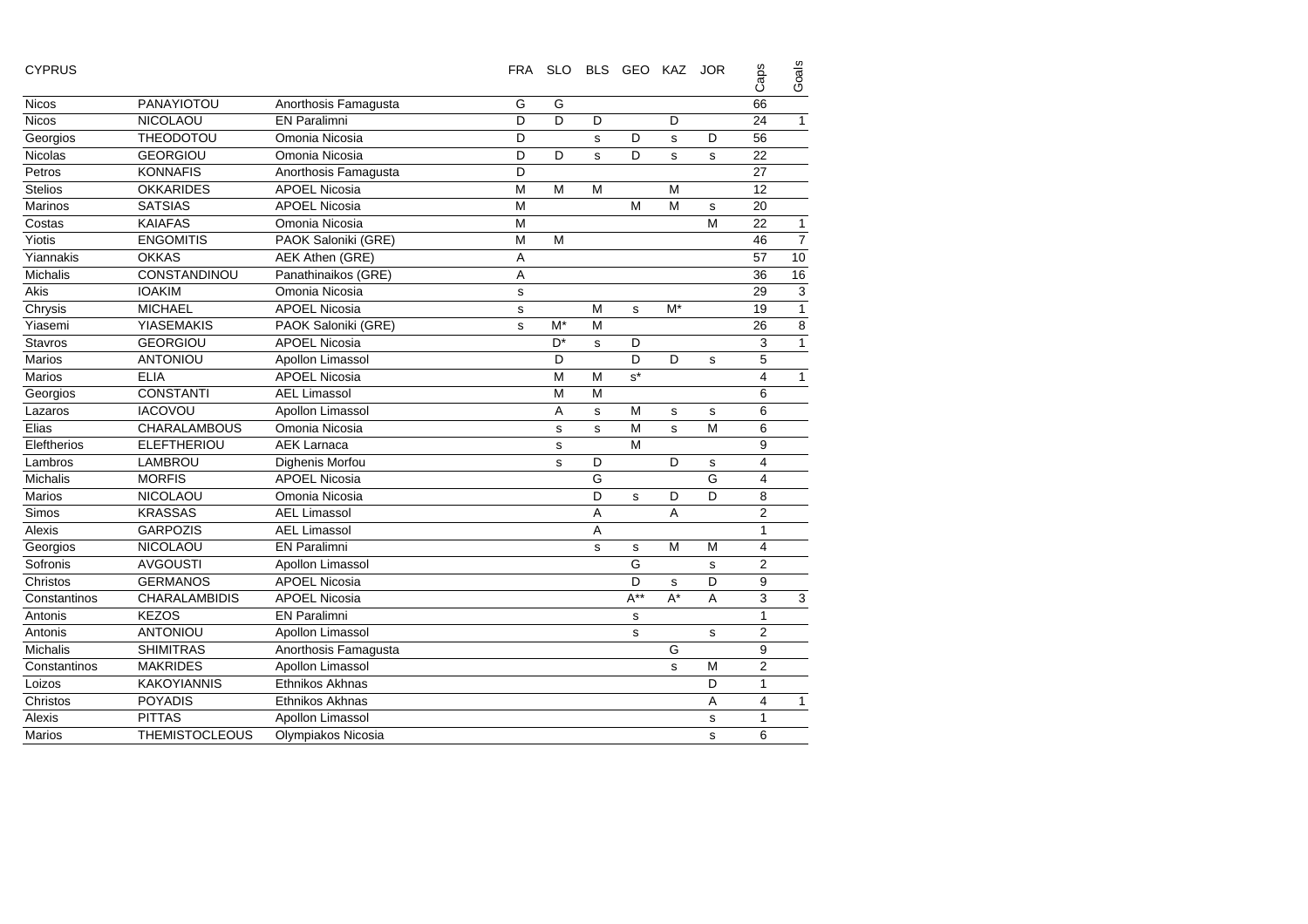| <b>CZECH REP</b> |  |
|------------------|--|
|------------------|--|

| <b>CZECH REP</b> |                    |                                 | <b>BLS</b>     | <b>HOL</b> |       | AUT CAN              | <b>ITA</b> | <b>IRL</b> | <b>JAP</b> | <b>BUL</b>  | <b>EST</b> | LAT   | <b>HOL</b>           | <b>BRD</b> | <b>DEN</b> | GRE | Caps           | Goals          |
|------------------|--------------------|---------------------------------|----------------|------------|-------|----------------------|------------|------------|------------|-------------|------------|-------|----------------------|------------|------------|-----|----------------|----------------|
| Petr             | <b>CECH</b>        | Rennes (FRA)                    | G              | G          | G     |                      |            | G          | G          | G           | G          | G     | G                    |            | G          | G   | 23             |                |
| Zdenek           | <b>GRYGERA</b>     | Ajax (HOL)                      | D              | D          |       |                      | D          |            |            | D           | D          | D     | D                    |            | s          | D   | 25             | $\mathbf{1}$   |
| Tomas            | <b>UJFALUSI</b>    | Hamburger SV (GER)              | D              | D          |       | D                    |            | D          | D          | D           | D          | D     | D                    |            | D          | D   | 30             | $\mathbf{2}$   |
| Rene             | <b>BOLF</b>        | <b>Banik Ostrava</b>            | D              | D          | D     | D                    | D          | D          | D          | s           | s          | D     |                      | D          | D          | D   | 25             |                |
| Marek            | <b>JANKULOVSKI</b> | Udinese (ITA)                   | D              |            | D*    | D*                   | D          | D          | D          | D           | D          | D     | D                    |            | D          | D   | 33             | 6              |
| Roman            | <b>TYCE</b>        | 1860 München (GER)              | м              |            | s     | D                    | s          | M          | s          | s           | s          |       |                      | M          |            |     | 22             | $\mathbf{1}$   |
| Karel            | <b>POBORSKY</b>    | Sparta Prag                     | м              | $M^*$      |       | M*                   | M          |            | M          | м           | M          | М     | M                    | s          | M          | М   | 99             | $\overline{7}$ |
| Pavel            | <b>NEDVED</b>      | Juventus (ITA)                  | M*             | M          | M     | M                    | M          | M          | M          | м           | M          | M     | M                    |            | м          | M   | 83             | 17             |
| Tomas            | <b>ROSICKY</b>     | Dortmund (GER)                  | M              | M          |       |                      | $M^*$      |            | M          | $M^*$       | м          | M     | M                    |            | M          | M   | 39             | 8              |
| Jan              | <b>KOLLER</b>      | Dortmund (GER)                  | A              | $A^*$      | $s^*$ | A                    | Α          | A          | A          | Α           | A          | A     | $A^*$                |            | A*         | Α   | 55             | 29             |
| Milan            | <b>BAROS</b>       | Liverpool (ENG)                 | A*             | $s^*$      |       |                      |            | $A^*$      | A          | $s^*$       | $A^{**}$   | A*    | $\mathsf{A}^{\star}$ | $s^*$      | $A^{**}$   | A   | 30             | 21             |
| Vladimir         | <b>SMICER</b>      | Liverpool (ENG)                 | $\mathsf{s}^*$ | M          |       |                      |            |            | M          | M           | s          | s     | $s^*$                |            |            | s   | 72             | 25             |
| Stepan           | VACHOUSEK          | Marseille (FRA)                 | s              | s          | $M^*$ | M                    |            |            | s          | s           | s          |       |                      | M          |            |     | 15             | $\overline{2}$ |
| Tomas            | HÜBSCHMAN          | Sparta Prag                     | s              | s          |       |                      | s          |            |            |             | s          |       |                      | s          |            |     | 15             |                |
| Martin           | <b>JIRANEK</b>     | Reggina (ITA)                   |                | D          | D     |                      | s          | D          | s          |             | D          | s     | D                    | D          | D          |     | 14             |                |
| Tomas            | <b>GALASEK</b>     | Ajax (HOL)                      |                | M          | M     | М                    | M          | M          | M          | M           | M          | M     | M                    | M          | M          | M   | 38             |                |
| Adam             | <b>PETROUS</b>     | Slavia Prag                     |                |            | D     |                      |            |            |            |             |            |       |                      |            |            |     | $\overline{4}$ |                |
| Jiri             | <b>STAJNER</b>     | Hannover 96 (GER) > Sparta Prag |                |            | M     | A                    | $A^*$      | s          |            |             |            |       |                      |            |            |     | 14             | $\overline{2}$ |
| Vratislav        | <b>LOKVENC</b>     | Kaiserslautern (GER)            |                |            | A     |                      | s          | s          | s          | s           |            |       |                      | Α          |            |     | 60             | $\overline{8}$ |
| Marek            | <b>HEINZ</b>       | <b>Banik Ostrava</b>            |                |            | A     | $s^*$                | s          | s          | s          | s           | s          | $s^*$ | s                    | $A^*$      | s          |     | 13             | $\mathbf{3}$   |
| Petr             | <b>VORISEK</b>     | Teplice > Sparta Prag           |                |            | s     | s                    | s          | s          |            |             |            |       |                      |            |            |     | $\overline{4}$ |                |
| Jaromir          | <b>BLAZEK</b>      | Sparta Prag                     |                |            |       | G                    | G          |            | s          | s           |            |       |                      | G          |            |     | 8              |                |
| Petr             | <b>JOHANA</b>      | Sparta Prag                     |                |            |       | s                    |            |            |            |             |            |       |                      |            |            |     | 13             |                |
| Libor            | <b>SIONKO</b>      | Sparta Prag > Grazer AK (AUT)   |                |            |       | $\texttt{s}^{\star}$ |            | M          |            |             |            |       |                      |            |            |     | 11             | $\mathbf{1}$   |
| Jiri             | <b>JAROSIK</b>     | CSKA Moskva (RUS)               |                |            |       | $\mathbf s$          | s          |            |            |             |            |       |                      |            |            |     | 18             |                |
| Rudolf           | <b>SKACEL</b>      | Marseille (FRA)                 |                |            |       | $s^*$                |            |            |            |             |            |       |                      |            |            |     | $\overline{1}$ | $\mathbf{1}$   |
| David            | <b>ROHZEHNAL</b>   | Club Brügge (BEL)               |                |            |       |                      | D          | s          | s          | D           | s          |       | s                    | D          | s          |     | 8              |                |
| Antonin          | <b>KINSKY</b>      | Saturn Ramenskoye (RUS)         |                |            |       |                      | s          |            |            |             | s          |       |                      |            |            |     | 5              |                |
| Vaclav           | <b>DROBNY</b>      | Strasbourg (FRA)                |                |            |       |                      | s          |            | s          |             |            |       |                      |            |            |     | $\overline{2}$ |                |
| Martin           | <b>VANIAK</b>      | Sigma Olomouc                   |                |            |       |                      |            | s          |            |             |            |       |                      |            |            |     | $\overline{7}$ |                |
| Jaroslav         | <b>PLASIL</b>      | Monaco (FRA)                    |                |            |       |                      |            | s          |            | $s^{\star}$ | s          |       |                      | M          |            |     | $\overline{4}$ | $\mathbf{1}$   |
| Pavel            | <b>MARES</b>       | Zenit St.Peterburg (RUS)        |                |            |       |                      |            |            | s          | s           | s          |       |                      | D          |            |     | 6              |                |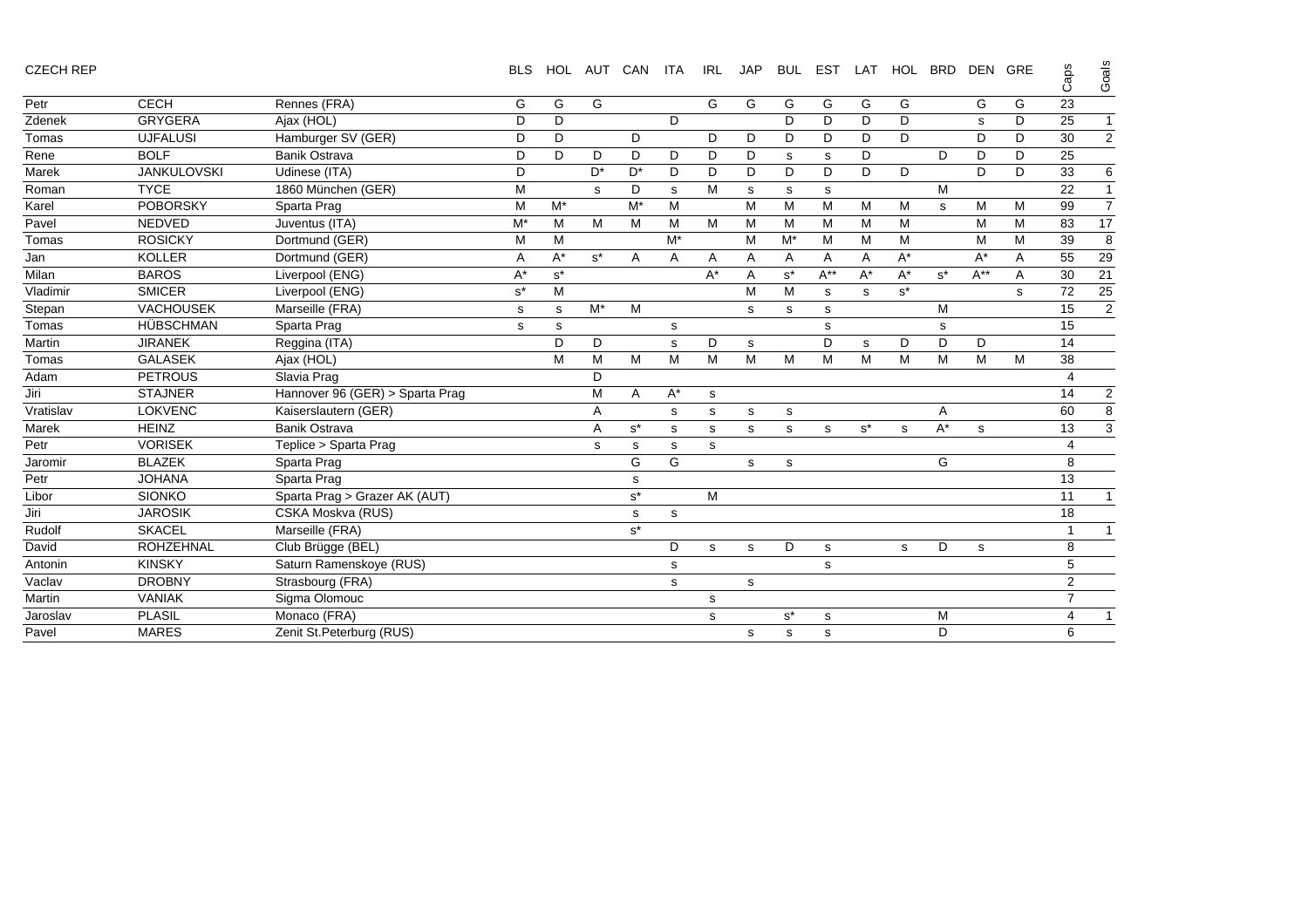|  |  | <b>DENMARK</b> |  |
|--|--|----------------|--|
|--|--|----------------|--|

DENMARK FIN RUM BOS ENG TYR SPA SCO EST CRO ITA BUL SWE CZE Caps Goals

|               |                    |                     |       |       |       |          |       |   |       |       |       |   |       |       |    | ◡              | ల                         |
|---------------|--------------------|---------------------|-------|-------|-------|----------|-------|---|-------|-------|-------|---|-------|-------|----|----------------|---------------------------|
| Thomas        | <b>SØRENSEN</b>    | Aston Villa (ENG)   | G     | G     | G     | G        | G     | G | G     | G     | G     | G | G     | G     | G  | 40             |                           |
| Thomas        | <b>HELVEG</b>      | Inter (ITA)         | D     | D     | D     | D        | D     |   | D     | D     | D     | D | D     | D     | D. | 88             | $\overline{2}$            |
| <b>Niclas</b> | <b>JENSEN</b>      | Dortmund (GER)      | D     | D     | D     | D        | D     | D | D     | D     | D     | D | D     | D     |    | 33             |                           |
| Rene          | <b>HENRIKSEN</b>   | Panathinaikos (GRE) | D     | D     | D     | D        | D     | D | D     | D     | D     | D | D     | D     | D  | 66             |                           |
| Martin        | <b>LAURSEN</b>     | Milan AC (ITA)      | D     | $D^*$ | D     |          | D     | D | D     | D     | D     | D | D     | D     | D  | 39             | $\mathbf{1}$              |
| Morten        | <b>WIEGHORST</b>   | <b>Brøndby IF</b>   | M     | M     | M     | M        |       |   | M     |       |       |   |       |       |    | 30             | $\ensuremath{\mathsf{3}}$ |
| Thomas        | <b>GRAVESEN</b>    | Everton (ENG)       | M     | M     | M     | M        | M     | M |       |       | s     |   | M     | M     | М  | 47             | $\overline{5}$            |
| Claus         | <b>JENSEN</b>      | Charlton (ENG)      | M     | s     |       |          | м     | M | M     | M     | M     | s | s     |       | M  | 33             | $\sqrt{5}$                |
| Jesper        | <b>GRØNKJÆR</b>    | Chelsea (ENG)       | $A^*$ | м     | A     | A        | A     | A | Α     | A     | A     |   | $s^*$ | A     | A  | 49             | $\sqrt{5}$                |
| Martin        | <b>JØRGENSEN</b>   | Udinese (ITA)       | Α     | M     | $A^*$ | $M^{**}$ | $A^*$ | Α | Α     |       |       | Α | Α     | Α     | Α  | 53             | 8                         |
| Ebbe          | <b>SAND</b>        | Schalke 04 (GER)    | Α     | Α     |       | Α        | s     |   | $s^*$ | s     | $s^*$ | A | A     | A     |    | 66             | 22                        |
| Thomas        | <b>RØLL LARSEN</b> | FC København        | s     |       | s     |          |       | s |       |       |       |   |       |       |    | 8              | $\mathbf{1}$              |
| Asbjørn       | <b>SENNELS</b>     | <b>Brøndby IF</b>   | s     |       |       |          |       |   | s     |       |       |   |       |       |    | $\overline{2}$ |                           |
| Kasper        | <b>BØGELUND</b>    | PSV Eindhoven (HOL) | s     |       |       |          |       |   |       | s     | s     |   |       | s     | D  | 12             |                           |
| Dennis        | <b>ROMMEDAHL</b>   | PSV Eindhoven (HOL) | s     | s     | s     | Α        |       |   | s     | A     | A     | Α | A     | s     | s  | 45             | 9                         |
| Jon Dahl      | <b>TOMASSON</b>    | Milan AC (ITA)      | s     | $A^*$ | Α     | $s^*$    | A     | s | Α     | $A^*$ | A     | M | $M^*$ | $M^*$ | A  | 64             | 31                        |
| Christian     | <b>POULSEN</b>     | Schalke 04 (GER)    | s     | s     | M     |          |       |   |       | M     | M     | M |       | s     | M  | 21             |                           |
| Per           | <b>NIELSEN</b>     | <b>Brøndby IF</b>   |       |       | s     | D        |       |   |       |       |       |   |       |       |    |                |                           |
| <b>Brian</b>  | <b>PRISKE</b>      | RC Genk (BEL)       |       |       |       | s        | s     | D |       |       |       | s |       |       |    | 6              |                           |
| Thomas        | <b>GAARDSØE</b>    | WBA (ENG)           |       |       |       | s        |       |   |       |       |       |   |       |       |    |                |                           |
| Peter         | LØVENKRANDS        | Gl.Rangers (SCO)    |       |       |       | s        |       |   |       | s     | s     |   |       |       | s  | 12             |                           |
| Daniel        | <b>JENSEN</b>      | Murcia (SPA)        |       |       |       | s        | M     | M | M     | M     | M     | M | M     | M     |    | 10             |                           |
| Peter         | <b>MADSEN</b>      | VfL Bochum (GER)    |       |       |       | s        | s     | A |       |       | s     |   |       |       | s  | 10             |                           |
| Kenneth       | PEREZ              | AZ Alkmaar (HOL)    |       |       |       | s        | s     | s | s     | $s^*$ | s     | s |       |       |    | $\overline{7}$ | 1                         |
| Per           | <b>KRØLDRUP</b>    | Udinese (ITA)       |       |       |       |          | s     | s | s     | s     | s     |   |       |       |    | 5              |                           |
| Jan           | <b>MICHAELSEN</b>  | Panathinaikos (GRE) |       |       |       |          | s     |   |       |       |       |   |       |       |    | 19             | 1                         |
| Stephan       | <b>ANDERSEN</b>    | AB                  |       |       |       |          |       | s |       |       |       |   |       |       |    | $\mathbf 1$    |                           |
| Søren         | <b>COLDING</b>     | VfL Bochum (GER)    |       |       |       |          |       | s |       |       |       |   |       |       |    | 27             |                           |
| Thomas        | <b>KAHLENBERG</b>  | <b>Brøndby IF</b>   |       |       |       |          |       | s |       |       |       |   |       |       |    | 2              |                           |
| Martin        | <b>RETOV</b>       | <b>Brøndby IF</b>   |       |       |       |          |       |   | s     |       |       |   |       |       |    |                |                           |
| Thomas        | <b>RASMUSSEN</b>   | Hansa Rostock (GER) |       |       |       |          |       |   | s     |       |       |   |       |       |    | $\overline{2}$ |                           |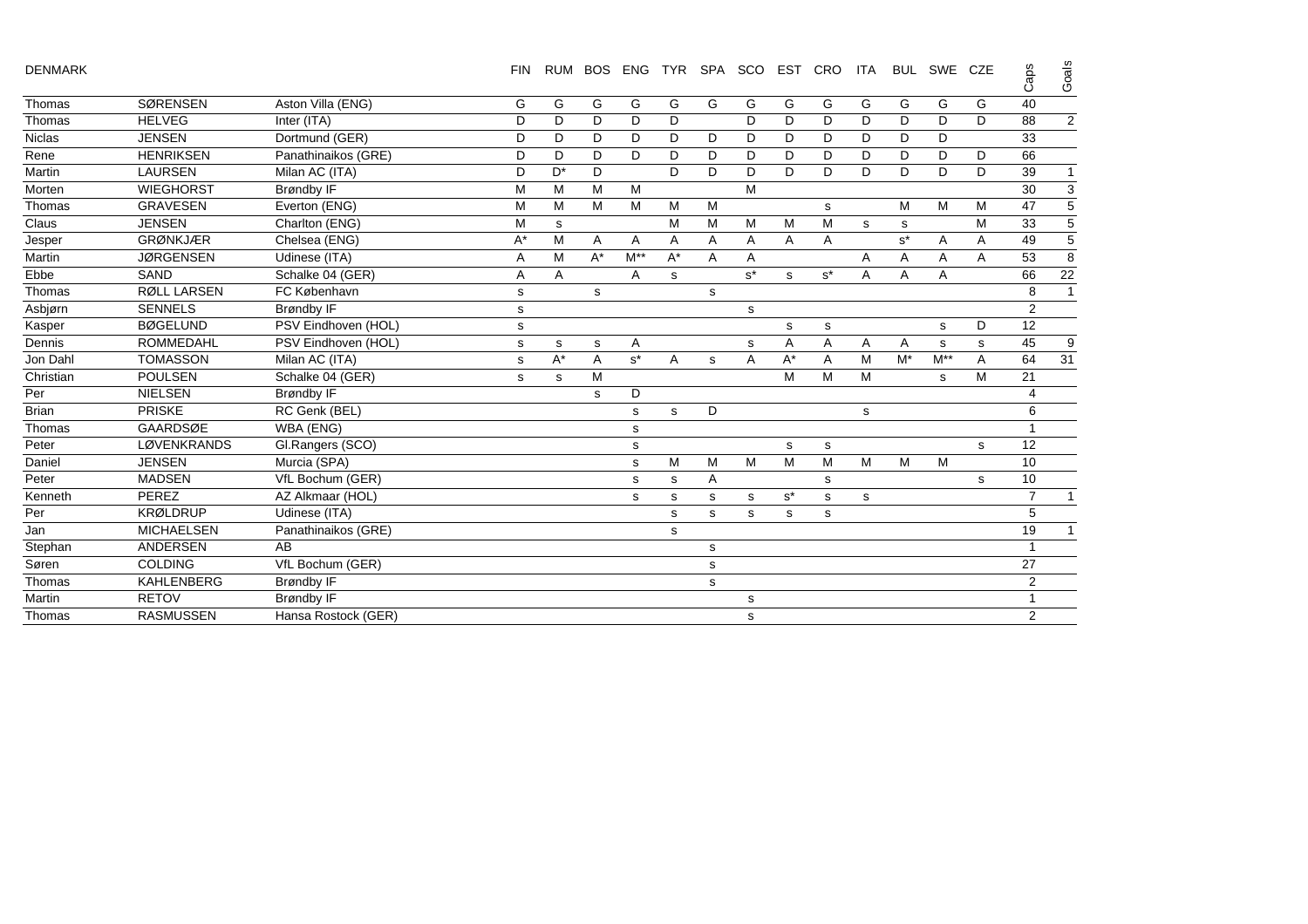| ENGLAND |  |
|---------|--|
|---------|--|

| <b>ENGLAND</b> |                   |                      |                      | CRO MAC | <b>LIE</b> |   | TYR DEN POR SWE JAP |                |                |       |                      |       | ISL FRA SCH CRO POR |          |       | Caps            | Goals                    |
|----------------|-------------------|----------------------|----------------------|---------|------------|---|---------------------|----------------|----------------|-------|----------------------|-------|---------------------|----------|-------|-----------------|--------------------------|
| David          | <b>JAMES</b>      | West Ham > Man.City  | G                    | G       | G          | G | G                   | G              | G              | G     |                      | G     | G                   | G        | G     | 28              |                          |
| Phil           | <b>NEVILLE</b>    | Man.Utd.             | D                    | s       | s          |   | s                   | D              | D              | s     | s                    |       |                     | s        | s     | 50              |                          |
| Ashley         | COLE              | Arsenal              | D                    | D       |            | D | D                   | D              |                | D     | D                    | D     | D                   | D        | D     | 30              |                          |
| John           | <b>TERRY</b>      | Chelsea              | D                    | D       | D          | D | D                   |                | D              | D     |                      |       | D                   | D        | D     | 11              |                          |
| Rio            | <b>FERDINAND</b>  | Man.Utd.             | D                    |         |            |   |                     |                |                |       |                      |       |                     |          |       | 33              | $\mathbf{1}$             |
| Nicky          | <b>BUTT</b>       | Man.Utd.             | M                    | M       |            | м | M                   | M              | M              | s     | s                    |       |                     |          |       | 35              |                          |
| Paul           | <b>SCHOLES</b>    | Man.Utd.             | M                    |         |            | M |                     | M              |                | M     | M                    | M     | M                   | $M^*$    | М     | 66              | 14                       |
| David          | <b>BECKHAM</b>    | Real Madrid (SPA)    | $M^*$                | $M^*$   | M          | M | M                   | M              |                | M     | M                    | M     | M                   | M        | M     | 72              | 13                       |
| Steven         | <b>GERRARD</b>    | Liverpool            | M                    |         | M          | M |                     |                | M              | M     | M                    | M     | $M^*$               | M        | M     | 28              | $\overline{\mathcal{A}}$ |
| Michael        | <b>OWEN</b>       | Liverpool            | $A^*$                | Α       | $A^*$      |   |                     | A              |                | $A^*$ | Α                    | A     | A                   | A        | $A^*$ | 60              | 26                       |
| Emile          | <b>HESKEY</b>     | Liverpool            | A                    | s       |            | Α | A                   | s              | s              | s     | s                    | s     |                     |          |       | 43              | $\overline{5}$           |
| Paul           | <b>ROBINSON</b>   | Leeds Utd.           | s                    |         |            |   | s                   |                |                |       | G                    |       |                     |          |       | 5               |                          |
| Danny          | <b>MILLS</b>      | Middlesbrough        | s                    |         |            |   |                     | s              |                |       |                      |       |                     |          |       | 19              |                          |
| Matthew        | <b>UPSON</b>      | Birmingham           | $\mathbf s$          |         | D          |   | D                   |                |                |       |                      |       |                     |          |       | 6               |                          |
| Wayne          | <b>BRIDGE</b>     | Chelsea              | $\mathbf s$          |         | D          |   | s                   | s              |                |       | $\texttt{s}^{\star}$ |       |                     |          |       | $\overline{17}$ | $\overline{1}$           |
| Joe            | COLE              | Chelsea              | $\mathbf s$          |         | s          |   | $M^*$               | s              | s              | s     | $\mathsf{s}$         |       |                     |          |       | $\overline{17}$ | $\overline{2}$           |
| Trevor         | <b>SINCLAIR</b>   | Man.City             | $\mathbf S$          |         |            |   |                     |                |                |       |                      |       |                     |          |       | $\overline{12}$ |                          |
| Frank          | <b>LAMPARD</b>    | Chelsea              | $\texttt{s}^{\star}$ | M       | M          | s | M                   | M              |                | M     | $M^*$                | $M^*$ | M                   | $M^*$    | $M^*$ | 23              | 5                        |
| Danny          | <b>MURPHY</b>     | Liverpool            | s                    |         |            |   | s                   |                |                |       |                      |       |                     |          |       | 9               | $\mathbf{1}$             |
| Kieron         | <b>DYER</b>       | Newcastle            | s                    | s       |            | s |                     | s              |                | s     | s                    |       | s                   |          |       | 23              |                          |
| James          | <b>BEATTIE</b>    | Southampton          | $\mathbf s$          |         | A          |   | $\mathbf s$         |                |                |       |                      |       |                     |          |       | 5               |                          |
| Gary           | <b>NEVILLE</b>    | Man.Utd.             |                      | D       | D          | D | D                   |                |                | D     | D                    | D     | D                   | D        | D     | 67              |                          |
| Sol            | <b>CAMPBELL</b>   | Arsenal              |                      | D       |            | D |                     |                |                | D     | D                    | D     | D                   | D        | D     | 62              | $\mathbf{1}$             |
| Owen           | <b>HARGREAVES</b> | Bayern München (GER) |                      | М       | s          |   |                     | s              | м              | s     | s                    | s     | s                   |          | s     | 22              |                          |
| Wayne          | <b>ROONEY</b>     | Everton              |                      | $A^*$   | $A^*$      | Α | $A^*$               | A              | Α              | Α     | $A^{**}$             | Α     | $A^{**}$            | $A^{**}$ | Α     | 17              | 9                        |
| Darius         | VASSELL           | <b>Aston Villa</b>   |                      |         |            | s |                     |                | $\overline{A}$ | s     | $s^{**}$             | s     | s                   | s        | s     | 22              | 6                        |
| Glen           | <b>JOHNSON</b>    | Chelsea              |                      |         |            |   | $\mathbf s$         |                |                |       |                      |       |                     |          |       | $\overline{1}$  |                          |
| Scott          | <b>PARKER</b>     | Charlton > Chelsea   |                      |         |            |   | s                   |                | s              |       |                      |       |                     |          |       | $\overline{2}$  |                          |
| Jermaine       | <b>JENAS</b>      | Newcastle            |                      |         |            |   | $\mathbf s$         | s              | s              |       |                      |       |                     |          |       | 6               |                          |
| Ledley         | <b>KING</b>       | Tottenham            |                      |         |            |   |                     | D <sup>*</sup> |                | s     | s                    | D     |                     | s        |       | $\overline{7}$  | $\mathbf{1}$             |
| Gareth         | SOUTHGATE         | Middlesbrough        |                      |         |            |   |                     | D              | s              |       |                      |       |                     |          |       | 57              | $\overline{2}$           |
| Jamie          | CARRAGHER         | Liverpool            |                      |         |            |   |                     | s              | D              |       | D                    |       |                     |          |       | 12              |                          |
| Alan           | <b>SMITH</b>      | Leeds Utd.           |                      |         |            |   |                     | s              | $\mathbf S$    |       |                      |       |                     |          |       | 8               | $\mathbf{1}$             |
| Jonathan       | <b>WOODGATE</b>   | Newcastle            |                      |         |            |   |                     |                | D              |       |                      |       |                     |          |       | $\mathbf 5$     |                          |
| Alan           | <b>THOMPSON</b>   | Celtic (SCO)         |                      |         |            |   |                     |                | M              |       |                      |       |                     |          |       | $\overline{1}$  |                          |
| Anthony        | <b>GARDNER</b>    | Tottenham            |                      |         |            |   |                     |                | $\mathsf{s}$   |       |                      |       |                     |          |       | $\overline{1}$  |                          |
| Jermaine       | <b>DEFOE</b>      | Tottenham            |                      |         |            |   |                     |                | s              |       | s                    |       |                     |          |       | $\overline{2}$  |                          |
| lan            | <b>WALKER</b>     | Leicester            |                      |         |            |   |                     |                |                |       | $\mathbf s$          |       |                     |          |       | $\overline{4}$  |                          |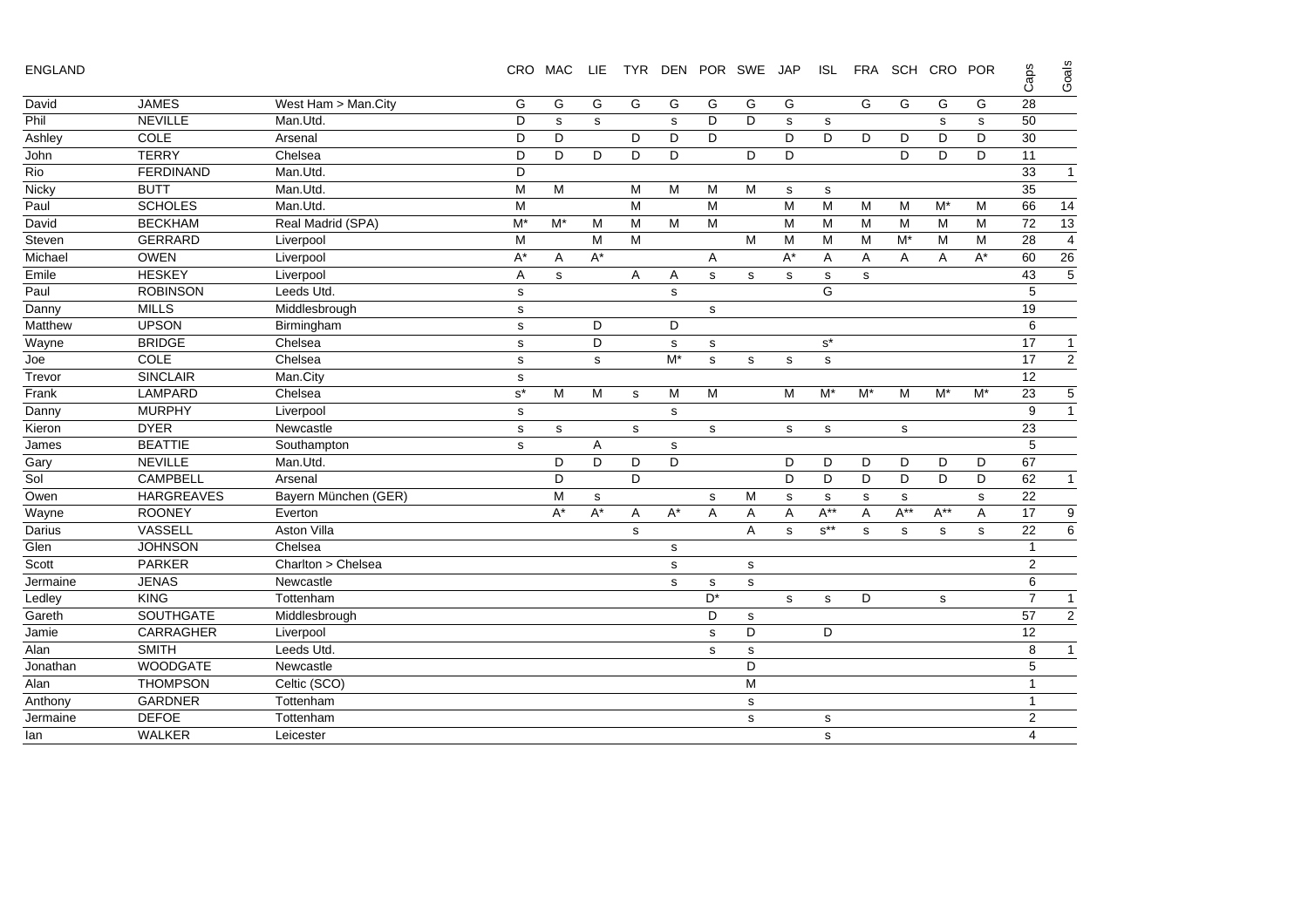ESTONIA

| <b>ESTONIA</b> |                  |                                      | <b>LIT</b> | LAT | POL          | <b>BUL</b> | <b>BEL</b> |   |       |    | ALB HUN SAU OMN BLS MAL MOL NIR |       |       |       |   | ALB   | SCO | DEN CZE MAC |             |                    | Caps         | Goals           |
|----------------|------------------|--------------------------------------|------------|-----|--------------|------------|------------|---|-------|----|---------------------------------|-------|-------|-------|---|-------|-----|-------------|-------------|--------------------|--------------|-----------------|
| Sergei         | <b>PAREIKO</b>   | Rotor Volgograd (RUS)                | G          |     |              |            |            |   |       |    |                                 |       |       |       |   |       |     |             |             |                    | 4            |                 |
| Dmitri         | <b>KULIKOV</b>   | Levadia Maardu                       | D          |     |              |            |            |   |       |    |                                 |       |       |       |   |       |     |             |             |                    | 1            |                 |
| Jaanus         | <b>SIREL</b>     | Tulevik Viljandi                     | $D^*$      |     |              |            |            |   |       |    |                                 |       |       |       |   |       |     |             |             |                    | $\mathbf{1}$ |                 |
| Toomas         | <b>KALLASTE</b>  | <b>TVMK</b>                          | D          |     |              |            |            |   |       |    |                                 |       |       |       |   |       |     |             |             |                    | 42           |                 |
| Ragnar         | <b>KLAVAN</b>    | Flora Tallinn                        | D          |     |              | s          | М          | s | D     |    |                                 | D     | s     | D     | D | D     | D   | D           | D           | D                  | 14           |                 |
| Meelis         | <b>ROOBA</b>     | Flora Tallinn                        | M          | м   |              | M          | M          | M | $s^*$ | M  | s                               | $M^*$ |       |       | M | M     |     |             |             |                    | 50           | 4               |
| Maksim         | <b>SMIRNOV</b>   | <b>TVMK</b>                          | M          | М   | s            |            |            |   |       |    |                                 | M     | s     | M     | M | s     |     |             |             |                    | 28           |                 |
| Liivo          | <b>LEETMA</b>    | <b>TVMK</b>                          | M          | М   | s            | M          |            |   |       |    |                                 |       |       |       |   |       |     |             |             |                    | 28           |                 |
| Marko          | <b>KRISTAL</b>   | <b>Flora Tallinn</b>                 | M          | м   | M            | M          |            | M | M     |    | M                               | M     |       | M     | M |       |     |             | s           | s                  | 141          | 9               |
| Kristen        | VIIKMÄE          | Vålerenga (NOR)                      | A          | Α   | M            | M          | Α          | M | M     | s  | M                               | s     | M     | М     |   | $M^*$ | М   | $M^*$       | M           | M                  | 83           | 11              |
| Aleksandr      | <b>SAHAROV</b>   | <b>Flora Tallinn</b>                 | Α          | s   |              |            |            |   |       |    |                                 |       | A     | Α     |   |       |     | s           | s           | s                  | 20           |                 |
| Vyatsheslav    | ZAHOVAIKO        | Flora Tallinn                        | s          | s   | s            |            | s          |   |       | M* | M                               | М     | $M^*$ | s.    |   |       |     | M           | M           | $\mathsf{M}^\star$ | 18           | $\overline{4}$  |
| Ott            | <b>REINUMÄE</b>  | <b>Flora Tallinn</b>                 | s          | s   | M            | s          | M          | s |       | M  | s                               | s     | M     |       | s |       | s   | M           | M           | M                  | 23           |                 |
| Joel           | LINDPERE         | Flora Tallinn                        | s          | A   | A            | A          |            | s | M     | s  | A                               | Α     | s     | $A^*$ | s | Α     | A   | $A^*$       | A           | A                  | 29           | $\overline{2}$  |
| Mart           | <b>POOM</b>      | Sunderland (ENG)                     |            | G   | G            | G          | G          | G | G     |    |                                 |       |       |       |   | G     |     |             |             |                    | 98           |                 |
| Andrey         | <b>STEPANOV</b>  | Flora Tallinn > Torpedo Moskva (RUS) |            | D   | D            | D          |            | D | D     |    | D                               |       |       |       | D | D     | D   | D           |             |                    | 47           |                 |
| Enar           | <b>JÄÄGER</b>    | Flora Tallinn                        |            | D   |              | D          | D          | D |       |    | D                               |       |       |       | D | D     | D   | D           | D           | D                  | 16           |                 |
| Urmas          | <b>ROOBA</b>     | FC København (DEN)                   |            | D   |              | D          | D          |   |       |    |                                 |       |       |       |   |       |     |             |             |                    | 54           | -1              |
| Sergei         | <b>TEREHHOV</b>  | Haka (FIN)                           |            | M   | M            |            | s          | M | s     | Α  | s                               |       |       |       | s |       | М   |             |             |                    | 68           | $\overline{4}$  |
| <b>Teet</b>    | <b>ALLAS</b>     | Flora Tallinn                        |            |     | D            | D          |            |   | D     | D  | D                               | D     | D     | D     |   |       | D   | D           | D           | D                  | 53           | $\overline{2}$  |
| Raio           | <b>PIIROJA</b>   | Flora Tallinn                        |            |     | D            |            | D          | D | D     | D  | s                               | D     | $D^*$ | D     | D | D     |     |             |             |                    | 47           | $\overline{4}$  |
| Erko           | <b>SAVIAUK</b>   | Flora Tallinn                        |            |     | D*           |            |            | D |       | D  | D                               |       | D     |       |   |       |     |             | s           | D                  | 58           | $\overline{2}$  |
| Indrek         | <b>ZELINSKI</b>  | Landskrona (SWE)                     |            |     | Α            |            |            | A | A     | s  | $A^*$                           |       |       |       | Α |       |     |             |             |                    | 100          | 26              |
| Marek          | LEMSALU          | Bryne (NOR)                          |            |     | $\mathbf{s}$ |            | D          |   |       |    |                                 | $D^*$ |       | D     |   |       |     |             |             |                    | 84           | $\overline{c}$  |
| Andres         | OPER             | AaB (DEN)                            |            |     |              | A          |            |   | A     |    |                                 |       |       |       |   | Α     | A   | s           |             |                    | 85           | 23              |
| Martin         | <b>REIM</b>      | Flora Tallinn                        |            |     |              |            | M          | M | M     | M  | M                               | M     | M     | s     | M | M     | M   | M           | M           | M                  | 133          | $\overline{14}$ |
| Kert           | <b>HAAVISTU</b>  | <b>Flora Tallinn</b>                 |            |     |              |            | M          |   | s     | M  | s                               | s     | M     | s     |   |       |     |             |             |                    | 43           |                 |
| Martin         | <b>KAALMA</b>    | Flora Tallinn                        |            |     |              |            |            |   |       | G  | G                               | G     | G     | G     | G |       | G   | G           | G           | G                  | 33           |                 |
| Taavi          | RÄHN             | Tulevik Viljandi                     |            |     |              |            |            |   |       | D  |                                 |       |       |       | s | M     | M   | M           | D           |                    | 15           |                 |
| Sergei         | HOHLOV-SIMPSON   | Levadia Tallinn                      |            |     |              |            |            |   |       |    |                                 |       | D     |       |   |       |     |             |             |                    | 58           | $\overline{2}$  |
| Aleksandr      | <b>DMITRIJEV</b> | Levadia Tallinn                      |            |     |              |            |            |   |       |    |                                 |       |       | M     |   |       |     |             |             |                    |              |                 |
| Tarmo          | <b>KINK</b>      | Spartak Moskva (RUS)                 |            |     |              |            |            |   |       |    |                                 |       |       |       | Α | s     | s   |             | A           | A                  | 5            |                 |
| Ingemar        | <b>TEEVER</b>    | <b>TVMK</b>                          |            |     |              |            |            |   |       |    |                                 |       |       |       | s |       |     |             | $\mathbf s$ | $s^*$              | 4            | $\overline{1}$  |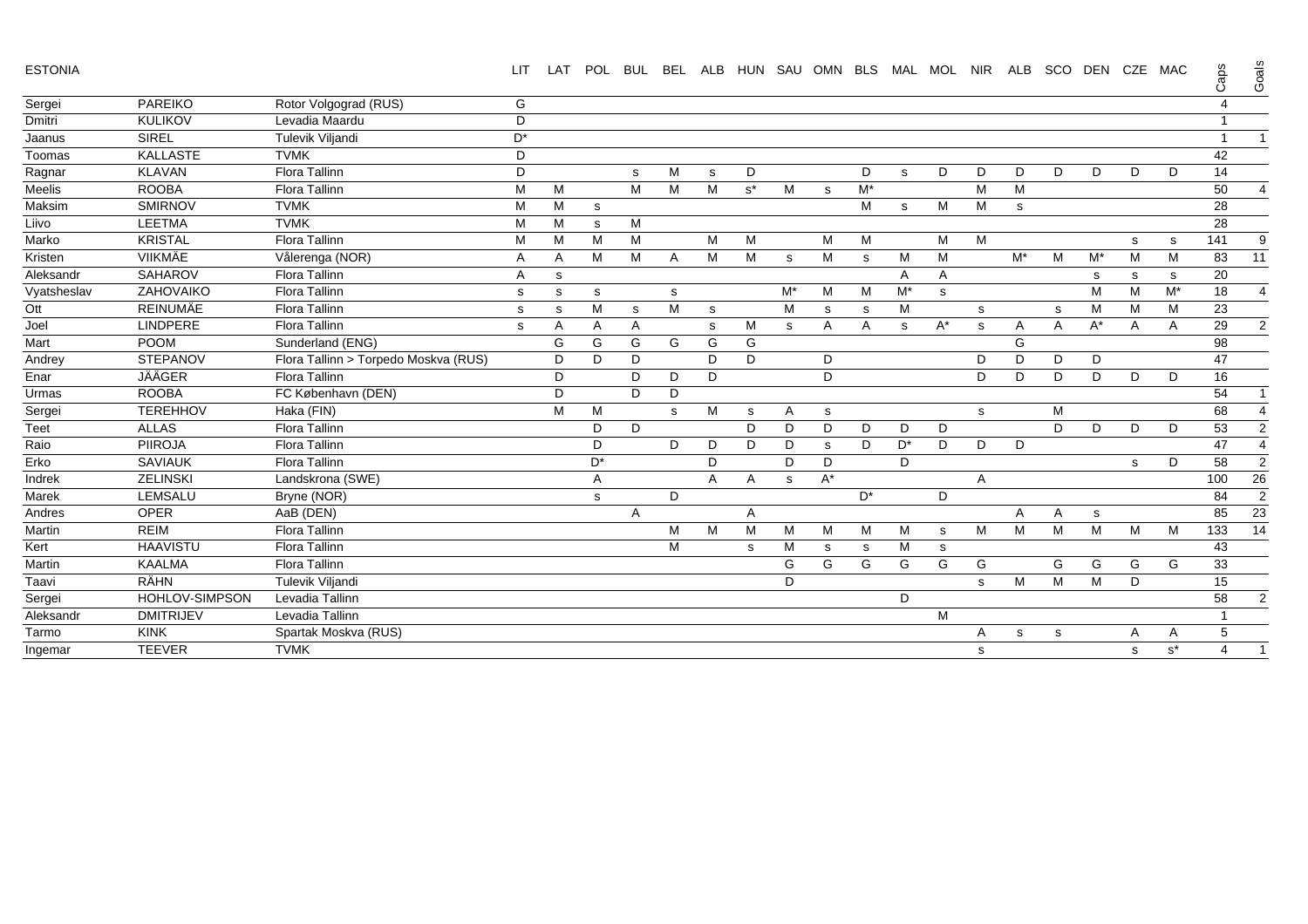| <b>FAROE ISLANDS</b> |                      |                       | <b>ISL</b> | <b>SCO</b> | LIT            | POL. | HOL | Caps           | Goals                   |
|----------------------|----------------------|-----------------------|------------|------------|----------------|------|-----|----------------|-------------------------|
| Jakup                | <b>MIKKELSEN</b>     | Partick Th.(SCO) > KI | G          | G          |                |      | G   | 32             |                         |
| Jon Roi              | <b>JACOBSEN</b>      | Brøndby IF (DEN)      | D          | D          | D              |      |     | 15             |                         |
| Pol                  | <b>THORSTEINSSON</b> | <b>B36</b>            | D          | D          | D              | s    | D   | 33             |                         |
| Oli                  | <b>JOHANNESEN</b>    | TB                    | D          | D          |                | D    | D   | 66             | $\mathbf{1}$            |
| Suni                 | <b>OLSEN</b>         | GI                    | D          |            | D <sup>*</sup> | D    | D   | 13             | $\mathbf{1}$            |
| Jann Ingi            | <b>PETERSEN</b>      | Fremad Amager (DEN)   | M          | M          | M              | M    | M   | 9              |                         |
| Rogvi                | <b>JACOBSEN</b>      | <b>HB</b>             | $M^*$      | M          | s              |      | M   | 24             | $\mathsf 3$             |
| Julian               | <b>JOHNSSEN</b>      | IA (ISL)              | M          | $M^*$      | M              | M    |     | 55             | $\overline{\mathbf{4}}$ |
| Christian Høgni      | <b>JACOBSEN</b>      | Vejle (DEN)           | M          |            | M              | M    |     | 20             | $\mathbf 2$             |
| John                 | <b>PETERSEN</b>      | <b>B36</b>            | A          | A          | A              | A    | A   | 52             | 6                       |
| Andrew av            | <b>FLØTUM</b>        | Fremad Amager (DEN)   | A          |            |                | s    | A   | 12             | $\mathbf{1}$            |
| Helgi                | <b>PETERSEN</b>      | <b>NSI</b>            | s          | M          |                |      |     | 6              |                         |
| Johannis             | <b>JOENSEN</b>       | <b>B36</b>            | s          |            |                |      |     | 18             |                         |
| Hjalgrim             | <b>ELLTØR</b>        | Fremad Amager (DEN)   | s          |            |                | s    | s   | 11             |                         |
| Frodi                | <b>BENJAMINSEN</b>   | Fram (ISL)            |            | M          | M              | M    |     | 25             | $\mathbf{1}$            |
| Jakup a              | <b>BORG</b>          | <b>HB</b>             |            | A          | A              | A    | M   | 32             | $\mathbf{1}$            |
| Tor-Ingar            | <b>AKSELSEN</b>      | HB                    |            | s          | s              |      |     | $\overline{2}$ |                         |
| Atli                 | <b>DANIELSEN</b>     | KI                    |            | s          | s              |      | D   | $\overline{4}$ |                         |
| Christian            | <b>HOLST</b>         | Lyngby (DEN)          |            | s          |                | s    |     | $\overline{2}$ |                         |
| Jens Martin          | <b>KNUDSEN</b>       | <b>NSI</b>            |            |            | G              | G    | s   | 72             |                         |
| Hans Frodi           | <b>HANSEN</b>        | <b>B68</b>            |            |            | D              |      |     | 27             | $\mathbf{1}$            |
| Johan Byrial         | <b>HANSEN</b>        | Horsens (DEN)         |            |            |                | D    |     | 9              |                         |
| Oli                  | <b>HANSEN</b>        | <b>NSI</b>            |            |            |                | D    |     | 1              |                         |
| Arnbjørn             | <b>DANIELSEN</b>     | <b>B36</b>            |            |            |                |      | D   | 1              |                         |
| Jonhard              | <b>FREDERIKSBERG</b> | Skala                 |            |            |                |      | s   | $\overline{2}$ |                         |
| Vagnur Mohr          | <b>MORTENSEN</b>     | <b>HB</b>             |            |            |                |      | s   | 1              |                         |
| Pauli                | <b>HANSEN</b>        | Skala                 |            |            |                |      | s   | 1              |                         |
| Kari                 | <b>NIELSEN</b>       | <b>HB</b>             |            |            |                |      | s   | 1              |                         |

The match Faroe Isl-Luxembourg 4-2 played on 24/02/2004 was not an official game. Caps were not awarded.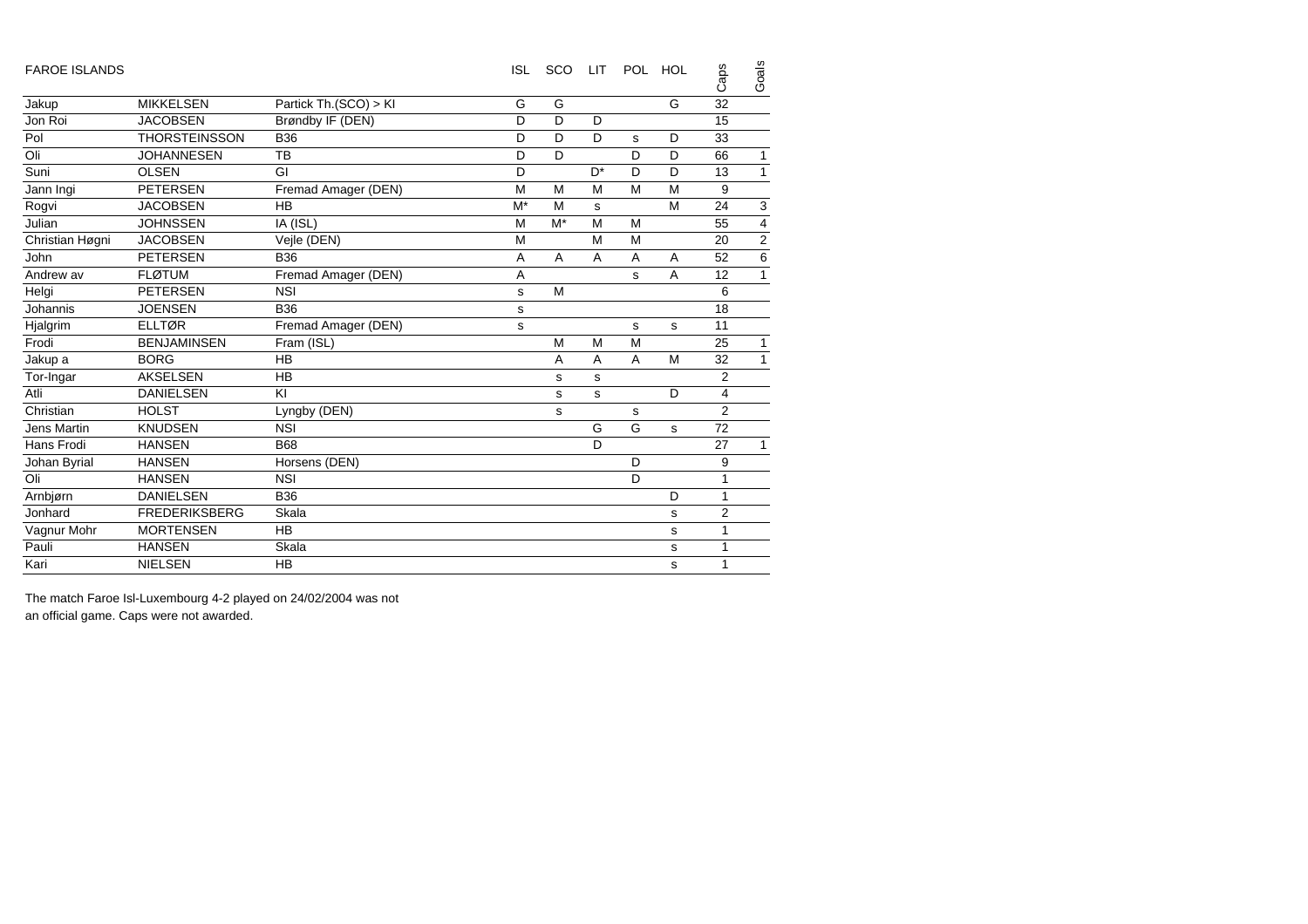| г<br>×. |  |
|---------|--|
|         |  |

| <b>FINLAND</b> |                    |                                | DEN                  | AZB         |              |             | WAL CAN HON CRC CHN CHN MAL BOS SWE |    |    |             |             |              |    | Caps            | Goals            |
|----------------|--------------------|--------------------------------|----------------------|-------------|--------------|-------------|-------------------------------------|----|----|-------------|-------------|--------------|----|-----------------|------------------|
| Jussi          | JÄÄSKELAINEN       | Bolton Wan. (ENG)              | G                    |             |              | G           |                                     |    |    |             | s           |              |    | 17              |                  |
| Juha           | <b>REINI</b>       | AZ Alkmaar (HOL)               | D                    | D           | s            |             |                                     |    |    |             |             |              | D  | 23              |                  |
| Janne          | <b>SAARINEN</b>    | 1860 München (GER)             | D                    | D           | D            | D           |                                     |    |    |             | D           | D            |    | 30              |                  |
| Toni           | <b>KUIVASTO</b>    | Djurgården (SWE)               | D                    |             |              | s           | D                                   | D  | D  | D           | s           | $\mathbf s$  | s  | 47              |                  |
| Hannu          | <b>TIHINEN</b>     | Anderlecht (BEL)               | D                    |             | D            |             |                                     |    |    |             | D           | D            | D  | 39              | 3                |
| Simo           | VALAKARI           | Derby (ENG)                    | $\overline{M}$       | s           |              |             |                                     |    |    |             |             |              |    | 32              |                  |
| Mika           | <b>NURMELA</b>     | Kaiserslautern (GER)           | M                    | $M^*$       | м            | M           | M                                   | M* |    |             | $\mathbf s$ | M            | M  | 49              | 2                |
| Mika           | VÄYRYNEN           | Heerenveen (HOL)               | M                    | M           | M            | M           |                                     |    |    |             | M           | M            | M  | 11              |                  |
| Peter          | <b>KOPTEFF</b>     | Viking (NOR)                   | M                    | $\mathbf s$ | $\mathbf{s}$ | $\mathbf s$ | M                                   | M  | M  | M*          | M           | $\mathbf s$  |    | 25              | $\overline{1}$   |
| Jonatan        | <b>JOHANSSON</b>   | Charlton (ENG)                 | Α                    | Α           |              |             |                                     |    |    |             |             | A            | s  | 55              | 10               |
| Mikael         | <b>FORSSELL</b>    | Birmingham (ENG)               | Α                    | A           | A*           | $A^*$       |                                     |    |    |             |             |              | Α  | 29              | 11               |
| <b>Markus</b>  | <b>HEIKKINEN</b>   | Aberdeen (SCO)                 | $\mathbf s$          |             |              | D           | D                                   | D  |    |             |             | $\mathbf s$  |    | 11              |                  |
| Aki            | RIIHILAHTI         | Cr.Palace (ENG)                | $\texttt{s}^{\star}$ | s           | M            | s           |                                     |    |    |             | M           | $\sf s$      |    | 51              | 8                |
| Juuso          | <b>KANGASKORPI</b> | Haka                           | ${\tt S}$            |             |              |             |                                     |    |    |             |             |              |    | 3               |                  |
| Miikka         | <b>KOPPINEN</b>    | Tromsø (NOR)                   | $\mathbf s$          |             |              |             | s                                   | s  | M  | M           |             | $\mathbf s$  |    | 16              |                  |
| Shefki         | <b>KUQI</b>        | Shef.Wed (ENG) > Ipswich (ENG) | $\mathbf s$          |             | $\mathbf s$  |             |                                     |    |    |             | Α           |              |    | 35              | $\overline{2}$   |
| Joonas         | <b>KOLKKA</b>      | Gladbach (GER)                 | s                    | M           | M            | $M^*$       |                                     |    |    |             | s           | M            | M  | 56              | 11               |
| Antti          | <b>NIEMI</b>       | Southampton (ENG)              |                      | G           | G            |             |                                     |    |    |             | G           | G            | G  | 61              |                  |
| Sami           | <b>HYYPIA</b>      | Liverpool (ENG)                |                      | D           | D            | D           |                                     |    |    |             | D           | D            | D  | 61              | $\overline{4}$   |
| Petri          | <b>PASANEN</b>     | Ajax (HOL) > Portsmouth (ENG)  |                      | D           | D            | D           |                                     |    |    |             | D           | D            | D  | 20              | $\mathbf{1}$     |
| Teemu          | <b>TAINIO</b>      | Auxerre (FRA)                  |                      | M*          | M            | M*          | $M^*$                               | м  |    |             |             |              |    | 23              | $\overline{4}$   |
| Alexei         | <b>EREMENKO JR</b> | <b>HJK Helsinki</b>            |                      |             |              | Α           | A                                   | A  | A* |             | $A^*$       | Α            | A  | $\overline{7}$  | $\overline{2}$   |
| Mika           | <b>KOTTILA</b>     | <b>HJK Helsinki</b>            |                      |             |              | s           | s                                   |    | s  | s           |             |              |    | 31              | 6                |
| Daniel         | <b>SJÖLUND</b>     | Djurgården (SWE)               |                      |             |              | s           |                                     |    | s  | $\mathbf s$ |             |              |    | $\overline{4}$  |                  |
| Teuvo          | <b>MOILANEN</b>    | Hearts (SCO)                   |                      |             |              |             | G                                   |    |    |             |             |              |    | $\overline{4}$  |                  |
| Janne          | <b>HIETANEN</b>    | Denizlispor (TYR)              |                      |             |              |             | D                                   | s  | D  | D           |             |              |    | 14              |                  |
| Juha           | <b>PASOJA</b>      | Haka                           |                      |             |              |             | D                                   | D  |    |             |             |              |    | $\sqrt{2}$      |                  |
| Antti          | <b>OKKONEN</b>     | Landskrona (SWE)               |                      |             |              |             | M                                   |    | s  | M           |             |              | s  | 6               |                  |
| Paulus         | <b>ROIHA</b>       | Utrecht (HOL)                  |                      |             |              |             | A                                   | s  |    |             |             |              |    | 8               |                  |
| Ville          | <b>NYLUND</b>      | <b>HJK Helsinki</b>            |                      |             |              |             | s                                   | D  | D  |             | s           |              |    | 21              |                  |
| Rami           | HAKANPÄÄ           | <b>HJK Helsinki</b>            |                      |             |              |             | $s^*$                               | M  |    | $\mathbf s$ |             |              |    | $\sqrt{5}$      | $\mathbf{1}$     |
| Jari           | <b>NIEMI</b>       | Tampere Utd. > RAEC Mons (BEL) |                      |             |              |             | $\mathbf s$                         | Α  |    |             | s           | $\mathbf s$  |    | $\overline{21}$ | 3                |
| Pekka          | LAGERBLOM          | FC Lahti > Werder Br. (GER)    |                      |             |              |             | s                                   | s  |    |             | s           |              |    | 3               |                  |
| Mikko          | <b>KAVEN</b>       | Tampere Utd.                   |                      |             |              |             |                                     | G  | G  | G           |             | $\mathbf S$  |    | 8               |                  |
| Janne          | <b>SALLI</b>       | Haka                           |                      |             |              |             |                                     |    | D  | D           |             | $\mathsf{s}$ |    | 11              | $\mathbf{1}$     |
| Antti          | POHJA              | Tampere Utd.                   |                      |             |              |             |                                     |    | M  | M           |             |              |    | $\overline{13}$ | $\overline{1}$   |
| Jari           | <b>ILOLA</b>       | Elfsborg (FIN)                 |                      |             |              |             |                                     |    | M  | M           |             |              | s  | 18              | $\mathbf{1}$     |
| Antti          | <b>SUMIALA</b>     | Sebatspor (TYR)                |                      |             |              |             |                                     |    | Α  | A           |             |              |    | 38              | $\boldsymbol{9}$ |
| Juho           | MÄKELÄ             | <b>HJK Helsinki</b>            |                      |             |              |             |                                     |    | s  | s           |             |              |    | $\overline{2}$  |                  |
| Petri          | <b>HEINANEN</b>    | Tampere Utd.                   |                      |             |              |             |                                     |    | s  | D           |             |              |    | 3               |                  |
| Miikka         | MULTAHARJU         | Denizlispor (TYR)              |                      |             |              |             |                                     |    |    |             | м           | ${\tt s}$    |    | $\overline{4}$  |                  |
| Jari           | LITMANEN           | FC Lahti                       |                      |             |              |             |                                     |    |    |             | $s^*$       | M            | M* | 87              | 24               |
|                |                    |                                |                      |             |              |             |                                     |    |    |             |             |              |    |                 |                  |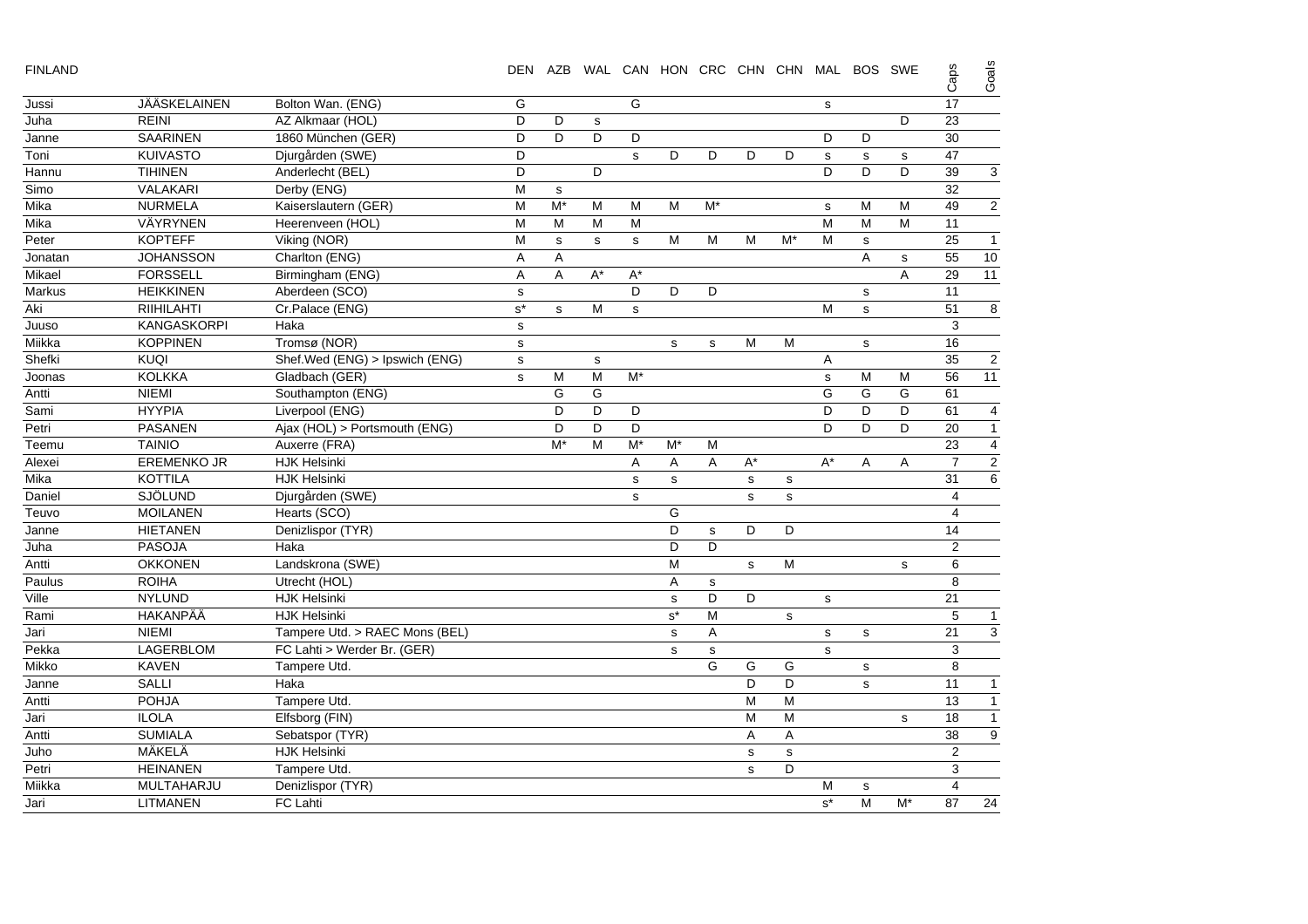|  |  | <b>FRANCE</b> |  |
|--|--|---------------|--|
|  |  |               |  |

| <b>FRANCE</b>  |                   |                           | <b>SCH</b> | <b>CYP</b> | <b>SLO</b> | <b>ISR</b> | <b>BRD</b> | <b>BEL</b> | <b>HOL</b> |   | BRA AND  | UKR   |                | ENG CRO     | SCH GRE  |           | Caps           | Goai           |
|----------------|-------------------|---------------------------|------------|------------|------------|------------|------------|------------|------------|---|----------|-------|----------------|-------------|----------|-----------|----------------|----------------|
| Fabien         | <b>BARTHEZ</b>    | Man.Utd (ENG) > Marseille | G          | G          | G          | G          |            | G          | G          |   |          | G     | G              | G           | G        | G         | 70             |                |
| Lillian        | <b>THURAM</b>     | Juventus (ITA)            | D          | D          | D          | D          | D          | D          | D          | D | s        | D     | D              | D.          | D        | D         | 103            | $\overline{a}$ |
| <b>Bixente</b> | LIZARAZU          | Bayern München (GER)      | D          | D          | D          | D          | D          | s          | D          |   | s        | D     | D              |             | D        | D         | 97             | $\overline{a}$ |
| Marcel         | <b>DESAILLY</b>   | Chelsea (ENG)             | D          | D          | D          |            |            | D          | D          | D | D        |       |                | D           |          |           | 116            | 3              |
| Mickael        | <b>SILVESTRE</b>  | Man.Utd. (ENG)            | D          | D          | D          |            | D          | D          | s          |   | D        | D     | D              | D           | D        | D         | 34             | $\overline{a}$ |
| Patrick        | <b>VIEIRA</b>     | Arsenal (ENG)             | М          | М          | м          |            |            | M          |            | M | M        | М     | M              | М           | M        |           | 72             | 4              |
| Olivier        | <b>DACOURT</b>    | AS Roma (ITA)             | М          | s          | $s^*$      | M          | M          | M          | M          |   |          |       | s              | M           |          | M         | 19             | 1              |
| Sylvain        | <b>WILTORD</b>    | Arsenal (ENG)             | M*         | $M^{**}$   | м          |            | s          |            |            | s | $M^{**}$ | s     | s              | М           |          | s         | 65             | 22             |
| Zinedine       | <b>ZIDANE</b>     | Real Madrid (SPA)         | M          |            | M          | М          | M          | M          |            | M |          | $M^*$ | $M^{\ast\ast}$ | М           | $M^*$    | M         | 93             | 26             |
| David          | TREZEGUET         | Juventus (ITA)            | A          | $A^{**}$   | A*         | $A^*$      | $A^{**}$   |            | A          | A | s        |       | A              | A*          | A        | A         | 55             | 29             |
| Thierry        | <b>HENRY</b>      | Arsenal (ENG)             | Α          | $A^*$      | A          | $A^*$      | $A^*$      |            | s          | A |          | A     | A              | A           | $A^{**}$ | A         | 63             | 27             |
| Willy          | SAGNOL            | Bayern München (GER)      | s          | s          | s          |            | D          |            | D          |   | D        | s     | s              | s           | D        |           | 26             |                |
| Jean-Alain     | <b>BOUMSONG</b>   | Auxerre                   | s          |            |            | $D^*$      |            | s          |            | D | s        |       |                |             | s        |           | $\overline{7}$ |                |
| Dijbril        | <b>CISSE</b>      | Auxerre                   | s          |            |            | s          |            |            |            |   |          |       |                |             |          |           | 16             | 3              |
| Ousmane        | <b>DABO</b>       | Lazio (ITA)               | s          |            |            |            |            |            |            |   |          |       |                |             |          |           | 3              |                |
| Ludovic        | <b>GIULY</b>      | Monaco                    | s          |            |            | s          |            |            | M          |   |          |       |                |             |          |           | 10             | 1              |
| Robert         | <b>PIRES</b>      | Arsenal (ENG)             | s          | М          | s          | M          | M          | s          |            | M | м        | M     | M              | $\mathbf s$ | M        | M         | 74             | 14             |
| Steve          | <b>MARLET</b>     | Marseille (FRA)           | $s^*$      | s          |            | s          |            | s          |            |   | $A^*$    | s     |                |             |          |           | 23             | 6              |
| Benoit         | <b>PEDRETTI</b>   | Sochaux                   | s          |            |            | м          |            |            | s          |   | м        | s     |                | s           |          |           | 15             |                |
| Claude         | MAKELELE          | Chelsea (ENG)             |            | M          | M          |            | M          | s          | M          | M |          | M     | M              |             | M        | M         | 34             |                |
| Anthony        | <b>REVEILLERE</b> | Lyon                      |            |            |            | D          |            |            |            |   |          |       |                |             |          |           |                |                |
| Gregory        | <b>COUPET</b>     | Lyon                      |            |            |            |            | G          |            |            | G | G        |       |                |             |          |           | 8              |                |
| William        | <b>GALLAS</b>     | Chelsea (ENG)             |            |            |            |            | s          | D          | s          | D | D        | D     | D              | D           | s        | D         | 20             |                |
| Sidney         | GOVOU             | Lyon                      |            |            |            |            | s          | M*         | Α          |   |          |       |                |             |          |           | 11             | 3              |
| Pegguy         | LUYINDULA         | Lyon                      |            |            |            |            |            | A          | s          |   |          |       |                |             |          |           | 2              |                |
| Louis          | <b>SAHA</b>       | Man.Utd. (ENG)            |            |            |            |            |            | A*         |            |   | $A^*$    | Α     |                |             | s        | ${\bf s}$ | 5              | 2              |
| Jerome         | <b>ROTHEN</b>     | Monaco                    |            |            |            |            |            | s          |            |   |          |       |                |             |          | s         | 5              |                |
| Philippe       | <b>MEXES</b>      | Auxerre                   |            |            |            |            |            | s          |            |   |          |       |                |             |          |           | 6              |                |
| Olivier        | <b>KAPO</b>       | Auxerre                   |            |            |            |            |            | s          |            | s |          |       |                |             |          |           | 9              | 3              |
| Johan          | <b>MICOUD</b>     | Werder Br. (GER)          |            |            |            |            |            |            | M          |   |          |       |                |             |          |           | 17             |                |
| Bruno          | <b>CHEYROU</b>    | Liverpool (ENG)           |            |            |            |            |            |            | s          |   |          |       |                |             |          |           | 3              |                |
| Bernard        | <b>MENDY</b>      | Paris SG                  |            |            |            |            |            |            |            | s |          |       |                |             |          |           |                |                |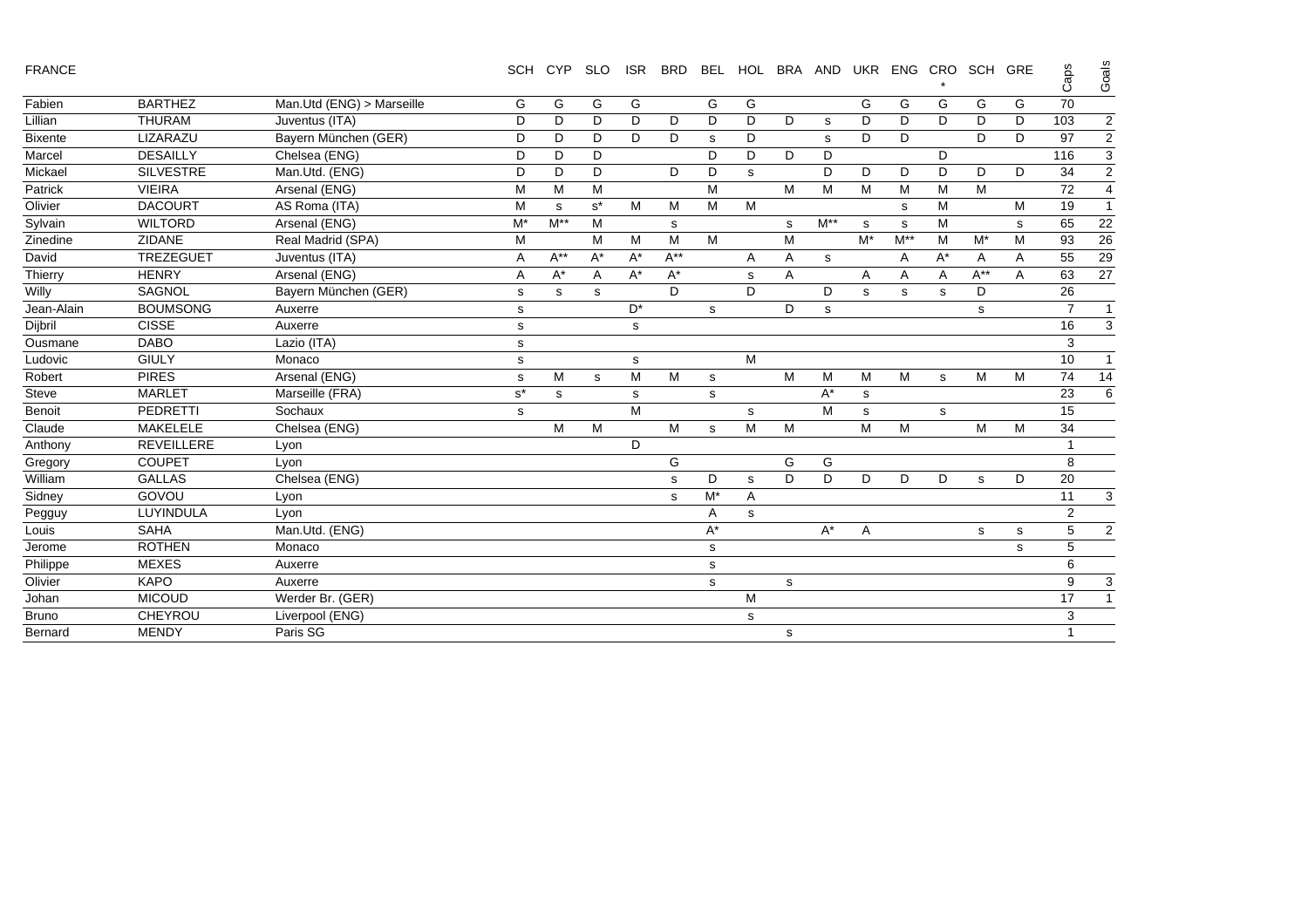| <b>GEORGIA</b> |                       |                                     |             |       | ALB ALB RUS RUM CYP ARM |             |    |   | <b>ISR</b>  | Caps           | Goals          |
|----------------|-----------------------|-------------------------------------|-------------|-------|-------------------------|-------------|----|---|-------------|----------------|----------------|
| Georgi         | <b>LOMAIA</b>         | Spartak Moskva (RUS)                | G           | G     | G                       |             |    |   | G           | 14             |                |
| Zurab          | <b>KHIZANISHVILI</b>  | Rangers (SCO)                       | D           | D     | D                       |             |    |   | D           | 25             |                |
| Revaz          | <b>KEMOKLIDZE</b>     | Lokomotivi Tbilisi                  | D           | D     | D                       | D           | D  | D |             | 20             |                |
| Vladimir       | <b>BURDULI</b>        | Dinamo Tbilisi                      | D           |       | s                       |             |    |   |             | 11             | $\mathbf{1}$   |
| David          | <b>KVIRKVELIA</b>     | Dinamo Tbilisi                      | D           | D     | D                       | D           | D  | D |             | 8              |                |
| Levan          | KOBIASHVILI           | Schalke 04 (GER)                    | M           | M     | D                       |             |    |   | M           | 46             | 3              |
| Georgi         | NEMSADZE              | Dundee FC (SCO)                     | M           | M     | М                       | М           | M  | M |             | 69             |                |
| Mikhail        | <b>ASHVETIA</b>       | Lokomotiv Moskva (RUS)              | M*          | М     | М                       |             |    |   | M           | 15             | 4              |
| Gokha          | <b>JAMARAULI</b>      | Metalurg Donetsk (UKR)              | M           | М     | M                       |             |    |   |             | 58             | 6              |
| Aleksandr      | <b>IASHVILI</b>       | Freiburg (GER)                      | Α           | Α     | $A^*$                   |             |    |   |             | 18             | $\overline{7}$ |
| Shota          | ARVELADZE             | Rangers (SCO)                       | $A^{**}$    | $A^*$ |                         |             |    |   |             | 48             | 19             |
| Malkhaz        | <b>ASATIANI</b>       | Lokomotiv Moskva (RUS)              | $\mathbf s$ |       | $\mathbf s$             |             |    |   |             | 6              | $\mathbf{1}$   |
| Georgi         | <b>DEMETRADZE</b>     | Metalurg Donetsk (UKR)              | s           | s     | A                       |             |    |   |             | 29             | $\overline{4}$ |
| Aleksandar     | <b>REKHVIASHVILI</b>  | Torpedo-Metalurg Moskva (RUS)       | s           | s     |                         |             |    |   |             | 19             |                |
| Givi           | <b>DIDAVA</b>         | Kocaelispor (TYR)                   |             | D     |                         |             |    |   |             | 21             |                |
| Georgi         | <b>KINKLADZE</b>      | no club                             |             | s     |                         | M           | M  | M |             | 53             | 8              |
| Levan          | <b>TSKITISHVILI</b>   | Freiburg (GER)                      |             |       | М                       |             |    |   | M           | 28             | $\mathbf{1}$   |
| Vitali         | <b>DARASELIA</b>      | Dinamo Tb.> Alania Vladikavk. (RUS) |             |       | s                       | M           | M  | M |             | 8              |                |
| David          | GVARAMADZE            | Dinamo Tbilisi                      |             |       |                         | G           | G  |   |             | 28             |                |
| Mamuka         | <b>TSERETELI</b>      | Dinamo Tbilisi                      |             |       |                         | D           | D  | D |             | 12             |                |
| Aleksandr      | AMISULASHVILI         | Dinamo Tbilisi                      |             |       |                         | D           |    |   |             | 7              |                |
| Aleksandr      | <b>GOGOBERISHVILI</b> | Dinamo Tbilisi                      |             |       |                         | M           | M  |   |             | 4              |                |
| Vladimir       | AKHALAIA              | Dinamo Tbilisi                      |             |       |                         | M           |    |   |             | $\mathbf{1}$   |                |
| Sandro         | <b>IASHVILI</b>       | <b>WIT Georgia</b>                  |             |       |                         | A           | A  | Α | Α           | 4              |                |
| Zurab          | MAMALADZE             | Dinamo Tbilisi                      |             |       |                         | s           |    | G |             | 2              |                |
| Levan          | MAGHRADZE             | AEL Limassol (CYP)                  |             |       |                         | $\mathbf s$ | s  |   |             | 2              |                |
| Georgi         | <b>GABIDAURI</b>      | Anorthosis Famagusta (CYP)          |             |       |                         | $\mathbf s$ | M* | M |             | 3              | 1              |
| Levan          | KORGALIDZE            | Skonto Riga (LAT)                   |             |       |                         | s           | s  | M |             | 3              |                |
| David          | SIRADZE               | Union Berlin (GER)                  |             |       |                         | $\mathbf s$ |    |   | $\mathbf s$ | 2              |                |
| Levan          | MELKADZE              | Dinamo Tbilisi                      |             |       |                         | s           | s  | s |             | 5              |                |
| Georgi         | <b>SHASHIASHVILI</b>  | Dinamo Tbilisi                      |             |       |                         |             | D  | D |             | 10             |                |
| llia           | KANDELAKI             | Dinamo Tbilisi                      |             |       |                         |             |    | s |             | $\mathbf{1}$   |                |
| Kakha          | <b>MZHAVANADZE</b>    | Anzhi Makhachkala (RUS)             |             |       |                         |             |    |   | D           | $\mathbf{1}$   |                |
| Givi           | <b>KVARATSKHELIA</b>  | <b>FC Tbilisi</b>                   |             |       |                         |             |    |   | D           | 12             | $\mathbf{1}$   |
| Kakha          | <b>KALADZE</b>        | Milan AC (ITA)                      |             |       |                         |             |    |   | D           | 36             |                |
| David          | <b>MUJIRI</b>         | Sturm Graz (AUT)                    |             |       |                         |             |    |   | M           | $\overline{4}$ |                |
| Rati           | <b>ALEKSIDZE</b>      | FK Rostov (RUS)                     |             |       |                         |             |    |   | Α           | 18             | $\overline{2}$ |
| Zurab          | <b>MENTESHASHVILI</b> | Skonto Riga (LAT)                   |             |       |                         |             |    |   | s           | 12             | $\mathbf{1}$   |
| Tornike        | <b>APTISAURI</b>      | FC Tbilisi                          |             |       |                         |             |    |   | s           | $\mathbf{1}$   |                |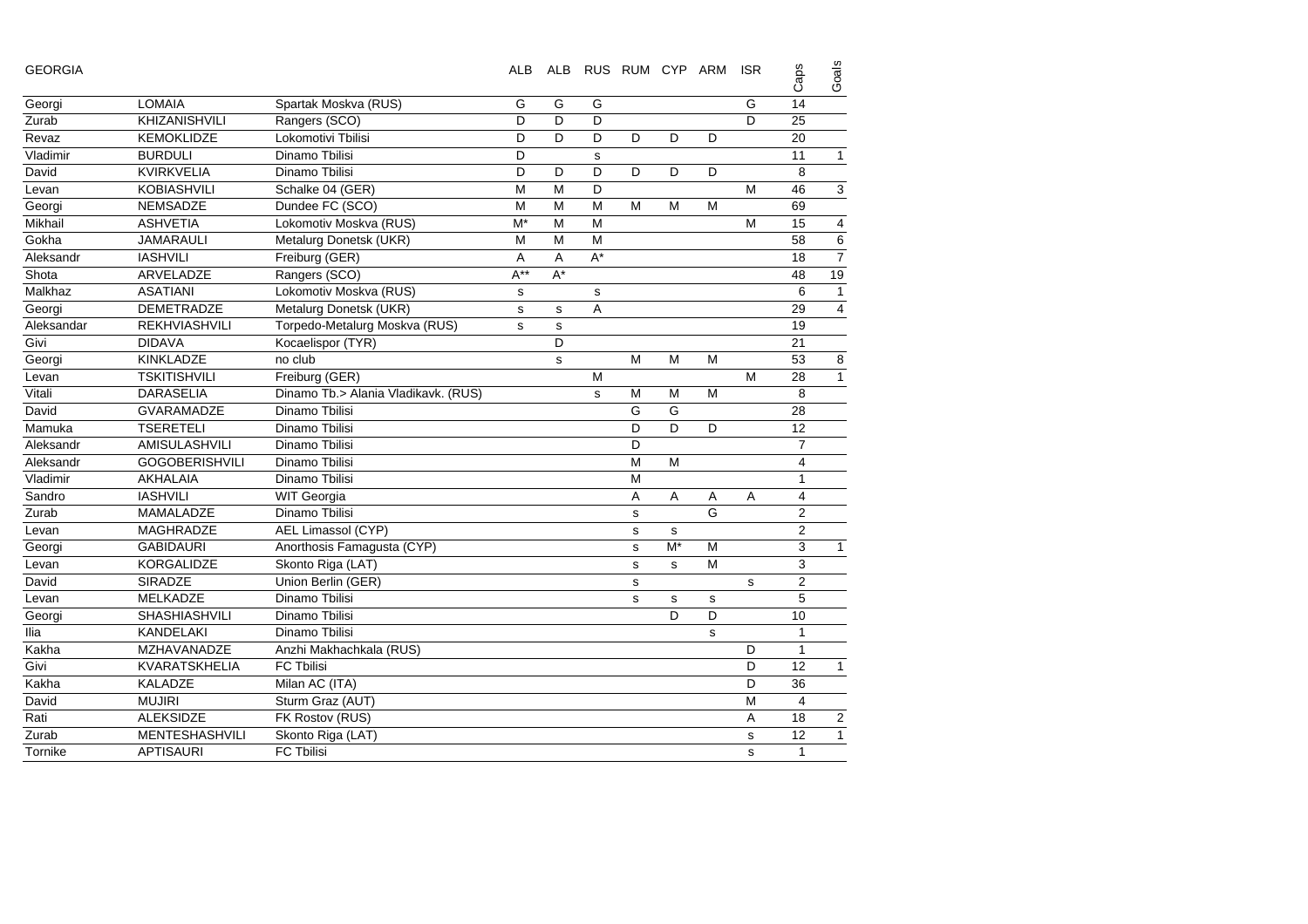| <b>GERMANY</b> |  |
|----------------|--|
|----------------|--|

GERMANY ITA ISL SCO ISL FRA CRO BEL RUM MAL SCH HUN HOL LAT CZE Caps Goals

|                |                       |                      |   |   |       |       |   |                      |       |       |        |          |   |       |   |           | Ő                       | ల              |
|----------------|-----------------------|----------------------|---|---|-------|-------|---|----------------------|-------|-------|--------|----------|---|-------|---|-----------|-------------------------|----------------|
| Oliver         | <b>KAHN</b>           | Bayern München       | G | G | G     | G     | G | G                    |       | G     |        | G        | G | G     | G | G         | 72                      |                |
| Andreas        | <b>HINKEL</b>         | <b>VfB Stuttgart</b> | D |   |       | D     | M |                      |       |       | D      |          | D |       |   |           | $\overline{7}$          |                |
| Frank          | <b>BAUMANN</b>        | Werder Br.           | D | D | M     | M     | M | M                    |       |       |        | М        | s | M     | D |           | 26                      | $\overline{2}$ |
| Christian      | <b>WÖRNS</b>          | Dortmund             | D | D | D     | D     | D | D                    | D     |       |        | D        | D | D     | D | D         | 59                      |                |
| Paul           | <b>FREIER</b>         | VfL Bochum           | М |   |       |       | s | M                    | Α     | s     | s      |          |   |       |   |           | 17                      | $\mathbf{1}$   |
| Carsten        | <b>RAMELOW</b>        | Bayer Leverkusen     | М | M | M     | M     |   | $s^*$                |       | D     |        |          |   |       |   |           | 46                      | 3              |
| Jens           | <b>JEREMIES</b>       | Bayern München       | M |   |       |       | M |                      | s     | D     | s      | s        |   |       |   | s         | 55                      | $\overline{1}$ |
| Bernd          | <b>SCHNEIDER</b>      | Bayer Leverkusen     | М | M | M     | M     | M | s                    | M     | M     | M      | M        | M | M     | M | M         | 40                      | $\mathbf{1}$   |
| Tobias         | <b>RAU</b>            | Bayern München       | M |   | M     |       |   |                      |       |       |        |          |   |       |   |           | $\overline{7}$          | $\mathbf{1}$   |
| Oliver         | <b>NEUVILLE</b>       | Bayer Leverkusen     | Α | Α |       | s     |   |                      | s     | s     |        |          |   |       |   |           | 48                      | $\overline{4}$ |
| Fredi          | <b>BOBIC</b>          | <b>Hertha BSC</b>    | Α |   | $A^*$ | $A^*$ | Α | s                    | s     | A     | $A^*$  |          | A | s     | Α |           | 37                      | 10             |
| Marko          | <b>REHMER</b>         | <b>Hertha BSC</b>    | s |   | D     |       | s |                      |       |       |        |          |   |       |   |           | 35                      | $\overline{4}$ |
| Sebastian      | <b>KEHL</b>           | Dortmund             | s | M | s     |       |   |                      |       | s     | s      | s        |   |       |   |           | 24                      | 3              |
| Benjamin       | LAUTH                 | 1860 München         | s |   |       |       |   | s                    |       |       |        |          |   |       |   |           | 5                       |                |
| Miroslav       | <b>KLOSE</b>          | Kaiserslautern       | s | Α | s     | s     | s | $\mathsf{A}^{\star}$ |       |       | s      | Α        | A |       | s | s         | 40                      | 16             |
| Arne           | <b>FRIEDRICH</b>      | <b>Hertha BSC</b>    |   | D | D     | D     | D | D                    | D     | D     | D      | D        |   | D     | D | D         | 22                      |                |
| Christian      | <b>RAHN</b>           | Hamburger SV         |   | M |       | M     |   |                      | s     |       |        |          |   |       |   |           | 5                       |                |
| Michael        | <b>BALLACK</b>        | Bayern München       |   | M | $M^*$ | $M^*$ | M |                      | $M^*$ |       | $M***$ | M        | M | M     | M | $M^*$     | 44                      | 20             |
| Kevin          | <b>KURANYI</b>        | <b>VfB Stuttgart</b> |   | s | Α     | $A^*$ | Α | Α                    | A*    | A     | Α      | $A^{**}$ |   | Α     | Α | Α         | 15                      | $\overline{4}$ |
| Michael        | <b>HARTMANN</b>       | <b>Hertha BSC</b>    |   | s |       |       |   |                      |       |       |        |          |   |       |   |           | $\overline{4}$          |                |
| Sebastian      | <b>DEISLER</b>        | Bayern München       |   | s |       |       |   |                      |       |       |        |          |   |       |   |           | 20                      | 3              |
| Jens           | <b>NOWOTNY</b>        | Bayer Leverkusen     |   |   |       |       | D | D                    | D     |       | $D^*$  | D        | D | D     |   | D         | 45                      | $\mathbf{1}$   |
| Fabian         | <b>ERNST</b>          | Werder Br.           |   |   |       |       | s |                      | s     | M     |        | s        | s | s     |   |           | 8                       |                |
| Philipp        | LAHM                  | <b>VfB Stuttgart</b> |   |   |       |       |   | D                    | D     | $D^*$ | D      | D        | D | D     | D | D         | 9                       | $\mathbf{1}$   |
| Dietmar        | <b>HAMANN</b>         | Liverpool (ENG)      |   |   |       |       |   | M                    | $M^*$ | M     | M      | M        | M | м     | M | M         | 58                      | 5              |
| Torsten        | <b>FRINGS</b>         | Dortmund             |   |   |       |       |   | M                    | M     | M     | $M^*$  | s        | M | $M^*$ | M | M         | 32                      | $\overline{4}$ |
| Jens           | <b>LEHMANN</b>        | Arsenal (ENG)        |   |   |       |       |   |                      | G     |       | G      |          |   |       |   |           | 18                      |                |
| Timo           | <b>HILDEBRAND</b>     | <b>VfB Stuttgart</b> |   |   |       |       |   |                      |       | s     |        |          |   |       |   |           | $\overline{\mathbf{1}}$ |                |
| Christian      | <b>ZIEGE</b>          | Tottenham (ENG)      |   |   |       |       |   |                      |       |       | s      |          |   |       |   |           | 72                      | 9              |
| Thomas         | <b>BRDARIC</b>        | Hannover 96          |   |   |       |       |   |                      |       |       |        | s        | s |       | s |           | 4                       |                |
| Lukas          | <b>PODOLSKI</b>       | FC Köln              |   |   |       |       |   |                      |       |       |        |          | s |       |   | ${\bf s}$ | 2                       |                |
| <b>Bastian</b> | <b>SCHWEINSTEIGER</b> | Bayern München       |   |   |       |       |   |                      |       |       |        |          | s | s     | s | M         | $\overline{4}$          |                |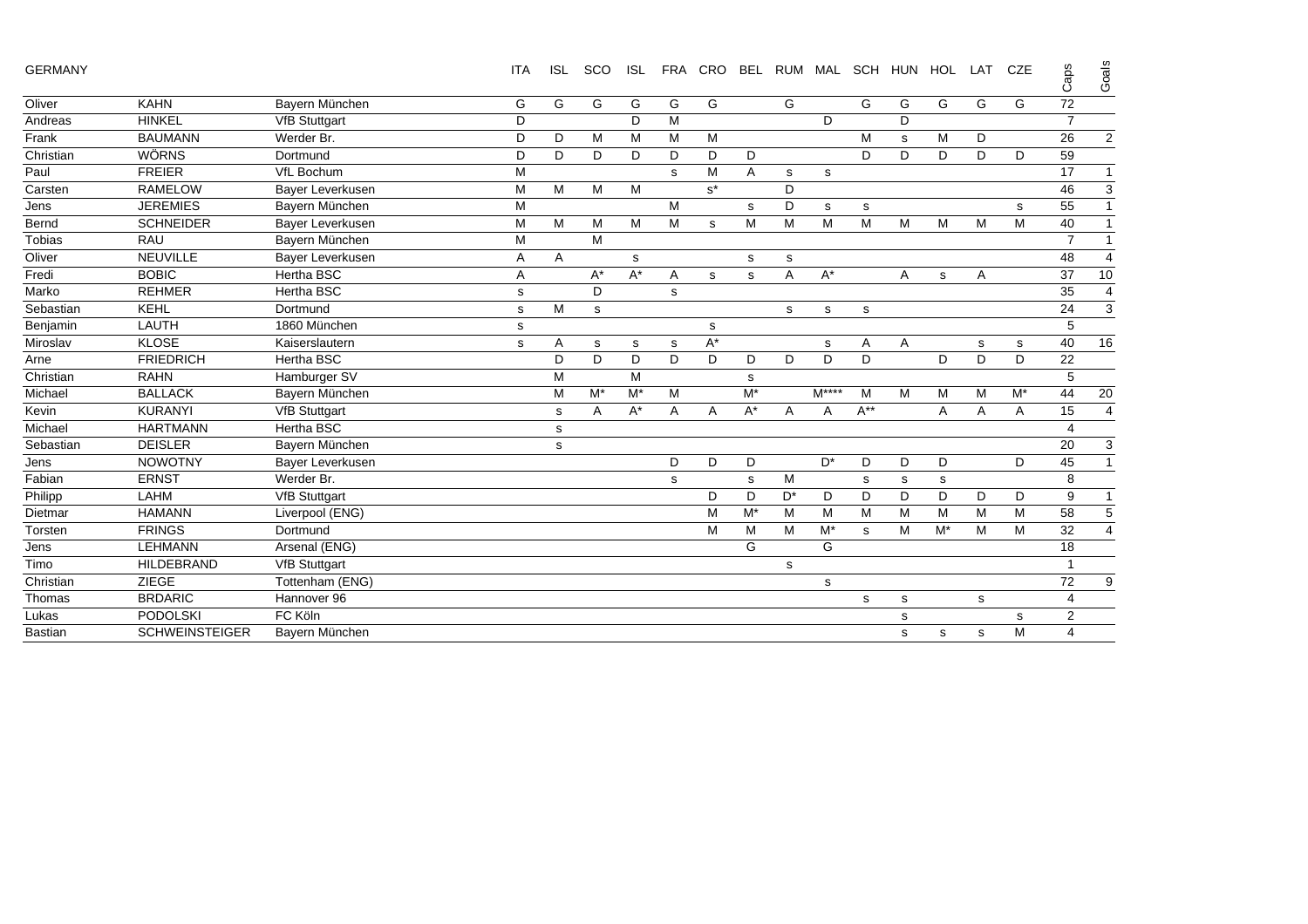| GREECE |  |  |
|--------|--|--|

GREECE SWE ARM NIR POR BUL SCH HOL POL LIE POR SPA RUS FRA CZE POR Caps Goals

|                  |                       |                                   |       |       |    |       |       |       |   |   |       |       |    |       |    |    |    | $\circ$ | ౻              |
|------------------|-----------------------|-----------------------------------|-------|-------|----|-------|-------|-------|---|---|-------|-------|----|-------|----|----|----|---------|----------------|
| Antonios         | <b>NIKOPOLIDIS</b>    | Panathinaikos                     | G     | G     | G  | G     | G     | G     | G | G | G     | G     | G  | G     | G  | G  | G  | 49      |                |
| Giourkas         | <b>SEITARIDIS</b>     | Panathinaikos                     | D     | D     | D  | D     | D     | D     | D | D |       | D     | D  | D     | D  | D  | D  | 24      |                |
| Panagiotis       | <b>FISSAS</b>         | Panathinaikos > Benfica (POR)     | D     | D     | D  | D     | D.    | D     | D | D | D     | D     | D  | s     | D  | D  | D  | 36      | $\overline{4}$ |
| <b>Michalis</b>  | <b>KAPSIS</b>         | <b>AEK Athen</b>                  | D     | D     |    | D     | D     | D     |   | D | D     | D     | D  | D     | D  | D  | D  | 15      |                |
| Trianos          | <b>DELLAS</b>         | AS Roma (ITA)                     | D     | D     | D  | D     | D.    | D     | D | D | D     | D     | D  | D     | D  | D* | D  | 23      | -1             |
| Paraskevas       | <b>ANTZAS</b>         | Olympiakos                        | M     | M     | м  |       |       |       |   |   |       |       |    |       |    |    |    | 12      |                |
| Stylianos        | <b>GIANNAKOPOULOS</b> | Bolton (ENG)                      | M*    | M     | М  | M     |       | M     | M | M | м     | M     | М  |       |    | s  | M  | 41      | 6              |
| Giorgos          | <b>KARAGOUNIS</b>     | Inter (ITA)                       | M     | M     |    | М     |       |       | M | M |       | $M^*$ | M  |       | М  | м  |    | 34      | $\overline{4}$ |
| Theodoris        | ZAGORAKIS             | <b>AEK Athen</b>                  | M     | s     | s  | М     | м     | M     | M | M | M     | M     | М  | Μ     | М  | M  | M  | 95      |                |
| Themistoklis     | <b>NIKOLAIDIS</b>     | Atl. Madrid (SPA)                 | Α     | s     | s  | A     |       | A     | Α |   |       | s     | s  | s     | М  |    |    | 52      | 16             |
| Angelos          | <b>HARISTEAS</b>      | Werder Br. (GER)                  | Α     | A     | A  | A     | A     | A     | s |   | $A^*$ | Α     | A* | А     | A* | A  | A* | 33      | 11             |
| Kostas           | <b>KATSOURANIS</b>    | <b>AEK Athen</b>                  | s     |       |    | s     | s     | M     |   | M | D     | s     | М  | М     | M  | M  | М  | 12      |                |
| <b>Nikos</b>     | <b>DABIZAS</b>        | Newcastle (ENG) > Leicester (ENG) | s     |       | D  | s     | s     | s     | D | s |       |       |    |       |    |    |    | 68      |                |
| Stylianos        | <b>VENETIDIS</b>      | Olympiakos                        | s     |       | s  | s     |       |       | s | s | s     |       | s  | D     |    |    | s  | 43      |                |
| Lambros          | <b>CHOUTOS</b>        | Olympiakos                        | s     |       |    |       |       |       |   |   |       |       |    |       |    |    |    | 10      | 2              |
| Giorgios         | <b>GEORGIADIS</b>     | Olympiakos                        | s     |       |    | s     | s     |       | s | s | s     |       |    |       |    |    |    | 59      | 11             |
| Angelis          | <b>BASINAS</b>        | Panathinaikos                     | s     | M     | м  | s     | м     | s     | s | s | M     | $M^*$ |    | M     | М  | M  | M  | 47      | 3              |
| Pantelis         | <b>KAFES</b>          | Olympiakos                        | $s^*$ |       |    |       | s     |       |   | s | s     |       |    |       |    |    |    | 18      | 2              |
| Zisis            | <b>VRIZAS</b>         | Perugia (ITA) > Fiorentina (ITA)  | s     | $A^*$ | A  |       | $s^*$ | s     | Α |   | $A^*$ | Α     | A  | $M^*$ |    | Α  | A  | 50      | 8              |
| Vasslis          | <b>TSARTAS</b>        | <b>AEK Athen</b>                  |       |       | M* | M     | м     | $M^*$ | s | s | м     |       | s  | s     | s  | s  |    | 63      | 11             |
| Vasslis          | <b>LAKIS</b>          | <b>AEK Athen</b>                  |       |       |    | $s^*$ | м     | s     | s | M | s     | s     |    |       | s  |    |    | 31      | 3              |
| <b>Dimitrios</b> | <b>PAPADOPOULOS</b>   | Panathinaikos                     |       |       |    | s     | A*    | s     | s | A | s     |       |    | м     |    |    | s  | 9       |                |
| Giannis          | <b>GOUMAS</b>         | Panathinaikos                     |       |       |    |       | s     | s     | M |   |       |       |    |       |    |    |    | 26      |                |
| Ioannis          | <b>AMANATIDIS</b>     | Eintracht Frankfurt (GER)         |       |       |    |       | s     |       |   |   |       |       |    |       |    |    |    | 3       |                |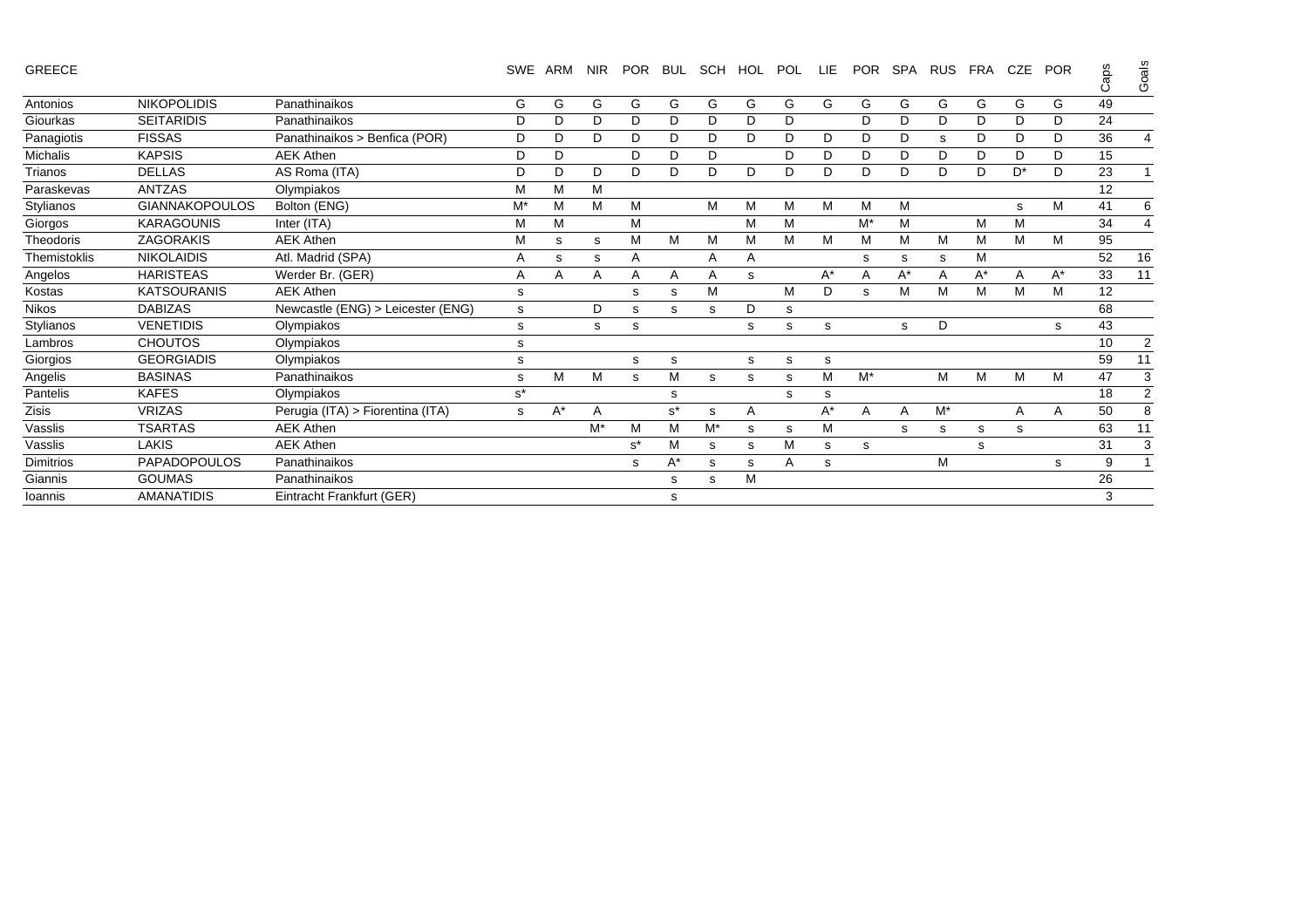| <b>HOLLAND</b> |                       |                                     | <b>BEL</b>     | <b>AUT</b> | <b>CZE</b>     | MOL   | SCO |        | SCO USA FRA |   | <b>GRE</b>     | <b>BEL</b> | <b>FAR</b>     | <b>IRL</b> | <b>BRD</b> | <b>CZE</b> | LAT      |   | SWE POR | Caps           | Goals                 |
|----------------|-----------------------|-------------------------------------|----------------|------------|----------------|-------|-----|--------|-------------|---|----------------|------------|----------------|------------|------------|------------|----------|---|---------|----------------|-----------------------|
| Edwin          | <b>VAN DER SAR</b>    | Fulham (ENG)                        | G              | G          | G              | G     | G   | G      | G           | G | G              | G          | G              | G          | G          | G          | G        | G | G       | 89             |                       |
| Frank          | <b>REIZIGER</b>       | FC Barcelona (SPA)                  | D              | D.         | D              | D     |     | D      |             |   | s              |            | D              | D          |            | S          | D        | D | D       | 72             |                       |
| Giovanni       | <b>VAN BROCKHORST</b> | FC Barcelona (SPA)                  | D              |            |                | D     | D   |        |             |   | D              | D          | D              | D          | D          | D          | D        | D | D       | 41             | 3                     |
| Jaap           | <b>STAM</b>           | Lazio (ITA)                         | D              | D          | D              | D     | D   |        | D           |   | D              | D          | D              | D          | D          | D          | D        | D | D       | 67             | 3                     |
| Frank          | DE BOER               | Galatasaray (TYR) > Rangers (SCO)   | D              | D          | D              |       | D   | $s^*$  | s           |   |                |            | s              |            |            |            | D        | D |         | 112            | 13                    |
| Philip         | COCU                  | FC Barcelona (SPA)                  | M              | M*         | D              | м     | M   | D      | D           | D |                | М          | M              | M          | M          | M          | м        | м | M       | 84             | $\overline{7}$        |
| Clarence       | <b>SEEDORF</b>        | Milan AC (ITA)                      | M              |            |                |       | s   | s      | s           |   | M              | M          | s              | s          |            | M          | M        | M | м       | 77             | 11                    |
| Edgar          | <b>DAVIDS</b>         | Juventus (ITA) > FC Barcelona (SPA) | M              | M          | M              |       | M   | M      | M           | M |                |            | M              | M          | M          | M          | M        | M | м       | 68             | 6                     |
| Raphael        | <b>VAN DER VAART</b>  | Ajax                                | М              | M*         | M*             | $M^*$ | s   | M      | М           | M | M              |            | $M^*$          | м          | M          | s          |          |   | s       | 21             | $\boldsymbol{\Delta}$ |
| Ruud           | <b>VAN NISTELROOY</b> | Man.Utd.(ENG)                       | $\overline{A}$ |            | A              |       | A   | $A***$ | A           |   |                | s          | $\overline{A}$ | Α          | $A^*$      | $A^*$      | $A^{**}$ | A | A       | 38             | 18                    |
| Patrick        | KLUIVERT              | FC Barcelona (SPA)                  | $\overline{A}$ | $A^*$      | $\overline{A}$ | $A^*$ | A   | s      |             |   | A              | A          | A              | A          |            |            |          |   |         | 79             | 40                    |
| Andre          | <b>OOIJER</b>         | <b>PSV Eindhoven</b>                | s              |            | s              | D     | D   | $D^*$  |             |   |                |            |                |            |            |            |          |   |         | 13             |                       |
| Boudewijn      | <b>ZENDEN</b>         | Middlesbrough (ENG)                 | s              | D          |                |       |     |        | s           | D | $M^*$          | M          | s.             |            | M          |            |          |   |         | 53             | $\overline{7}$        |
| Marc           | <b>VAN BOMMEL</b>     | <b>PSV Eindhoven</b>                | s              | M          | М              |       |     |        | s           | M | M              |            |                |            |            |            |          |   |         | 25             | 5                     |
| Marc           | <b>OVERMARS</b>       | FC Barcelona (SPA)                  | s              | s          | м              | M     | M   | M      |             | M |                | s          | $s^*$          |            | s          |            | s        |   | M       | 86             | 17                    |
| Roy            | <b>MAKAAY</b>         | Bayern München (GER)                | $s^*$          |            |                | s     | s   |        | s           | Α | $A^*$          | s          | $s^*$          | s          |            |            | $s^*$    | s | s       | 35             | 6                     |
| Andy           | VAN DER MEYDE         | Inter (ITA)                         |                | М          |                | M     | M   | M      | M           | M |                | s          | s              | S          | м          | M          | M        | м |         | 17             |                       |
| Arjen          | <b>ROBBEN</b>         | <b>PSV Eindhoven</b>                |                | s          |                | $s^*$ |     |        | $M^*$       |   |                |            | s              | s          |            | M          | м        | M | м       | 10             | $\overline{2}$        |
| Pierre         | <b>VAN HOOIJDONK</b>  | Fenerbahce (TYR)                    |                | s          | s              | $s^*$ |     |        | s           | s | $s^*$          | Α          | s              | s          | s          |            |          |   | s       | 42             | 12                    |
| Paul           | <b>BOSVELT</b>        | Man.City (ENG)                      |                |            | s              |       |     |        |             | s | s              |            | s              | s          |            | s          |          |   |         | 24             |                       |
| Wesley         | <b>SNEIJDER</b>       | Ajax                                |                |            |                | $M^*$ |     | $M^*$  | M           | s | s              | М          | M              | М          | s          |            | s        |   |         | 11             | 2                     |
| Wilfried       | <b>BOUMA</b>          | PSV Eindhoven                       |                |            |                |       |     | D      | D           |   | D              | D          | D              | D          | D          | $D^*$      |          | s | D       | 16             |                       |
| Johnny         | <b>HEITINGA</b>       | Ajax                                |                |            |                |       |     |        | D           | D | D <sup>*</sup> | D          | S              | s          | D          | D          |          | s |         | 9              |                       |
| Mario          | <b>MELCHIOT</b>       | Chelsea (ENG)                       |                |            |                |       |     |        |             | D |                |            |                |            |            |            |          |   |         | 11             |                       |
| Nigel          | DE JONG               | Ajax                                |                |            |                |       |     |        |             | s |                |            |                |            |            |            |          |   |         |                |                       |
| Ronald         | <b>WATERREUS</b>      | <b>PSV Eindhoven</b>                |                |            |                |       |     |        |             |   |                |            | s              |            |            |            |          |   |         | $\overline{7}$ |                       |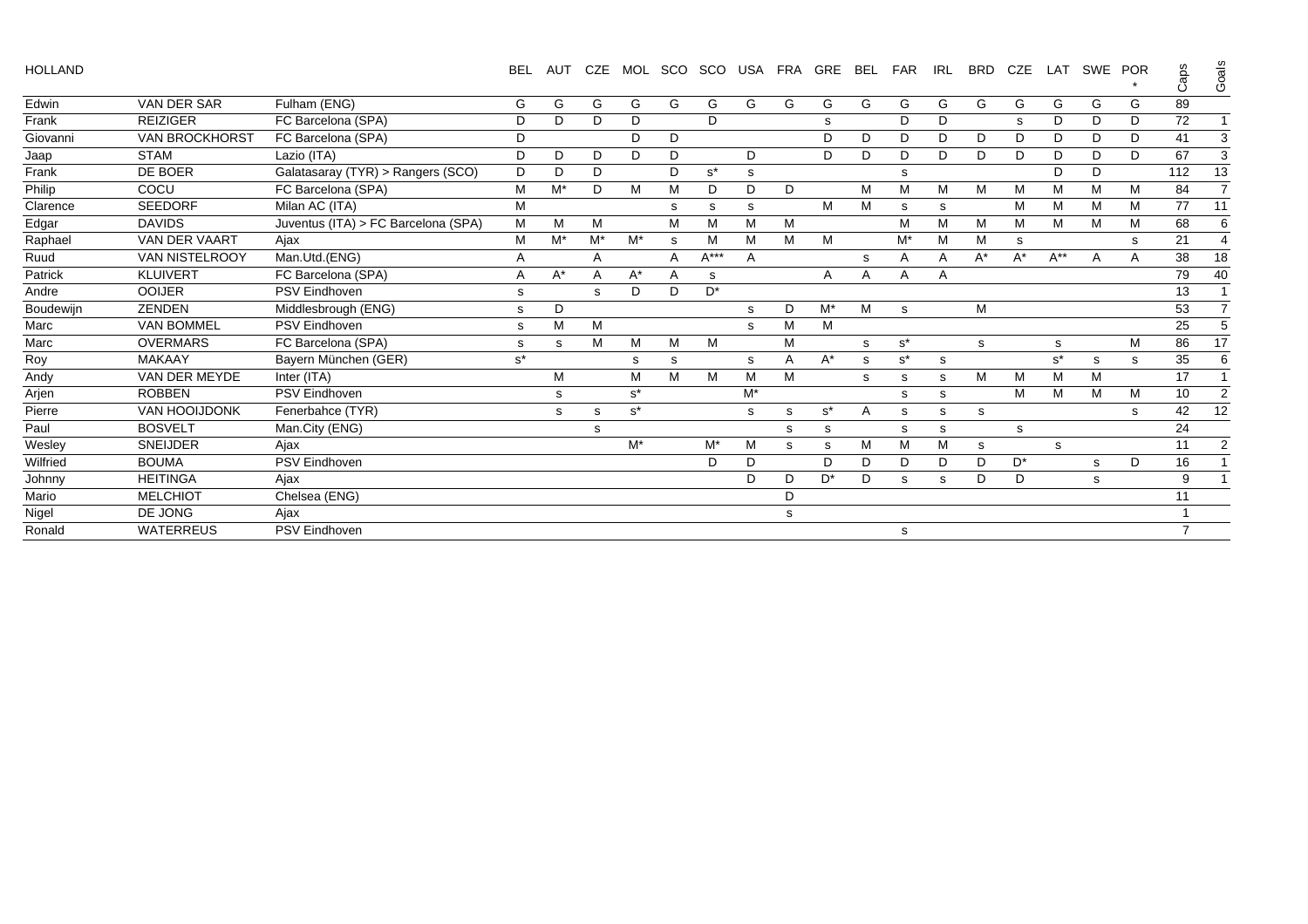| <b>HUNGARY</b> |  |
|----------------|--|
|----------------|--|

| <b>HUNGARY</b>   |                    |                          | <b>SLO</b>           | LAT          |             |              |              |              | POL EST ARM LAT RUM WAL JAP |             |             |                      | BRA CHN | <b>BRD</b>  | Caps            | Goals          |
|------------------|--------------------|--------------------------|----------------------|--------------|-------------|--------------|--------------|--------------|-----------------------------|-------------|-------------|----------------------|---------|-------------|-----------------|----------------|
| Gabor            | <b>KIRALY</b>      | Hertha BSC (GER)         | G                    | G            | G           | G            |              |              |                             |             |             |                      |         | G           | 48              |                |
| Csaba            | <b>FEHER</b>       | NAC Breda (HOL)          | D                    | D            |             |              | D            |              |                             |             |             |                      |         |             | 30              |                |
| Tamas            | <b>JUHAR</b>       | <b>Uipest</b>            | D                    | D            | D           |              |              |              |                             |             |             |                      |         |             | 20              |                |
| Peter            | <b>LIPCSEI</b>     | Ferencvaros              | D                    | D            | D           | M            |              |              |                             |             | M           | м                    |         |             | 55              | $\overline{1}$ |
| Attila           | <b>DRAGONER</b>    | Ferencvaros              | D                    | D            | D           | D            | D            |              | D                           |             |             |                      |         |             | 27              |                |
| Zsolt            | LÖW                | Energie Cottbus (GER)    | D                    | D            |             |              | D            |              | M                           | M           |             |                      |         |             | 16              | 1              |
| Pal              | <b>DARDAI</b>      | Hertha BSC (GER)         | M                    | M            | м           |              | M            |              |                             |             |             |                      |         |             | 40              | $\overline{3}$ |
| Krisztian        | <b>LISZTES</b>     | Werder Br.(GER)          | M                    | M            | M           | M            | M*           |              |                             | M           |             |                      |         |             | 49              | g              |
| Zoltan           | <b>GERA</b>        | Ferencvaros              | M                    | M            | $\mathbf s$ | M            | $\mathbf s$  | M            | M                           | M           | M           | M                    | s       | M           | 22              | 5              |
| Imre             | <b>SZABICS</b>     | VfB Stuttgart (GER)      | A                    | Α            | $A^*$       | A            | $A^*$        |              |                             | ${\sf s}$   |             | $\mathbf s$          |         |             | 10              |                |
| Krisztian        | <b>KENESEI</b>     | Gouan Peking (CHN)       | Α                    | $\mathbf s$  | $\mathbf S$ |              |              | $A^*$        | s                           | $A^*$       |             | A                    | $A^*$   |             | 24              | $\overline{8}$ |
| Zoltan           | <b>VEGH</b>        | <b>MTK Budapest</b>      | $\mathbf s$          |              |             | $\mathbf{s}$ |              | G            |                             |             |             |                      |         |             | 19              |                |
| Zoltan           | <b>BÖÖR</b>        | Debrecen                 | $\mathbf S$          | $\mathbf S$  |             |              |              |              |                             |             |             |                      |         |             | 14              | 1              |
| <b>Balasz</b>    | <b>FARKAS</b>      | Ujpest                   | $\mathbf s$          |              |             | s            |              |              |                             |             | $\mathbf s$ | $\mathbf s$          |         |             | $\overline{4}$  |                |
| Akos             | <b>FUZI</b>        | <b>MTK Budapest</b>      | $\mathbf s$          |              | M           |              |              | M            |                             |             |             |                      |         |             | 12              |                |
| <b>Miklos</b>    | <b>FEHER</b>       | Benfica (POR)            | $\texttt{s}^{\star}$ | Α            | A           |              |              |              |                             |             |             |                      |         |             | 25              | 7              |
| Zoltan           | <b>KOVACS</b>      | <b>Uipest</b>            | $\mathbf s$          | $\mathbf{s}$ |             | s            | s            |              | s                           |             |             |                      |         |             | 18              | $\overline{2}$ |
| Tamas            | <b>BODOG</b>       | FSV Mainz (GER)          |                      |              | M           |              |              |              |                             |             |             |                      |         |             | 5               |                |
| Gabor            | <b>KOROLOVSZKY</b> | Omonia Nicosia (CYP)     |                      |              |             | D            |              |              |                             |             |             |                      |         |             | $\,6$           |                |
| Zoltan           | PETÖ               | Matav Sopron             |                      |              |             | D            |              | D            | D                           | D           |             | D                    | D       |             | 8               |                |
| Peter            | <b>SIMEK</b>       | Ujpest                   |                      |              |             | M            |              |              | $\overline{M}$              |             | M           | M                    |         |             | $\overline{4}$  |                |
| <b>Miklos</b>    | LENDVAI            | Charleroi (BEL)          |                      |              |             | M            | $\mathbf{s}$ | $\mathbf{s}$ | M                           |             |             |                      |         |             | 19              |                |
| <b>Boldiszar</b> | <b>BODOR</b>       | Germinal Beerschot (BEL) |                      |              |             | M            | M            |              |                             | $\mathbf s$ |             | s                    | M       | M           | 6               |                |
| Krisztian        | <b>PEST</b>        | Pecsi MFC                |                      |              |             | $\mathbf s$  |              |              |                             |             |             |                      |         |             | $\mathbf{1}$    |                |
| Vasile           | <b>MIRIUTA</b>     | Györi ETO                |                      |              |             | $\mathbf s$  |              |              |                             |             |             |                      |         |             | 8               | 1              |
| Norbert          | <b>NEMETH</b>      | Györi ETO                |                      |              |             | $\mathbf s$  | M            |              |                             |             |             |                      |         |             | $\overline{2}$  |                |
| Zoltan           | HERZEGFALVI        | Videoton                 |                      |              |             | s            |              |              |                             |             |             |                      |         |             | $\overline{1}$  |                |
| Gabor            | <b>BABOS</b>       | NAC Breda (HOL)          |                      |              |             |              | G            |              |                             | G           |             | G                    |         |             | $\overline{17}$ |                |
| Adam             | <b>KOMLOSI</b>     | <b>MTK Budapest</b>      |                      |              |             |              | D            | $\mathbf s$  | D                           | D           |             | D                    |         |             | $\overline{5}$  |                |
| Peter            | <b>KOVACS</b>      | Tromsø (NOR)             |                      |              |             |              | A            |              | A                           |             |             |                      |         |             | $\overline{2}$  |                |
| Sandor           | <b>TORGHELLE</b>   | <b>MTK Budapest</b>      |                      |              |             |              | $\mathbf s$  | Α            |                             | Α           | s           | $\texttt{s}^{\star}$ | Α       | $A^{**}$    | $\overline{7}$  | 3              |
| Laszlo           | <b>BODNAR</b>      | Arsenal Kyiv (UKR)       |                      |              |             |              | s            | M            | s                           | M           |             | M                    |         |             | 16              |                |
| Attila           | <b>BÖJTE</b>       | Györi ETO                |                      |              |             |              |              | D            | $\mathbf s$                 | $\mathbf s$ |             |                      |         |             | 3               |                |
| Peter            | <b>STARK</b>       | Györi ETO                |                      |              |             |              |              | D            | s                           | D           | D           | D                    | s       | D           | $\overline{7}$  |                |
| <b>Balasz</b>    | <b>MOLNAR</b>      | Zalaegerszeg             |                      |              |             |              |              | M            |                             | M           | D           | D                    |         |             | $\sqrt{5}$      |                |
| <b>Balasz</b>    | <b>TOTH</b>        | Videoton                 |                      |              |             |              |              | M            | M                           | $\mathbf s$ | M           | M                    | s       | $\mathbf s$ | $\overline{7}$  |                |
| Attila           | <b>TÖKÖLI</b>      | Ferencvaros              |                      |              |             |              |              | $s^*$        | A                           |             |             |                      |         |             | 22              | 3              |
| Geza             | <b>VLASZAK</b>     | Ujpest                   |                      |              |             |              |              |              | G                           |             |             |                      | G       |             | $\overline{2}$  |                |
| Zsolt            | <b>DVERI</b>       | Videoton                 |                      |              |             |              |              |              |                             | s           | s           | s                    |         |             | $\overline{4}$  |                |
| Jozsef           | <b>SEBÖK</b>       | Zalaegerszeg             |                      |              |             |              |              |              |                             | s           | Α           |                      |         |             | 12              | $\overline{a}$ |
| Lajos            | <b>SZÜCS</b>       | Ferencvaros              |                      |              |             |              |              |              |                             |             | G           |                      |         |             | $\overline{2}$  |                |
| Roland           | <b>JUHASZ</b>      | <b>MTK Budapest</b>      |                      |              |             |              |              |              |                             |             | $D^*$       | $\mathbf s$          | s       | D           | 4               | $\mathbf{1}$   |
| Szabolcs         | <b>HUSZTI</b>      | Matav Sopron             |                      |              |             |              |              |              |                             |             | $M^*$       | M                    | s       | D           | 4               | 1              |
| Mihaly           | <b>TOTH</b>        | Matav Sopron             |                      |              |             |              |              |              |                             |             | Α           |                      |         |             | $\mathbf{1}$    |                |
| Attila           | <b>KUTTOR</b>      | <b>Balaton FC</b>        |                      |              |             |              |              |              |                             |             | $s^*$       |                      |         |             | 19              | 1              |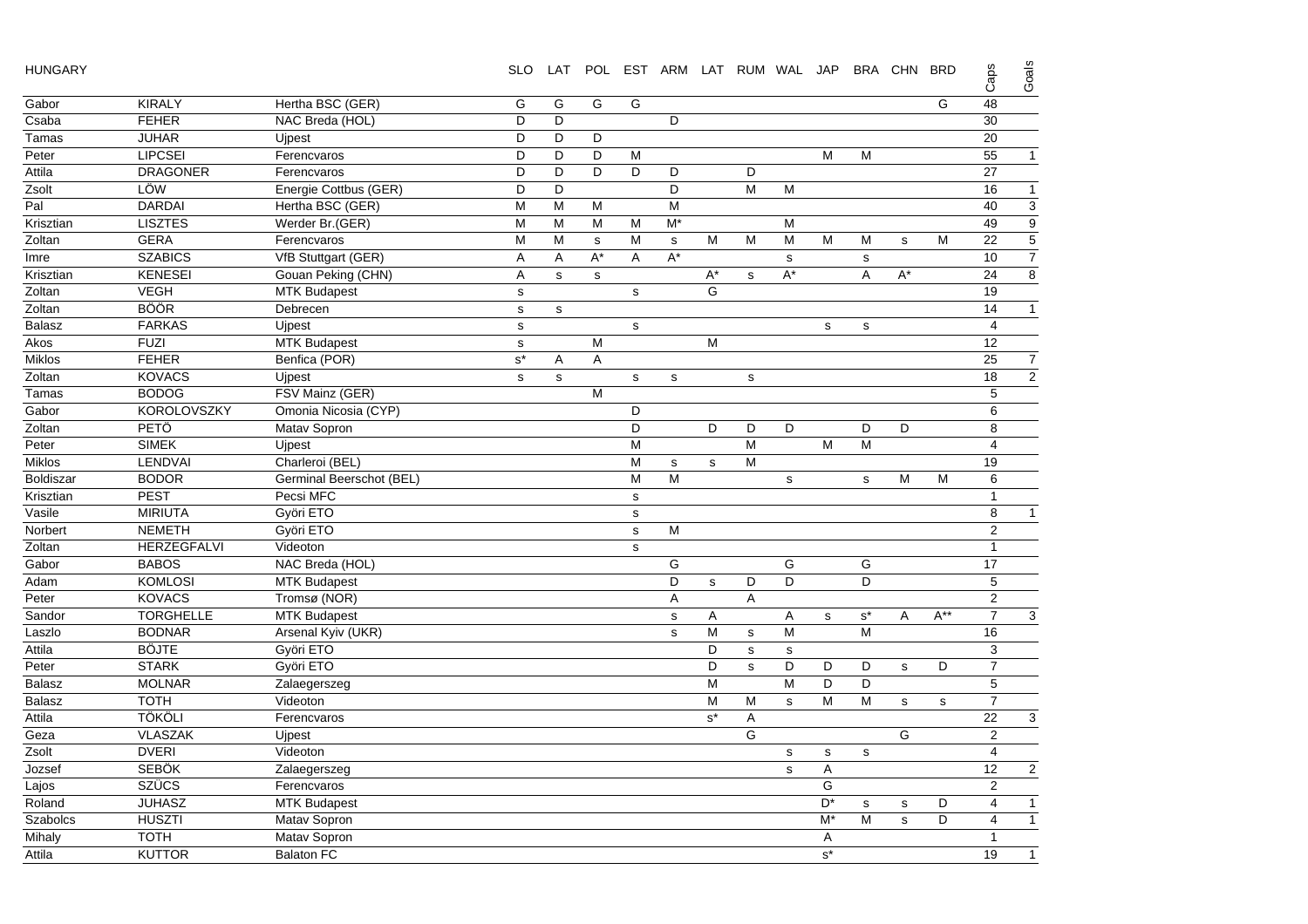| HUNGARY (continued) |                 |             | <b>SLO</b> | LAT | POL EST | ARM | LAT RUM WAL JAP |  | BRA | CHN | <b>BRD</b> | š | Goals |
|---------------------|-----------------|-------------|------------|-----|---------|-----|-----------------|--|-----|-----|------------|---|-------|
| Zoltan              | <b>KISS</b>     | Debrecen    |            |     |         |     |                 |  |     |     |            |   |       |
| Gabor               | <b>GYEPES</b>   | Ferencvaros |            |     |         |     |                 |  |     | D   | s          |   |       |
| Zoltan              | <b>SZELESI</b>  | Ujpest      |            |     |         |     |                 |  |     | D   | D          |   |       |
| LEANDRO             | de Almeida      | Ferencvaros |            |     |         |     |                 |  |     | м   | м          |   |       |
| Denes               | <b>ROSA</b>     | Ferencvaros |            |     |         |     |                 |  |     | м   | M          |   |       |
| Attila              | <b>POLONKAI</b> | Uipest      |            |     |         |     |                 |  |     | M   |            |   |       |
| Andras              | <b>TOTH</b>     | Vasas       |            |     |         |     |                 |  |     |     | м          |   |       |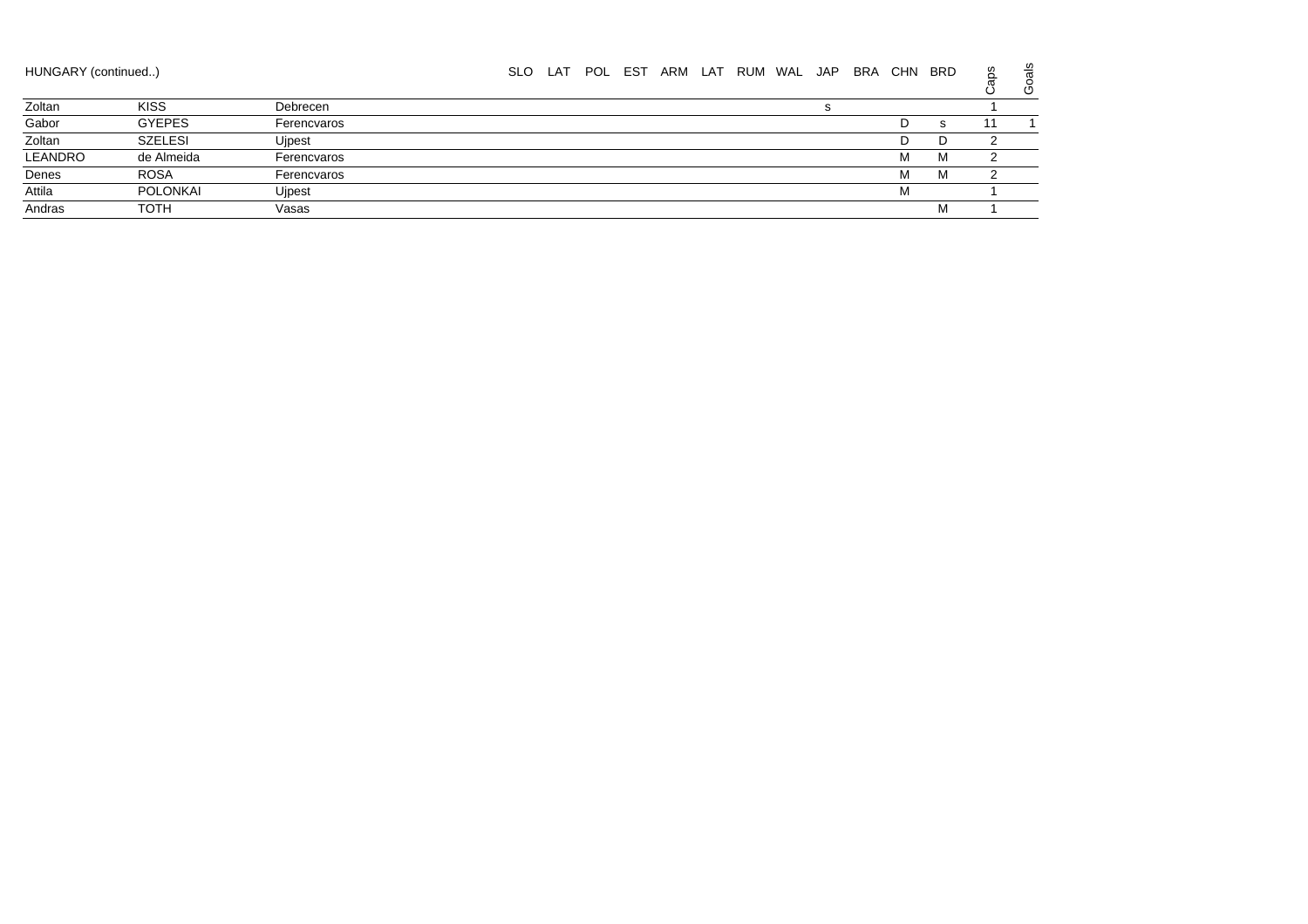| <b>ICELAND</b> |                      |                                     | <b>FAR</b> | <b>BRD</b>  | <b>BRD</b> | MEX ALB |   | LAT | <b>JAP</b> | <b>ENG</b> | Caps | Goals        |
|----------------|----------------------|-------------------------------------|------------|-------------|------------|---------|---|-----|------------|------------|------|--------------|
| Arni Gautar    | <b>ARASON</b>        | Rosenborg (NOR) > Man.City (ENG)    | G          | G           | G          | G       | G | G   | G          | G          | 37   |              |
| Olafur Örn     | <b>BJARNASON</b>     | Grindavik > Brann Bergen (NOR)      | D          | D           | D          | D       | D | D   |            |            | 17   |              |
| Hermann        | <b>HREIDARSSON</b>   | Charlton (ENG)                      | D          | D           | D          |         |   | D   | D          | D          | 55   | 3            |
| Petur          | <b>MARTEINSSON</b>   | Stoke City (ENG) > Hammarby (SWE)   | $D^*$      | D           |            |         | D | D   | D          | D          | 31   |              |
| Brynjar Björn  | <b>GUNNARSSON</b>    | Not.Forest (ENG) > Stoke City (ENG) | D          |             | s          |         | D | s.  | D          |            | 42   | 3            |
| Runar          | <b>KRISTINSSON</b>   | Lokeren (BEL)                       | М          | M           | M          |         |   |     |            |            | 103  | 3            |
| Arnar Thor     | <b>VIDARSSON</b>     | Lokeren (BEL)                       | М          | $\mathbf s$ | D          |         | s | M   |            |            | 31   |              |
| Thordur        | <b>GUDJONSSON</b>    | VfL Bochum (GER)                    | M          | M           | M          |         | M | M   | M          | M          | 53   | 12           |
| Johannes Karl  | <b>GUDJONSSON</b>    | Wolves (ENG)                        | M          | M           |            |         | M | s   | M          | M          | 19   |              |
| Eidur          | <b>GUDJOHNSEN</b>    | Chelsea (ENG)                       | $A^*$      | A           | Α          |         |   |     | A          | A          | 29   | 9            |
| Helgi          | <b>SIGURDSSON</b>    | Lyn $(NOR) > AGF$ (DEN)             | Α          | s           | Α          | Α       |   |     |            | M          | 52   | 10           |
| Heidar         | <b>HELGUSON</b>      | Watford (ENG)                       | s          | A           |            |         | A |     | $A^{**}$   | $A^*$      | 28   | 5            |
| Arnar          | <b>GRETARSSON</b>    | Lokeren (BEL)                       | s          | s           | M          |         |   | M   | M          | M          | 67   | $\mathbf{2}$ |
| Indridi        | <b>SIGURDSSON</b>    | Lillestrøm (NOR) > RC Genk (BEL)    | s          | M           | M          |         | M | M   | M          | M          | 17   |              |
| Larus Orri     | <b>SIGURDSSON</b>    | WBA (ENG)                           |            | D           |            |         |   |     |            |            | 42   | 2            |
| Ivar           | <b>INGIMARSSON</b>   | Wolves (ENG) > Reading (ENG)        |            |             | D          |         | D | D   | D          | D          | 16   |              |
| Veigar Pall    | <b>GUNNARSSON</b>    | $KR >$ Stabæk (NOR)                 |            |             | s          | M       | s |     |            |            | 6    |              |
| Rikhardur      | <b>DADASON</b>       | Fredrikstad (NOR)                   |            |             | s          | Α       |   |     |            |            | 44   | 14           |
| Audun          | <b>HELGASON</b>      | Landskrona (SWE)                    |            |             |            | D       |   |     |            | s          | 29   |              |
| Bjarni Oskar   | <b>THORSTEINSSON</b> | Molde (NOR)                         |            |             |            | D       |   |     |            |            | 10   |              |
| Kristjan Örn   | <b>SIGURDSSON</b>    | <b>KR</b>                           |            |             |            | D       | s | s   |            | s          | 4    |              |
| Gylfi          | <b>EINARSSON</b>     | Lillestrøm (NOR)                    |            |             |            | M       | s | s   |            |            | 11   |              |
| Hjalmar        | <b>JONSON</b>        | IFK Göteborg (SWE)                  |            |             |            | M       | s |     |            | s          | 8    |              |
| Olafur         | <b>STIGSSON</b>      | Molde (NOR)                         |            |             |            | M       |   |     |            |            | 9    |              |
| Björgolfur     | <b>TAKEFUSA</b>      | Throttur                            |            |             |            | s       |   |     |            |            | 1    |              |
| Helgi          | <b>KOLVIDSSON</b>    | Kärnten (AUT)                       |            |             |            | s       |   |     |            |            | 30   |              |
| Olafur Ingi    | <b>SKULASON</b>      | Arsenal (ENG)                       |            |             |            | s       |   |     |            |            | 1    |              |
| Bjarni         | <b>GUDJONSSON</b>    | Coventry (ENG)                      |            |             |            |         | M | s   |            | s          | 15   |              |
| Maral          | <b>BALDVINSSON</b>   | Lokeren (BEL)                       |            |             |            |         | M | M   | s          |            | 14   |              |
| Thyggvi        | <b>GUDMUNDSSON</b>   | Örgryte (SWE)                       |            |             |            |         |   | Α   |            | s          | 34   | 9            |
| Johann         | <b>GUDMUNDSSON</b>   | Örgryte (SWE)                       |            |             |            |         |   |     |            | s          | 8    |              |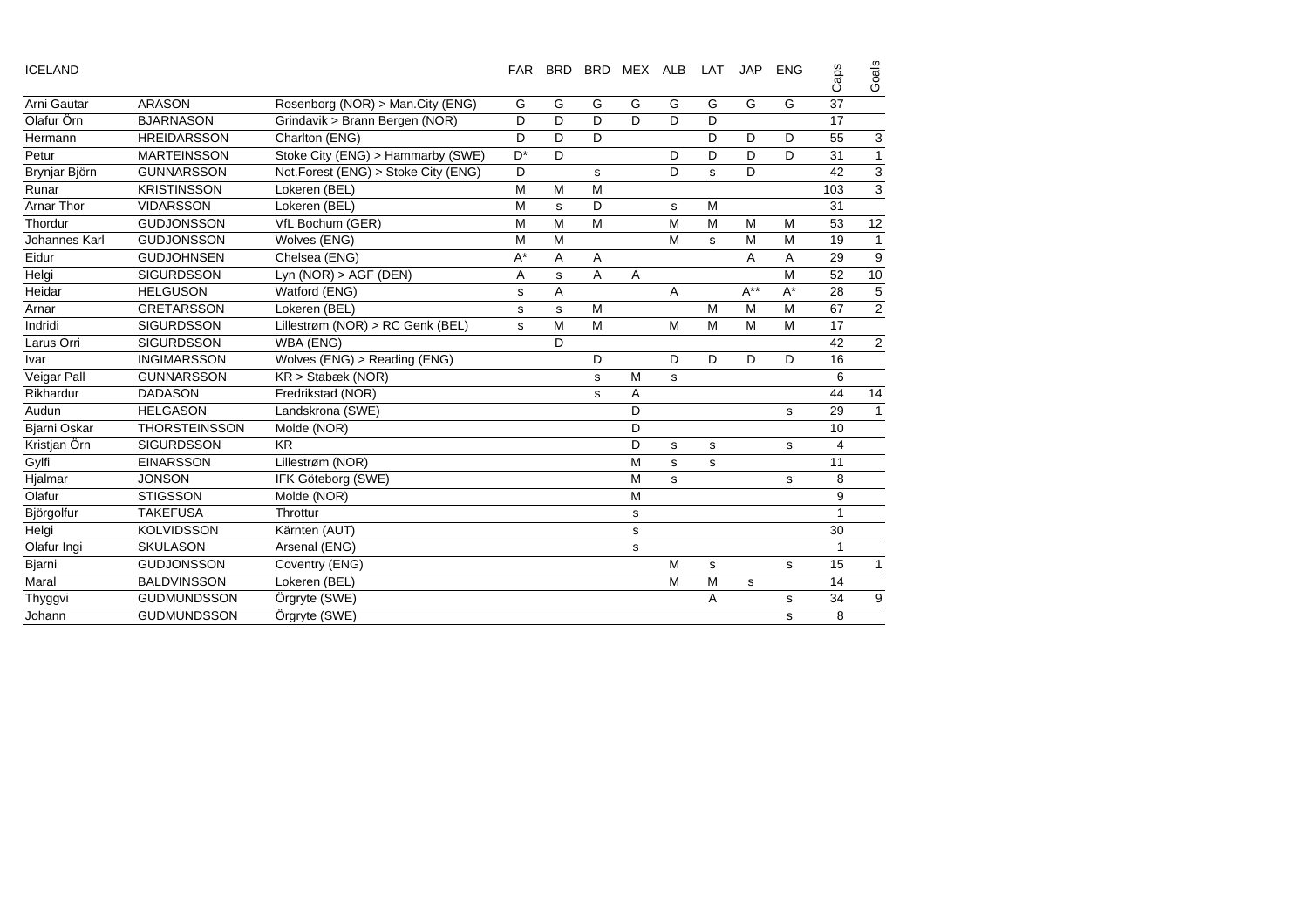| <b>ISRAEL</b> |                   |                                   | <b>RUS</b>  | <b>SLO</b> |       | MAL FRA AZB |             | <b>LIT</b> |             | MOL GEO | Caps                    | Goals          |
|---------------|-------------------|-----------------------------------|-------------|------------|-------|-------------|-------------|------------|-------------|---------|-------------------------|----------------|
| Shavit        | <b>ELIMELECH</b>  | Hapoel Tel-Aviv                   | G           | G          | G     |             |             |            | s           |         | 14                      |                |
| Alon          | HARAZI            | Maccabi Haifa                     | D           | D          | D     | D           |             |            |             |         | 82                      | 1              |
| Tal           | <b>BEN HAIM</b>   | Maccabi Tel-Aviv                  | D           | D          |       |             | D           | D          | s           | D       | 15                      |                |
| Arik          | <b>BENADO</b>     | Maccabi Haifa                     | D           | D          | D     | D           | D           | D          | D           |         | 75                      |                |
| Walid         | <b>BADIR</b>      | Maccabi Haifa                     | D           | s          | D     | D           | M           | $M^*$      | D           | $M^*$   | 47                      | 8              |
| Adoram        | <b>KEISI</b>      | Maccabi Haifa                     | M           | D          |       | M           |             |            |             |         | 37                      | $\overline{2}$ |
| Ori           | <b>UZAN</b>       | Maccabi Netanya                   | M           |            |       |             | s           |            | D           |         | 3                       |                |
| Haim          | <b>REVIVO</b>     | <b>MS Ashdod</b>                  | M           | $M^*$      | $M^*$ | M           |             |            |             |         | 67                      | 15             |
| Avi           | <b>NIMNI</b>      | Mac. Tel-Aviv > Beitar Jerusalem  | $M^*$       | M          |       |             |             |            |             | s       | 68                      | 15             |
| Youssi        | <b>ABUKSIS</b>    | Hapoel Tel-Aviv                   | M           | M          | M     | s           |             |            |             |         | 35                      | 3              |
| Youssi        | <b>BENAYOUN</b>   | Racing Santander (SPA)            | Α           | A          | s     | A           | Α           |            | Α           | Α       | 36                      | 6              |
| Idan          | <b>TAL</b>        | Maccabi Haifa                     | s           | M          | M     | M           | $M^*$       | M          | M           | M       | 46                      | 5              |
| Shimon        | <b>GERSHON</b>    | Hapoel Tel-Aviv                   | $\mathbf s$ |            | D     | D           | D           | D          | D           | D       | 28                      | 2              |
| Guy           | <b>TZARFATI</b>   | Maccabi Netanya                   | $\mathbf s$ |            |       |             | s           | s          | $\mathbf s$ |         | 4                       |                |
| Michael       | ZANDBERG          | Maccabi Haifa                     | s           |            | M     | M           |             |            |             |         | 11                      | 3              |
| Gal           | <b>ALBERMAN</b>   | Maccabi Petah Tikva               | s           |            |       |             |             |            |             |         | $\overline{\mathbf{4}}$ |                |
| Pini          | <b>BALILI</b>     | Istanbulspor (TYR)                | $s^*$       | s          | $A^*$ | s           |             | $A^*$      | $\mathbf s$ |         | 12                      | 6              |
| Eyal          | <b>BERKOVIC</b>   | Man.City (ENG) > Portsmouth (ENG) |             | M          | M     |             |             |            | M           |         | 78                      | 9              |
| Omri          | <b>AFEK</b>       | Racing Santander (SPA)            |             |            | s     |             | M           | M          | M           | M       | 14                      |                |
| Shay          | <b>HOLTZMAN</b>   | <b>MS Ashdod</b>                  |             |            | s     |             |             |            |             | s       | 9                       |                |
| Nir           | <b>DAVIDOVICH</b> | Maccabi Haifa                     |             |            |       | G           | G           | G          | G           | G       | 30                      |                |
| Oren          | <b>ZITOUNI</b>    | Maccabi Tel-Aviv                  |             |            |       | M           |             |            |             |         | 15                      |                |
| Kfir          | <b>UDI</b>        | Bnei Yehuda                       |             |            |       | s           |             | s          |             |         | $\overline{7}$          | 3              |
| Abed          | <b>RABAH</b>      | Hapoel Petah Tikva                |             |            |       |             | M           |            |             |         | 3                       |                |
| Yaniv         | <b>KATAN</b>      | Maccabi Haifa                     |             |            |       |             | $M^{**}$    |            | M           |         | 11                      | 3              |
| Shlomi        | <b>ARBEITMAN</b>  | Beitar Jerusalem                  |             |            |       |             | $A***$      | A          |             |         | $\overline{2}$          | 3              |
| Liran         | <b>STRAUBER</b>   | Maccabi Tel-Aviv                  |             |            |       |             | s           |            |             |         | 6                       |                |
| Ravid         | <b>GAZAL</b>      | Maccabi Netanya                   |             |            |       |             | s           | D          | s           | D       | 4                       |                |
| Tommer        | <b>BEN-YOSEF</b>  | Maccabi Petah Tikva               |             |            |       |             | $\mathbf s$ | s          |             | D       | 3                       |                |
| David         | <b>BEN-DAYAN</b>  | Hapoel Beer Sheva                 |             |            |       |             | s           |            | s           |         | 9                       |                |
| Abas          | <b>SUAN</b>       | <b>Bnei Sakhnin</b>               |             |            |       |             | s           |            |             |         | $\mathbf{1}$            |                |
| Tomer         | <b>HALIVA</b>     | Hapoel Beer Sheva                 |             |            |       |             | $\mathbf s$ | s          |             |         | $\overline{2}$          |                |
| Igal          | <b>ANTEBI</b>     | Hapoel Tel-Aviv                   |             |            |       |             |             | M          | M           | M       | $\overline{7}$          |                |
| Omer          | <b>GOLAN</b>      | Maccabi Petah Tikva               |             |            |       |             |             |            | s           | A       | $\overline{2}$          |                |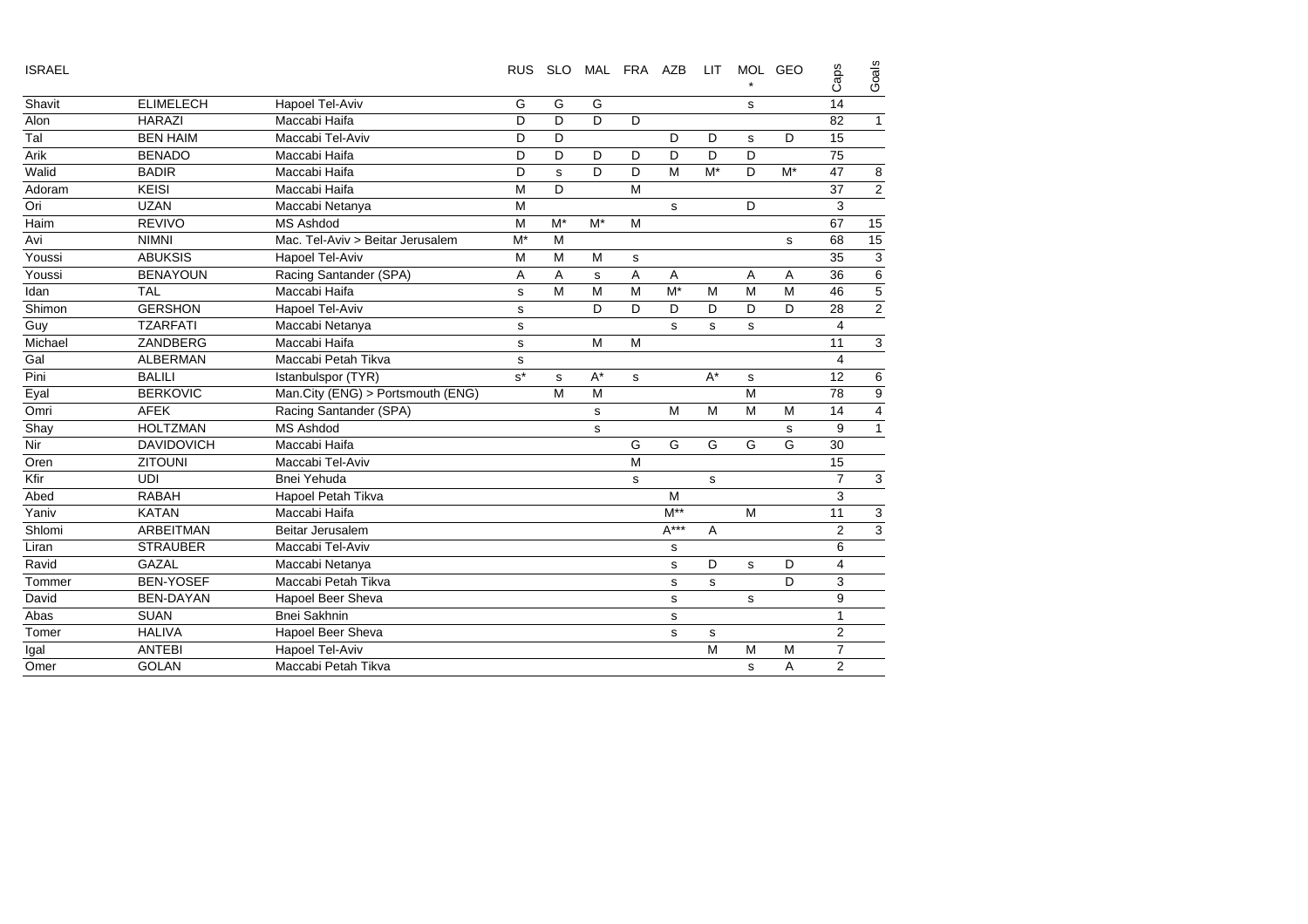| <b>ITALY</b> |                    |                | <b>BRD</b>  |             |       |              |             | WAL SER AZB POL RUM CZE |             | POR SPA TUN |              |             |   | DEN SWE     | <b>BUL</b> | Caps           | Goals          |
|--------------|--------------------|----------------|-------------|-------------|-------|--------------|-------------|-------------------------|-------------|-------------|--------------|-------------|---|-------------|------------|----------------|----------------|
| Gianluigi    | <b>BUFFON</b>      | Juventus       | G           | G           | G     | G            |             |                         | G           | G           | G            | G           | G | G           | G          | 49             |                |
| Christian    | <b>PANUCCI</b>     | Roma           | D           | D           | D     |              | D           | D                       | D           | D           | D            | D           | D | D           | D          | 48             | $\sqrt{2}$     |
| Gianluca     | ZAMBROTTA          | Juventus       | D           | D           | D     | D            |             | M                       |             |             | D            | D*          | D | D           | D          | 40             | $\mathbf{1}$   |
| Nicola       | LEGROTTAGLIE       | Juventus       | D           |             |       |              |             |                         | D           |             |              |             |   |             |            | $\overline{7}$ | $\mathbf{1}$   |
| Fabio        | CANNAVARO          | Inter          | D           | D           | D     | D            | D           | D                       |             |             | D            | D*          | D | D           |            | 80             | $\overline{1}$ |
| Alessio      | <b>TACCHINARDI</b> | Juventus       | M           |             | M     |              |             |                         |             |             |              |             |   |             |            | 13             |                |
| Simone       | <b>PERROTTA</b>    | Chievo         | M           | M           | M     | M            | M           | M                       | M           | s           | M            | М           | М | M           | $M^*$      | 19             | $\overline{1}$ |
| Mauro        | <b>CAMORANESI</b>  | Juventus       | м           | M           | M     | М            |             |                         |             | s           |              | М           | м | s           |            | 10             |                |
| Francesco    | <b>TOTTI</b>       | Roma           | M           |             |       | M            |             | M                       | M           | M           |              | M           | M |             |            | 42             | 6              |
| Alessandro   | <b>DEL PIERO</b>   | Juventus       | A           | $A^*$       | A     |              |             |                         | Α           |             |              | Α           | Α | A           | A          | 66             | 23             |
| Christian    | <b>VIERI</b>       | Inter          | $A^*$       | $A^*$       | Α     | $A^*$        | Α           |                         | A*          | $A^*$       | $A^*$        | Α           | Α | Α           | s          | 43             | 22             |
| Metteo       | <b>FERRARI</b>     | Parma          | s           |             |       | $\mathsf{s}$ | $\mathbf s$ | D                       | $\mathbf s$ | D           | $\mathbf S$  | $\mathbf s$ |   |             |            | 11             |                |
| Stefano      | <b>FIORE</b>       | Lazio          | $\mathbf S$ | s           | s     |              |             |                         | M           | M           | M            |             | s | s           | м          | 35             | $\overline{a}$ |
| Bernardo     | <b>CORRADI</b>     | Lazio          | s           |             | s     |              |             |                         | s           | s           | s            | s           |   |             | A          | 12             | $\overline{2}$ |
| Marco        | <b>DELVECCHIO</b>  | Roma           | s           |             |       |              |             |                         | $\mathbf s$ |             |              |             |   |             |            | 22             | $\overline{4}$ |
| Massimo      | <b>AMBROSINI</b>   | Milan          | s           |             |       |              |             | s                       |             | s           | $\mathsf{s}$ |             |   |             |            | 21             |                |
| Alessandro   | <b>NESTA</b>       | Milan          |             | D           | D     | D            | D           |                         | D           |             |              | D           | D | D           | D          | 62             |                |
| Christiano   | ZANETTI            | Inter          |             | M           |       | M            | M           |                         |             |             |              | M           | M |             |            | 17             | $\overline{1}$ |
| Filippo      | <b>INZAGHI</b>     | Milan          |             | $A***$      | $A^*$ | $A^{**}$     |             |                         |             |             |              |             |   |             |            | 48             | 21             |
| Gennaro      | <b>GATTUSO</b>     | Milan          |             | s           | s     | s            | s           |                         |             | M           |              | s           | s | M           |            | 27             | $\overline{1}$ |
| Massimo      | ODDO               | Lazio          |             | $\mathbf s$ |       | D            | s           | D                       | $\mathbf s$ | s           |              | s           |   |             | ${\tt S}$  | 13             |                |
| Marco        | DI VAIO            | Juventus       |             |             |       | $s^*$        | M           | $\texttt{s}^{\star}$    |             |             | Α            |             |   |             | ${\tt S}$  | 12             | $\mathbf{2}$   |
| Francesco    | <b>TOLDO</b>       | Inter          |             |             |       |              | G           | G                       | $\mathbf s$ |             |              |             |   |             |            | 28             |                |
| Giuseppe     | PANCARO            | Milan          |             |             |       |              | D           | s                       | s           | D           |              |             |   |             |            | 17             |                |
| Marco        | <b>MARCHIONNI</b>  | Parma          |             |             |       |              | M           | s                       |             |             |              |             |   |             |            | 2              |                |
| Antonio      | CASSANO            | Roma           |             |             |       |              | A*          | Α                       |             |             |              | s           | s | $A^*$       | $A^*$      | 6              | 3              |
| Fabio        | <b>GROSSO</b>      | Perugia        |             |             |       |              | $\mathbf S$ |                         |             |             |              |             |   |             |            | 3              |                |
| Marco        | MATERAZZI          | Inter          |             |             |       |              | $\mathbf S$ |                         |             |             | D            | s           |   |             | D          | 13             |                |
| Fabio        | <b>BAZZANI</b>     | Sampdoria      |             |             |       |              | $\mathbf S$ | A                       |             |             |              |             |   |             |            | 2              |                |
| Fabrizio     | <b>MICCOLI</b>     | Juventus       |             |             |       |              | $\mathbf S$ |                         |             | $s^*$       | $\mathsf{s}$ |             |   |             |            | $\overline{7}$ | $\mathbf{1}$   |
| Damiano      | <b>TOMMASI</b>     | Roma           |             |             |       |              |             | M                       |             |             |              |             |   |             |            | 25             | $\overline{1}$ |
| Christian    | <b>ABBIATI</b>     | Milan          |             |             |       |              |             | s                       |             |             |              |             |   |             |            | 2              |                |
| Marcello     | <b>CASTELLINI</b>  | Parma          |             |             |       |              |             | ${\bf s}$               |             |             |              |             |   |             |            | $\mathbf{1}$   |                |
| Andrea       | <b>PIRLO</b>       | Milan          |             |             |       |              |             | $\mathbf s$             | M           | M           | M            | $s^*$       |   | M           | M          | 11             | $\mathbf{1}$   |
| Simone       | <b>INZAGHI</b>     | Lazio          |             |             |       |              |             | $\mathbf s$             |             |             |              |             |   |             |            | 3              |                |
| Stefano      | <b>BETTARINI</b>   | Sampdoria      |             |             |       |              |             |                         | D           |             |              |             |   |             |            | -1             |                |
| Daniele      | <b>ADANI</b>       | Inter          |             |             |       |              |             |                         | s           | D           |              |             |   |             |            | 5              |                |
| Carlo        | <b>NERVO</b>       | Bologna        |             |             |       |              |             |                         | s           | M           | s            |             |   |             |            | 6              |                |
| Simone       | <b>BARONE</b>      | Parma          |             |             |       |              |             |                         | s           |             |              |             |   |             |            | $\mathbf{1}$   |                |
| Sergio       | <b>VOLPI</b>       | Sampdoria      |             |             |       |              |             |                         | s           |             |              |             |   |             |            | $\mathbf{1}$   |                |
| Antonio      | DI NATALE          | Empoli         |             |             |       |              |             |                         | $s^*$       |             |              |             |   |             |            | $\overline{4}$ | $\mathbf{1}$   |
| Giuseppe     | <b>FAVALLI</b>     | Lazio          |             |             |       |              |             |                         |             | $\mathbf s$ | ${\tt S}$    | $\mathbf s$ |   | $\mathbf s$ |            | 6              |                |
| Alessandro   | <b>BIRINDELLI</b>  | Juventus       |             |             |       |              |             |                         |             | $\mathbf s$ |              |             |   |             |            | 5              |                |
| Roberto      | <b>BAGGIO</b>      | <b>Brescia</b> |             |             |       |              |             |                         |             |             | M            |             |   |             |            | 56             | 27             |
| Angelo       | <b>PERUZZI</b>     | Lazio          |             |             |       |              |             |                         |             |             | s            |             |   |             |            | 28             |                |
| Aimo         | <b>DIANA</b>       | Sampdoria      |             |             |       |              |             |                         |             |             | $\mathsf{s}$ |             |   |             |            | $\overline{1}$ |                |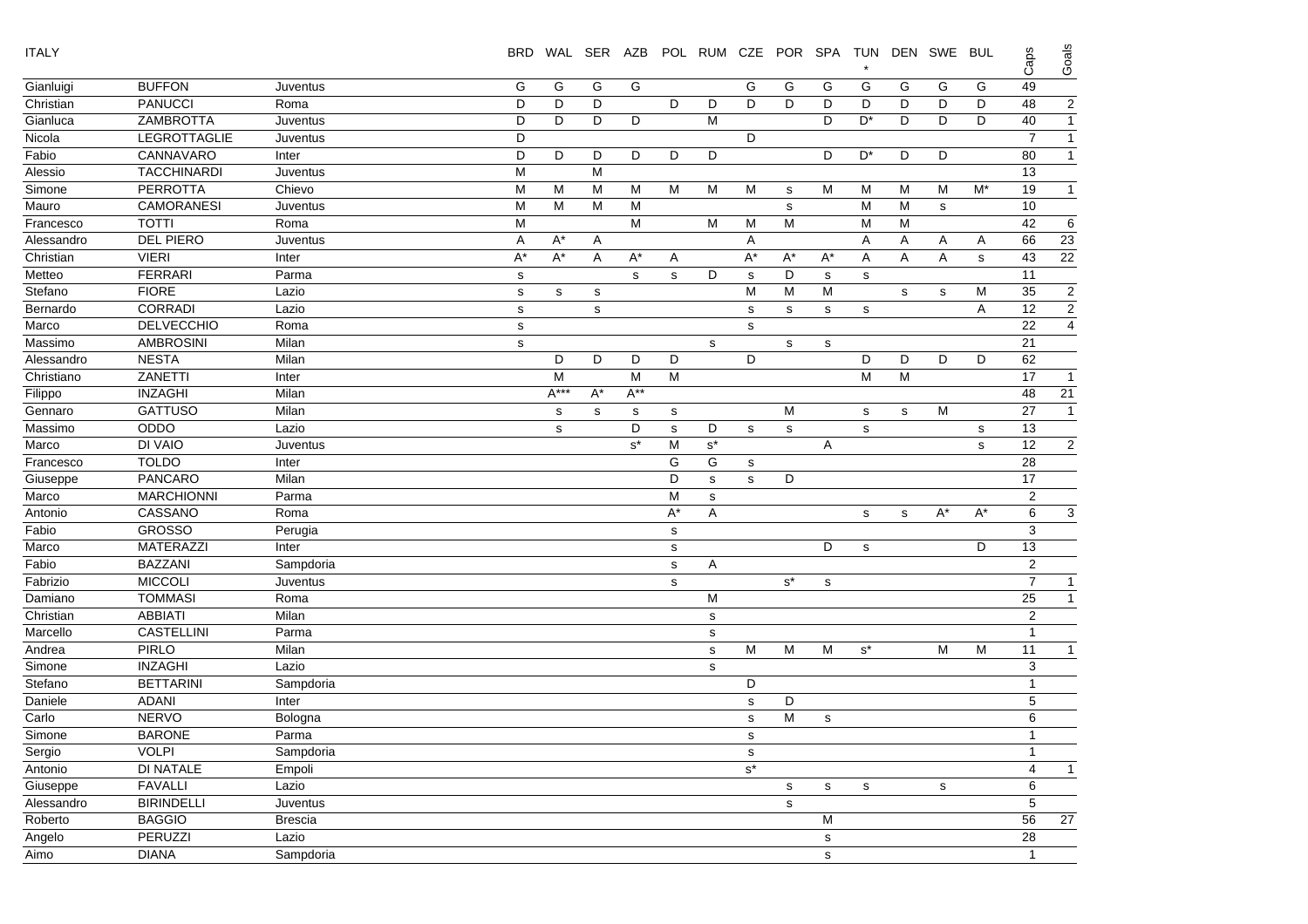| <b>KAZAKHSTAN</b> |                    |                                     | <b>POR</b> |             | LAT ARM CYP |       | AZB   | Caps           | Goals        |
|-------------------|--------------------|-------------------------------------|------------|-------------|-------------|-------|-------|----------------|--------------|
| Yuri              | <b>NOVIKOV</b>     | Irtysh Pavlodar                     | G          | G           |             | S     | G     | 16             |              |
| Vitaly            | <b>ARTYONOV</b>    | Zirka Kirovohrad (UKR) > Kairat Al. | D          | D           |             | D     |       | 5              |              |
| Renat             | <b>DUBINSKY</b>    | Shinnik Yaroslav (RUS)              | D          | D           | D           |       |       | 3              |              |
| Igor              | <b>SOLOSHENKO</b>  | Shakhtyor Karagandy                 | D          |             | D           |       |       | 10             |              |
| Andrei            | <b>SHKURIN</b>     | <b>Tobol Kostenai</b>               | D          | s           | D           |       |       | 3              |              |
| Samat             | <b>SMAKOV</b>      | Yelimay Semay > Kairat Almaty       | M          | M           | s           | D     | D     | 15             |              |
| Yevgeni           | <b>LOVCHEV</b>     | Zhenis Astana > Kairat Almaty       | M          | M           | M           | M     |       | 8              | 1            |
| Andrei            | <b>KARPOVICH</b>   | Rostov (RUS) > Kairat Almaty        | M          | A           | M           | M     | $M^*$ | 9              | $\mathbf{1}$ |
| Nurbol            | ZHUMASKALIYEV      | <b>Tobol Kostenai</b>               | M          | s           | $M^*$       | M     | M     | 10             | $\mathbf 2$  |
| Andrei            | <b>BOGOMOLOV</b>   | Yelimay Semay > Kairat Almaty       | Α          | M           |             | A     |       | 5              |              |
| Alibek            | <b>BULUSHEV</b>    | Kairat Almaty                       | A          | s           | A           | A     |       | 6              |              |
| Kairat            | <b>NURDAULETOV</b> | Irtysh Pavlodar                     | s          | $\mathbf s$ | M           |       |       | 4              |              |
| Yuri              | <b>AKSENOV</b>     | Zhenis Astana > Kairat Almaty       | s          | $M^*$       | s           | M     | M     | 5              | 1            |
| Yevgeni           | LUNEV              | Zhenis Astana                       | s          |             |             |       | $s^*$ | 12             | 3            |
| Renat             | <b>ABDULIN</b>     | Vostok                              | s          |             |             |       |       | 3              |              |
| Dmitri            | <b>LYAPKIN</b>     | Sokol Saratov (RUS)                 |            | D           |             | D     |       | $\overline{2}$ |              |
| Oleg              | <b>MUSIN</b>       | <b>Kairat Almaty</b>                |            | D           |             | D     | D     | 5              |              |
| Roman             | <b>UZDENOV</b>     | Khimki (RUS)                        |            | A           |             | $s^*$ |       | $\overline{2}$ | $\mathbf{1}$ |
| Sergey            | <b>BOICHENKO</b>   | <b>Kairat Almaty</b>                |            | s           | G           | G     |       | 3              |              |
| Daniyar           | <b>MUKANOV</b>     | <b>Tobol Kostenai</b>               |            | s           | D           | s     |       | $\overline{7}$ | $\mathbf{1}$ |
| Vitaly            | <b>ABRAMOV</b>     | Shakhter Donetsk (UKR)              |            |             | A           |       |       | 1              |              |
| Maksim            | <b>SAMCHENKO</b>   | Aktobe Lento                        |            |             | s           |       |       | 6              |              |
| Sergey            | <b>KOSTYUK</b>     | Atyrau                              |            |             | s           |       |       | $\mathbf{1}$   |              |
| Andrey            | <b>FINONCHENKO</b> | Shakhtyor Karagandy                 |            |             | $s^*$       | s     |       | 3              | $\mathbf{1}$ |
| Oleg              | LOTOV              | <b>Tobol Kostenai</b>               |            |             |             |       | D     | $\overline{7}$ |              |
| Farhadbek         | <b>IRISMETOV</b>   | Irtysh Pavlodar                     |            |             |             |       | D     | $\mathbf{1}$   |              |
| Ruslan            | <b>BALTIYEV</b>    | Torpedo-Metalurg (RUS)              |            |             |             |       | M     | 30             | 6            |
| Valery            | <b>GARKUSHA</b>    | <b>Tobol Kostenai</b>               |            |             |             |       | A     | 6              |              |
| Arsen             | <b>TLEKHUGOV</b>   | Kairat Almaty                       |            |             |             |       | A     | 1              |              |
| Maksim            | <b>NIZOVSHEV</b>   | <b>Tobol Kostenai</b>               |            |             |             |       | s     | 6              | 1            |
| Igor              | <b>AVDEYEV</b>     | Zhenis Astana                       |            |             |             |       | s     | 18             | 6            |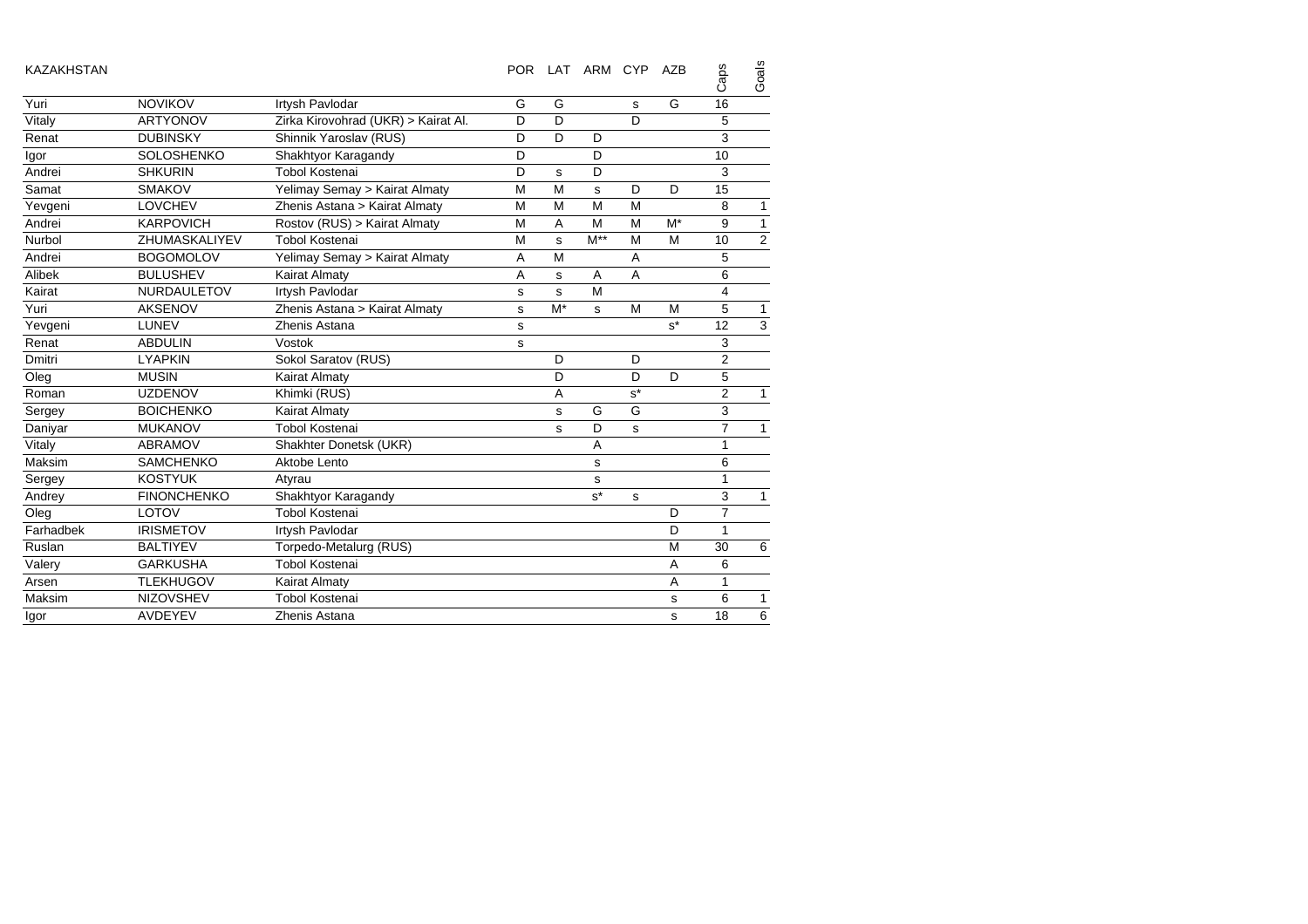LATVIA LIT EST UZB POL UNG SWE TYR TYR KUW KAZ UNG BLS SLO ISL AZB CZE BRD HOL g<br>G

Goals

|                  |                       |                                        |                |   |   |   |          |       |       |       |   |          |   |       |       |   |       |       |   |              | ٽ              | ŏ              |
|------------------|-----------------------|----------------------------------------|----------------|---|---|---|----------|-------|-------|-------|---|----------|---|-------|-------|---|-------|-------|---|--------------|----------------|----------------|
| Aleksandrs       | <b>KOLINKO</b>        | Cr.Palace (ENG) > Rostov (RUS)         | G              |   | G | G | G        | G     | G     | G     | s | G        |   |       | G     | G |       | G     | G | G            | 51             |                |
| <b>Dzintars</b>  | <b>ZIRNIS</b>         | Metalurgs Liepaja                      | D              | D | D |   | D        | D     |       | D     | D | D        | D | D     | D     |   | D     |       | s |              | 19             |                |
| Juris            | LAIZANS               | CSKA Moskva (RUS)                      | D*             | D | D | D |          |       | D     | $D^*$ |   | $D^{**}$ |   |       | D     | D | D     | s     | s | s            | 57             | $\overline{7}$ |
| Aleksandrs       | <b>ISAKOVS</b>        | Skonto Riga                            | D              | D |   | D |          | s     | D     | D     |   | D        | D | D     | D     | D |       | D     | D | D            | 45             |                |
| <b>Mihalis</b>   | <b>ZEMLINSKIS</b>     | Skonto Riga                            | D              |   | D | D | D        | D     |       | D     |   | D        | D | $D^*$ |       |   | D*    | D     | D | D            | 96             | 9              |
| Vitalijs         | <b>ASTAFJEVS</b>      | Bristol R.(ENG) > Admira W.(AUT)       | D              | D | s |   | D        | D     | D     | D     |   | D        |   |       | D     | D | м     | M     | M | м            | 105            | 10             |
| Olegs            | <b>BLAGONADEZDINS</b> | Spartak-Alania(RUS) > Skonto Riga      | M              | M | M | M | M        | M     |       |       | М |          |   |       | м     | м | M     | D     | D | D            | 68             |                |
| Andrejs          | <b>STOLCERS</b>       | Fulham (ENG)                           | M              | M | S | s |          | s     | s     | S     | M |          |   |       | s     | s | s     |       |   | s            | 77             | $\overline{7}$ |
| Andrejs          | <b>RUBINS</b>         | Shinnik Yaroslav (RUS)                 | M*             | M | M | M | M        | M     | M     | М     | M | M        | M | M     | s     | м | M     | M     | M | M            | 57             | 6              |
| Maris            | <b>VERPAKOVSKIS</b>   | Skonto Riga > Dynamo Kyiv (UKR)        | Α              |   | Α | A | $A^{**}$ | $A^*$ | $A^*$ | $A^*$ |   | A        |   |       | $A^*$ | A | $A^*$ | $A^*$ | A | $\mathsf{A}$ | 35             | 13             |
| <b>Viktors</b>   | <b>DOBRECOVS</b>      | Metalurgs Liepaja                      | $\overline{A}$ | Α | Α |   |          |       |       |       | Α |          |   |       |       |   |       |       |   |              | 15             |                |
| <b>Mihalis</b>   | <b>MIKHOLAPS</b>      | Spartak-Alania(RUS) > Skonto Riga      | s              | Α | s |   |          |       |       |       | A |          |   |       |       |   | s     |       |   |              | 27             | 2              |
| Jurgis           | <b>PUCINSKIS</b>      | Dinaburg > Luch Vladivostok (RUS)      | s              |   | M |   |          | s     | s     |       | М | s        | M |       |       |   |       |       |   |              | 14             |                |
| Valentins        | <b>LOBANOVS</b>       | Skonto Riga > Met. Zaporizhya (UKR)    | s              |   |   | M | M        | M     | M     |       | M |          | M | M     | M     | м | s     | M     | M | M            | 50             | $\mathbf{1}$   |
| Vitas            | <b>RIMKUS</b>         | Ventspils                              | s              |   |   | s | Α        | Α     | Α     | Α     | s | s        | Α | Α     | s     | s | Α     | s     |   |              | 47             | 8              |
| Igors            | <b>SEMJONOVS</b>      | Skonto Riga                            | s              | s |   | s | s        |       |       |       | s |          |   |       |       |   |       |       |   |              | 6              |                |
| Andrejs          | <b>PIEDELS</b>        | Skonto Riga                            |                | G |   |   |          |       |       |       | G |          |   |       |       |   | G     |       |   |              | $\overline{7}$ |                |
| Maris            | <b>SMIRNOVS</b>       | Ventspils                              |                | D |   |   |          |       |       |       | D |          |   | s     |       |   |       |       |   |              | 3              |                |
| Kristaps         | <b>BLANKS</b>         | Skonto Riga                            |                | s |   |   |          |       |       |       | s |          | s | s     |       |   |       |       |   |              | 4              |                |
| Igors            | <b>STEPANOVS</b>      | Beveren (BEL)                          |                |   | D | D | D.       | D     | D     | D     |   | D        | D | D     |       | D | D     | D     | D | D            | 71             | 3              |
| Imants           | <b>BLEIDELIS</b>      | Viborg FF (DEN)                        |                |   | M | M | M*       | M     | M     | М     |   | М        |   | M     | M     |   | М     | M     | M | M            | 81             | 8              |
| Vladimirs        | <b>KOLESNICHENKO</b>  | Torpedo-Met.Moskva (RUS)               |                |   | s |   | s        |       | s     |       |   | s        | M | M     |       |   |       |       |   |              | 27             | 3              |
| Andrejs          | <b>PROHORENKOVS</b>   | Maccabi Tel-Aviv (ISR)                 |                |   | s | A |          |       |       |       |   |          |   |       | s     | A | s     | A     | A | $\mathsf{A}$ | 13             | -1             |
| Igors            | <b>KORABLOVS</b>      | Ventspils                              |                |   |   |   |          |       | M     |       | M |          |   |       |       |   | s     |       |   |              | 12             |                |
| Arturs           | <b>ZAKRESEVSKIS</b>   | Skonto Riga                            |                |   |   |   |          |       |       |       | s | s        |   | s     | M     | M |       |       |   |              | 46             |                |
| Girts            | <b>KARLSONS</b>       | Metalurgs Liepaja > Shinnik Yaro.(RUS) |                |   |   |   |          |       |       |       | s |          | s | s     |       |   |       |       |   |              | 3              |                |
| Marian           | <b>PAHARS</b>         | Southampton (ENG)                      |                |   |   |   |          |       |       |       |   | $A^*$    |   |       | Α     | s |       | s     | s | s            | 63             | 15             |
| Andrejs          | <b>VANINS</b>         | Torpedo-Met.Moskva (RUS)               |                |   |   |   |          |       |       |       |   |          | G |       |       |   |       |       |   |              | 4              |                |
| Gatis            | <b>KALNINS</b>        | Skonto Riga                            |                |   |   |   |          |       |       |       |   |          | Α | Α     |       |   |       |       |   |              | 2              |                |
| Andrejs          | <b>PAVLOVS</b>        | Skonto Riga                            |                |   |   |   |          |       |       |       |   |          |   | G     |       |   |       |       |   |              | $\overline{2}$ |                |
| <b>Vladimirs</b> | <b>ZAVORONKOVS</b>    | Ventspils                              |                |   |   |   |          |       |       |       |   |          |   | S     |       |   |       |       |   |              |                |                |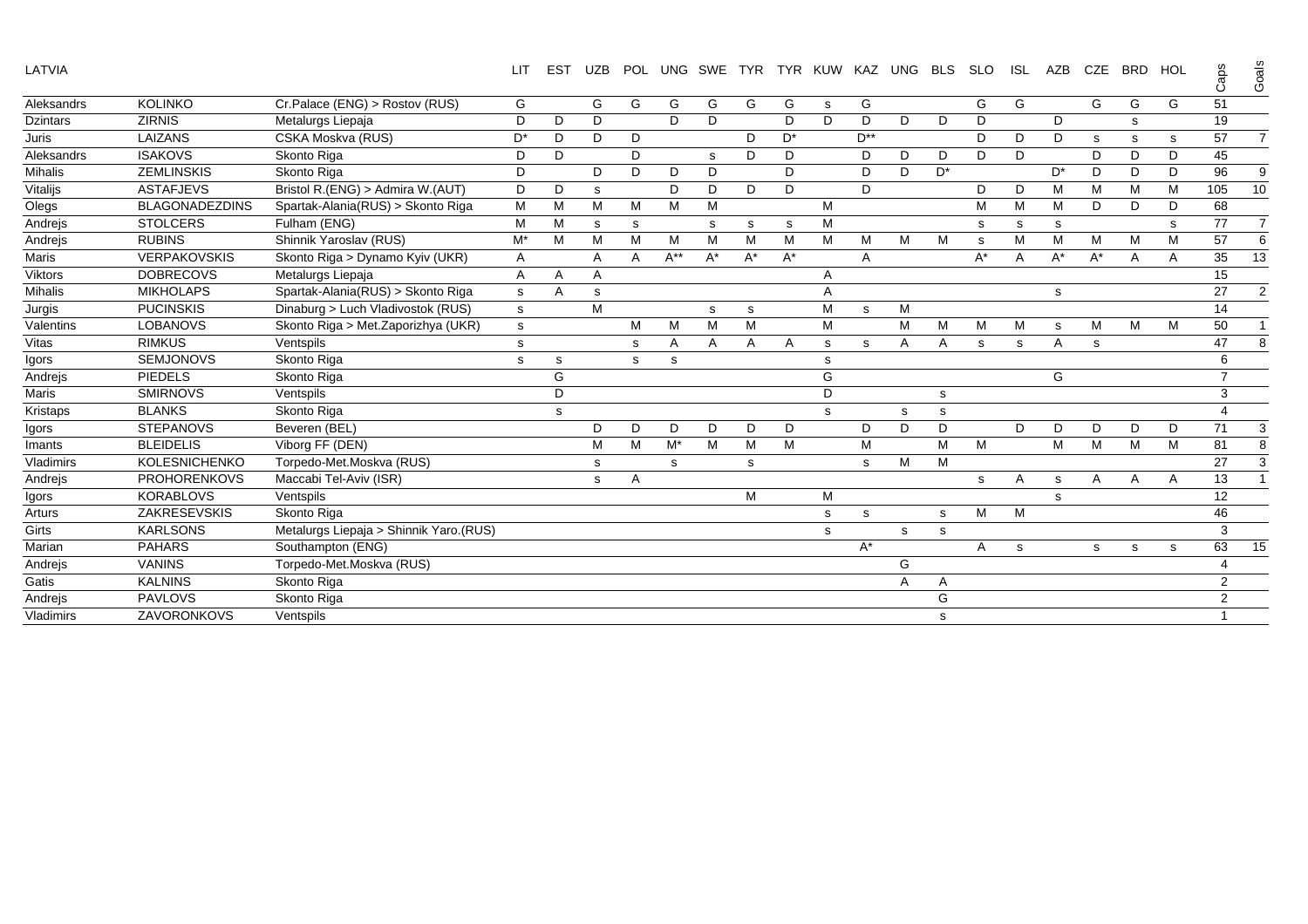| <b>LIECHTENSTEIN</b> |                   |                           | <b>SMA</b> | <b>TYR</b> | <b>ENG</b> |   | SVK SMA | GRE | <b>SCH</b> | Caps | Goals          |
|----------------------|-------------------|---------------------------|------------|------------|------------|---|---------|-----|------------|------|----------------|
| Peter                | <b>JEHLE</b>      | Grasshoppers (SCH)        | G          | G          | G          |   | G       | G   | G          | 35   |                |
| Martin               | <b>TELSER</b>     | FC Vaduz                  | D          | D          | D          | D | D       | D   | D          | 46   | $\mathbf{1}$   |
| Daniel               | <b>HASLER</b>     | FC Vaduz                  | D          | D          | D          | D | D       | D   | D          | 55   | $\mathbf{1}$   |
| Christof             | <b>RITTER</b>     | Chur 97 (SCH)             | D          | D          | D          | D |         | D   | D          | 28   |                |
| Sandro               | <b>MAIERHOFER</b> | <b>FC Balzers</b>         | M          | s          | s          | M |         |     |            | 5    |                |
| Martin               | <b>STOCKLASA</b>  | FC Vaduz                  | M          | M          | M          |   | M       | M   | M          | 42   | $\overline{4}$ |
| Andreas              | <b>GERSTER</b>    | FC Vaduz                  | M          | M          | M          |   | M       | M   | M          | 19   |                |
| Franz                | <b>BURGMEIER</b>  | FC Vaduz                  | $M^*$      | M          | M          | M | м       | M   | M          | 16   | 2              |
| Ronny                | <b>BÜCHEL</b>     | Chur 97 (SCH)             | M          | s          | s          | s | м       | s   | s          | 27   |                |
| Thomas               | <b>BECK</b>       | Chiasso (SCH)             | A          | A          | s          | A |         | A   | A          | 32   |                |
| Mario                | <b>FRICK</b>      | Ternana (ITA)             | $A^*$      | A          | A          | A | A       | A   | A          | 49   | $\overline{4}$ |
| Frederic             | <b>GIGON</b>      | FC Baulmers (SCH)         | s          |            |            |   |         |     |            | 23   |                |
| Roger                | <b>BECK</b>       | <b>VfB Hohenems (AUT)</b> | s          | s          | D          | s | D       | D   | D          | 8    | $\mathbf{1}$   |
| Fabio                | <b>D'ELIA</b>     | FC Vaduz                  | s          | M          | M          | M | M       |     |            | 16   |                |
| Marco                | <b>NIGG</b>       | Chur 97 (SCH)             | s          |            |            |   |         |     |            |      |                |
| Michael              | <b>STOCKLASA</b>  | FC Vaduz                  |            | M          | M          | M | M       | M   | M          | 36   | 1              |
| Martin               | <b>HEEB</b>       | USV Eschen/Mauren         |            |            |            | G |         |     |            | 22   |                |
| Matthias             | <b>BECK</b>       | USV Eschen/Mauren         |            |            |            | D |         |     |            | 14   |                |
| Raphael              | <b>ROHRER</b>     | FC Vaduz                  |            |            |            | s | s       |     |            | 3    |                |
| Franz-Josef          | <b>VOGT</b>       | FC Vaduz                  |            |            |            |   | s       |     | s          | 3    |                |
| Marco                | <b>BÜCHEL</b>     | <b>FC Balzers</b>         |            |            |            |   |         |     | s          | 5    |                |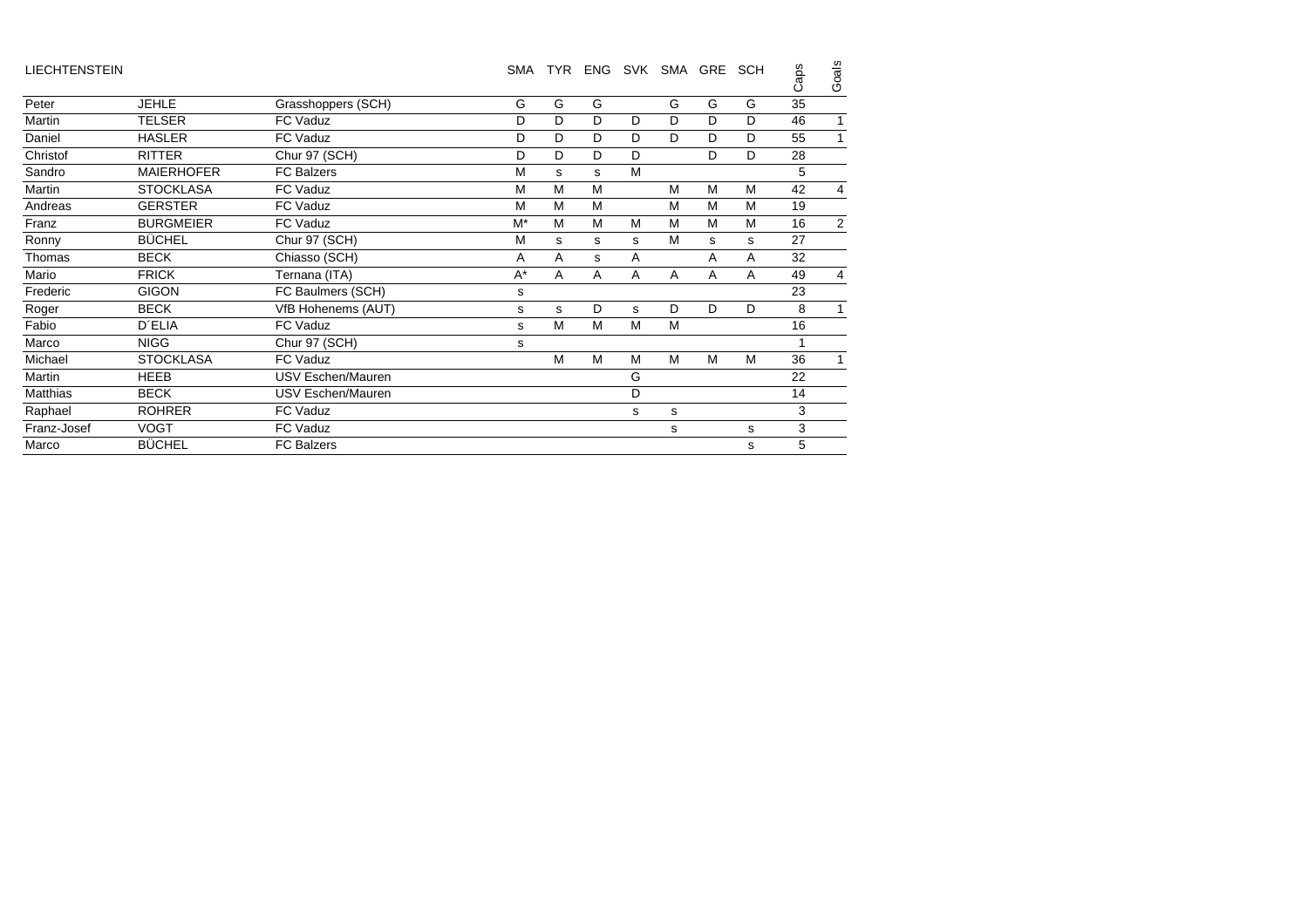| LITHUANIA        |                      |                                    | <b>EST</b>  | LAT         |             |              | BUL FAR SCO POL |             | <b>ISR</b>  | <b>BLS</b>  | <b>POR</b>  | Caps           | Goals          |
|------------------|----------------------|------------------------------------|-------------|-------------|-------------|--------------|-----------------|-------------|-------------|-------------|-------------|----------------|----------------|
| Zhidrunas        | <b>KARCEMARSKAS</b>  | Dinamo Moskva (RUS)                | G           | G           |             |              |                 |             |             | G           |             | $\overline{4}$ |                |
| Vidas            | <b>ALUNDERIS</b>     | Metallist Kharkov (UKR)            | D           | D           | D           |              |                 | D           |             |             |             | 5              |                |
| lgnas            | <b>DEDURA</b>        | Skonto Riga (LAT)                  | D           | D           | D           | D            | D               |             | D           | D           | D           | 27             | $\mathbf{1}$   |
| Nerijus          | <b>RADZIUS</b>       | Zaglebie Lubin (POL)               | D           | D           | D           |              |                 |             |             |             |             | 13             |                |
| Darius           | <b>REGELSKIS</b>     | <b>FBK Kaunas</b>                  | D           | D           | $\mathbf s$ |              | D               |             |             |             |             | $\overline{7}$ |                |
| Darius           | <b>MACIULEVICIUS</b> | Sviesa Vilnius                     | M           | M           |             |              | s               |             |             |             |             | 37             | 8              |
| Saulius          | <b>MIKALAJUNAS</b>   | Atlantas Klaipeda                  | M           | $\mathbf s$ |             |              |                 |             |             |             |             | 42             | $\mathbf{1}$   |
| Deividas         | <b>CESNAUSKIS</b>    | Dinamo M.(RUS) > Lok.M. (RUS)      | M*          | M           | М           | M            | s               |             |             | M           | M           | 14             | $\sqrt{2}$     |
| Vadimas          | <b>PETRENKA</b>      | <b>FBK Kaunas</b>                  | M           | M           | s           |              |                 |             |             |             |             | 8              |                |
| Igoris           | <b>MORINAS</b>       | FSV Mainz (GER) >                  | $A^*$       | $\mathsf A$ | M           | $M^{**}$     |                 |             | Α           |             |             | 30             | $\mathbf 5$    |
|                  |                      | Jahn Regensburg (GER)              |             |             |             |              |                 |             |             |             |             |                |                |
| Ricardas         | <b>BENIUSIS</b>      | Atlantas Klaipeda > FBK Kaunas     | A           | Α           |             |              | s               |             | s           |             |             | 9              | $\mathbf{1}$   |
| Gytis            | PADIMANSKAS          | Sakalas Siauliai                   | $\mathbf s$ |             | G           |              |                 |             |             |             |             | $\overline{7}$ |                |
| Tomas            | <b>TAMOSAUSKAS</b>   | Dinamo Moskva (RUS)                | $\mathbf s$ | $s^*$       | s           | $\mathbf s$  |                 | M           | М           | $\mathbf s$ | $\mathbf s$ | 8              | $\mathbf{1}$   |
| Edgaras          | <b>CESNAUSKIS</b>    | Ekranes P. > Dynamo Kyiv (UKR)     | $s^*$       | M           |             | M            |                 | M           | M           | M           | M           | $\overline{7}$ | $\mathbf{1}$   |
| Irmantas         | <b>ZELMIKAS</b>      | <b>FBK Kaunas</b>                  | $\sf s$     |             |             |              |                 |             |             |             |             | $\mathbf{1}$   |                |
| Virmantas        | <b>LEMEZIS</b>       | Zalgiris Vilnius                   | $\mathbf s$ | s           |             |              |                 |             |             |             |             | 2              |                |
| <b>Marius</b>    | <b>BEZYKORNOVAS</b>  | <b>FBK Kaunas</b>                  | $s^*$       | s           |             |              |                 |             |             |             |             | $\overline{7}$ | $\mathbf{1}$   |
| Andrius          | <b>VELICKA</b>       | <b>FBK Kaunas</b>                  | $s^*$       | s           |             |              |                 | s           |             |             |             | $\overline{7}$ | $\overline{1}$ |
| Dainius          | <b>GLEVECKAS</b>     | Shakhtar Donetsk (UKR)             |             |             | D           |              |                 |             |             |             |             | 34             |                |
| Donatas          | <b>VENCEVICIUS</b>   | Sviesa Vilnius > Marsalokx (MAL)   |             |             | M           | M*           | M               |             | M           | s           | M*          | 28             | $\sqrt{2}$     |
| Aurimas          | <b>KUCYS</b>         | <b>Ekranes Panevezys</b>           |             |             | M           | $\mathbf{s}$ |                 | s           |             |             |             | 6              |                |
| Grazvydas        | <b>MIKULENAS</b>     | Wisla Plock (POL)                  |             |             | A           |              |                 |             |             |             |             | 12             | $\mathbf{1}$   |
| Robertas         | <b>POSKUS</b>        | KS Samara (RUS)                    |             |             | A           |              | A               |             |             |             | Α           | 22             | $\,6$          |
| <b>Dmitrijus</b> | <b>GUSCINAS</b>      | VfL Osnabrück (GER)                |             |             | $\mathbf s$ | $\mathbf s$  |                 |             |             |             |             | $\overline{4}$ |                |
| Eduardas         | <b>KURSKIS</b>       | <b>FBK Kaunas</b>                  |             |             |             | G            |                 |             |             |             |             | 6              |                |
| Rolandas         | <b>DZIAUKSTAS</b>    | Torpedo-Metallurg Moskva (RUS)     |             |             |             | D            | D               |             | $\mathbf s$ | $\mathbf s$ | D           | 23             |                |
| <b>Nerius</b>    | <b>BARASA</b>        | Alania Vladikavkaz (RUS)           |             |             |             | D            | D               |             | D           | D           | D           | 14             | $\mathbf{1}$   |
| Tomas            | ZVIRGDAUSKAS         | Halmstad (SWE)                     |             |             |             | D            | D               | D           |             |             | D           | 32             |                |
| Edgaras          | <b>JANKAUSKAS</b>    | FC Porto (POR)                     |             |             |             | Α            | Α               |             |             | A           |             | 36             | 5              |
| Eimontas         | <b>PODERIS</b>       | <b>FBK Kaunas</b>                  |             |             |             | A            |                 |             | Α           |             |             | 21             | 5              |
| Gintaras         | <b>STAUCE</b>        | Kallithea (GRE)                    |             |             |             |              | G               |             | G           |             | G           | 61             |                |
| Tomas            | <b>RAZANAUSKAS</b>   | Akratitos (GRE) > Trelleborg (SWE) |             |             |             |              | M               |             |             | M           | M           | 40             | $\overline{7}$ |
| Giedrius         | <b>BAREVICIUS</b>    | <b>FBK Kaunas</b>                  |             |             |             |              | M               | $\mathbf s$ |             |             | s           | 11             |                |
| Vaidas           | <b>ZUTAUTAS</b>      | Sviesa Vilnius                     |             |             |             |              |                 | G           |             |             |             | $\overline{7}$ |                |
| Darius           | SANAJEVAS            | <b>FBK Kaunas</b>                  |             |             |             |              |                 | D           |             |             |             | $\overline{7}$ |                |
| Tomas            | <b>MIKUCKIS</b>      | Zalgiris Vilnius                   |             |             |             |              |                 | D           |             |             |             | $\mathbf{1}$   |                |
| Andrius          | <b>GEDGAUSKAS</b>    | <b>FBK Kaunas</b>                  |             |             |             |              |                 | M           | M           |             |             | $\overline{2}$ |                |
| Gediminas        | <b>BUTRIMAVICIUS</b> | Vetra Rudiskes                     |             |             |             |              |                 | $M^*$       |             |             |             | $\mathbf{1}$   | $\mathbf{1}$   |
| Tomas            | <b>DANILEVICIUS</b>  | Livorno (ITA)                      |             |             |             |              |                 | Α           |             | Α           |             | 16             | $\mathbf{1}$   |
| Mindaugas        | <b>GRIGALEVICIUS</b> | Zalgiris Vilnius                   |             |             |             |              |                 | A           |             |             |             | $\mathbf{1}$   |                |
| Egidijus         | <b>MAJUS</b>         | Ekranes Panevezys                  |             |             |             |              |                 | $\mathbf s$ |             |             |             | $\mathbf{1}$   |                |
| Mantas           | <b>SAVENAS</b>       | <b>Ekranes Panevezys</b>           |             |             |             |              |                 | s           |             |             |             | $\mathbf{1}$   |                |
| <b>Marius</b>    | <b>STANKEVICIUS</b>  | Brescia (ITA)                      |             |             |             |              |                 |             | D           |             |             | 11             |                |
| Andrius          | <b>SKERLA</b>        | Dunfermline (SCO)                  |             |             |             |              |                 |             | D           | D           |             | 35             |                |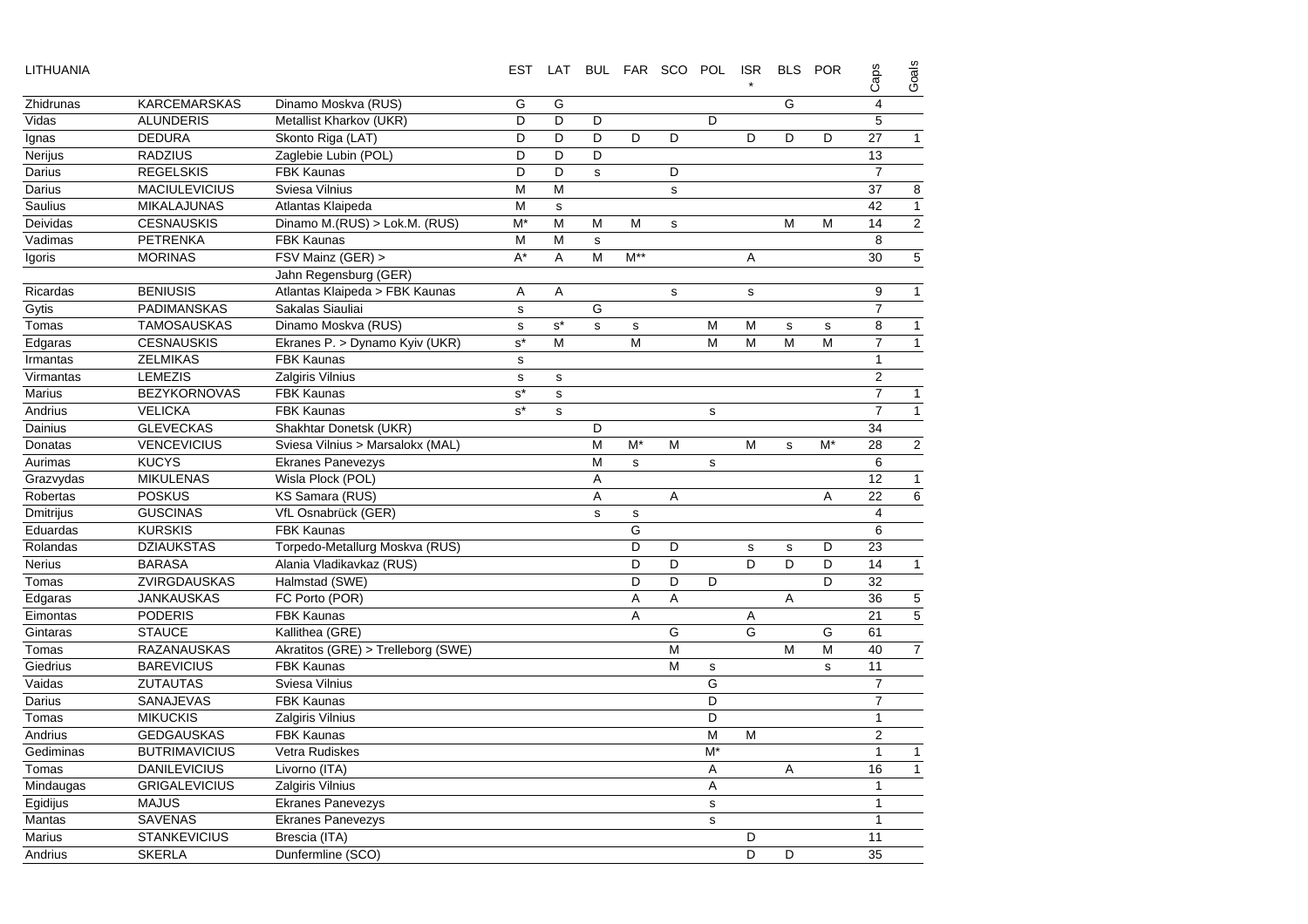| LITHUANIA (continued) |                      |                    | <b>EST</b> | . AT |  | BUL FAR SCO POL | <b>ISR</b> | <b>BLS</b> | <b>POR</b> |    | als<br>٥<br>৩ |
|-----------------------|----------------------|--------------------|------------|------|--|-----------------|------------|------------|------------|----|---------------|
| Tomas                 | <b>RADZINEVICIUS</b> | Suduva Marijampole |            |      |  |                 |            |            |            |    |               |
| Aurelius              | <b>SKARBALIUS</b>    | Brøndby IF (DEN)   |            |      |  |                 |            |            |            | 56 |               |
| Deividas              | <b>SEMBERAS</b>      | CSKA Moskva (RUS)  |            |      |  |                 |            | М          |            | 35 |               |
| Saulius               | <b>MIKOLIUNAS</b>    | <b>FBK Kaunas</b>  |            |      |  |                 |            |            |            |    |               |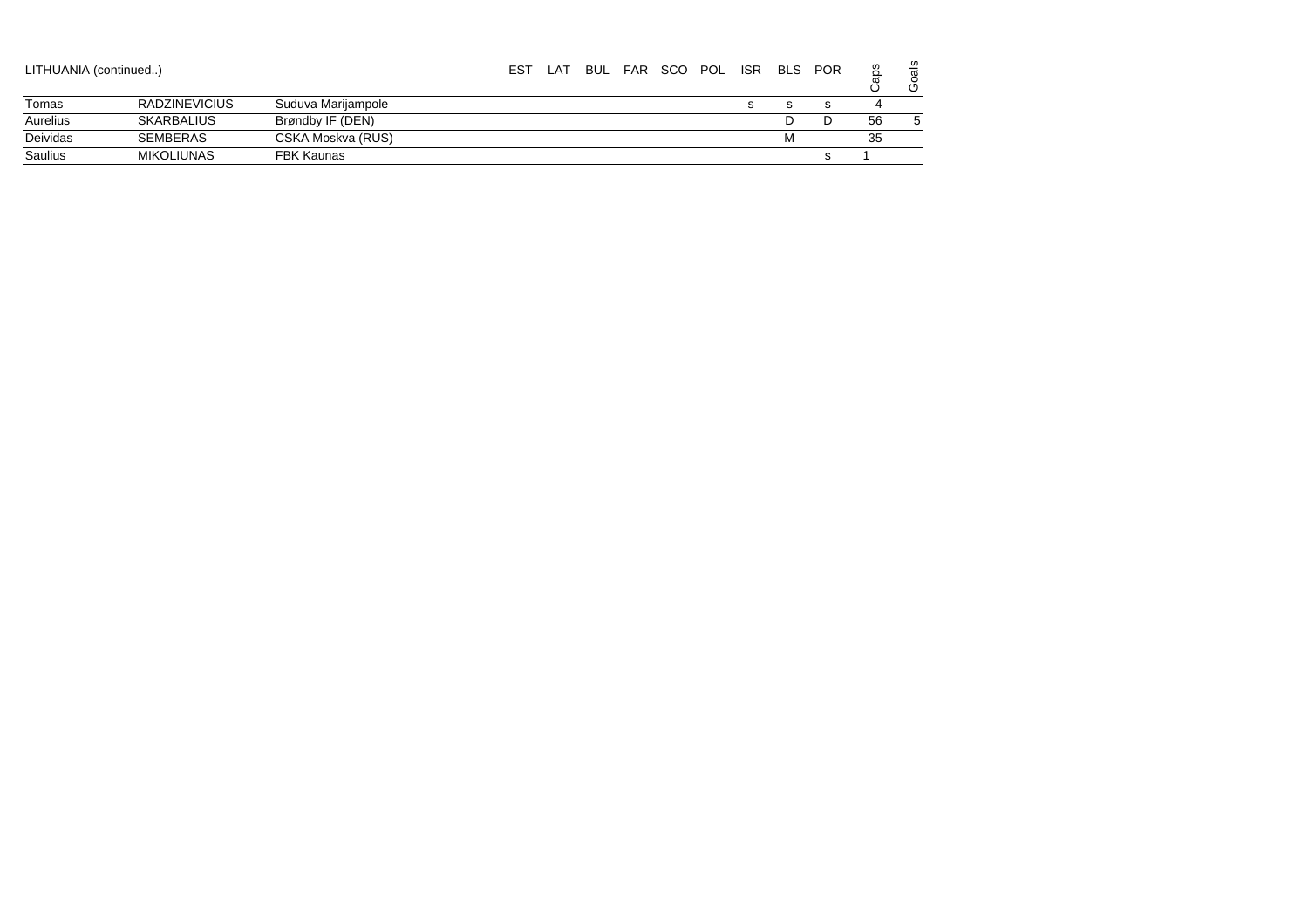| <b>BESIC</b><br>G<br>G<br>G<br>G<br>G<br>G<br>G<br>G<br>Alija<br>Union Luxembourg<br>Eric<br>D<br>D<br><b>HOFFMANN</b><br>D<br>D<br>D<br>D<br>Etzella Ettelbruck<br>Jeff<br><b>STRASSER</b><br>$D^*$<br>D<br>D<br>D<br>Gladbach (GER)<br>D<br>D<br>D<br>D<br>D<br>D<br>$D^*$<br>D<br>D<br>D<br>Manou<br><b>SCHAULS</b><br>Jeunesse<br>M<br>Rene<br><b>PETERS</b><br>Swift Hesperange<br>M<br>M<br>M<br>D<br>M<br>M<br>Sebastien<br>F91 Dudelange<br>M<br>M<br>M<br>M<br>M<br>M<br>M<br>M<br>17<br><b>REMY</b><br><b>FEDERSPIEL</b><br>Etzella Ettelbruck<br>M<br>M<br>M<br>M<br>M<br>M<br><b>Ben</b><br>M<br>M<br><b>LEWECK</b><br>Alphonse<br>Etzella Ettelbruck<br>M<br>M<br>M<br>M<br>M<br>M<br>M<br>M<br><b>CARDONI</b><br>M<br>M<br>M<br>Manuel<br>M<br>Jeunesse<br>Gordon<br><b>BRAUN</b><br>A<br>A<br>A<br>A<br>A<br>A<br>A<br>Jeunesse<br><b>CHRISTOPHE</b><br>Marcel<br>A<br>FC Mondercange<br>A<br>M<br>Paul<br><b>MANNON</b><br>M<br>Union Luxembourg<br>s<br>s<br>s<br>s<br>Patrick<br><b>POSING</b><br>27<br>Etzella Ettelbruck<br>s<br>$A^*$<br>$A^*$<br>31<br>Daniel<br><b>HUSS</b><br>A<br>A<br>Grevenmacher<br>A<br>s<br>s<br>s<br>D<br>D<br>Claude<br><b>REITER</b><br>Union Luxembourg<br>D<br>D<br>D<br><b>ENGELDINGER</b><br>Etzella Ettelbruck<br>Gilles<br>s<br>Sven<br>DI DOMENICO<br>M<br>M<br>11<br>Swift Hesperange<br>s<br>s<br>s<br><b>THIMMESCH</b><br>Grevenmacher<br>A<br>Luc<br>s<br>s<br>s<br>Xavier<br>HELLENBRAND<br>Spora Luxembourg<br>s<br><b>MOLITOR</b><br>Gregory<br>F91 Dudelange<br>D<br>s<br>Dan<br><b>COLLETTE</b><br>Swift Hesperange<br><b>LASSINE</b><br>Patrick<br>Jeunesse<br>s<br><b>LEWECK</b><br>Charles<br>Etzella Ettelbruck<br>s<br>s<br>s | Goals<br>Caps      | <b>POR</b> | AUT |  | BOS NOR MOL BOS | RUM | MAL |  | <b>LUXEMBOURG</b> |
|-----------------------------------------------------------------------------------------------------------------------------------------------------------------------------------------------------------------------------------------------------------------------------------------------------------------------------------------------------------------------------------------------------------------------------------------------------------------------------------------------------------------------------------------------------------------------------------------------------------------------------------------------------------------------------------------------------------------------------------------------------------------------------------------------------------------------------------------------------------------------------------------------------------------------------------------------------------------------------------------------------------------------------------------------------------------------------------------------------------------------------------------------------------------------------------------------------------------------------------------------------------------------------------------------------------------------------------------------------------------------------------------------------------------------------------------------------------------------------------------------------------------------------------------------------------------------------------------------------------------------------------------------------------------------------------------------------|--------------------|------------|-----|--|-----------------|-----|-----|--|-------------------|
|                                                                                                                                                                                                                                                                                                                                                                                                                                                                                                                                                                                                                                                                                                                                                                                                                                                                                                                                                                                                                                                                                                                                                                                                                                                                                                                                                                                                                                                                                                                                                                                                                                                                                                     | 22                 |            |     |  |                 |     |     |  |                   |
|                                                                                                                                                                                                                                                                                                                                                                                                                                                                                                                                                                                                                                                                                                                                                                                                                                                                                                                                                                                                                                                                                                                                                                                                                                                                                                                                                                                                                                                                                                                                                                                                                                                                                                     | 15                 |            |     |  |                 |     |     |  |                   |
|                                                                                                                                                                                                                                                                                                                                                                                                                                                                                                                                                                                                                                                                                                                                                                                                                                                                                                                                                                                                                                                                                                                                                                                                                                                                                                                                                                                                                                                                                                                                                                                                                                                                                                     | 58<br>4            |            |     |  |                 |     |     |  |                   |
|                                                                                                                                                                                                                                                                                                                                                                                                                                                                                                                                                                                                                                                                                                                                                                                                                                                                                                                                                                                                                                                                                                                                                                                                                                                                                                                                                                                                                                                                                                                                                                                                                                                                                                     | 32<br>$\mathbf{1}$ |            |     |  |                 |     |     |  |                   |
|                                                                                                                                                                                                                                                                                                                                                                                                                                                                                                                                                                                                                                                                                                                                                                                                                                                                                                                                                                                                                                                                                                                                                                                                                                                                                                                                                                                                                                                                                                                                                                                                                                                                                                     | 25<br>$\mathbf{1}$ |            |     |  |                 |     |     |  |                   |
|                                                                                                                                                                                                                                                                                                                                                                                                                                                                                                                                                                                                                                                                                                                                                                                                                                                                                                                                                                                                                                                                                                                                                                                                                                                                                                                                                                                                                                                                                                                                                                                                                                                                                                     |                    |            |     |  |                 |     |     |  |                   |
|                                                                                                                                                                                                                                                                                                                                                                                                                                                                                                                                                                                                                                                                                                                                                                                                                                                                                                                                                                                                                                                                                                                                                                                                                                                                                                                                                                                                                                                                                                                                                                                                                                                                                                     | 13                 |            |     |  |                 |     |     |  |                   |
|                                                                                                                                                                                                                                                                                                                                                                                                                                                                                                                                                                                                                                                                                                                                                                                                                                                                                                                                                                                                                                                                                                                                                                                                                                                                                                                                                                                                                                                                                                                                                                                                                                                                                                     | 19                 |            |     |  |                 |     |     |  |                   |
|                                                                                                                                                                                                                                                                                                                                                                                                                                                                                                                                                                                                                                                                                                                                                                                                                                                                                                                                                                                                                                                                                                                                                                                                                                                                                                                                                                                                                                                                                                                                                                                                                                                                                                     | 63<br>4            |            |     |  |                 |     |     |  |                   |
|                                                                                                                                                                                                                                                                                                                                                                                                                                                                                                                                                                                                                                                                                                                                                                                                                                                                                                                                                                                                                                                                                                                                                                                                                                                                                                                                                                                                                                                                                                                                                                                                                                                                                                     | 29                 |            |     |  |                 |     |     |  |                   |
|                                                                                                                                                                                                                                                                                                                                                                                                                                                                                                                                                                                                                                                                                                                                                                                                                                                                                                                                                                                                                                                                                                                                                                                                                                                                                                                                                                                                                                                                                                                                                                                                                                                                                                     | 3<br>28            |            |     |  |                 |     |     |  |                   |
|                                                                                                                                                                                                                                                                                                                                                                                                                                                                                                                                                                                                                                                                                                                                                                                                                                                                                                                                                                                                                                                                                                                                                                                                                                                                                                                                                                                                                                                                                                                                                                                                                                                                                                     | $\overline{7}$     |            |     |  |                 |     |     |  |                   |
|                                                                                                                                                                                                                                                                                                                                                                                                                                                                                                                                                                                                                                                                                                                                                                                                                                                                                                                                                                                                                                                                                                                                                                                                                                                                                                                                                                                                                                                                                                                                                                                                                                                                                                     |                    |            |     |  |                 |     |     |  |                   |
|                                                                                                                                                                                                                                                                                                                                                                                                                                                                                                                                                                                                                                                                                                                                                                                                                                                                                                                                                                                                                                                                                                                                                                                                                                                                                                                                                                                                                                                                                                                                                                                                                                                                                                     | 2                  |            |     |  |                 |     |     |  |                   |
|                                                                                                                                                                                                                                                                                                                                                                                                                                                                                                                                                                                                                                                                                                                                                                                                                                                                                                                                                                                                                                                                                                                                                                                                                                                                                                                                                                                                                                                                                                                                                                                                                                                                                                     | 15                 |            |     |  |                 |     |     |  |                   |
|                                                                                                                                                                                                                                                                                                                                                                                                                                                                                                                                                                                                                                                                                                                                                                                                                                                                                                                                                                                                                                                                                                                                                                                                                                                                                                                                                                                                                                                                                                                                                                                                                                                                                                     |                    |            |     |  |                 |     |     |  |                   |
|                                                                                                                                                                                                                                                                                                                                                                                                                                                                                                                                                                                                                                                                                                                                                                                                                                                                                                                                                                                                                                                                                                                                                                                                                                                                                                                                                                                                                                                                                                                                                                                                                                                                                                     |                    |            |     |  |                 |     |     |  |                   |
|                                                                                                                                                                                                                                                                                                                                                                                                                                                                                                                                                                                                                                                                                                                                                                                                                                                                                                                                                                                                                                                                                                                                                                                                                                                                                                                                                                                                                                                                                                                                                                                                                                                                                                     | 4                  |            |     |  |                 |     |     |  |                   |
|                                                                                                                                                                                                                                                                                                                                                                                                                                                                                                                                                                                                                                                                                                                                                                                                                                                                                                                                                                                                                                                                                                                                                                                                                                                                                                                                                                                                                                                                                                                                                                                                                                                                                                     |                    |            |     |  |                 |     |     |  |                   |
|                                                                                                                                                                                                                                                                                                                                                                                                                                                                                                                                                                                                                                                                                                                                                                                                                                                                                                                                                                                                                                                                                                                                                                                                                                                                                                                                                                                                                                                                                                                                                                                                                                                                                                     | $\overline{7}$     |            |     |  |                 |     |     |  |                   |
|                                                                                                                                                                                                                                                                                                                                                                                                                                                                                                                                                                                                                                                                                                                                                                                                                                                                                                                                                                                                                                                                                                                                                                                                                                                                                                                                                                                                                                                                                                                                                                                                                                                                                                     |                    |            |     |  |                 |     |     |  |                   |
|                                                                                                                                                                                                                                                                                                                                                                                                                                                                                                                                                                                                                                                                                                                                                                                                                                                                                                                                                                                                                                                                                                                                                                                                                                                                                                                                                                                                                                                                                                                                                                                                                                                                                                     | $\overline{2}$     |            |     |  |                 |     |     |  |                   |
|                                                                                                                                                                                                                                                                                                                                                                                                                                                                                                                                                                                                                                                                                                                                                                                                                                                                                                                                                                                                                                                                                                                                                                                                                                                                                                                                                                                                                                                                                                                                                                                                                                                                                                     | 3                  |            |     |  |                 |     |     |  |                   |
| <b>FLICK</b><br>Joe<br>Jeunesse<br>s                                                                                                                                                                                                                                                                                                                                                                                                                                                                                                                                                                                                                                                                                                                                                                                                                                                                                                                                                                                                                                                                                                                                                                                                                                                                                                                                                                                                                                                                                                                                                                                                                                                                |                    |            |     |  |                 |     |     |  |                   |

The match Faroe Isl-Luxembourg 4-2 played on 24/02/2004 was not an official game. Caps were not awarded.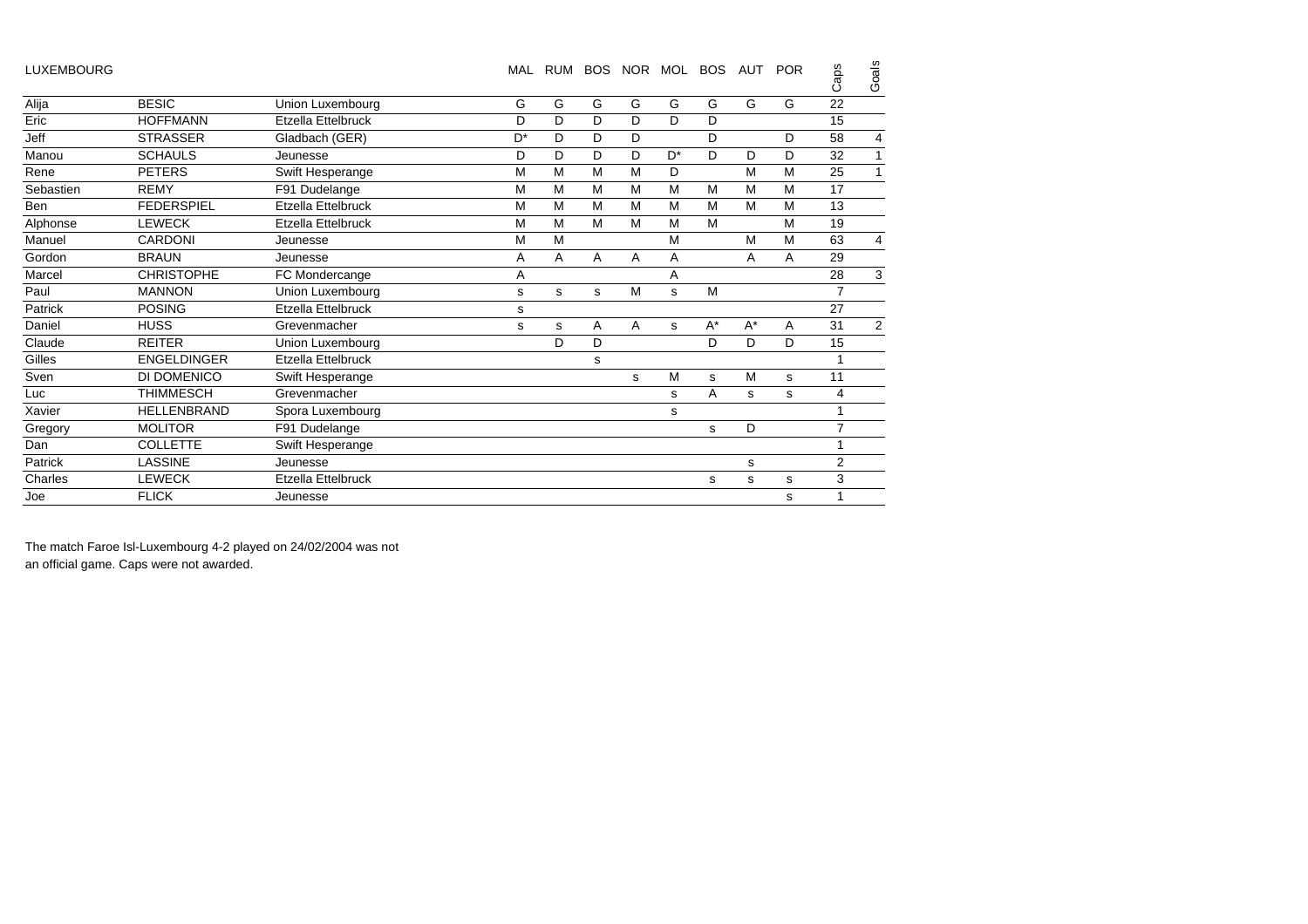| <b>MACEDONIA</b> |
|------------------|
|------------------|

| <b>MACEDONIA</b> |                     |                                     | <b>ALB</b> | <b>ENG</b>  |       |                | SVK UKR CHN CHN BOS UKR CRO |             |             |             |             | <b>EST</b>     | Caps           | Goals          |
|------------------|---------------------|-------------------------------------|------------|-------------|-------|----------------|-----------------------------|-------------|-------------|-------------|-------------|----------------|----------------|----------------|
| Petar            | <b>MILOSEVSKI</b>   | Malatyaspor (TYR)                   | G          | G           | G     | G              |                             |             | s           | G           | s           | G              | 39             |                |
| Goran            | <b>STAVREVSKI</b>   | Diyarbakirspor (TYR)                | D          | D           | D     | D              |                             |             | D           | $D^*$       | D           |                | 31             | $\overline{2}$ |
| Igor             | <b>MITRESKI</b>     | Spartak Moskva (RUS)                | D          | D           | D     | D              |                             |             |             | D           | D           | D              | 20             |                |
| Goce             | <b>SEDLOSKI</b>     | Dinamo Zagreb (CRO)                 | D          |             | D     | D              | D                           | D           | D           | D           | D           | $D^*$          | 58             | $\overline{4}$ |
| Velice           | <b>SUMOLIKOVSKI</b> | Synot (CZE) > Zenit St.Peterb.(RUS) | M          | M           |       | M              | A                           | M           |             | M           | M           |                | 22             |                |
| Aginaldo         | <b>BRAGA</b>        | Vardar Skopje                       | M          | s           |       |                |                             |             |             |             |             |                | 6              |                |
| Aleksander       | <b>MITRESKI</b>     | Grasshoppers (SCH)                  | M          |             |       |                |                             |             | M           | M           | M           | м              | 17             |                |
| Ilco             | <b>NAUMOSKI</b>     | Grazer AK (AUT)                     | $M^*$      | M           | M     |                |                             |             |             |             |             |                | 9              | $\mathbf{1}$   |
| Artim            | <b>SAKIRI</b>       | WBA (ENG)                           | M          | M           | M     | M              |                             |             | M           | M           | M           | M              | 60             | 14             |
| Georgi           | <b>HRISTOV</b>      | Zwolle (HOL)                        | A          | $A^*$       |       | $\overline{A}$ |                             |             |             |             |             |                | 47             | 16             |
| Goran            | PANDEV              | Ancona (ITA)                        | $A^*$      | Α           | Α     |                |                             |             | $A^*$       |             | Α           | $A^*$          | 13             | $\overline{4}$ |
| Pance            | <b>KUMBEV</b>       | Pobeda Prilep                       | s          |             |       | $\mathbf s$    | D                           | D           | s           | s           |             | D              | 9              |                |
| Vanco            | <b>TRAJANOV</b>     | Lokomotiv Plovdiv (BUL)             | s          | M           | M     | M              | M                           | M           |             |             | s           | M              | 20             | $\sqrt{2}$     |
| Igor             | <b>GJUZELOV</b>     | Metalurg Donetsk (UKR)              | s          | $\mathbf s$ |       | $\mathbf s$    |                             |             |             |             |             |                | 17             | $\overline{1}$ |
| Igor             | <b>JANCEVSKI</b>    | Varteks Varazdin (CRO)              | s          |             | Α     | A              |                             |             | A           | Α           | $\mathbf s$ | Α              | 14             |                |
| Draganco         | <b>DIMITROVSKI</b>  | Pobeda Prilep                       | $s^*$      | s           | $s^*$ | M              | s                           | Α           |             | A           |             | M              | 13             | $\sqrt{2}$     |
| Milan            | <b>STOJANOVSKI</b>  | Partizan Beograd (SCG)              |            | D           | D     | D              |                             |             | D           | D           | D           |                | 25             | $\mathbf{1}$   |
| Vlatko           | <b>GROZDANOVSKI</b> | Vardar Skopje                       |            | M           | M     |                |                             |             |             |             |             | $s^*$          | 17             | $\overline{3}$ |
| Dimitar          | <b>KAPINKOVSKI</b>  | Pelister Bitola                     |            |             | s     | s              |                             |             |             |             |             |                | 9              |                |
| Slavco           | <b>GEORGIEVSKI</b>  | Vardar Skopje                       |            |             | s     |                |                             |             |             |             |             |                | $\mathbf{1}$   |                |
| Jane             | <b>NIKOLOVSKI</b>   | Sloga Jugomagnat Skopje             |            |             |       | s              | G                           | G           | G           | s           | G           | s              | 13             |                |
| Robert           | <b>POPOV</b>        | Litex Lovech (BUL)                  |            |             |       | s              |                             |             |             |             |             |                | 10             |                |
| Arben            | <b>NUHUJI</b>       | Sloga Jugomagnat Skopje             |            |             |       | $\mathbf s$    |                             |             |             |             |             |                | 5              | $\overline{c}$ |
| Goce             | <b>TOLESKI</b>      | Rabotnicki Kometal Skopje           |            |             |       | s              | s                           | Α           | s           | s           | s           | s              | 16             | $\mathbf{1}$   |
| Vasko            | <b>BOZINOVSKI</b>   | Osijek (CRO)                        |            |             |       |                | D                           | D           | D           | s           | s           | s              | $\overline{7}$ |                |
| Robert           | <b>PETROV</b>       | Lokomotiv Plovdiv (BUL)             |            |             |       |                | D                           |             |             |             |             |                | 11             |                |
| Danco            | <b>MASEV</b>        | <b>Belasica</b>                     |            |             |       |                | M                           |             |             |             |             |                | $\overline{4}$ |                |
| Viktor           | <b>TRENEVSKI</b>    | Koper (SLO)                         |            |             |       |                | M                           | M           |             |             |             |                | 18             |                |
| <b>Nebi</b>      | <b>MUSTAFI</b>      | Sloga Jugomagnat Skopje             |            |             |       |                | M                           | M           | s           | s           |             | $\mathbf s$    | 6              |                |
| Dragan           | <b>CADIKOVSKI</b>   | Publikum Celje (SLO)                |            |             |       |                | Α                           | s           | M           | s           | s           | s              | 6              |                |
| Almir            | <b>BAJRAMOVSKI</b>  | Cementarnica Skopje                 |            |             |       |                | s                           | s           |             |             |             |                | $\overline{2}$ |                |
| Aleksander       | <b>VASOSKI</b>      | Vardar Skopje                       |            |             |       |                | s                           | D           | $\mathbf s$ | $\mathbf s$ |             | s              | 16             | $\mathbf{1}$   |
| Zekirja          | <b>RAMADAN</b>      | Sloga Jugomagnat Skopje             |            |             |       |                | s                           | $\mathbf s$ |             |             |             |                | $\overline{7}$ |                |
| <b>Ivica</b>     | <b>GLIGOROVSKI</b>  | Sileks Kratovo                      |            |             |       |                |                             | s           |             |             |             |                | 5              |                |
| Mile             | <b>KRSTEV</b>       | Groningen (HOL)                     |            |             |       |                |                             |             | M           | M           | M           |                | 16             | $\overline{c}$ |
| Sasa             | <b>CIRIC</b>        | FC Nürnberg (GER)                   |            |             |       |                |                             |             |             |             | A           |                | 26             | $\bf 8$        |
| Goran            | <b>POPOV</b>        | <b>Belasica</b>                     |            |             |       |                |                             |             |             |             |             | D <sup>*</sup> | 1              | $\mathbf{1}$   |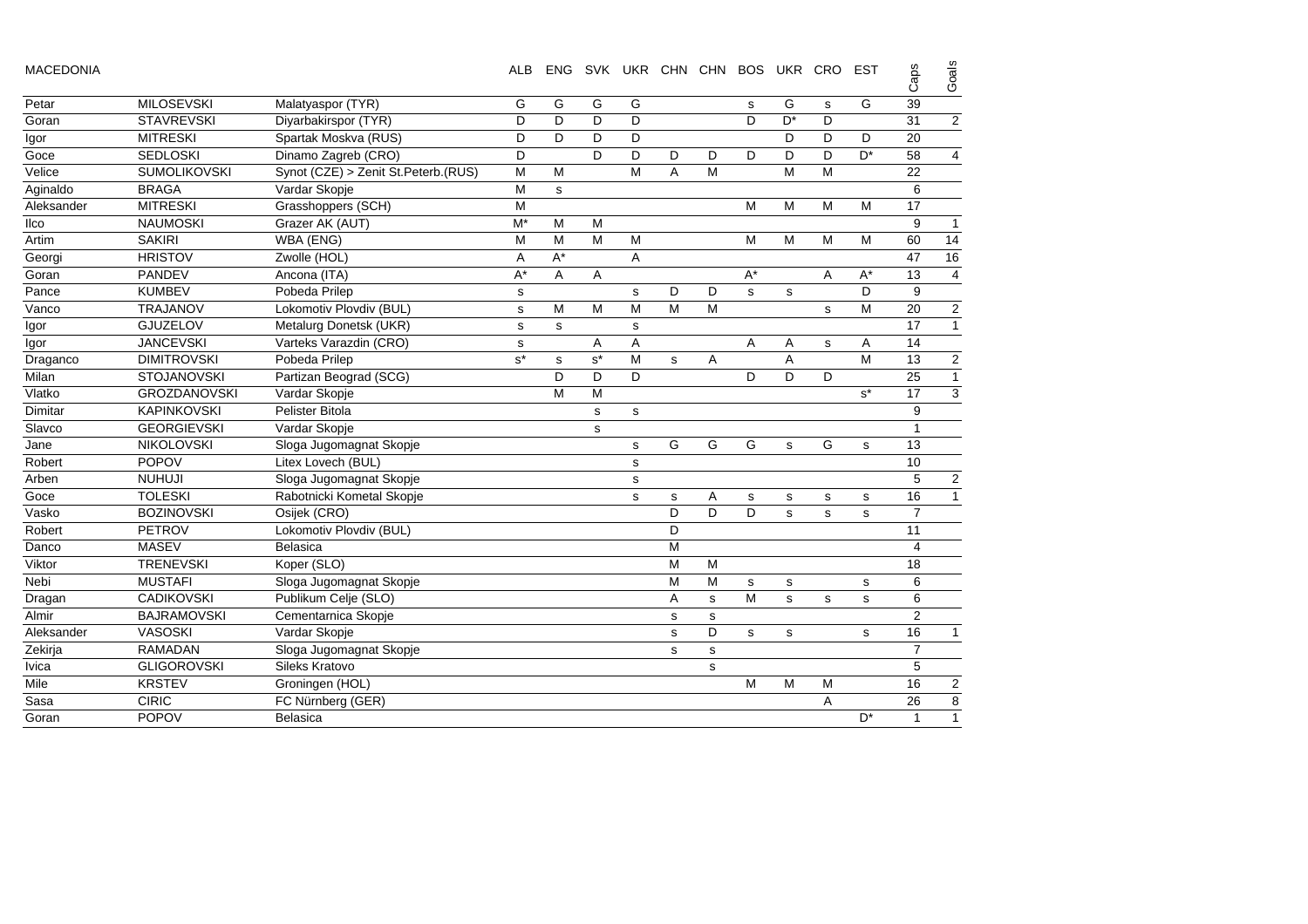| <b>MALTA</b> |                   |                      | <b>LUX</b>  | <b>ISR</b> |                | POL MOL EST |                | <b>BLS</b> | <b>FIN</b>  | <b>BRD</b> | Caps           | Goals                   |
|--------------|-------------------|----------------------|-------------|------------|----------------|-------------|----------------|------------|-------------|------------|----------------|-------------------------|
| Mario        | <b>MUSCAT</b>     | Hibernians           | G           | G          | G              | G           |                | G          | G           | G          | 55             |                         |
| William      | <b>CAMENZULI</b>  | <b>Birkirkara</b>    | D           | D          |                | D           |                |            |             |            | 13             |                         |
| Jeffrey      | <b>CHETCUTI</b>   | Sliema Wanderers     | D           | D          | D              | D           | D              | D          | D           | D          | 68             |                         |
| David        | <b>CARABOTT</b>   | Marsaxlokk           | D           | $D^*$      | D              |             |                | D          |             |            | 121            | 12                      |
| <b>Brian</b> | SAID              | Sliema Wanderers     | D           | D          |                | D           | $D^*$          | D          | D           | D          | 49             | $\overline{2}$          |
| Luke         | <b>DIMECH</b>     | Sliema Wanderers     | M           |            |                |             |                |            | D           |            | 29             | $\overline{1}$          |
| Noel         | <b>TURNER</b>     | Sliema Wanderers     | M           | M          | M              | M           | M*             | s          |             | M          | 63             | $\overline{c}$          |
| Stefan       | <b>GIGLIO</b>     | Sliema Wanderers     | $M^*$       | M          |                | M           | M              | M          | M           | M          | 36             | $\overline{1}$          |
| George       | <b>MALLIA</b>     | <b>Birkirkara</b>    | M           |            | s              |             |                |            | M           |            | 33             | $\overline{\mathbf{4}}$ |
| Michael      | <b>MIFSUD</b>     | Sliema Wanderers     | A           | $A^*$      |                |             | A              | A          | $A^*$       | A          | 30             | $\boldsymbol{9}$        |
| Chucks       | <b>NWOKO</b>      | Birkirkara           | A           | A          |                |             |                |            |             |            | 46             | $\overline{1}$          |
| Carlo        | <b>MAMO</b>       | Sliema Wanderers     | $\mathbf s$ |            | D              |             |                |            |             |            | 11             |                         |
| Daniel       | <b>THEUMA</b>     | Valetta FC           | s           | s          | D              |             |                |            |             |            | 30             | $\mathbf{1}$            |
| Gilbert      | <b>AGIUS</b>      | Valetta FC           | $\mathbf s$ |            | M              |             |                |            |             |            | 78             | $\overline{6}$          |
| Daniel       | <b>BOGDANOVIC</b> | Sliema Wanderers     | s           | M          | $\overline{A}$ |             |                |            |             |            | 16             | $\overline{1}$          |
| Etienne      | <b>BARBARA</b>    | Marsaxlokk           |             | M          |                | s           | $M^{\ast\ast}$ | M          | s           |            | 5              | $\overline{2}$          |
| Adrian       | <b>MIFSUD</b>     | Hibernians           |             | s          |                |             |                |            |             |            | 15             |                         |
| Michael      | <b>GALEA</b>      | Birkirkara           |             | s          |                |             |                |            |             |            | 3              |                         |
| Roderick     | <b>BRIFFA</b>     | <b>Birkirkara</b>    |             |            | M              |             |                |            |             |            | $\mathbf{1}$   |                         |
| Gareth       | <b>SCIBERRAS</b>  | Pieta Hotspurs       |             |            | M              | $\mathbf s$ |                | M          |             | D          | 4              |                         |
| Ivan         | <b>WOODS</b>      | Pieta Hotspurs       |             |            | A              | A           | A              | A          | A           | A          | 6              |                         |
| lan          | <b>AZZOPARDI</b>  | Floriana             |             |            | s              | D           | D              | s          | D           | D          | $\,6\,$        |                         |
| Antoine      | <b>ZAHRA</b>      | <b>Hibernians</b>    |             |            | s              | s           | $s^*$          | s          | M           | M          | 6              | $\mathbf{1}$            |
| Claude       | <b>MATTOCKS</b>   | Floriana             |             |            | s              | M           | M              |            | M           |            | 4              |                         |
| Cleaven      | <b>FRENDO</b>     | Pieta Hotspurs       |             |            |                | M           |                |            |             |            | 1              |                         |
| Joe          | <b>BRINCAT</b>    | Sliema Wanderers     |             |            |                | A           |                |            |             |            | 103            | 6                       |
| Saviour      | <b>DARMANIN</b>   | Pieta Hotspurs       |             |            |                |             | G              |            |             | s          | 5              |                         |
| Stephen      | <b>WELLMANN</b>   | Floriana             |             |            |                |             | D              | D          |             |            | $\overline{2}$ |                         |
| Roderick     | <b>BAJADA</b>     | Hamrun Spartans      |             |            |                |             | s              | M          |             | s          | 3              |                         |
| Alex         | <b>MUSCAT</b>     | <b>Balzan Youths</b> |             |            |                |             | s              |            |             |            | $\mathbf{1}$   |                         |
| Richard      | <b>BUHAGIAR</b>   | Floriana             |             |            |                |             |                |            | $\mathbf s$ |            | 55             |                         |
| Antoine      | <b>ZAHRA</b>      | <b>Birkirkara</b>    |             |            |                |             |                |            | s           | M          | 40             | $\mathbf{1}$            |
| Peter        | <b>PULLICINO</b>  | <b>Hibernians</b>    |             |            |                |             |                |            |             | s          | $\mathbf{1}$   |                         |

! Uncertain about official status of the game v. Bls (Belarus played with u-21 team) Caps were possibly not awarded by Malta FA.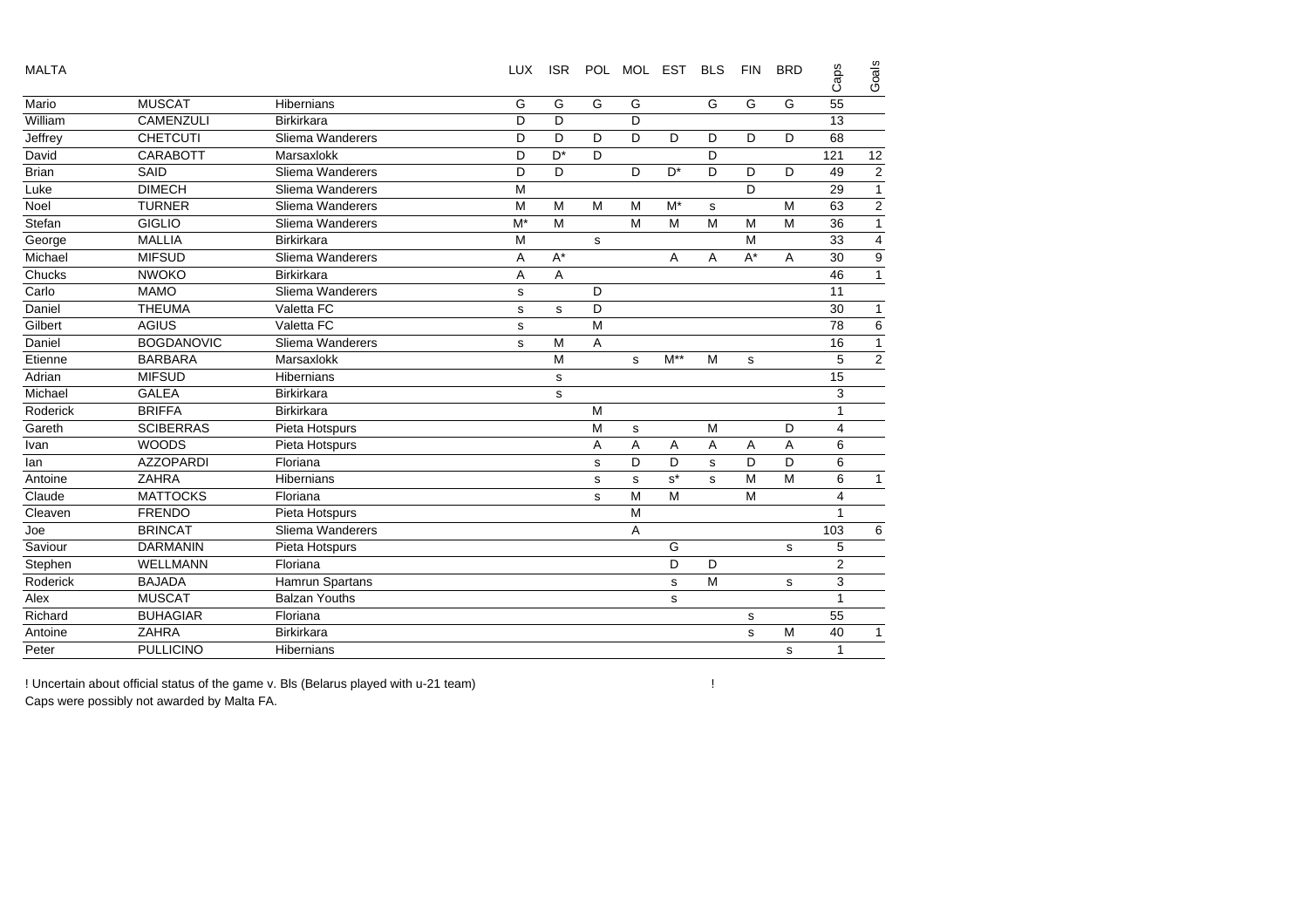| <b>MOLDOVA</b> |                    |                                     | TYR.        | <b>BLS</b>  |             |             | HOL LUX MAL BLS |             | EST | AZB         | <b>ISR</b> | Caps           | Goals          |
|----------------|--------------------|-------------------------------------|-------------|-------------|-------------|-------------|-----------------|-------------|-----|-------------|------------|----------------|----------------|
| Eugen          | <b>HMARUC</b>      | Dinamo St.Peterburg (RUS)           | G           | G           | G           |             |                 |             |     |             |            | 19             |                |
| Liviu          | <b>ANDRIUTA</b>    | Dacia Chisinau                      | D           |             |             | s           | D               | D           |     | s           |            | 10             |                |
| Valeri         | <b>CATINSUS</b>    | Chor. Odesa (UKR) > Arsenal T.(RUS) | D           | D           | D           |             | D               | D           | D   |             | D          | 35             |                |
| Yuri           | PRIGANIUC          | <b>Sheriff Tiraspol</b>             | D           |             | D           | D           |                 |             |     | D           | D          | 16             |                |
| Aleksandr      | COVALENCO          | Dinamo Moskva (RUS)                 | D           | D           | D           | D           |                 |             |     | D           | D          | 31             |                |
| Victor         | <b>BARISEV</b>     | Sheriff Tiraspol                    | M           | M           | M           | M           |                 |             |     |             | M          | 9              |                |
| Stanislav      | <b>IVANOV</b>      | Sheriff Tiraspol                    | M           | M           | M           | M           |                 |             |     | M           |            | 16             |                |
| Vadim          | <b>BORET</b>       | <b>Sheriff Tiraspol</b>             | M           | s           |             |             | M               | M           |     |             | s          | 27             | $\mathbf{1}$   |
| lon            | <b>TESTIMITANU</b> | <b>Sheriff Tiraspol</b>             | M           |             | s           | M           | s               | M           | s   |             |            | 49             | 6              |
| Sergey         | <b>CLESCENCO</b>   | Cher. Novoros.(RUS) > Bnei Y.(ISR)  | Α           | s           |             |             |                 |             |     |             | s          | 63             | 10             |
| Sergey         | <b>DADU</b>        | Spartak-Alania Vlad. (RUS)          | Α           | $A^*$       | A           | $A^*$       |                 |             |     | $A^{**}$    | A          | 9              | $\overline{5}$ |
| Sergey         | <b>ROGACIOV</b>    | Saturn Ramenskoye (RUS)             | s           | Α           |             |             |                 |             |     |             | $s^*$      | 30             | $\overline{4}$ |
| Viorel         | <b>FRUNZA</b>      | Zimbru Chisinau                     | s           |             |             |             |                 |             |     |             |            | 6              | $\mathbf{1}$   |
| <b>Boris</b>   | <b>CEBOTARI</b>    | Zimbru Chisinau > Volyn L.(UKR)     | $\mathbf s$ | D           | D           | D           | s               | s           | D   |             |            | 34             | $\overline{1}$ |
| Denis          | CALINCOV           | Anderlecht (BEL                     | s           |             |             | s.          | A               | A           | A   |             |            | 5              |                |
| Yuri           | <b>MITEREV</b>     | Chornomorets Odesa (UKR)            | s           |             | $\mathbf s$ |             |                 |             |     |             |            | 28             | $\overline{7}$ |
| Gennadi        | <b>OLEXICI</b>     | Zimbru Chisinau > Amkar Perm (RUS)  |             | D           |             | D           |                 |             |     | D           | D          | 19             |                |
| Eduard         | <b>VALUTA</b>      | Metalurg Zaporizhya (UKR)           |             | M           | м           |             |                 |             | D   |             |            | $\overline{4}$ |                |
| Sergiu         | COVALICIUC         | Karpaty Lviv (UKR)                  |             | $M^*$       | M           | M           | M               | M           | M   | M           | M          | 18             | $\overline{2}$ |
| Aleksey        | SAVINOV            | Metalurg Zap. (UKR) > Volyn L.(UKR) |             | $\mathbf s$ | M           |             | M               | M           | M   |             | s          | 6              |                |
| Alexandru      | <b>GOLBAN</b>      | Dacia Chisinau                      |             |             | s           | $M^*$       | M               |             |     |             |            | 13             | 4              |
| Evgeni         | <b>MARTIUGHIN</b>  | <b>Tiligul Tiraspol</b>             |             |             |             | G           |                 |             | G   |             |            | $\overline{2}$ |                |
| Roman          | <b>RADCHENKO</b>   | FC Tiraspol                         |             |             |             | s           |                 |             |     | M           |            | $\overline{2}$ |                |
| lulian         | <b>BURSUC</b>      | Nistru Otaci                        |             |             |             | $\mathbf s$ |                 |             |     |             | M          | 3              |                |
| Alexandru      | <b>MELENCIUC</b>   | FC Tiraspol > Tiligul Tiraspol      |             |             |             |             | G               | G           |     | G           | G          | 5              |                |
| Aleksandr      | <b>POPOV</b>       | Dacia Chisinau                      |             |             |             |             | D               | D           | D   | D           |            | 4              |                |
| Nicolae        | <b>JOSAN</b>       | FC Tiraspol                         |             |             |             |             | D               | D           | s   |             |            | 3              |                |
| Andrey         | CORNEENCOV         | FC Tiraspol                         |             |             |             |             | M               | M           | M   | M           | M          | 5              |                |
| Alexandru      | <b>NAMASCO</b>     | FC Tiraspol                         |             |             |             |             | s               |             |     |             |            | 1              |                |
| Sergey         | <b>PISNIC</b>      | Zimbru Chisinau                     |             |             |             |             |                 | s           |     |             |            | 1              |                |
| Adrian         | <b>CUCOVEI</b>     | Zimbru Chisinau                     |             |             |             |             |                 | $\mathbf s$ | Α   |             |            | $\overline{2}$ |                |
| Victor         | <b>GOLOVATENCO</b> | FC Tiraspol                         |             |             |             |             |                 |             | D   | $\mathbf s$ |            | $\overline{2}$ |                |
| Sergiu         | <b>JAPALAU</b>     | Dacia Chisinau                      |             |             |             |             |                 |             | s   |             |            | 1              |                |
| Sergey         | LASCENCOV          | Nistru Otaci                        |             |             |             |             |                 |             |     | M           | s          | $\overline{2}$ |                |
| Oleg           | <b>KHROMCOV</b>    | <b>Tiligul Tiraspol</b>             |             |             |             |             |                 |             |     | s           |            | $\mathbf{1}$   |                |
| Vladislav      | <b>LUNGU</b>       | Publikum Celje (SLO)                |             |             |             |             |                 |             |     |             | M          | $\overline{7}$ |                |

! Uncertain about official status of the game v. Bls (Belarus played with u-21 team) ! Caps were possibly not awarded by Moldovan FA.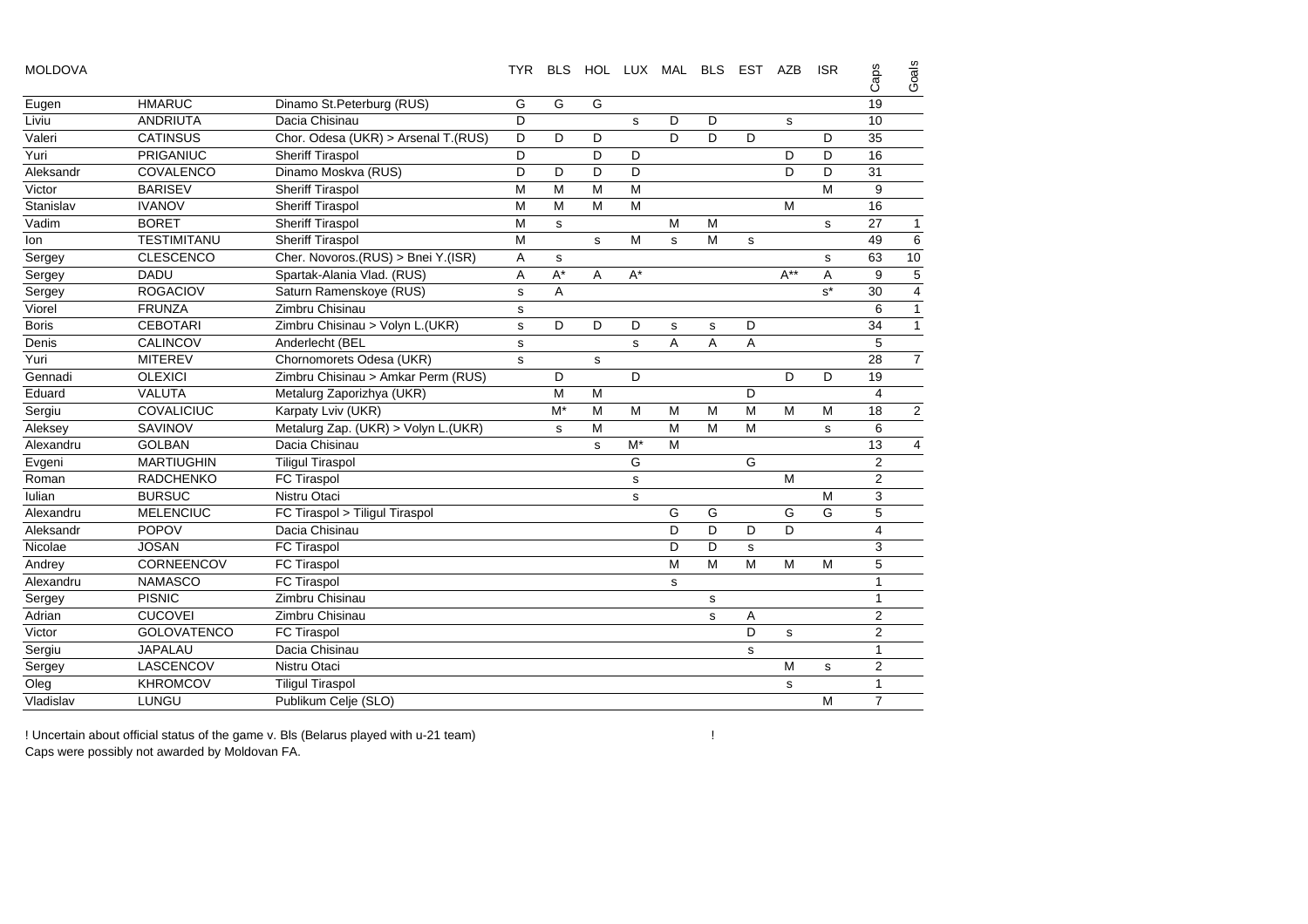| <b>NORTHERN IRELAND</b> |                  |                                    | <b>UKR</b> | ARM |   | GRE NOR EST |       | <b>SER</b> | <b>BAR</b> | <b>SKN</b> | <b>TRI</b> | Caps | Goals          |
|-------------------------|------------------|------------------------------------|------------|-----|---|-------------|-------|------------|------------|------------|------------|------|----------------|
| Maik                    | <b>TAYLOR</b>    | Birmingham (ENG)                   | G          | G   | G | G           | G     | G          | G          | G          | G          | 38   |                |
| Chris                   | <b>BAIRD</b>     | Southampton (ENG)                  | D          | D   | D | D           | D.    | D          | D          | D          | D.         | 11   |                |
| Peter                   | <b>KENNEDY</b>   | Wigan (ENG)                        | D          |     | D | D           |       |            |            |            |            | 20   |                |
| George                  | <b>McCARTNEY</b> | Sunderland (ENG)                   | D          | D   | D | D           |       |            |            |            |            | 16   | 1              |
| Danny                   | <b>GRIFFIN</b>   | Dundee Utd.(SCO) > Stockport (ENG) | D          | D   | D | D           |       |            |            |            |            | 29   | 1              |
| Aaron                   | <b>HUGHES</b>    | Newcastle (ENG)                    | M          | M   | M | M           |       |            |            |            |            | 35   |                |
| Damien                  | <b>JOHNSON</b>   | Birmingham (ENG)                   | M          | M   |   | M           |       |            | M          | s          | M          | 30   |                |
| Tommy                   | <b>DOHERTY</b>   | <b>Bristol City (ENG)</b>          | M          | M   |   |             |       | M          |            |            |            | 5    |                |
| Keith                   | <b>GILLESPIE</b> | Leicester (ENG)                    | M          | M   | M | M           |       | M          | M          | s          | s          | 55   | 1              |
| David                   | <b>HEALY</b>     | Preston (ENG)                      | Α          | A   | A | $A^*$       | $A^*$ | A          | $A^*$      | $s^*$      | $A^{**}$   | 35   | 14             |
| Michael                 | <b>HUGHES</b>    | Cr.Palace (ENG)                    | Α          |     | Α | M           |       | s          |            |            |            | 69   | 5              |
| Andy                    | <b>KIRK</b>      | Hearts (SCO)                       | s          |     |   |             |       |            |            |            |            | 6    |                |
| <b>Steve</b>            | <b>JONES</b>     | Crewe Alex.(ENG)                   | s          | s   | s | s           | M     | s          |            | $s^*$      | s          | 10   | 1              |
| Phil                    | <b>MULRYNE</b>   | Norwich (ENG)                      | ${\tt s}$  | s   |   |             | М     | M          | M          | s          | M          | 25   | 3              |
| Grant                   | <b>McCANN</b>    | Cheltenham (ENG)                   |            | D   |   |             | s     |            |            |            |            | 9    |                |
| Andy                    | <b>SMITH</b>     | Glentoran                          |            | Α   | s | Α           | Α     | s          | s          | Α          | s          | 10   |                |
| Paul                    | <b>McVEIGH</b>   | Norwich (ENG)                      |            | s   |   | s           |       | s          |            | M          | s          | 15   |                |
| Jeff                    | WHITLEY          | Sunderland (ENG)                   |            |     | M |             | M     | M          |            | M          | M          | 12   | 1              |
| Stuart                  | <b>ELLIOTT</b>   | Hull City (ENG)                    |            |     | M |             |       |            |            | M          | $M^*$      | 19   | $\overline{2}$ |
| Colin                   | <b>MURDOCH</b>   | Hibernian (SCO)                    |            |     | s |             |       |            | s          | D          | s          | 21   |                |
| Mark                    | <b>WILLIAMS</b>  | Wimbledon (ENG)                    |            |     |   | s           | D     | D          | D          |            | D          | 30   | 1              |
| Tony                    | <b>CAPALDI</b>   | Plymouth (ENG)                     |            |     |   |             | D     | D          | D          | D          | D          | 5    |                |
| Stephen                 | <b>CRAIGAN</b>   | Motherwell (ENG)                   |            |     |   |             | D     | D          | D          | D          | D          | 8    |                |
| Danny                   | SONNER           | Not.Forest (ENG)                   |            |     |   |             | M     | s          | M          | M          | s          | 12   |                |
| Michael                 | <b>DUFF</b>      | Cheltenham (ENG)                   |            |     |   |             | s     |            |            |            |            | 3    |                |
| James                   | <b>QUINN</b>     | Willem II (HOL)                    |            |     |   |             |       | $A^*$      | A          |            | A          | 30   | $\overline{4}$ |
| Roy                     | CARROLL          | Man.Utd.(ENG)                      |            |     |   |             |       | s          |            |            |            | 14   |                |
| Gary                    | <b>HAMILTON</b>  | Portadown                          |            |     |   |             |       | s          |            | Α          |            | 3    |                |
| Alan                    | <b>MANNUS</b>    | Linfield                           |            |     |   |             |       |            |            |            | s          | 1    |                |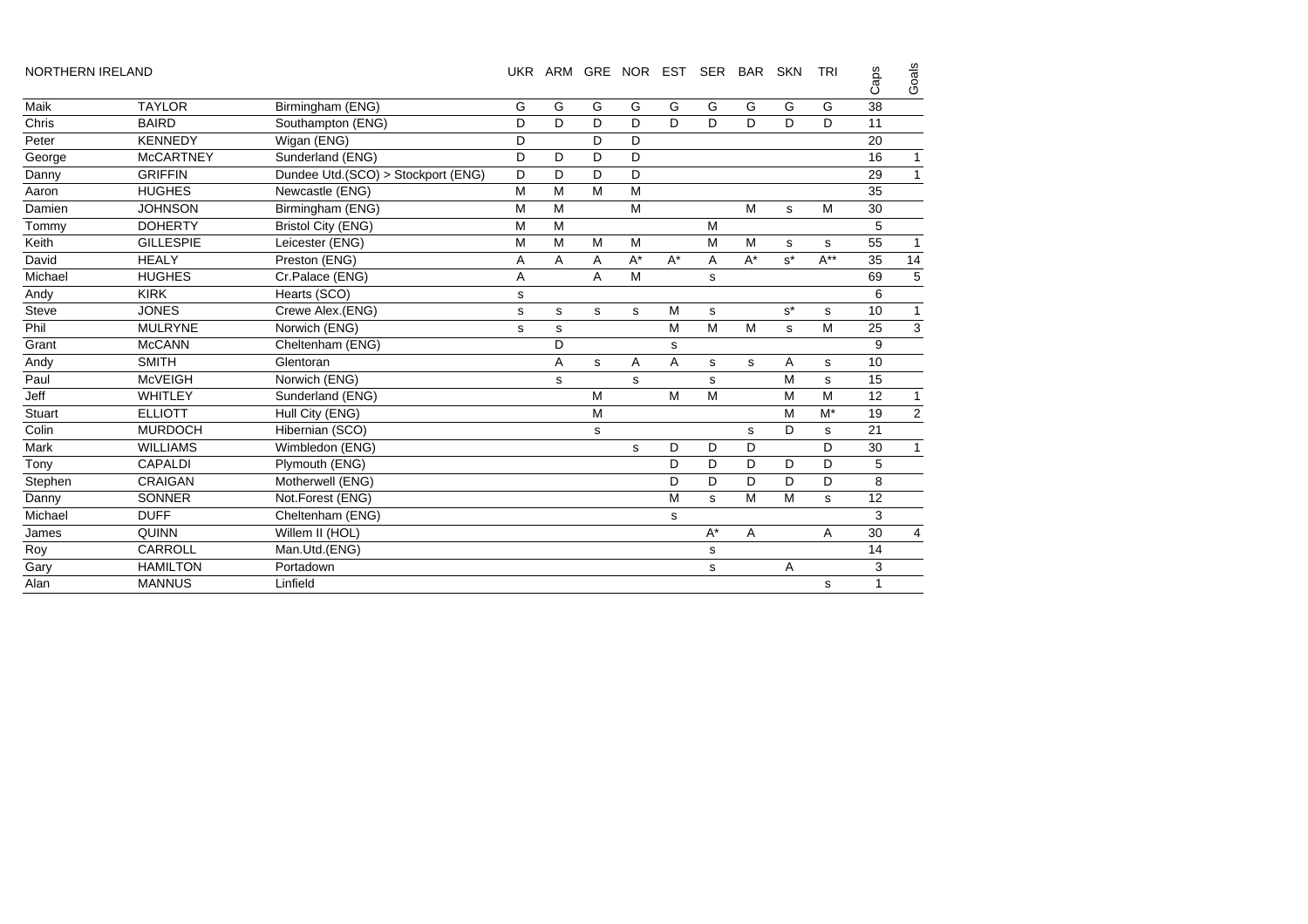| <b>NORWAY</b> |  |  |  |
|---------------|--|--|--|
|---------------|--|--|--|

 SCO BOS POR LUX SPA SPA SVE HON SIN NIR SER RUS WAL \*Espen JOHNSEN Rosenborg GGGGGG <sup>s</sup> 8 Christer BASMA Rosenborg D D D D D D D D 36 Andre BERGDØLMO Dortmund (GER) D D D S 51 Caps Goal s

| Henning           | <b>BERG</b>        | Rangers (SCO)            | D            | D            |             | D           | D           |              |              |             |                      |             |             |                      | D           | 100            | 9                        |
|-------------------|--------------------|--------------------------|--------------|--------------|-------------|-------------|-------------|--------------|--------------|-------------|----------------------|-------------|-------------|----------------------|-------------|----------------|--------------------------|
| Claus             | LUNDEKVAM          | Southampton (ENG)        | D            |              | D           | D           | D           | D            |              |             |                      |             | D           | D                    | $\mathbf s$ | 28             | $\mathbf{1}$             |
| Martin            | ANDRESEN           | Stabæk > Blackburn (ENG) | M            | M            | M           | M           | M           | M            |              |             |                      | M           | $M^*$       | $M^*$                | M           | 12             | $\overline{2}$           |
| <b>Brede</b>      | <b>HANGELAND</b>   | Viking                   | M            | M            | D           |             |             |              | D            | D           | $\mathbf s$          | D           |             | s                    |             | 13             |                          |
| Ole Gunnar        | <b>SOLSKJÆR</b>    | Man.Utd.(ENG)            | M            | M            |             |             |             |              |              |             |                      |             |             | M                    | M           | 62             | 21                       |
| Frode             | <b>JOHNSEN</b>     | Rosenborg                | M            |              | M           | s           | $\mathbf s$ | s            | $M^*$        | $M^*$       |                      |             | s           | s                    |             | 20             | 5                        |
| John Arne         | <b>RIISE</b>       | Liverpool (ENG)          | M            | M            | D           | D           | D           | M            |              |             |                      | D           | M           | D                    | D           | 35             | 3                        |
| John              | CAREW              | Roma (ITA)               | Α            | A            |             |             |             |              |              |             |                      |             | Α           | s                    |             | 38             | 10                       |
| Alexander         | AAS                | Odd Grenland             | s            |              | s           |             |             |              |              |             | $D^*$                |             |             |                      |             | 8              | $\overline{1}$           |
| Ronny             | <b>JOHNSEN</b>     | Aston Villa (ENG)        | $\mathbf s$  | D            |             |             |             | D            |              |             |                      | D           |             |                      | D           | 61             | $\overline{3}$           |
| Steffen           | <b>IVERSEN</b>     | Tottenham (ENG)          | s            | $\mathbf s$  | M           |             | $M^*$       | M            |              |             |                      | $M^*$       |             |                      |             | 45             | $\overline{9}$           |
| Trond             | ANDERSEN           | AaB (DEN)                | $\mathbf s$  |              | M           | $\mathbf s$ | M           | M            |              |             |                      |             |             |                      | s           | 35             |                          |
| Jan Gunnar        | <b>SOLLI</b>       | Rosenborg                | $\mathbf s$  | s            | $\mathbf S$ |             | M           | M            | M            | M           | M                    |             | s           | $\texttt{s}^{\star}$ | ${\tt S}$   | 11             | $\mathbf{1}$             |
| Håvard            | <b>FLO</b>         | Sogndal                  | $\mathbf{s}$ |              | s           | Α           |             | $\mathbf{s}$ | $A^{**}$     | A           | $A^{**}$             | $\mathbf s$ |             |                      |             | 26             | $\overline{7}$           |
| Roar              | <b>STRAND</b>      | Rosenborg                |              | M            |             | M           | M           |              |              |             |                      |             |             |                      |             | 42             | $\overline{4}$           |
| <b>Tore Andre</b> | <b>FLO</b>         | Siena (ITA)              |              | $\mathbf{s}$ | Α           | $A^*$       | Α           | A            |              |             |                      |             | Α           |                      | s           | 75             | 23                       |
| Harald            | <b>BRATTBAKK</b>   | Rosenborg                |              |              | M           | Α           | s           |              | M            | $M^*$       | $\texttt{s}^{\star}$ |             | s           |                      |             | 17             | 5                        |
| Fredrik           | <b>WINSNES</b>     | Rosenborg                |              |              |             | M           |             |              |              |             |                      |             |             |                      |             | 12             |                          |
| Sigurd            | <b>RUSHFELDT</b>   | Austria Wien (AUT)       |              |              |             | s           |             |              |              |             |                      | A           | s           | $A^*$                |             | 27             | $\overline{\mathcal{L}}$ |
| Runar             | <b>BERG</b>        | Bodø Glimt               |              |              |             |             | $\mathbf s$ |              |              |             |                      |             |             |                      |             | $\sqrt{5}$     |                          |
| Ståle             | <b>STENSAAS</b>    | Rosenborg                |              |              |             |             |             | D            | D            | D           |                      |             | D           |                      |             | $\overline{7}$ | $\mathbf{1}$             |
| Frode             | <b>OLSEN</b>       | Viking                   |              |              |             |             |             | $\mathbf s$  |              |             |                      |             |             |                      |             | 26             |                          |
| Terje             | <b>SKJELDESTAD</b> | Sogndal                  |              |              |             |             |             |              | G            | G           | $\mathbf s$          |             |             |                      |             | 3              |                          |
| Jon Inge          | <b>HØILAND</b>     | Malmö FF (SWE)           |              |              |             |             |             |              | D            | D           |                      | s           |             |                      |             | 3              |                          |
| Vidar             | <b>RISETH</b>      | Rosenborg                |              |              |             |             |             |              | D            | D           | D                    |             | D           | D                    |             | 43             | $\overline{\mathbf{c}}$  |
| Magne             | <b>HOSETH</b>      | Molde                    |              |              |             |             |             |              | M            | $M^*$       | M                    | M           | M           | M                    | M           | 10             | $\mathbf{1}$             |
| Jan Derek         | <b>SØRENSEN</b>    | Rosenborg                |              |              |             |             |             |              | M            | M           | s                    |             |             |                      |             | 17             |                          |
| Pa Modou          | KA                 | AIK Stockholm (SWE)      |              |              |             |             |             |              | $\mathbf s$  | s           | M                    |             |             |                      |             | 8              | $\mathbf{1}$             |
| Ardian            | <b>GASHI</b>       | Vålerenga                |              |              |             |             |             |              | s            |             | M                    |             |             |                      |             | 2              |                          |
| Karl Oskar        | <b>FJØRTOFT</b>    | Hammarby (SWE)           |              |              |             |             |             |              | $\mathsf{s}$ |             |                      |             |             |                      |             | $\mathbf{1}$   |                          |
| Anders            | <b>STADHEIM</b>    | Sogndal                  |              |              |             |             |             |              | $\mathbf s$  |             | $M^*$                |             |             |                      |             | 2              | $\mathbf{1}$             |
| Rune Buer         | <b>JOHANSEN</b>    | Ham-Kam                  |              |              |             |             |             |              |              | s           |                      |             |             |                      |             | $\mathbf{1}$   |                          |
| Daniel            | <b>BRAATEN</b>     | Skeid                    |              |              |             |             |             |              |              | $\mathbf s$ | s                    |             |             |                      |             | 2              |                          |
| Erik              | <b>HOLTAN</b>      | <b>Odd Grenland</b>      |              |              |             |             |             |              |              |             | G                    | s           |             |                      |             | 6              |                          |
| Tommy             | <b>BERNTSEN</b>    | Lyn                      |              |              |             |             |             |              |              |             | D                    |             |             |                      |             | 2              |                          |
| Erland            | <b>HANSTVEIT</b>   | <b>Brann</b>             |              |              |             |             |             |              |              |             | D                    | $\mathbf s$ |             |                      |             | 2              |                          |
| Bjørn             | <b>DAHL</b>        | Viking                   |              |              |             |             |             |              |              |             | $\mathbf s$          |             |             |                      |             | $\mathbf{1}$   |                          |
| Thomas            | <b>MYHRE</b>       | Sunderland (ENG)         |              |              |             |             |             |              |              |             |                      | G           | G           | G                    | G           | 33             |                          |
| Hassan            | <b>EL-FAKIRI</b>   | Monaco (FRA)             |              |              |             |             |             |              |              |             |                      | D           | $\mathbf s$ | D                    |             | 3              |                          |
| Thorstein         | <b>HELSTAD</b>     | Austria Wien (AUT)       |              |              |             |             |             |              |              |             |                      | M           | M           | M                    | M           | 15             | 6                        |
| Morten Gamst      | PEDERSEN           | Tromsø                   |              |              |             |             |             |              |              |             |                      | $M^*$       | s           | M                    | M           | 4              | $\overline{c}$           |
| Jo                | <b>TESSEM</b>      | Southampton (ENG)        |              |              |             |             |             |              |              |             |                      | s           |             |                      |             | 9              |                          |
|                   |                    |                          |              |              |             |             |             |              |              |             |                      |             |             |                      |             |                |                          |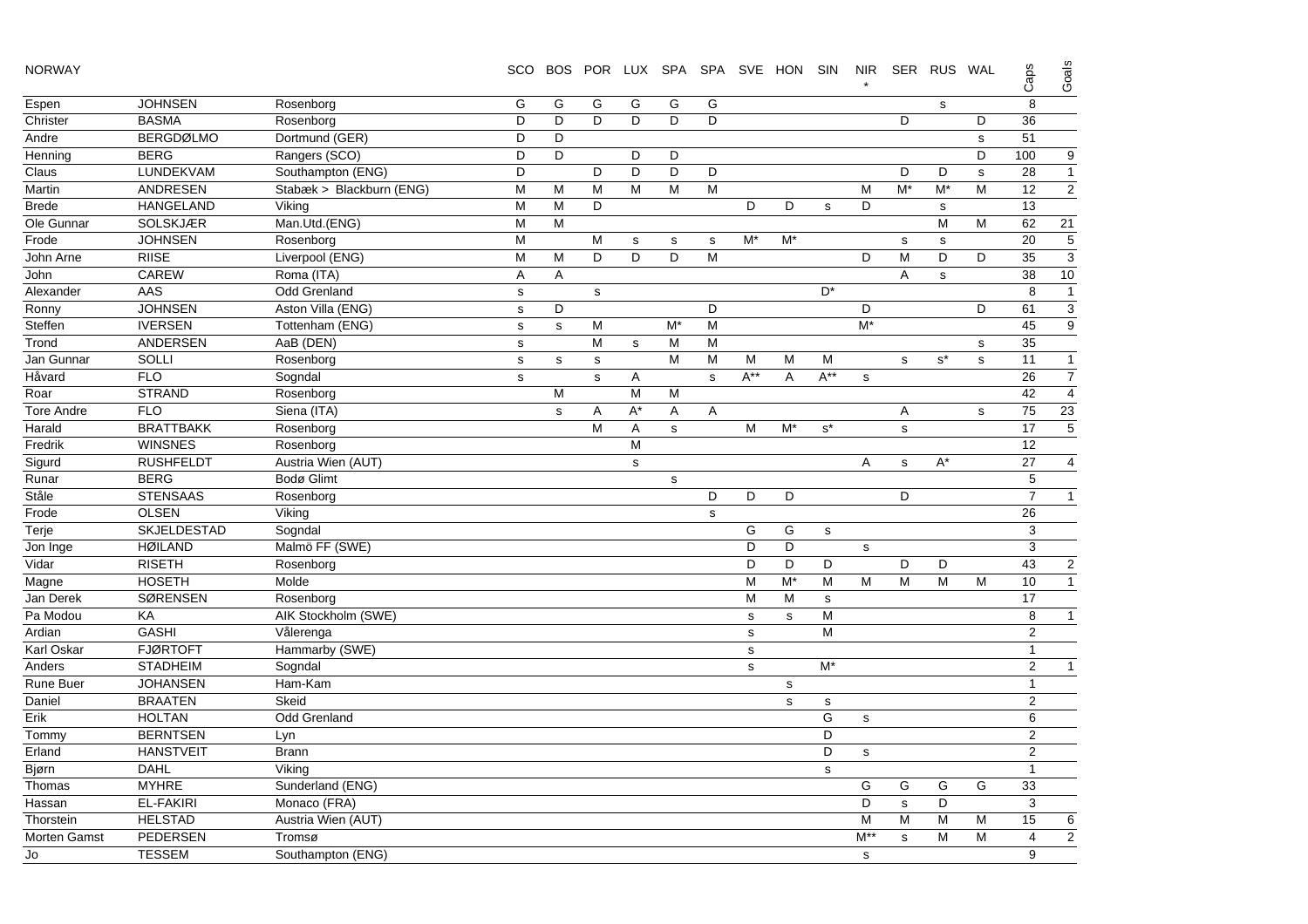| NORWAY (continued) |                 |                   | <b>SCO</b> | <b>BOS</b> |  | POR LUX SPA |  | SPA SVE HON SIN | NIR | <b>SER</b> | RUS | WAL | ⊻<br>$\sqrt{2}$ |
|--------------------|-----------------|-------------------|------------|------------|--|-------------|--|-----------------|-----|------------|-----|-----|-----------------|
| Alexander          | ØDEGAARD        | Soandal           |            |            |  |             |  |                 |     |            |     |     |                 |
| Bengt              | <b>SÆTERNES</b> | Club Brügge (BEL) |            |            |  |             |  |                 |     |            |     |     |                 |
| Rune               | LANGE           | Club Brügge (BEL) |            |            |  |             |  |                 |     |            |     |     |                 |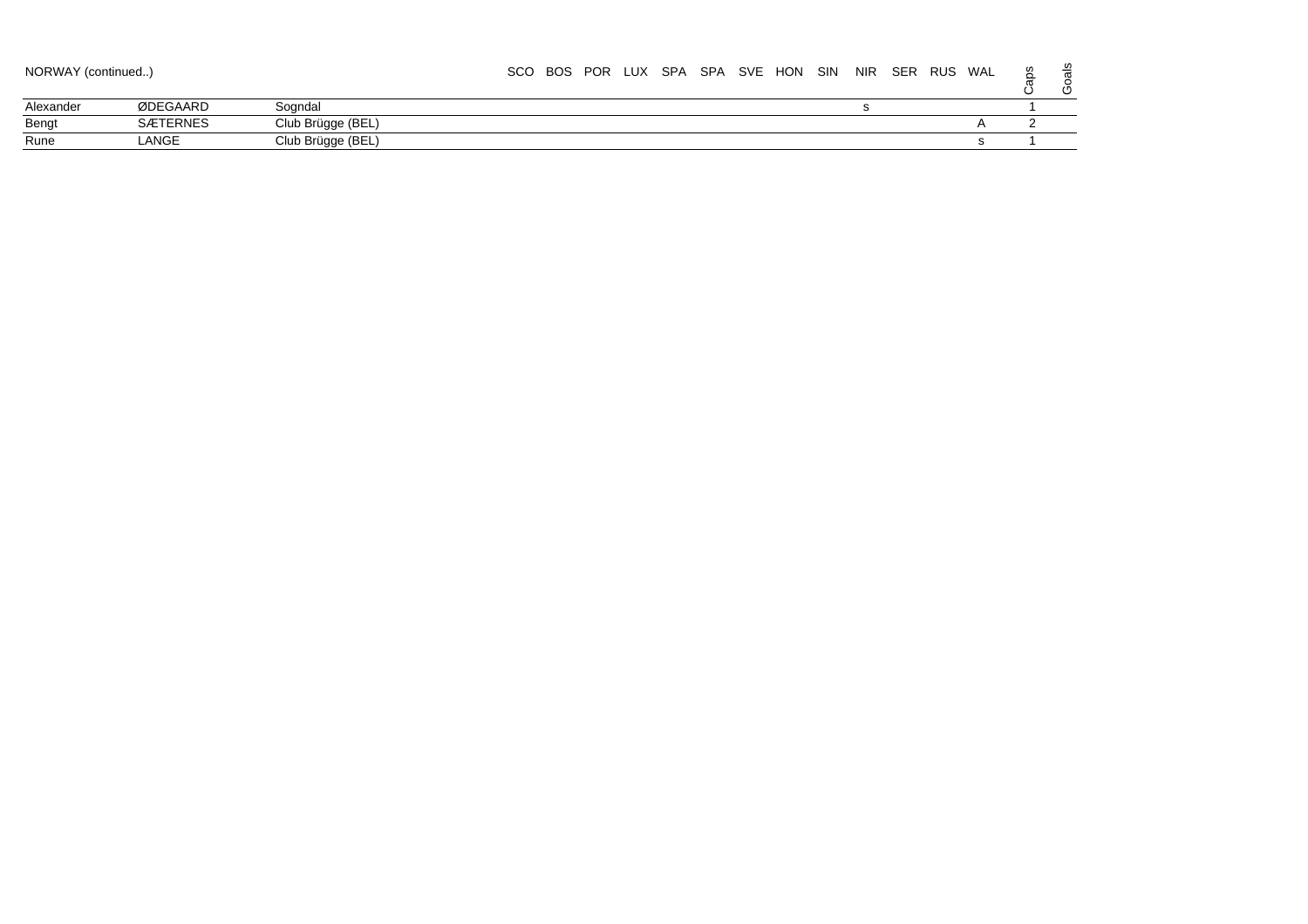|  | <b>POLAND</b> |
|--|---------------|
|--|---------------|

| <b>POLAND</b> |                     |                               |             |                |             |          |    |       | EST LET SWE UNG ITA SER MAL LIT |             |                      | SLO FAR USA |   | <b>IRL</b> |   | GRE SWE   | Caps           | Goals                    |
|---------------|---------------------|-------------------------------|-------------|----------------|-------------|----------|----|-------|---------------------------------|-------------|----------------------|-------------|---|------------|---|-----------|----------------|--------------------------|
| Jerzy         | <b>DUDEK</b>        | Liverpool (ENG)               | G           | G              | G           | G        | G  | G     |                                 |             | G                    |             | G | G          | G | G         | 41             |                          |
| Jacek         | <b>BAK</b>          | Lens (FRA)                    | D           | D              | D           | D        | D* |       |                                 |             | D                    |             | D |            |   |           | 52             | $\overline{\mathbf{c}}$  |
| Tomasz        | <b>HAJTO</b>        | Schalke 04 (GER)              | D           | D              | D           |          | s  | D     |                                 |             | $\mathbf S$          |             | s | s          |   |           | 58             | 6                        |
| Tomasz        | <b>KLOS</b>         | Wisla Krakow                  | D           | D <sup>*</sup> | D           | D        | D* | D     |                                 |             | D                    | D*          | D | D          | D | D         | 53             | 4                        |
| Michal        | <b>ZEWLAKOW</b>     | Anderlecht (BEL)              | D           |                | D           | D        | D  |       |                                 |             | D                    |             |   | D          | D | D         | 40             | $\mathbf{1}$             |
| Roman         | <b>DABROWSKI</b>    | Besiktas (TYR)                | М           |                |             |          |    |       |                                 |             |                      |             |   |            |   |           | 5              |                          |
| Jacek         | <b>KRZYNOWEK</b>    | Nürnberg (GER)                | М           | м              | м           | м        | M* | M     |                                 |             |                      |             | М | м          | м | М         | 40             | 4                        |
| Radoslaw      | <b>SOBOLEWSKI</b>   | Groclin                       | M*          | М              | м           | M        |    |       |                                 |             |                      |             |   |            |   |           | $\overline{4}$ | $\mathbf{1}$             |
| Tomasz        | ZDEBEL              | Genclerbirligi (TYR)          | M           | $\mathbf s$    |             |          |    |       |                                 |             |                      |             |   |            |   |           | 14             |                          |
| Pawel         | <b>KRYSZALOWICZ</b> | Amica Wronki                  | Α           | Α              | s           |          |    |       |                                 |             |                      | $A***$      |   |            |   |           | 32             | 10                       |
| Artur         | <b>WICHNIAREK</b>   | Hertha BSC (GER)              | $A^*$       |                |             |          |    |       |                                 |             |                      |             |   |            |   |           | 16             | $\overline{\mathcal{A}}$ |
| Marcin        | <b>BASZCZYNSKI</b>  | Wisla Krakow                  | ${\tt S}$   |                |             |          |    | D     | D                               | s           | s                    | D           | D |            |   |           | 13             |                          |
| Kamil         | <b>KOSOWSKI</b>     | Kaiserslautern (GER)          | ${\tt S}$   | s              | $\mathbf S$ |          | M  | M*    |                                 |             | M                    |             |   | s          | s | ${\tt S}$ | 23             | $\overline{\mathbf{c}}$  |
| Maciej        | <b>ZURAWSKI</b>     | Wisla Krakow                  | $\mathbf s$ | Α              | Α           |          | s  | $s^*$ |                                 |             | Α                    | A           | Α | Α          | Α | A         | 31             | 5                        |
| Jacek         | <b>ZIELINSKI</b>    | Legia                         | $\mathbf s$ |                |             |          | D  |       |                                 |             |                      |             |   |            |   |           | 60             | $\overline{1}$           |
| Miroslaw      | <b>SZYMKOWIAK</b>   | Wisla Krakow                  | $\mathbf s$ | $M^*$          | M           | M        |    |       |                                 |             |                      |             | s | м          | М | s         | 16             | $\overline{2}$           |
| Mariusz       | LEWANDOWSKI         | Shakter Donetsk (UKR)         | s           | M              | М           |          | M  | M     |                                 |             | M                    |             | M | М          |   | M         | 14             |                          |
| Krzystof      | RATAJCZYK           | Austria Wien (AUT)            |             | D              |             |          |    |       |                                 |             |                      |             |   |            |   |           | 16             | 3                        |
| Marek         | <b>SAGANOWSKI</b>   | Legia                         |             | $\mathbf s$    | Α           |          | s  | s     |                                 |             |                      |             | s |            |   |           | 12             |                          |
| Grzegorz      | <b>RASIAK</b>       | Groclin                       |             |                | s           | A        | Α  | $A^*$ | A                               | $A^*$       | Α                    |             | Α |            | Α | A         | 12             | 3                        |
| Tomasz        | <b>RZASA</b>        | Partizan Beo. (SCG)           |             |                |             | D        | s  | D     |                                 |             | D                    |             | D | D          | D | D         | 19             | $\mathbf{1}$             |
| Sebastian     | <b>MILA</b>         | Groclin                       |             |                |             | M        |    |       | M*                              | M*          | $\texttt{s}^{\star}$ |             | s | M          | M | M         | 9              | 3                        |
| Andrzej       | NIEDZIELAN          | Groclin > NEC (HOL)           |             |                |             | $A^{**}$ | A  | $A^*$ | A                               | $\mathbf S$ | $\texttt{s}^{\star}$ |             |   | s          |   |           | 10             | 5                        |
| Mariusz       | <b>KUKIELKA</b>     | Nürnberg (GER) > Wisla Krakow |             |                |             |          | M  | M     |                                 |             | M                    | M*          |   |            | s | s         | 18             | 3                        |
| Damian        | <b>GORAWSKI</b>     | Wisla Krakow                  |             |                |             |          | s  | s     |                                 |             | м                    | M           | s |            | s | $s^*$     | $\overline{7}$ | $\overline{1}$           |
| Grzegorz      | <b>SZAMOTULSKI</b>  | Amica Wronki                  |             |                |             |          |    | s     | G                               | G           |                      |             |   |            |   |           | 13             |                          |
| Jaroslaw      | <b>BIENIUK</b>      | Amica Wronki                  |             |                |             |          |    | s     | D*                              | s           |                      | D           |   |            |   |           | 5              | $\mathbf{1}$             |
| Lukasz        | <b>SURMA</b>        | Legia                         |             |                |             |          |    | s     | М                               | s           |                      |             |   |            |   |           | 5              |                          |
| Marcin        | <b>ADAMSKI</b>      | Rapid Wien (AUT)              |             |                |             |          |    |       | D                               | D           |                      |             |   |            |   |           | 2              |                          |
| Arkadiusz     | <b>GLOWACKI</b>     | Wisla Krakow                  |             |                |             |          |    |       | D                               | D           |                      |             |   | D          | D |           | 13             |                          |
| Piotr         | <b>PIECHNIAK</b>    | Groclin                       |             |                |             |          |    |       | M                               | M           |                      |             |   |            |   |           | $\overline{2}$ |                          |
| Patryk        | <b>RACHWAL</b>      | <b>Widzew Lodz</b>            |             |                |             |          |    |       | M                               | M           |                      |             |   |            |   |           | 2              |                          |
| Tomasz        | <b>KUSZCZAK</b>     | Hertha BSC (GER)              |             |                |             |          |    |       | $\mathbf s$                     | $\mathbf S$ |                      |             |   |            |   |           | $\overline{2}$ |                          |
| Marcin        | WASILEWSKI          | Wisla Plock                   |             |                |             |          |    |       | s                               | D           |                      | D           |   |            |   |           | 6              |                          |
| Ireneusz      | <b>JELEN</b>        | <b>Wisla Plock</b>            |             |                |             |          |    |       | s                               | $s^*$       |                      | ${\tt S}$   |   |            |   |           | 3              | $\overline{1}$           |
| Marcin        | <b>BURKHARDT</b>    | Amica Wronki                  |             |                |             |          |    |       | $s^*$                           | s           | $\mathbf s$          | M           |   |            |   |           | 8              | $\mathbf{1}$             |
| Lukasz        | <b>MADEJ</b>        | Lech Poznan                   |             |                |             |          |    |       | $\mathbf s$                     | s           |                      |             |   |            |   |           | 3              |                          |
| Marcin        | <b>RADZEWICZ</b>    | Odra Wodzislaw                |             |                |             |          |    |       | s                               | M           |                      |             |   |            |   |           | $\overline{2}$ |                          |
| Adrian        | <b>SIKORA</b>       | Groclin                       |             |                |             |          |    |       | $s^*$                           | Α           |                      |             |   |            |   |           | $\overline{2}$ | $\overline{1}$           |
| Jacek         | <b>KOWALCZYK</b>    | Wisla Krakow                  |             |                |             |          |    |       |                                 | D           |                      | $\mathbf s$ |   |            |   |           | 3              |                          |
| Michal        | <b>STASIAK</b>      | Groclin                       |             |                |             |          |    |       |                                 | $\mathbf s$ |                      |             |   |            |   |           | $\overline{2}$ |                          |
| Marek         | <b>ZIENCZYK</b>     | Amica Wronki                  |             |                |             |          |    |       |                                 |             | s                    | M           |   |            |   |           | 3              |                          |
| Maciej        | <b>NALEPA</b>       | Karpaty Lvov (UKR)            |             |                |             |          |    |       |                                 |             |                      | G           |   |            |   |           | $\overline{2}$ |                          |
| Marcin        | <b>NOWACKI</b>      | Groclin                       |             |                |             |          |    |       |                                 |             |                      | $\mathbf s$ |   |            |   |           | $\mathbf{1}$   |                          |
| Wojciech      | <b>KOWALEWSKI</b>   | Spartak Moskva (RUS)          |             |                |             |          |    |       |                                 |             |                      | s           |   |            |   |           | $\overline{4}$ |                          |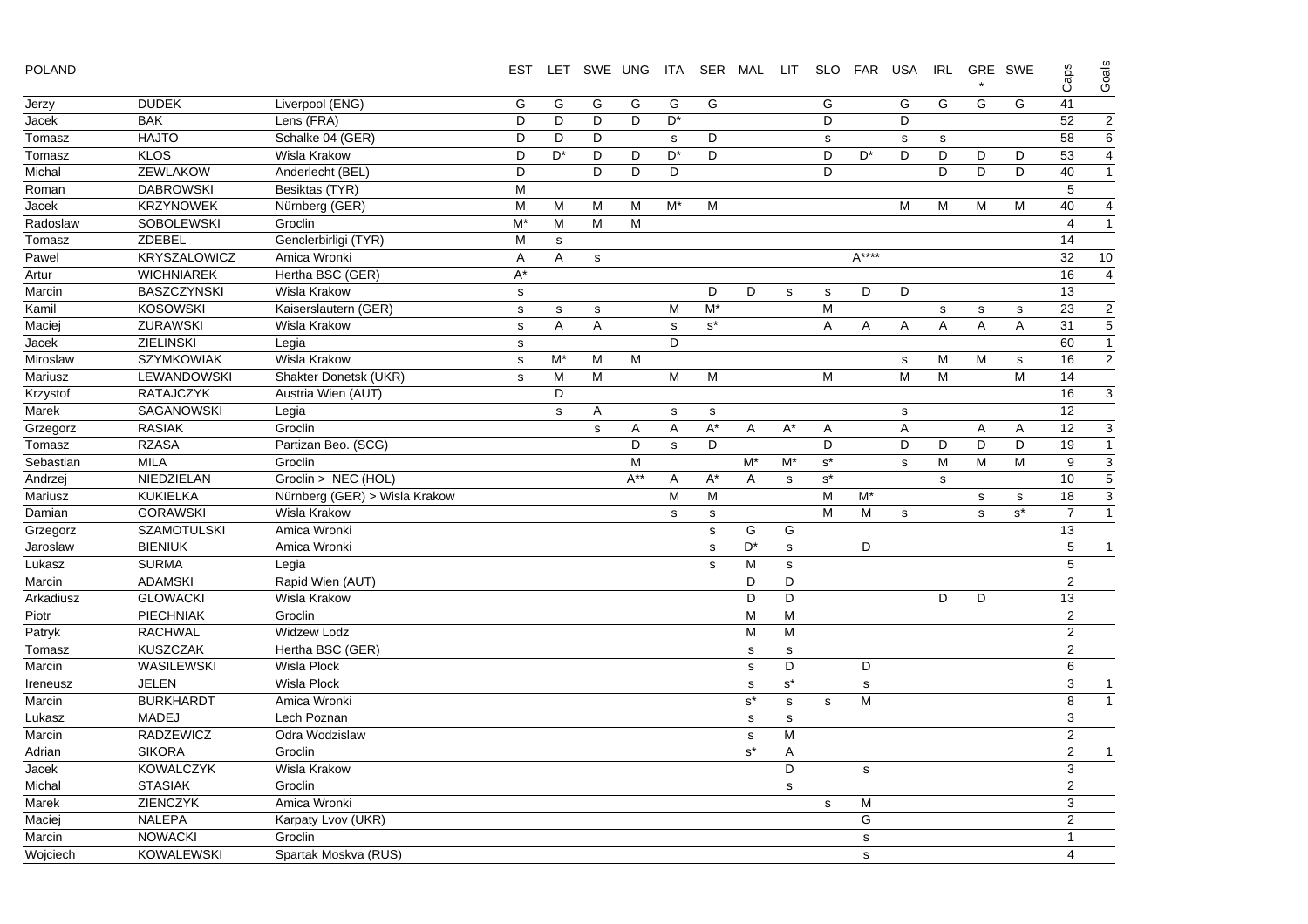| POLAND (continued) |                 |                          | ES1 | LET | SWE UNG | ITA | SER | MAL | - LIT | <b>SLO</b> | <b>FAR</b> | <b>USA</b> | IRL |   | GRE SWE | aps | ၯ<br>යි |
|--------------------|-----------------|--------------------------|-----|-----|---------|-----|-----|-----|-------|------------|------------|------------|-----|---|---------|-----|---------|
| Eusebiusz          | <b>SMOLARAK</b> | Feyenoord (HOL)          |     |     |         |     |     |     |       |            |            | м          |     |   |         |     |         |
| Arkadiusz          | <b>RADOMSKI</b> | Heerenveen (HOL)         |     |     |         |     |     |     |       |            |            | М          | Ð   | M | м       |     |         |
| Emmanuel           | OLISADEBE       | Panathinaikos (GRE)      |     |     |         |     |     |     |       |            |            |            |     |   |         | 25  | -11     |
| Artur              | <b>BORUC</b>    | Legia                    |     |     |         |     |     |     |       |            |            |            | 5   | s |         |     |         |
| Bartosz            | <b>BOSACKI</b>  | Lech Poznan              |     |     |         |     |     |     |       |            |            |            |     | s | D       |     |         |
| Pawel              | KACZOROWSKI     | Lech Poznan              |     |     |         |     |     |     |       |            |            |            |     | s | s       | 12  |         |
| Marcin             | ZEWLAKOW        | Excelsior Moescron (BEL) |     |     |         |     |     |     |       |            |            |            |     | s |         | 25  |         |
|                    |                 |                          |     |     |         |     |     |     |       |            |            |            |     |   |         |     |         |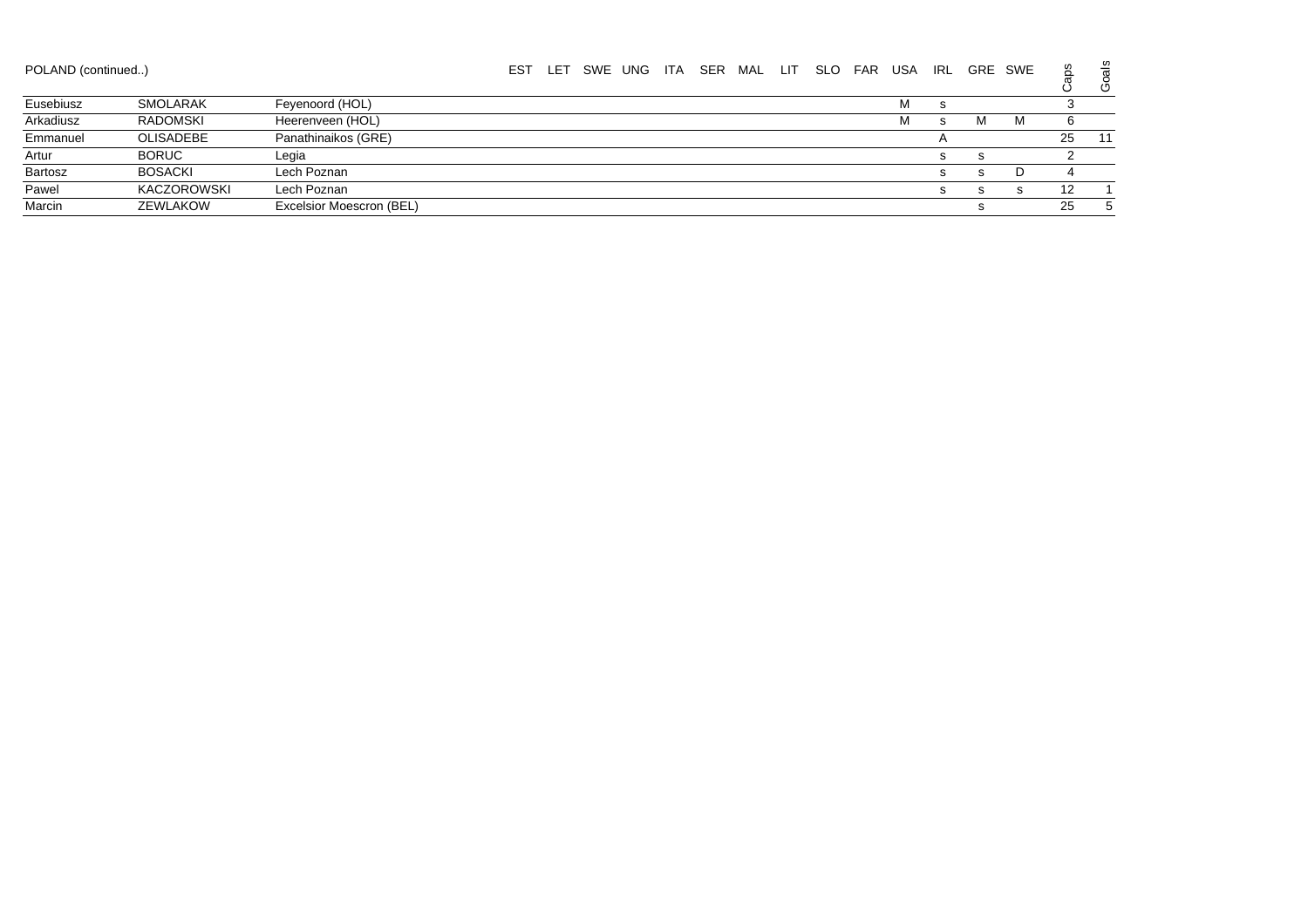PORTUGAL KAZ SPA NOR ALB GRE KUW ENG ITA SWE LUX LIT GRE RUS SPA ENG HOL GRE

| <b>PORTUGAL</b> |                  |                           | <b>KAZ</b>  |   | SPA NOR ALB |       |       | <b>GRE KUW ENG</b>             |       | <b>ITA</b> | SWE   | LUX   | <b>LIT</b> | <b>GRE</b> | <b>RUS</b>           | <b>SPA</b> |                      | ENG HOL GRE |    | Caps | Goals          |
|-----------------|------------------|---------------------------|-------------|---|-------------|-------|-------|--------------------------------|-------|------------|-------|-------|------------|------------|----------------------|------------|----------------------|-------------|----|------|----------------|
| <b>RICARDO</b>  | Pereira          | Boavista                  | G           | G | G           | G     | G     |                                | G     | G          | G     |       | G          | G          | G                    | G          | G                    | G           | G  | 33   |                |
| <b>MIGUEL</b>   | Monteiro         | Benfica                   | D           | D | D           | $s^*$ | D     | D                              | s     | s          | D     | D     | s          |            | D                    | D          | D                    | D           | D  | 19   | $\mathbf{1}$   |
| <b>RUI</b>      | <b>JORGE</b>     | Sporting                  | D           | s | D           | D     | D     | D                              | D     |            | D     | D     | D          | D          |                      |            |                      |             |    | 44   | $\mathbf{1}$   |
| Fernando        | COUTO            | Lazio (ITA)               | D           | D | D           | D     | D     | D                              | D     | D          | D     | D     | $D^*$      | D          |                      | s          |                      | s           |    | 110  | 8              |
| Fernando        | <b>MEIRA</b>     | VfB Stuttgart (GER)       | D           | D |             |       |       |                                |       |            | s     |       |            |            |                      |            |                      |             |    | 19   |                |
| Francisco       | <b>COSTINHA</b>  | FC Porto                  | M           | M | M           | M     | M     | M                              | M     | M          |       | s     | M          | м          | M                    | M          | м                    | M           | M  | 30   | 2              |
| Hugo            | <b>VIANA</b>     | Newcastle (ENG)           | M           |   |             | s     |       |                                | s     |            | s     |       |            |            |                      |            |                      |             |    | 12   |                |
| Luis            | <b>FIGO</b>      | Real Madrid (SPA)         | M           | M | M           | $M^*$ | M     | M*                             | M     | M          | М     | $M^*$ | M          | м          | M                    | M          | м                    | M           | M  | 110  | 31             |
| <b>DECO</b>     | Souza            | FC Porto                  | M           | s | s           |       | Μ     | M                              | s     | s          |       | s     | s          | s          | M                    | M          | M                    | м           | M  | 19   | $\mathbf{1}$   |
| <b>RUI</b>      | <b>COSTA</b>     | Milan AC (ITA)            | M           | M | M           | $M^*$ | M     | M                              | M     | M          | М     | $M^*$ | M          | M          | $\texttt{s}^{\star}$ |            | $\texttt{s}^{\star}$ |             | s  | 94   | 26             |
| Pedro           | <b>PAULETA</b>   | Paris SG (FRA)            | A           | Α | A*          | $A^*$ | $A^*$ | $A***$                         | $A^*$ | A          | $A^*$ |       | $A^*$      | Α          | $\overline{A}$       | Α          |                      | A           | A  | 62   | 30             |
| <b>BRUNO</b>    | VALE             | FC Porto                  | s           |   |             |       |       |                                |       |            |       |       |            |            |                      |            |                      |             |    |      |                |
| Jorge Manuel    | ANDRADE          | Deportivo la Coruna (SPA) | s           | s | D           | D     | D     | D                              | D     | D          | D     | D     | D          | D          | D                    | D          | D                    | D           | D  | 28   | $\overline{2}$ |
| <b>NUNO</b>     | <b>VALENTE</b>   | FC Porto                  | s           | D |             | s     |       |                                | s     | D*         |       |       | s          |            | D                    | D          | D                    | D           | D  | 15   | $\mathbf{1}$   |
| <b>MANICHE</b>  | Ribeiro          | FC Porto                  | s           | M |             |       |       |                                |       |            |       | s     | s          | м          | $M^*$                | M          | M                    | M*          | M  | 15   | $\overline{2}$ |
| Cristiano       | <b>RONALDO</b>   | Man.Utd. (ENG)            | $\mathbf s$ |   | Α           |       |       |                                | s     | s          | s     | s     | s          | $s^*$      | s                    | A          | Α                    | $A^*$       | Α  | 13   | $\overline{2}$ |
| <b>HELDER</b>   | Postiga          | Tottenham (ENG)           | $\mathbf s$ |   |             |       |       |                                |       | s          | s     | s     | $s^*$      |            |                      |            | $s^*$                |             |    | 9    | $\overline{4}$ |
| <b>SIMAO</b>    | Sabrosa          | Benfica                   | $s^\star$   |   |             | $s^*$ | s     | Α                              | A     | Α          | Α     | Α     | Α          | Α          | Α                    |            | s                    |             |    | 31   | 4              |
| <b>SERGIO</b>   | <b>CONCEICAO</b> | Lazio (ITA)               |             | M |             |       |       |                                |       |            |       |       |            |            |                      |            |                      |             |    | 56   | 12             |
| Joaquin         | QUIM             | <b>Braga</b>              |             | s |             | s     |       | G                              |       |            | s     | G     |            |            |                      |            |                      |             |    | 21   |                |
| Nuno            | <b>FRECHAUT</b>  | Boavista                  |             | s | М           | s     |       |                                |       |            | s     |       |            |            |                      |            |                      |             |    | 15   |                |
| Lus             | <b>BOAMORTE</b>  | Fulham (ENG)              |             | s | A           | s     | A     | s                              | s     | s          | s     |       |            |            |                      |            |                      |             |    | 15   | $\mathbf{1}$   |
| <b>BETO</b>     | Severo           | Sporting                  |             |   | s           | s     | s     | s                              | s     | s          |       | s     | s          |            |                      |            |                      |             |    | 31   | $\overline{2}$ |
| PAULO           | <b>FERREIRA</b>  | FC Porto                  |             |   |             | D     |       |                                | D     | D          |       | s     | D          | D          |                      |            |                      |             | s. | 14   |                |
| <b>TIAGO</b>    | Mendes           | Benfica                   |             |   |             | M     |       |                                | s     | M          | M     | М     | s          |            |                      |            |                      |             |    | 10   |                |
| <b>RICARDO</b>  | <b>CARVALHO</b>  | FC Porto                  |             |   |             | s     |       |                                | s     | s          |       | s     | s          |            | D                    | D          | D                    | D           | D  | 10   |                |
| <b>MARCO</b>    | <b>CANEIRA</b>   | Bordeaux (FRA)            |             |   |             |       | s     | s                              |       |            |       |       |            |            |                      |            |                      |             |    |      |                |
| <b>ROGERIO</b>  | <b>Matias</b>    | Vitoria Guimaraes         |             |   |             |       | s     | s                              |       |            |       |       |            |            |                      |            |                      |             |    |      |                |
| <b>NUNO</b>     | <b>GOMES</b>     | Benfica                   |             |   |             |       |       | $\texttt{s}^{\star\star\star}$ |       | s          | $s^*$ | $A^*$ | $s^*$      | s          | s                    | $s^*$      | Α                    | s           | s  | 46   | 21             |
| Armando         | PETIT            | Benfica                   |             |   |             |       |       |                                | М     |            | М     | M     | M          |            |                      | s          |                      | s           |    | 22   |                |
| <b>HUGO</b>     | <b>ALMEIDA</b>   | Uniao Leiria              |             |   |             |       |       |                                | s     |            |       |       |            |            |                      |            |                      |             |    |      |                |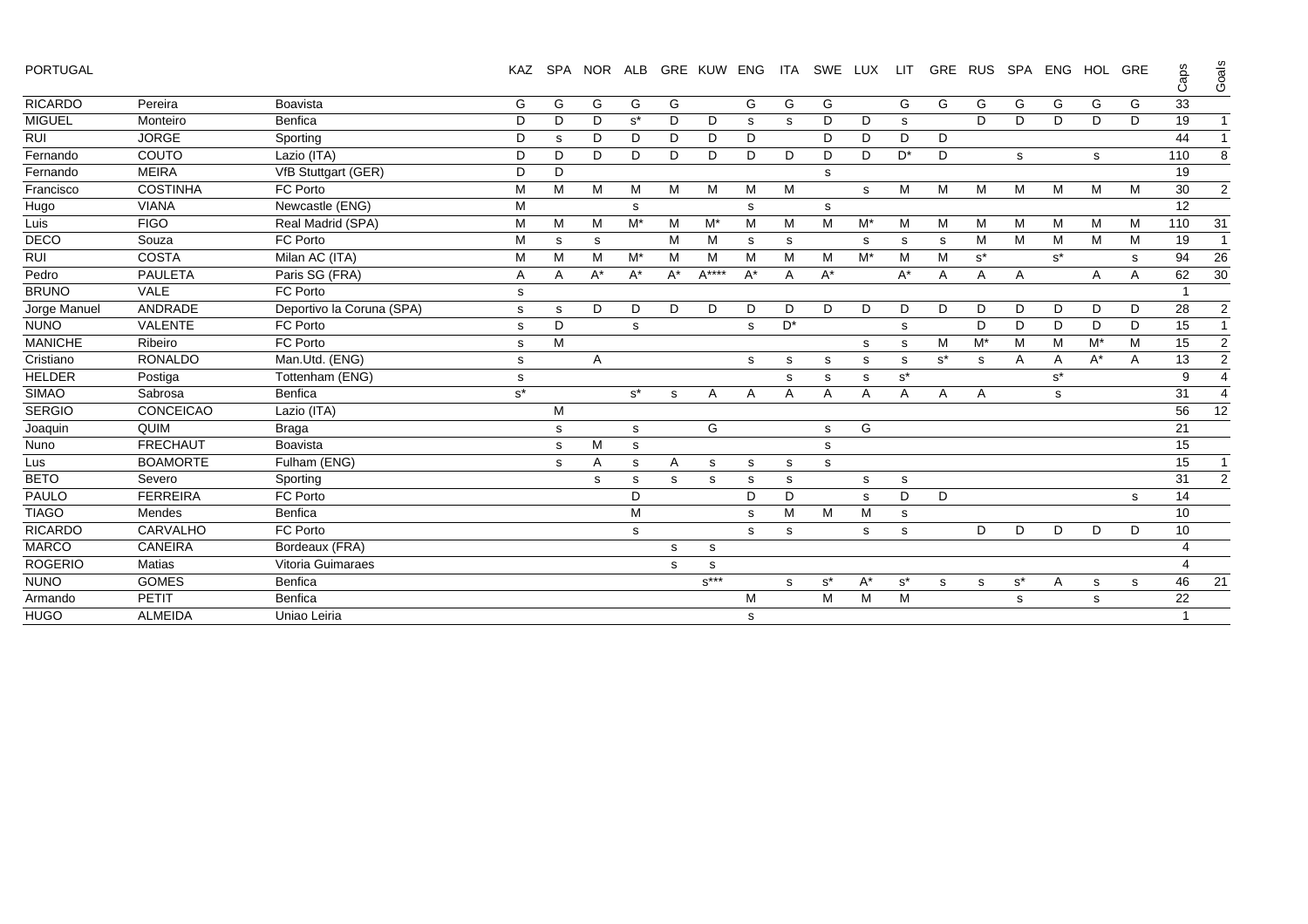| REP. of IRELAND |  |  |
|-----------------|--|--|
|                 |  |  |

REP. of IRELAND AUS RUS TYR SCH CAN BRA CZE POL RUM NIG JAM HOL

Caps Goals

|             |                   |                               |                      |                    |                      |   |                |             |                      |             |       |             |       |             | ╰                       |                         |
|-------------|-------------------|-------------------------------|----------------------|--------------------|----------------------|---|----------------|-------------|----------------------|-------------|-------|-------------|-------|-------------|-------------------------|-------------------------|
| <b>Nick</b> | COLGAN            | Stockport (ENG)               | G                    |                    | G                    |   | s              |             |                      |             |       | G           |       |             | $\overline{7}$          |                         |
| Stephen     | CARR              | Tottenham (ENG)               | D                    | D                  | $\mathbf s$          | D | D              | D           |                      | $\mathbf s$ |       |             |       |             | 31                      |                         |
| John        | O'SHEA            | Man.Utd.(ENG)                 | $D^*$                | D                  |                      | D | D              | D           |                      | D           |       |             | D     |             | 14                      | 1                       |
| Gary        | <b>BREEN</b>      | Sunderland (ENG)              | D                    | D                  | D                    | D |                |             |                      |             |       |             |       |             | 60                      | $\overline{6}$          |
| Kenny       | <b>CUNNINGHAM</b> | Birmingham (ENG)              | D                    | D                  |                      |   | D              | D           | D                    | D           | D     | D           |       | D           | 57                      |                         |
| Steve       | <b>FINNAN</b>     | Liverpool (ENG)               | M                    |                    | D                    | s |                |             |                      |             | D     | D           |       | D           | 28                      | $\mathbf{1}$            |
| Mark        | <b>KINSELLA</b>   | Aston Villa (ENG) > WBA (ENG) | M                    |                    | M                    | s |                |             | s                    | M           |       | M           | М     |             | 48                      | $\overline{3}$          |
| Matt        | <b>HOLLAND</b>    | Charlton (ENG)                | M                    | M                  |                      | M | $\mathbf s$    | M           | M                    |             | $M^*$ | M           | s     | М           | 43                      | 5                       |
| Damien      | <b>DUFF</b>       | Chelsea (ENG)                 | M                    | $\mathsf{A}^\star$ | M                    | M | M*             |             | ${\sf M}$            |             |       |             |       |             | 43                      | $\epsilon$              |
| Robbie      | <b>KEANE</b>      | Tottenham (ENG)               | A                    |                    |                      | Α | $A^{**}$       | Α           | $\mathsf{A}^{\star}$ |             | Α     | Α           |       | $A^*$       | 52                      | 20                      |
| Gary        | <b>DOHERTY</b>    | Tottenham (ENG)               | Α                    | $\mathbf s$        | Α                    |   | Α              |             | D                    | D           |       | D           | D     |             | 26                      | 4                       |
| lan         | <b>HARTE</b>      | Leeds Utd.(ENG)               | $\mathbf s$          | s                  | D                    | D | s              |             | D <sup>*</sup>       | D           |       |             |       |             | 56                      | g                       |
| Andy        | <b>O'BRIEN</b>    | Newcastle (ENG)               | $\mathbf s$          |                    | D                    |   |                | D           |                      | s           | D     |             | D     | D           | 13                      |                         |
| Richard     | <b>DUNNE</b>      | Man.City (ENG)                | $\mathbf s$          |                    | $\texttt{s}^{\star}$ |   | D              |             |                      |             |       |             |       |             | 20                      | 4                       |
| Kevin       | <b>KILBANE</b>    | Everton (ENG)                 | $\mathbf s$          | M                  | M                    | M | s              | M           | М                    |             |       |             |       |             | 53                      | 4                       |
| Colin       | <b>HEALY</b>      | Sunderland (ENG)              | s                    | M                  | M                    | M |                |             |                      |             |       |             |       |             | 13                      | $\overline{\mathbf{1}}$ |
| Alan        | <b>QUINN</b>      | Sheffield Wed.(ENG)           | $\mathbf s$          |                    |                      |   |                |             |                      |             |       |             | M     | M           | $\overline{4}$          |                         |
| David       | CONNOLLY          | West Ham (ENG)                | $\mathsf{s}$         |                    | $A^*$                | Α |                |             |                      |             |       |             |       |             | 40                      | 9                       |
| Clinton     | <b>MORRISON</b>   | Birmingham (ENG)              | $\texttt{s}^{\star}$ | Α                  | s                    | s | s              | Α           | A                    | Α           | Α     |             | Α     | Α           | 21                      | 5                       |
| Shay        | <b>GIVEN</b>      | Newcastle (ENG)               |                      | G                  |                      | G | G              | G           | G                    | G           | G     |             |       | G           | 60                      |                         |
| Lee         | CARSLEY           | Everton (ENG)                 |                      | M                  |                      |   |                |             |                      |             |       |             |       |             | 29                      |                         |
| Stephen     | <b>REID</b>       | Blackburn (ENG)               |                      | s                  | $\mathbf s$          |   | M              |             |                      | M           |       |             |       |             | 13                      | $\overline{2}$          |
| Joe         | <b>MURPHY</b>     | WBA (ENG)                     |                      |                    | $\mathbf S$          |   |                |             |                      |             |       |             |       |             | $\mathbf{1}$            |                         |
| Stephen     | <b>McPHAIL</b>    | Leeds Utd.(ENG)               |                      |                    | $\mathbf S$          |   | s              |             |                      |             |       | M           |       |             | 10                      | 1                       |
| Graham      | <b>KAVANAGH</b>   | Cardiff City (ENG)            |                      |                    |                      |   | $\overline{M}$ | M           |                      |             |       |             |       |             | 5                       | $\overline{1}$          |
| Andy        | <b>REID</b>       | Not.Forest (ENG)              |                      |                    |                      |   | M              | M           | M                    | M           | M     |             | M     | M           | $\overline{7}$          |                         |
| John        | <b>THOMPSON</b>   | Not.Forest (ENG)              |                      |                    |                      |   | $\mathbf s$    |             |                      |             |       |             |       |             | $\overline{1}$          |                         |
| Rory        | <b>DELAP</b>      | Southampton (ENG)             |                      |                    |                      |   | $\mathbf S$    |             | $\mathbf s$          |             |       |             |       |             | 11                      |                         |
| Jason       | <b>McATEER</b>    | Sunderland (ENG)              |                      |                    |                      |   |                | $\mathbf s$ |                      |             |       |             |       |             | 52                      | 3                       |
| Alan        | <b>MAYBURY</b>    | Hearts (SCO)                  |                      |                    |                      |   |                |             | D                    | s           | D     | D           | D     | D           | 8                       |                         |
| Paddy       | <b>KENNY</b>      | Sheffield Utd.(ENG)           |                      |                    |                      |   |                |             | s                    |             |       |             | G     |             | 2                       |                         |
| Liam        | <b>MILLER</b>     | Celtic (SCO)                  |                      |                    |                      |   |                |             | $\mathbf s$          | M           | M     | M           |       |             | $\overline{\mathbf{4}}$ |                         |
| Alan        | LEE               | Cardiff City (ENG)            |                      |                    |                      |   |                |             | $\mathbf s$          | A           |       | A           | Α     | s           | $\overline{7}$          |                         |
| Jonathan    | <b>DOUGLAS</b>    | Blackburn (ENG)               |                      |                    |                      |   |                |             |                      | $\mathbf s$ |       | s           |       |             | 2                       |                         |
| Jason       | <b>BYRNE</b>      | Shelbourne                    |                      |                    |                      |   |                |             |                      | $\mathbf s$ |       |             |       |             | $\overline{1}$          |                         |
| Graham      | <b>BARRETT</b>    | Coventry (ENG)                |                      |                    |                      |   |                |             |                      | $\mathbf s$ |       | $\mathbf s$ | $M^*$ | M           | $\overline{5}$          | $\overline{2}$          |
| Roy         | <b>KEANE</b>      | Man.Utd.(ENG)                 |                      |                    |                      |   |                |             |                      |             | M     |             |       |             | 59                      | 9                       |
| Martin      | <b>ROWLANDS</b>   | QPR (ENG)                     |                      |                    |                      |   |                |             |                      |             | s     | s           | s     |             | 3                       |                         |
| Clive       | <b>CLARKE</b>     | Stoke City (ENG)              |                      |                    |                      |   |                |             |                      |             |       | s           | s     |             | 2                       |                         |
| Aidan       | <b>McGREADY</b>   | Celtic (SCO)                  |                      |                    |                      |   |                |             |                      |             |       |             | s     |             | $\overline{\mathbf{1}}$ |                         |
| Michael     | <b>DOYLE</b>      | Coventry (ENG)                |                      |                    |                      |   |                |             |                      |             |       |             |       | $\mathbf s$ | $\overline{1}$          |                         |
|             |                   |                               |                      |                    |                      |   |                |             |                      |             |       |             |       |             |                         |                         |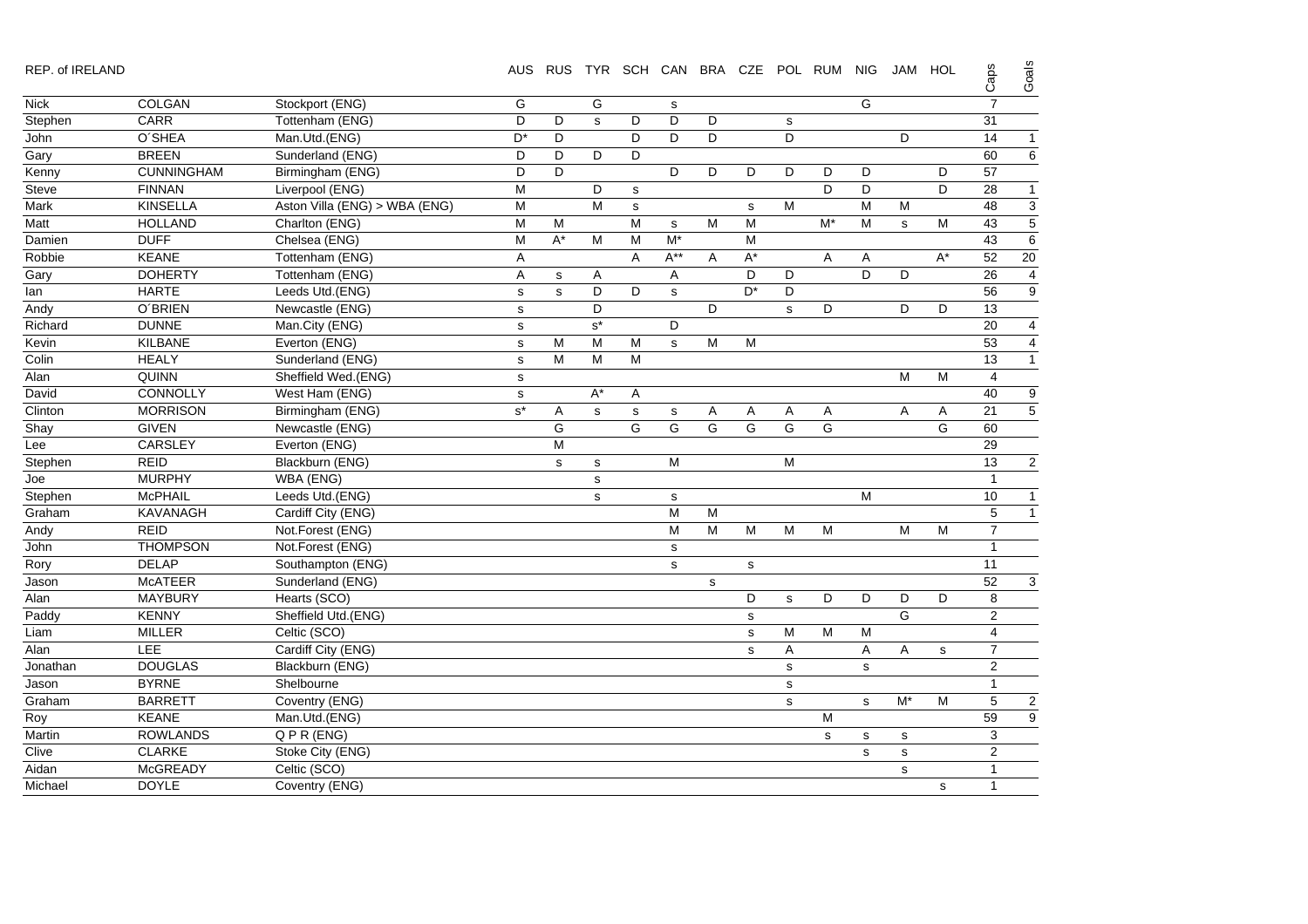| <b>ROMANIA</b>        |                    |                                   |              |       | UKR LUX DAN JAP |              | ITA         | GEO SCO BRD |             |                | <b>IRL</b>  | Caps                    | Goals          |
|-----------------------|--------------------|-----------------------------------|--------------|-------|-----------------|--------------|-------------|-------------|-------------|----------------|-------------|-------------------------|----------------|
| Bogdan                | <b>STELEA</b>      | Salamanca (SPA                    | G            |       |                 |              |             | G           | G           |                | $\mathbf s$ | 89                      |                |
| <b>Flavius Lucian</b> | <b>STOICAN</b>     | Dinamo Buc. > Shakhtar D. (UKR)   | D            | D     | D               | D            | D           | D           | D           | D              |             | 11                      |                |
| Razvan                | <b>RAT</b>         | Shakhtar Donetsk (UKR)            | D            | D     | D               | D            | D           | D           | D           | D <sup>*</sup> |             | 17                      | $\overline{1}$ |
| Adrian Mihai          | <b>IENCSI</b>      | Rapid Bucuresti > Sp.Moskva(RUS)  | D            | D     | D               | D            | D           |             | D           | D              | D           | 19                      |                |
| Cristian              | <b>CHIVU</b>       | AS Roma (ITA)                     | D            | D     | D               | D            |             |             | $D^*$       | D              |             | 36                      | 3              |
| Florin                | <b>SOAVA</b>       | Rapid Bucuresti > Sp.Moskva(RUS)  | M            | s     | s               | $\mathbf s$  |             | $\mathbf s$ | $\mathbf s$ |                | M           | 16                      |                |
| Alin                  | <b>STOICA</b>      | Club Brügge (BEL)                 | M            | s     |                 |              |             |             |             |                |             | 12                      |                |
| Dorinel               | <b>MUNTEANU</b>    | VfL Wolfsburg (GER)               | M            | M     | M               | M            | M           |             |             |                |             | 119                     | 16             |
| Daniel                | <b>PANCU</b>       | Besiktas (TYR)                    | M            | $M^*$ | $M^*$           | M            | M           | M           | $M^*$       |                |             | 20                      | 5              |
| Adrian                | <b>MUTU</b>        | Chelsea (ENG)                     | $A^{**}$     | $A^*$ | $A^*$           | $A^*$        | A           | $A^{**}$    | Α           |                |             | 35                      | 11             |
| Daniel                | <b>OPRITA</b>      | Steaua Bucuresti                  | A            |       |                 |              |             |             |             |                |             | $\mathbf{1}$            |                |
| Florentin             | <b>DUMITRU</b>     | Steaua Bucuresti                  | $\mathbf{s}$ | M     | M               |              | M           |             |             |                | M           | 17                      |                |
| Marian                | <b>ALIUTA</b>      | Steaua Bucuresti                  | $\mathbf s$  |       |                 |              |             |             |             |                | $\mathbf s$ | 3                       |                |
| Sebastian             | <b>TAMAS</b>       | Galatasaray(TYR) > Sp.Moskva(RUS) | $\mathbf s$  |       |                 |              |             | $\mathbf s$ |             |                |             | $\overline{4}$          |                |
| Nicolae               | <b>MITEA</b>       | Ajax (HOL)                        | $\mathbf{s}$ |       |                 |              | M           | M           | $\mathbf S$ |                |             | $\overline{4}$          |                |
| Daniel                | <b>NICOLAE</b>     | Rapid Bucuresti                   | $\mathbf s$  |       |                 |              |             |             |             |                | $\mathbf s$ | $\overline{2}$          |                |
| Ionut Alin            | <b>RADA</b>        | Univ.Craiova > Rapid Bucuresti    | $\mathbf s$  |       |                 |              |             | D           |             |                |             | $\overline{2}$          |                |
| Lucian                | SANMARTEAN         | Panathinaikos (GRE)               | $\mathbf s$  |       |                 |              |             |             |             |                |             | 3                       |                |
| Bogdan                | <b>LOBONT</b>      | Ajax (HOL)                        |              | G     | G               | G            | G           |             | $\mathbf s$ | G              | G           | 32                      |                |
| <b>Mirel Matei</b>    | <b>RADOI</b>       | Steaua Bucuresti                  |              | M     | M               | M            | D           |             |             | M              | D           | 29                      | $\mathbf{1}$   |
| <b>Ionel Viorel</b>   | <b>GANEA</b>       | Bursaspor (TYR) > Wolves (ENG)    |              | A*    | A               | Α            |             | Α           | Α           | A              | Α           | 44                      | 19             |
| <b>Florin Daniel</b>  | <b>BRATU</b>       | Galatasaray (TYR)                 |              | $s^*$ | s               | $\mathbf{s}$ | A           | $\mathbf s$ |             |                |             | 9                       | $\overline{2}$ |
| <b>Florin Lucian</b>  | <b>CERNAT</b>      | Dynamo Kyiv (UKR)                 |              |       | s               |              |             | $s^*$       | M           |                |             | 9                       | $\overline{1}$ |
| Nicolae               | <b>DICA</b>        | Arges Pitesti > Steaua Bucuresti  |              |       |                 | M            | s           |             |             | M              | M           | $\overline{4}$          |                |
| Paul Constantin       | <b>CODREA</b>      | Palermo (ITA)                     |              |       |                 | $\mathbf s$  |             |             |             |                |             | 18                      | $\mathbf{1}$   |
| Ianis Alin            | ZICU               | Dinamo Bucuresti                  |              |       |                 | $\mathbf s$  |             |             |             |                |             | $\mathbf{1}$            |                |
| Andrei                | <b>CRISTEA</b>     | FCM Bacau                         |              |       |                 | $\mathbf s$  | s           |             |             | s              |             | 3                       |                |
| Mihaita Paunel        | <b>PLESAN</b>      | Univ.Craiova                      |              |       |                 |              | $\mathbf s$ |             |             | $M^*$          | M           | 3                       | $\mathbf{1}$   |
| Ciprian Andrei        | <b>MARICA</b>      | Dinamo Bucuresti                  |              |       |                 |              | s           |             |             |                |             | $\mathbf{1}$            |                |
| lulian                | <b>MIU</b>         | Bursaspor (TYR)                   |              |       |                 |              | s           |             |             |                |             | 8                       |                |
| Claudiu               | RADUCANU           | Steaua Bucuresti                  |              |       |                 |              | s           |             |             |                |             | $\overline{2}$          |                |
| Sorin                 | <b>GHIONEA</b>     | <b>Otelul Galati</b>              |              |       |                 |              |             | D           |             | s              | D           | $\overline{4}$          |                |
| Florentin             | <b>PETRE</b>       | Dinamo Bucuresti                  |              |       |                 |              |             | M           | M           | M              |             | 24                      | $\overline{2}$ |
| Ovidiu                | <b>PETRE</b>       | Galatasaray (TYR)                 |              |       |                 |              |             | M           | M           | s              | $\mathbf s$ | $\overline{7}$          |                |
| Mihai                 | <b>TARARACHE</b>   | Grasshoppers (SCH)                |              |       |                 |              |             | s           |             |                |             | $\overline{2}$          |                |
| Cosmin                | <b>CONTRA</b>      | Atl.Madrid (SPA)                  |              |       |                 |              |             | $\mathbf s$ |             | $\mathbf s$    |             | 43                      | 5              |
| Emilian Ioan          | <b>DOLHA</b>       | Rapid Bucuresti                   |              |       |                 |              |             | $\mathbf s$ |             |                |             | $\overline{2}$          |                |
| Ionel Daniel          | <b>DANCIULESCU</b> | Dinamo Bucuresti                  |              |       |                 |              |             |             | s           | $A^{**}$       | A           | $\overline{4}$          | $\overline{c}$ |
| Gheorghe              | <b>CARAMARIN</b>   | <b>National Bucuresti</b>         |              |       |                 |              |             |             |             | $s^*$          |             | $\mathbf{1}$            | $\mathbf{1}$   |
| Adrian                | <b>NEAGA</b>       | Steaua Bucuresti                  |              |       |                 |              |             |             |             | $\mathbf s$    | s           | 3                       |                |
| Ioan Cristian         | <b>DANCIA</b>      | Torpedo Moskva (RUS)              |              |       |                 |              |             |             |             |                | D           | $\overline{\mathbf{4}}$ |                |
| Dan                   | <b>ALEXA</b>       | Dinamo Bucuresti                  |              |       |                 |              |             |             |             |                | $\mathbf s$ | $\mathbf{1}$            |                |
| <b>Marius</b>         | <b>CONSTANTIN</b>  | FC Brasov                         |              |       |                 |              |             |             |             |                | $\mathbf s$ | $\mathbf{1}$            |                |
| Cosmin                | <b>BARCAUAN</b>    | Dinamo Bucuresti                  |              |       |                 |              |             |             |             |                | $\sf s$     | $\overline{4}$          | $\overline{2}$ |
| Petre                 | <b>MARIN</b>       | <b>National Bucuresti</b>         |              |       |                 |              |             |             |             |                | s           | $\mathbf{1}$            |                |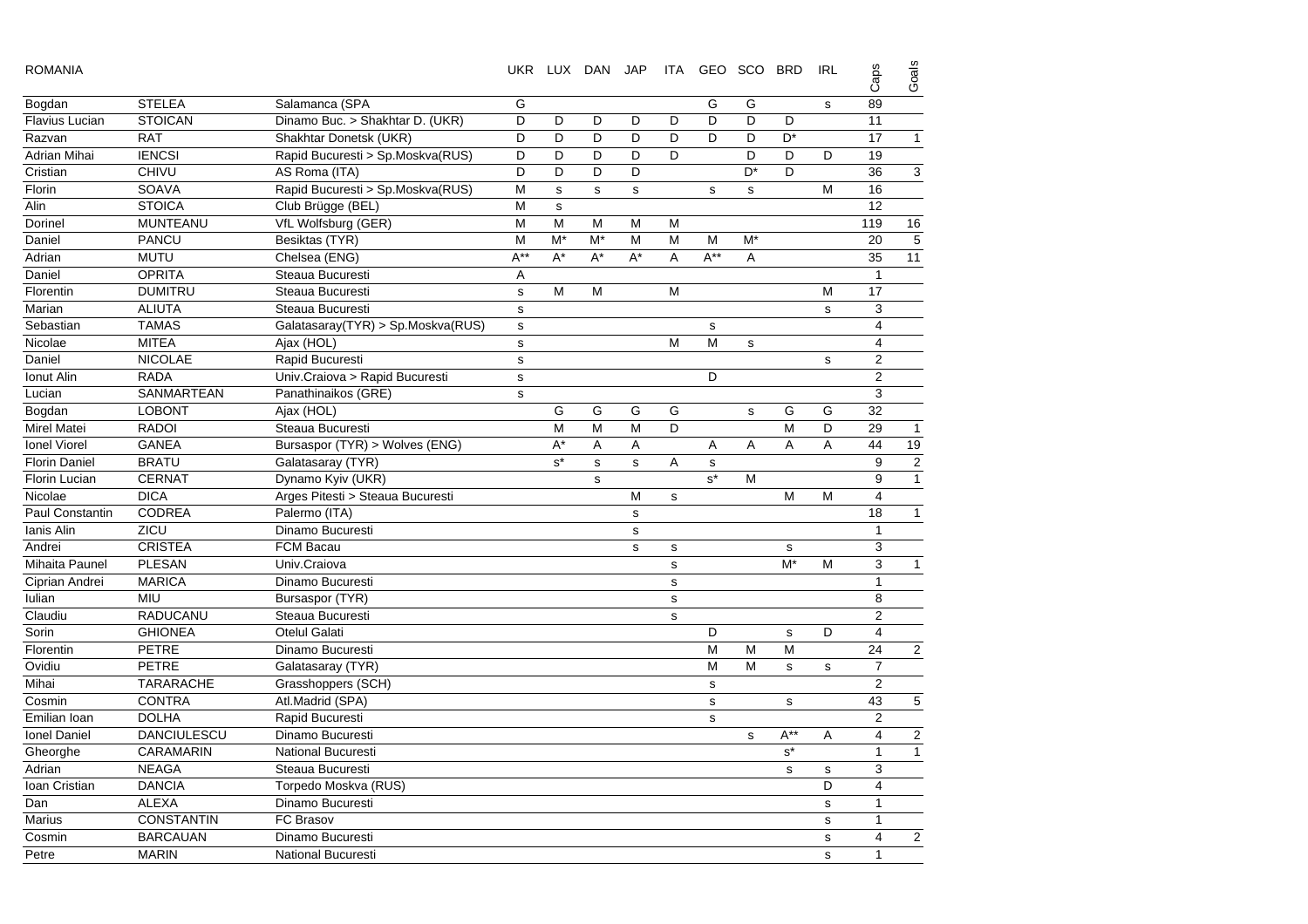| RUSSIA |
|--------|
|--------|

RUSSIA ISR IRL SCH GEO WAL WAL BUL NOR AUT SPA POR GRE

Goals Caps

|            |                    |                                    |       |             |        |                      |             |       |             |       |             |           |             |       | ඊ              | ଁ              |
|------------|--------------------|------------------------------------|-------|-------------|--------|----------------------|-------------|-------|-------------|-------|-------------|-----------|-------------|-------|----------------|----------------|
| Sergey     | <b>OVCHINNIKOV</b> | Lokomotiv Moskva                   | G     | G           | G      | G                    | G           |       | G           |       | G           | G         | G           |       | 34             |                |
| Vasily     | <b>BEREZUTSKY</b>  | <b>CSKA Moskva</b>                 | D     |             |        |                      |             |       |             |       |             |           |             |       | 2              |                |
| Alexei     | <b>BEREZUTSKY</b>  | <b>CSKA Moskva</b>                 | D     |             |        |                      |             |       |             |       |             |           |             |       | $\overline{4}$ |                |
| Sergey     | <b>IGNASHEVICH</b> | Lokomotiv Moskva > CSKA Moskva     | D     | $D^*$       | D      | D                    | D           | D     | D           | D     |             |           |             |       | 14             | 3              |
| Dmitri     | VASILYEV           | Shinnik Yaroslav                   | D     |             |        |                      |             |       |             |       |             |           |             |       | $\overline{1}$ |                |
| Yevgeny    | <b>ALDONIN</b>     | Rotor Volgograd > CSKA Moskva      | M     | $\mathbf s$ |        | $\mathbf S$          |             |       |             |       | $\mathbf s$ | M         | М           |       | 14             |                |
| Pyotr      | <b>BYSTROV</b>     | Saturn Ramenskove                  | M     |             |        |                      |             |       |             |       |             |           |             |       | $\overline{2}$ |                |
| Andrey     | <b>KARYAKA</b>     | Krylya Sovetov Samara              | M     |             | M      | M                    |             |       |             | s     | M           | s         | M           | M     | 20             | 3              |
| Dmitri     | LOSKOV             | Lokomotiv Moskva                   | M     |             |        |                      | M           |       | M           | M     |             |           | M           |       | 14             |                |
| Dmitri     | <b>SYCHEV</b>      | Marseille (FRA) > Lokomotiv M.     | Α     |             | s      | $\texttt{s}^{\star}$ | Α           |       | $A^{**}$    | Α     |             | s         |             | s     | 17             | 5              |
| Alexandr   | <b>KERZHAKOV</b>   | Zenit St.Petersburg                | Α     | $\mathbf s$ | Α      | Α                    |             |       | s           | s     | s           |           | A           |       | 19             | 3              |
| Dmitri     | <b>SENNIKOV</b>    | Lokomotiv Moskva                   | s     | D           | s      | D                    | D           | D     | D           | D     |             | D         | D           | s     | 16             |                |
| Yuri       | <b>KOVTUN</b>      | Spartak Moskva                     | s     |             |        |                      |             |       |             |       |             |           |             |       | 50             | $\overline{a}$ |
| Rolan      | <b>GUSEV</b>       | <b>CSKA Moskva</b>                 | s     | М           | M      | M                    | $\mathbf s$ | M     | M           | M     |             | ${\sf M}$ |             | M     | 27             | 1              |
| Roman      | PAVLIUCHENKO       | Spartak Moskva                     | s     |             |        |                      |             |       |             |       |             |           |             |       | $\overline{1}$ |                |
| Dmitri     | <b>KHOKHLOV</b>    | Lokomotiv Moskva                   | s     |             |        |                      |             |       |             |       |             |           |             |       | 46             | 5              |
| Sergey     | <b>SEMAK</b>       | <b>CSKA</b> Moskva                 | $s^*$ |             |        |                      |             |       |             |       |             |           |             |       | 39             | 4              |
| Vadim      | <b>EVSEEV</b>      | Lokomotiv Moskva                   |       | D           |        | D                    | D           | $D^*$ | D           | D     | D           | D         | D           | D     | 12             | 1              |
| Viktor     | <b>ONOPKO</b>      | Spartak-Alania > Saturn Ramenskoye |       | D           | D      | D                    | D           | D     | D           | D     |             |           |             |       | 112            | $\overline{7}$ |
| Alexei     | <b>SMERTIN</b>     | Portsmouth (ENG)                   |       | M           | M      |                      | M           | M     | M           | M     | M           | D         | D           |       | 42             |                |
| Valeri     | <b>YESIPOV</b>     | Rotor Volgograd                    |       | M           |        |                      |             |       |             |       |             |           |             |       | 5              |                |
| Alexandr   | <b>MOSTOVOI</b>    | Celta Vigo (SPA)                   |       | M           | $M^*$  | M                    | M           |       |             |       | M           | M         |             |       | 65             | 13             |
| Dmitri     | <b>ALENICHEV</b>   | FC Porto (POR)                     |       | M           |        |                      | M           | M     | s           |       |             | M         | M           | M     | 53             | 6              |
| Dmitri     | <b>BULYKIN</b>     | Dinamo Moskva                      |       | A           | $A***$ | $A^*$                | Α           | Α     | A           | Α     | Α           | Α         | $\mathbf s$ | $A^*$ | 11             | 5              |
| Andrey     | <b>SOLOMATIN</b>   | <b>CSKA Moskva</b>                 |       |             | D      |                      |             |       |             |       |             |           |             |       | 13             | 1              |
| Vladislav  | <b>RADIMOV</b>     | Zenit St.Petersburg                |       |             | M      |                      |             | s     | s           | $s^*$ | $\mathbf s$ | s         |             | M     | 31             | $\overline{3}$ |
| Marat      | <b>IZMAILOV</b>    | Lokomotiv Moskva                   |       |             | s      | s                    | s           | M     |             | M     | s           | M         | M           |       | 19             |                |
| Egor       | <b>TITOV</b>       | Spartak Moskva                     |       |             |        | $M^*$                |             | M     |             |       |             |           |             |       | 36             | $\overline{7}$ |
| Vyacheslav | <b>MALAFEEV</b>    | Zenit St.Petersburg                |       |             |        |                      |             | G     |             |       | $\mathbf s$ |           | $\mathbf s$ | G     | $\overline{4}$ |                |
| Igor       | <b>SEMSHOV</b>     | Torpedo Moskva                     |       |             |        |                      |             |       | M           |       |             |           |             | s     | $\overline{7}$ |                |
| Roman      | <b>SHARONOV</b>    | Rubin Kazan                        |       |             |        |                      |             |       | $\mathbf s$ | s     | D           | D         |             | D     | 5              |                |
| Vladimir   | <b>BYSTROV</b>     | Zenit St.Petersburg                |       |             |        |                      |             |       | s           |       | M           |           | s           |       | 3              |                |
| Igor       | <b>AKINFEEV</b>    | <b>CSKA Moskva</b>                 |       |             |        |                      |             |       |             | G     |             |           |             |       | $\overline{1}$ |                |
| Andrey     | <b>ARSHAVIN</b>    | Zenit St.Petersburg                |       |             |        |                      |             |       |             | s     |             |           |             |       | $\overline{4}$ | $\overline{1}$ |
| Denis      | <b>BOYARINTSEV</b> | <b>Rubin Kazan</b>                 |       |             |        |                      |             |       |             | s     |             |           |             |       | $\overline{1}$ |                |
| Dmitri     | <b>KIRICHENKO</b>  | <b>CSKA Moskva</b>                 |       |             |        |                      |             |       |             | $s^*$ | $\mathbf s$ |           |             | $A^*$ | 5              | $\overline{c}$ |
| Alexei     | <b>BUGAYEV</b>     | Torpedo Moskva                     |       |             |        |                      |             |       |             |       | D           |           | D           | D     | 3              |                |
| Alexandr   | <b>ANYUKOV</b>     | Krylya Sovetov Samara              |       |             |        |                      |             |       |             |       | D           |           |             | D     | 2              |                |
| Alexandr   | <b>PANOV</b>       | Torpedo Moskva                     |       |             |        |                      |             |       |             |       | Α           |           |             |       | 17             | 4              |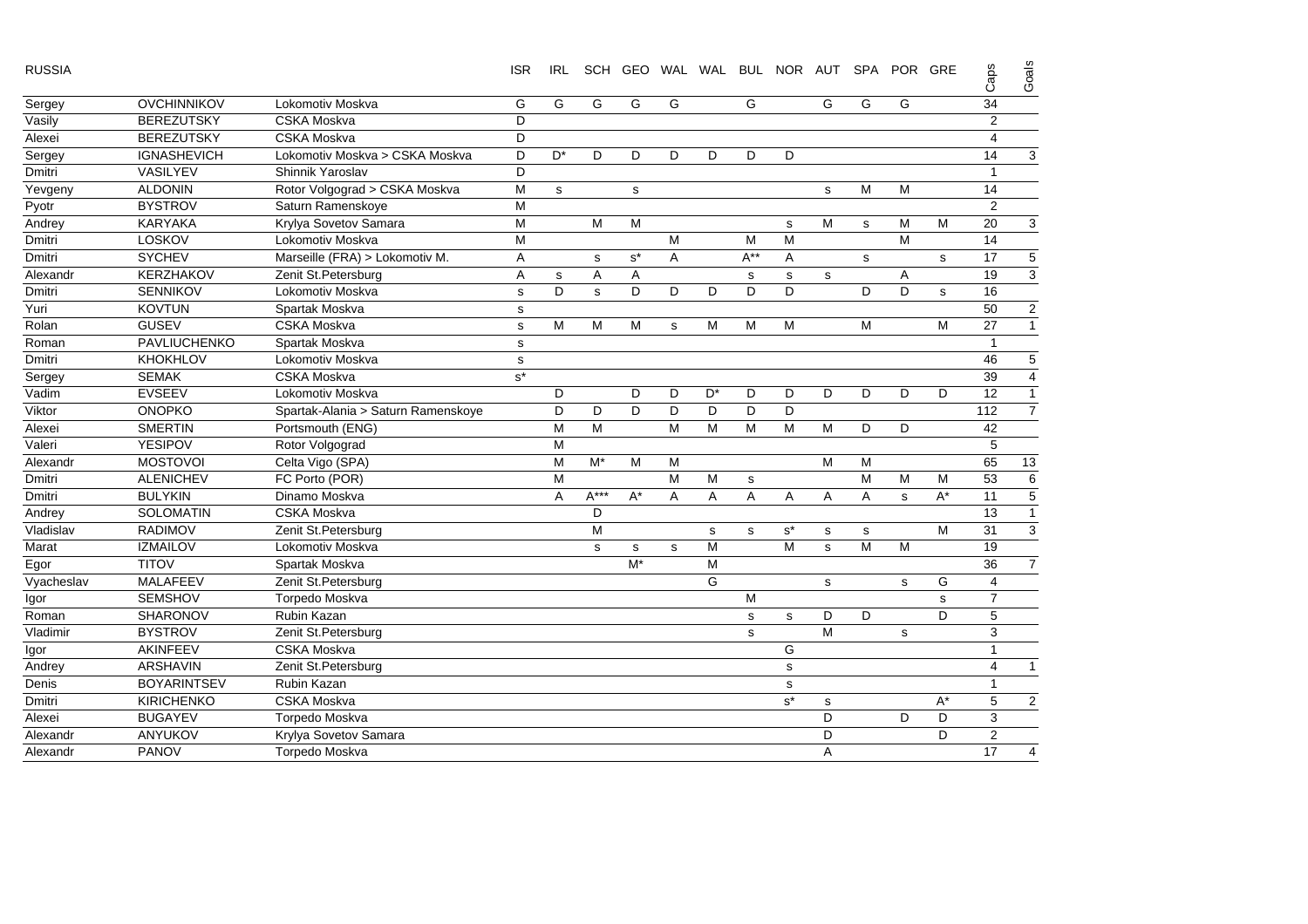| <b>SAN MARINO</b> |                    |                         | LIE   | <b>SWE</b> | 1 IF  | Caps           | Goals |
|-------------------|--------------------|-------------------------|-------|------------|-------|----------------|-------|
| Federico          | <b>GASPERONI</b>   | Urbino Calcio           | G     | G          | G     | 34             |       |
| Federico          | <b>CRESCENTINI</b> | <b>SS Tre Fiori</b>     | D     |            |       | 2              |       |
| Nicola            | <b>ALBANI</b>      | San Mauro Mare          | D     | D          | D     | 15             | 1     |
| Simone            | <b>BACCIOCCHI</b>  | Marchionni              | D     | D          | D     | 23             |       |
| Carlo             | <b>VALENTINI</b>   | Virtus Villa            | M     | M          | M     | 8              |       |
| Michele           | <b>MARANI</b>      | San Marino Calcio       | M     | M          | M     | 10             |       |
| Bryan             | <b>GASPERONI</b>   | Novafeltria             | M*    |            | S     | 24             |       |
| Damiano           | <b>VANNUCCI</b>    | <b>SS Virtus</b>        | M     | M          | s     | 24             |       |
| Michele           | <b>MORETTI</b>     | Sammaurese Calcio       | M     |            | s     | 2              |       |
| Paolo             | <b>MONTAGNA</b>    | Juvenes/Dogana          | A     | A          | s     | 34             |       |
| Nicola            | <b>CIACCI</b>      | <b>SS Pennarossa</b>    | $A^*$ |            | A     | 2              |       |
| Lorenzo           | <b>MORETTI</b>     | Gambettola Calcio       | s     | M          | s     | 9              |       |
| Luca              | <b>NANNI</b>       | <b>SS Murata</b>        | s     | s          |       | 4              |       |
| Alan              | TOCCACELI          | Libertas                | s     |            |       | 1              |       |
| Mirko             | <b>GENNARI</b>     | Novafeltria             |       | D          |       | 48             |       |
| Ivan              | <b>METTEONI</b>    | <b>SS Tre Fiori</b>     |       | D          |       | 44             |       |
| Alex              | <b>GASPERONI</b>   | San Marino Calcio       |       | A          | M     | $\overline{2}$ |       |
| Ermanno           | <b>ZONZINI</b>     | Juvenes/Dogana          |       | s          |       | 21             |       |
| Andy              | <b>SELVA</b>       | Spal Calcio             |       | s          | $A^*$ | 24             | 4     |
| Alessandro        | <b>DELLA VALLE</b> | <b>Tropical Coriano</b> |       |            | D     | $\overline{2}$ |       |
| Marco             | <b>DOMENICONI</b>  | Riccione Calcio         |       |            | M     | 1              |       |
| Riccardo          | <b>MUCCIOLI</b>    | Lugo AC                 |       |            | M     | 22             |       |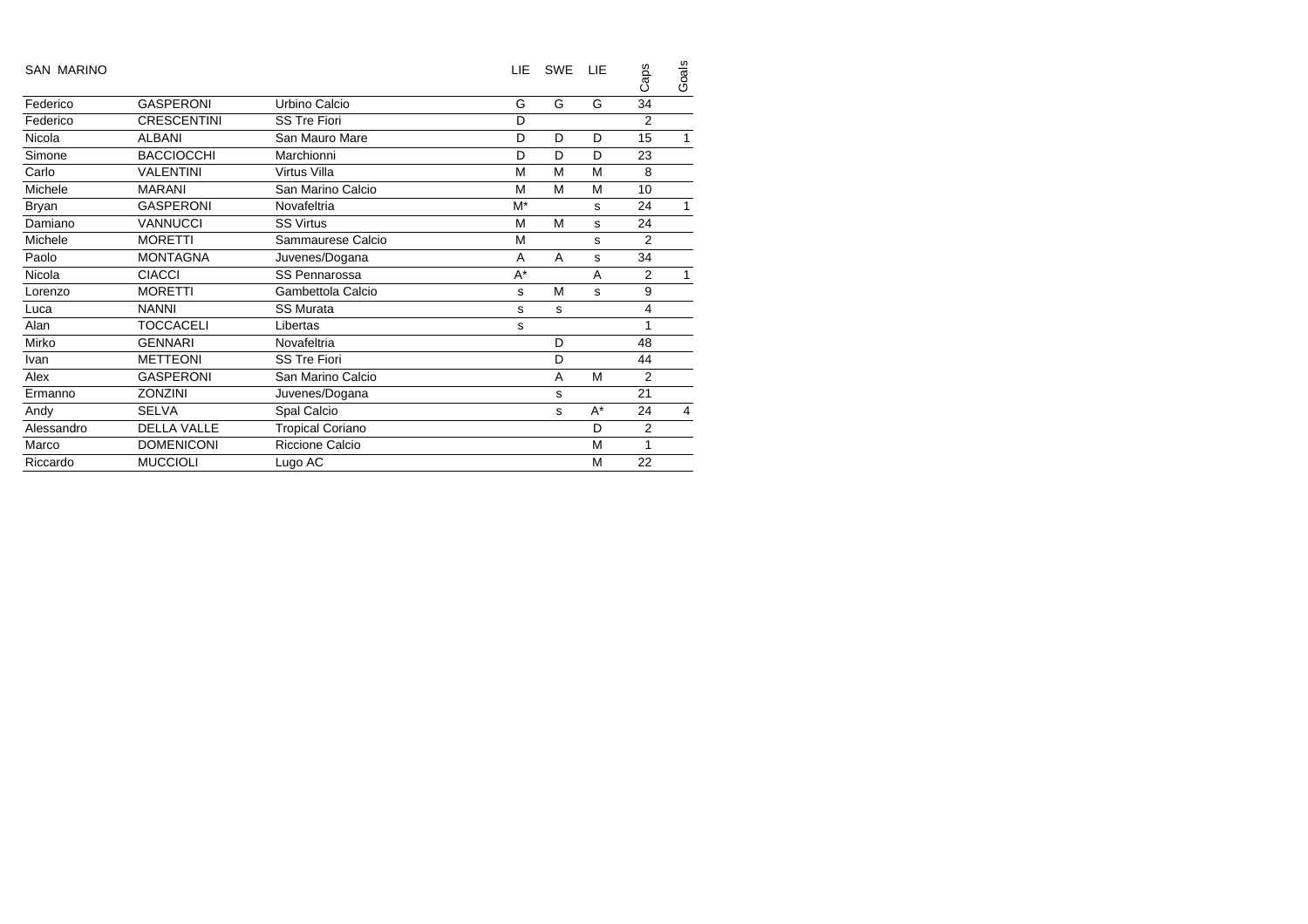| <b>SCOTLAND</b> |  |
|-----------------|--|
|-----------------|--|

| <b>SCOTLAND</b> |                   |                           |              | NOR FAR              | <b>BRD</b> | LIT.                 |              |             |                | HOL HOL WAL RUM DEN EST |             |             | <b>TRI</b>     | Caps           | Goals                     |
|-----------------|-------------------|---------------------------|--------------|----------------------|------------|----------------------|--------------|-------------|----------------|-------------------------|-------------|-------------|----------------|----------------|---------------------------|
| Robert          | <b>DOUGLAS</b>    | Celtic                    | G            | G                    | G          | G                    | G            | G           | G              |                         |             |             |                | 16             |                           |
| Maurice         | <b>ROSS</b>       | Rangers                   | D            |                      | s          |                      |              | $\mathbf s$ |                |                         |             |             |                | 12             |                           |
| Andy            | <b>WEBSTER</b>    | <b>Hearts</b>             | D            | D                    |            |                      |              |             | s              |                         |             | $\mathbf s$ | s              | 8              |                           |
| Steven          | <b>PRESSLEY</b>   | <b>Hearts</b>             | D            |                      | D          | D                    | D            | D           |                | D                       | D           | D           | M              | 19             |                           |
| Gary            | <b>NAYSMITH</b>   | Everton (ENG)             | D            | D                    | D          | D                    | D            | D           | D              |                         |             |             |                | 22             | $\mathbf{1}$              |
| Colin           | CAMERON           | Wolves (ENG)              | M            | M                    | M          | M                    |              |             | $\overline{M}$ | ${\sf M}$               | M           |             |                | 26             | $\overline{2}$            |
| Christian       | <b>DAILLY</b>     | West Ham (ENG)            | M            |                      | D          | D                    | M            |             | M              | M                       | M           |             |                | 52             | $\overline{3}$            |
| Barry           | <b>FERGUSON</b>   | Rangers > Blackburn (ENG) | M            | M                    | M          | M                    | M            | M           |                |                         |             |             |                | 21             | $\overline{2}$            |
| Paul            | <b>LAMBERT</b>    | Celtic                    | M            |                      | M          |                      |              |             |                |                         |             |             |                | 40             | $\mathbf{1}$              |
| Steve           | <b>CRAWFORD</b>   | Dunfermline               | Α            | A                    |            | A                    |              | s           |                | s                       |             | s           | A              | 19             | $\ensuremath{\mathsf{3}}$ |
| Don             | <b>HUTCHISON</b>  | West Ham (ENG)            | Α            |                      |            | $\mathbf s$          | $\mathsf{s}$ |             |                |                         |             |             |                | 26             | 6                         |
| Darren          | <b>FLETCHER</b>   | Man. Utd. (ENG)           | ${\tt S}$    |                      |            | $\texttt{s}^{\star}$ | M            | M           | M              |                         | M           |             | $M^*$          | $\overline{7}$ | $\overline{2}$            |
| Gavin           | <b>RAE</b>        | Dundee FC > Rangers       | s            | s                    | s          | M                    |              | M           |                | M                       |             | M           |                | 10             |                           |
| Paul            | <b>DEVLIN</b>     | Watford (ENG)             | $\mathbf{s}$ | M                    |            |                      |              |             |                |                         |             |             |                | 10             |                           |
| Jackie          | <b>McNAMARA</b>   | Celtic                    |              | D                    | D          | D                    | D            | D           | D              |                         |             |             | D              | 25             |                           |
| Lee             | <b>WILKIE</b>     | Dundee FC                 |              | D                    |            |                      | D            | D           |                |                         |             |             |                | 10             | $\mathbf{1}$              |
| Neil            | <b>McCANN</b>     | Southampton (ENG)         |              | $M^*$                | M*         |                      | M            | M           |                | ${\sf M}$               | $\mathbf s$ |             |                | 22             | 3                         |
| Paul            | <b>DICKOV</b>     | Leicester (ENG)           |              | $A^*$                |            |                      | Α            | Α           | Α              |                         |             |             |                | 8              | $\overline{1}$            |
| James           | <b>McFADDEN</b>   | Everton (ENG)             |              | $\texttt{s}^{\star}$ | Α          | M                    | $A^*$        | A           | s              | $\textbf{s}^{\star}$    | Α           | $A^*$       | Α              | 14             | $\overline{4}$            |
| Steven          | <b>THOMPSON</b>   | Rangers                   |              | s                    | Α          |                      |              |             |                | Α                       |             |             |                | 12             | $\mathbf{1}$              |
| Kenny           | <b>MILLER</b>     | Wolves (ENG)              |              |                      |            | A                    | s            | s           | Α              | Α                       |             | Α           | s              | 11             | $\overline{2}$            |
| Graham          | ALEXANDER         | Preston NE (ENG)          |              |                      |            | s                    |              |             |                | M                       |             |             |                | 13             |                           |
| Stephen         | <b>PEARSON</b>    | Motherwell > Celtic       |              |                      |            |                      | $\mathbf s$  |             | M              |                         |             |             |                | $\overline{2}$ |                           |
| Stephen         | <b>CALDWELL</b>   | Newcastle (ENG)           |              |                      |            |                      |              |             | D              |                         |             |             | s              | $\overline{4}$ |                           |
| Paul            | <b>RITCHIE</b>    | Walsall (ENG)             |              |                      |            |                      |              |             | D              |                         |             |             |                | $\overline{7}$ | $\mathbf{1}$              |
| Paul            | <b>GALLACHER</b>  | Blackburn (ENG)           |              |                      |            |                      |              |             | $\mathbf s$    |                         |             |             |                | $\mathbf{1}$   |                           |
| Graeme          | <b>MURTY</b>      | Reading (ENG)             |              |                      |            |                      |              |             | s              |                         |             |             |                | $\mathbf{1}$   |                           |
| Paul            | <b>GALLACHER</b>  | Dundee Utd.               |              |                      |            |                      |              |             |                | G                       | G           | G           |                | $\overline{7}$ |                           |
| Gary            | CALDWELL          | Hibernian                 |              |                      |            |                      |              |             |                | D                       | D           | D           | D <sup>*</sup> | 8              | $\mathbf{1}$              |
| John            | <b>KENNEDY</b>    | Celtic                    |              |                      |            |                      |              |             |                | D                       |             |             |                | 1              |                           |
| Stephen         | <b>CRAINEY</b>    | Southampton (ENG)         |              |                      |            |                      |              |             |                | s                       | D           |             |                | 6              |                           |
| Malcolm         | MacKAY            | Norwich (ENG)             |              |                      |            |                      |              |             |                |                         | D           | D           | D              | 3              |                           |
| Gary            | <b>HOLT</b>       | Norwich (ENG)             |              |                      |            |                      |              |             |                |                         | M           | M           | $M^*$          | 6              | $\mathbf{1}$              |
| Kevin           | <b>KYLE</b>       | Sunderland (ENG)          |              |                      |            |                      |              |             |                |                         | Α           |             |                | 8              |                           |
| Peter           | CANERO            | Leicester (ENG)           |              |                      |            |                      |              |             |                |                         | s           |             |                | $\mathbf{1}$   |                           |
| David           | <b>McNAMEE</b>    | Livingston                |              |                      |            |                      |              |             |                |                         |             | M           | s              | 2              |                           |
| Richard         | <b>HUGHES</b>     | Portsmouth (ENG)          |              |                      |            |                      |              |             |                |                         |             | M           | s              | $\overline{2}$ |                           |
| Nigel           | <b>QUASHIE</b>    | Portsmouth (ENG)          |              |                      |            |                      |              |             |                |                         |             | M           | $M^*$          | $\overline{2}$ | $\mathbf{1}$              |
| <b>Brian</b>    | <b>KERR</b>       | Livingston                |              |                      |            |                      |              |             |                |                         |             | $\mathbf s$ | s              | 3              |                           |
| Craig           | <b>GORDON</b>     | Hearts                    |              |                      |            |                      |              |             |                |                         |             |             | G              | 1              |                           |
| Jamie           | <b>McALLISTER</b> | Livingston                |              |                      |            |                      |              |             |                |                         |             |             | D              | $\mathbf{1}$   |                           |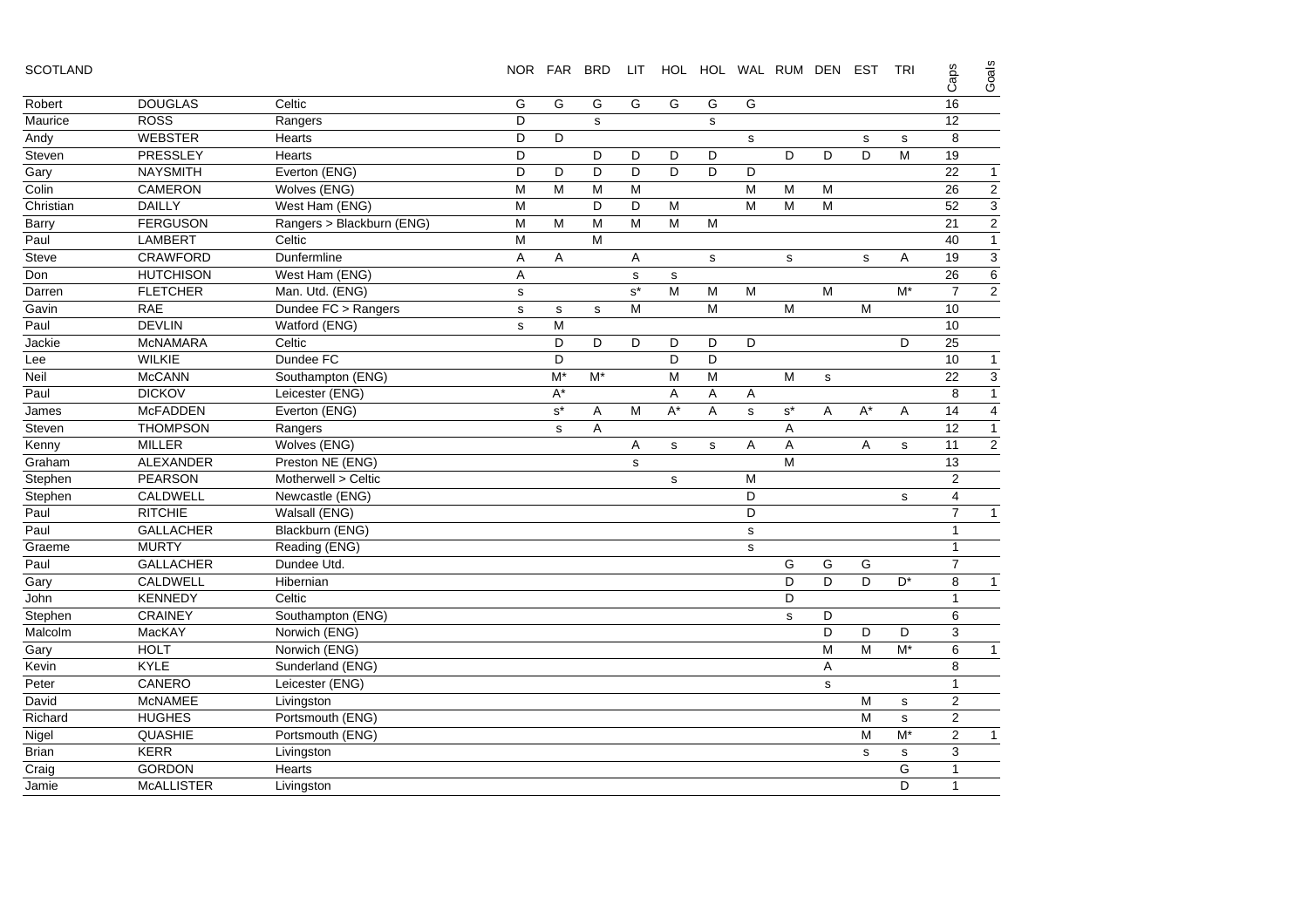| <b>SERBIA &amp; MONTENEGRO</b> |                     |                                     | WAL          | ITA         |                      |             | WAL POL NOR NIR |             | <b>SVK</b>  | <b>JAP</b>  | Caps            | Goals                   |
|--------------------------------|---------------------|-------------------------------------|--------------|-------------|----------------------|-------------|-----------------|-------------|-------------|-------------|-----------------|-------------------------|
| Dragoslav                      | <b>JEVRIC</b>       | Vitesse (HOL)                       | G            | G           | G                    |             |                 |             | G           | G           | 22              |                         |
| Goran                          | <b>GAVRANCIC</b>    | Dynamo Kyiv (UKR)                   | D            | D           | D                    |             | D               | D           |             |             | 10              |                         |
| Mladen                         | <b>KRSTAJIC</b>     | Werder Br.(GER)                     | D            | D           |                      | D           |                 | D           |             |             | 31              | $\overline{a}$          |
| Dejan                          | <b>STEFANOVIC</b>   | Portsmouth (ENG)                    | D            | D           |                      |             |                 |             |             |             | 23              |                         |
| Milivoje                       | <b>CIRKOVIC</b>     | Partizan Beograd                    | D            | D           | D                    |             |                 | D           |             |             | 11              |                         |
| Dragan                         | <b>MLADENOVIC</b>   | Crvena Zvezda                       | $M^*$        | M           | M                    | M           | M               |             | M           | M           | $\overline{7}$  | 1                       |
| <b>lvica</b>                   | <b>DRAGUTINOVIC</b> | Standard Liege (BEL)                | M            | M           |                      |             | M               | D           |             |             | 14              |                         |
| Dejan                          | <b>STANKOVIC</b>    | Lazio (ITA) > Inter (ITA)           | M            |             |                      | M           | M               |             |             |             | 44              | 8                       |
| Zvonimir                       | <b>VUKIC</b>        | Shakhtar Donetsk (UKR)              | M            |             | $M^*$                | $s^*$       | M               | M           |             |             | 12              | $\overline{c}$          |
| Darko                          | <b>KOVACEVIC</b>    | Real Sociedad (SPA)                 | Α            |             | Α                    | A           | Α               |             |             |             | 59              | 10                      |
| Mateja                         | <b>KEZMAN</b>       | PSV Eindhoven (HOL)                 | Α            | Α           | A                    |             | $\mathbf s$     | Α           |             |             | 32              | 11                      |
| Predrag                        | <b>DJORDJEVIC</b>   | Olympiakos (GRE)                    | $\mathbf s$  | M           |                      |             |                 |             |             |             | 23              | $\mathbf{1}$            |
| Sasa                           | <b>ILIC</b>         | Partizan Beograd > Celta Vigo (SPA) | $\mathbf{s}$ | $M^*$       |                      | M           | s               |             | M           | M           | 23              | 5                       |
| Savo                           | <b>MILOSEVIC</b>    | Celta Vigo (SPA)                    | s            | Α           | $\texttt{s}^{\star}$ | Α           |                 |             | $A^*$       | A           | 83              | 34                      |
| Branko                         | <b>BOSKOVIC</b>     | Paris SG (FRA)                      |              | $\mathbf s$ | M                    | $s^*$       |                 |             |             |             | 10              | $\overline{a}$          |
| Daniel                         | <b>LJUBOJA</b>      | Strasbourg (FRA) > Paris SG (FRA)   |              | $\mathbf s$ | $\mathbf{s}^*$       |             | Α               |             |             |             | $\sqrt{5}$      | $\overline{1}$          |
| Goran                          | <b>BUNJEVCEVIC</b>  | Tottenham (ENG)                     |              |             | D                    |             |                 |             |             |             | 16              |                         |
| Nenad                          | <b>DJORDJEVIC</b>   | Partizan Beograd                    |              |             | D                    | D           | D               |             |             |             | 9               |                         |
| Dragan                         | <b>SARAC</b>        | Crvena Zvezda                       |              |             | M                    | M           |                 |             | $\mathbf s$ | D           | 6               |                         |
| Nenad                          | <b>BRNOVIC</b>      | Zeta Golubovci                      |              |             | s                    | $\mathbf s$ | $\mathbf s$     |             |             |             | 12              |                         |
| Dragan                         | <b>ZILIC</b>        | Sartid Smederevo                    |              |             |                      | G           |                 |             |             |             | 8               |                         |
| Predrag                        | <b>OCOKOLJIC</b>    | Toulouse (FRA)                      |              |             |                      | D           | D               |             |             |             | $\overline{2}$  |                         |
| Milan                          | <b>DUDIC</b>        | Crvena Zvezda                       |              |             |                      | D           | D               |             | D           | D           | 8               |                         |
| Slobodan                       | <b>MARKOVIC</b>     | Zeleznik Beograd                    |              |             |                      | s           |                 |             |             |             | $\mathsf 3$     |                         |
| Nikola                         | <b>MALBASA</b>      | Partizan Beograd                    |              |             |                      | s           |                 |             |             |             | $\sqrt{5}$      |                         |
| Igor                           | <b>DULJAJ</b>       | Partizan Beograd                    |              |             |                      | s           |                 |             |             |             | 22              | $\overline{a}$          |
| <b>lvica</b>                   | <b>ILIEV</b>        | Partizan Beograd                    |              |             |                      | $s^*$       |                 |             |             |             | $\overline{2}$  | 1                       |
| Marko                          | <b>PANTELIC</b>     | Sartid Smederevo                    |              |             |                      | $\mathbf s$ |                 |             |             |             | $\mathbf{1}$    |                         |
| Vladimir                       | <b>DISLJENOVIC</b>  | Crvena Zvezda                       |              |             |                      |             | G               |             |             |             | $\mathbf{1}$    |                         |
| Nikola                         | <b>ZIGIC</b>        | Crvena Zvezda                       |              |             |                      |             | $\mathbf s$     |             |             |             | $\mathbf{1}$    |                         |
| Zoran                          | <b>BANOVIC</b>      | Sutjeska Niksic                     |              |             |                      |             |                 | G           |             |             | $\mathbf{1}$    |                         |
| Albert                         | <b>NADJ</b>         | Partizan Beograd                    |              |             |                      |             |                 | M           |             |             | $\overline{35}$ | 3                       |
| Veljko                         | <b>PAUNOVIC</b>     | Atl.Madrid (SPA)                    |              |             |                      |             |                 | $M^*$       |             |             | $\overline{2}$  | $\overline{\mathbf{1}}$ |
| Dusan                          | <b>PETKOVIC</b>     | Spartak Moskva (RUS)                |              |             |                      |             |                 | M           | D           | D           | 11              | 1                       |
| Goran                          | <b>TROBOK</b>       | Spartak Moskva (RUS)                |              |             |                      |             |                 | M           |             |             | 15              | 1                       |
| Milivoje                       | <b>VITAKIC</b>      | Crvena Zvezda                       |              |             |                      |             |                 | s           |             |             | $\mathbf{1}$    |                         |
| Jovan                          | <b>MARKOSKI</b>     | Zeleznik Beograd                    |              |             |                      |             |                 | s           | s           | $\mathbf S$ | $\overline{4}$  |                         |
| Vladimir                       | <b>IVIC</b>         | Partizan Beograd                    |              |             |                      |             |                 | $\mathbf s$ |             |             | 13              |                         |
| <b>Milos</b>                   | <b>KOLAKOVIC</b>    | OFK Beograd                         |              |             |                      |             |                 | s           | $\mathbf s$ | s           | 3               |                         |
| Djordje                        | <b>JOKIC</b>        | <b>OFK Beograd</b>                  |              |             |                      |             |                 |             | D           | D           | $\overline{2}$  |                         |
| Bojan                          | <b>NEZIRI</b>       | Metalurg Donetsk (UKR)              |              |             |                      |             |                 |             | D           | s           | $\overline{2}$  |                         |
| Aleksandar                     | <b>PANTIC</b>       | Obilic Beograd                      |              |             |                      |             |                 |             | M           | M           | $\overline{2}$  |                         |
| <b>Milos</b>                   | <b>MARIC</b>        | Zeta Golubovci                      |              |             |                      |             |                 |             | M           | M           | $\overline{2}$  |                         |
| Danko                          | LAZOVIC             | Feyenoord (HOL)                     |              |             |                      |             |                 |             | A           | A           | 3               |                         |
| Simon                          | <b>VUKCEVIC</b>     | Partizan Beograd                    |              |             |                      |             |                 |             | s           | s           | $\overline{2}$  |                         |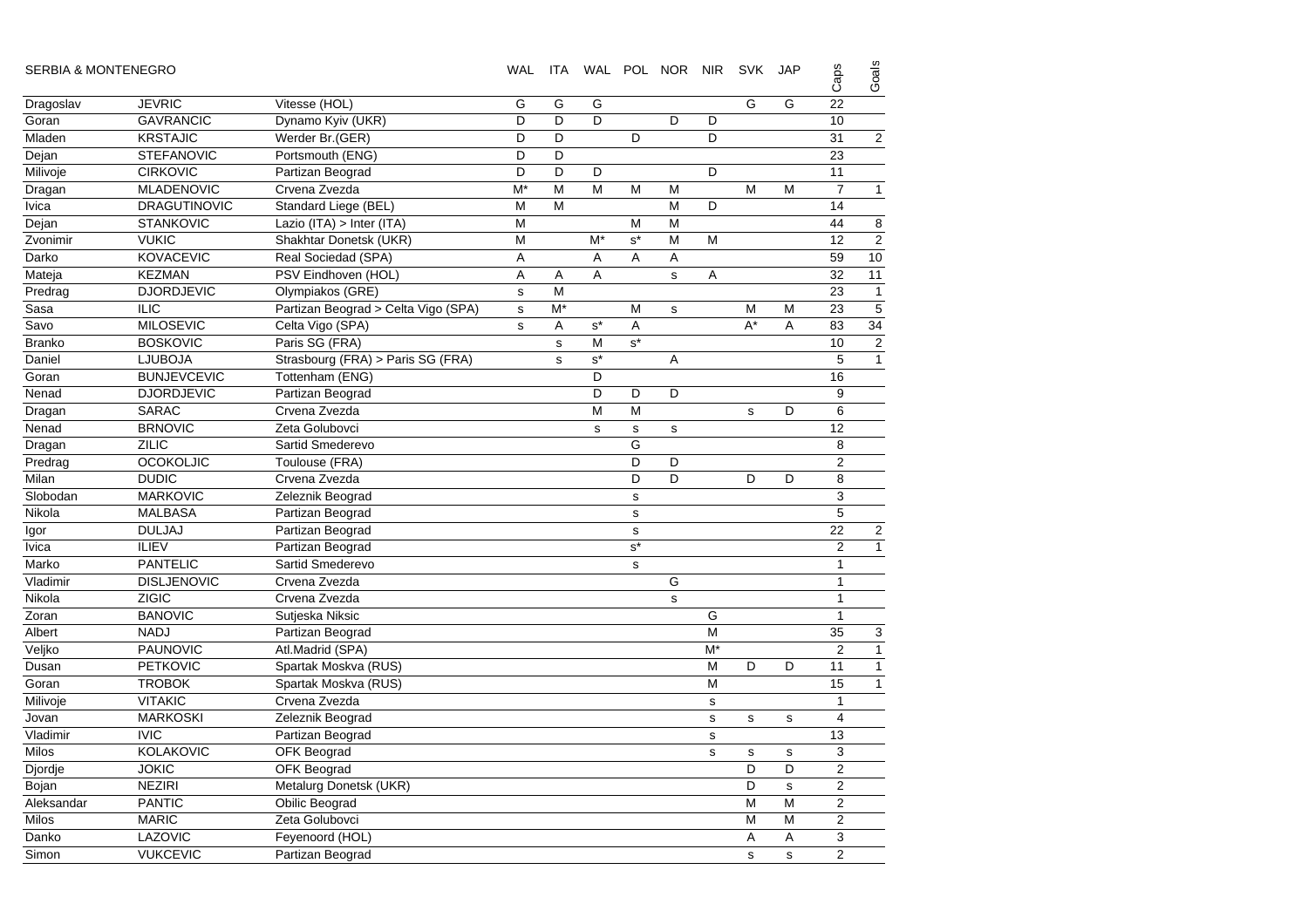|        | SERBIA & MONTENEGRO (continued) |                   | WAL | <b>ITA</b> | WAL | POL NOR | <b>NIR</b> | SVK | <b>JAP</b> | S | ഗ<br>ω |
|--------|---------------------------------|-------------------|-----|------------|-----|---------|------------|-----|------------|---|--------|
| Bojan  | ZAJIC                           | Obilic Beograd    |     |            |     |         |            |     |            |   |        |
| Nenad  | <b>JESTROVIC</b>                | Anderlecht (BEL)  |     |            |     |         |            |     |            |   |        |
| Dragan | <b>VUKMIR</b>                   | Ferencvaros (HUN) |     |            |     |         |            |     |            |   |        |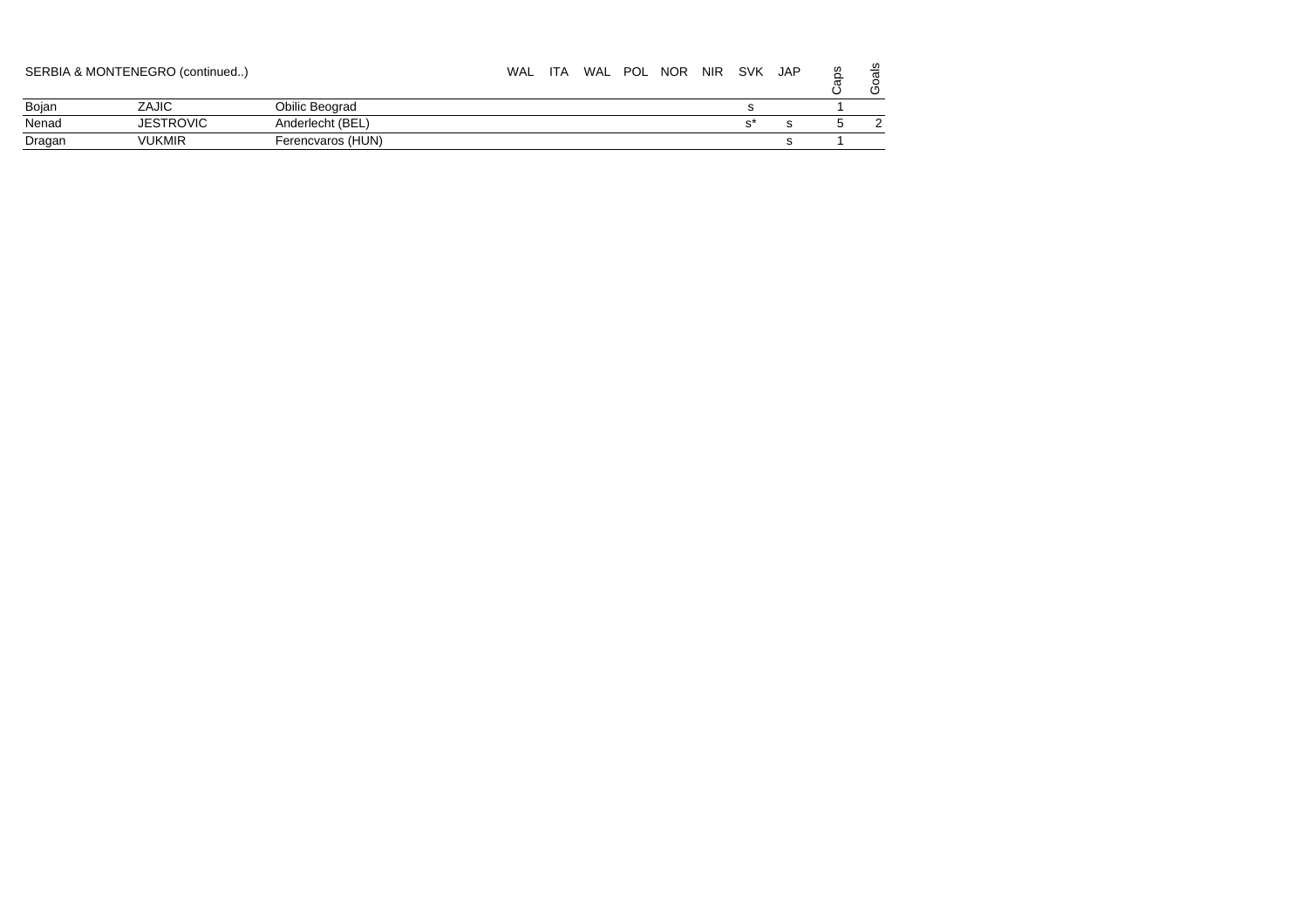| <b>SLOVAKIA</b>  |                    |                          |             | COL MAC     |             | LIE AUT UKR CRO JAP |                |             |       | <b>SER</b>  | Caps           | Goals                     |
|------------------|--------------------|--------------------------|-------------|-------------|-------------|---------------------|----------------|-------------|-------|-------------|----------------|---------------------------|
| <b>Branislav</b> | <b>RZESZOTO</b>    | Zilina                   | G           |             |             |                     |                |             |       |             | $\sqrt{3}$     |                           |
| Michal           | <b>HANEK</b>       | Dinamo Moskva (RUS)      | D           |             |             |                     | M              |             |       |             | 6              |                           |
| <b>Branislav</b> | <b>LABANT</b>      | Zilina                   | D           | D           | D           |                     |                |             |       |             | $\overline{7}$ |                           |
| Vladimir         | <b>LABANT</b>      | Sparta Praha (CZE)       | D           | D           |             | D                   |                |             |       |             | 26             | $\overline{2}$            |
| Maros            | <b>KLIMPL</b>      | Viktoria Zizkov (CZE)    | D           | D           | D           |                     | s              |             |       |             | 10             |                           |
| Karol            | <b>KISEL</b>       | Slovan Liberec (CZE)     | M           | $\mathbf s$ | M           |                     | s              | M           |       |             | 14             |                           |
| Radoslav         | ZABAVNIK           | Zilina                   | M           | M           | M           | D                   | D              | D           |       |             | 8              |                           |
| Rudolf           | <b>URBAN</b>       | Ruzomberok               | M           | $\mathbf s$ | $\mathbf s$ |                     | $\mathbf s$    |             | s     |             | 5              |                           |
| Martin           | <b>DURICA</b>      | Zilina                   | M           | M           |             |                     |                |             |       |             | $\overline{2}$ |                           |
| Robert           | <b>VITTEK</b>      | FC Nürnberg (GER)        | A           |             | $A^{**}$    | s                   | Α              | Α           |       |             | 22             | 6                         |
| Tomas            | <b>ORAVEC</b>      | Viktoria Zizkov (CZE)    | Α           | Α           | s           |                     |                |             |       |             | $\overline{7}$ | 3                         |
| Dusan            | <b>SNINSKY</b>     | Zilina                   | $\mathbf s$ | $\mathbf s$ |             |                     |                |             | M     | M           | $\overline{4}$ |                           |
| Miroslav         | <b>BARCIK</b>      | Zilina                   | s           |             |             |                     |                |             |       |             | $\mathbf{1}$   |                           |
| Marian           | <b>KURTY</b>       | Ruzomberok               | s           |             |             |                     |                |             |       |             | $\mathbf{1}$   |                           |
| Peter            | <b>BABNIC</b>      | Sigma Olomouc (CZE)      | $\mathbf s$ |             | s           |                     |                |             | A     | M           | 12             |                           |
| Miroslav         | KÖNIG              | Elazigspor (TYR)         |             | G           | G           | G                   | G              | G           |       |             | 43             |                           |
| Martin           | <b>PETRAS</b>      | Sparta Praha (CZE)       |             | D           |             |                     |                | M           |       |             | 14             | 1                         |
| Vladimir         | <b>JANOCKO</b>     | Austria Wien (AUT)       |             | M           | M           | M                   |                | s           |       |             | 34             | 3                         |
| Marek            | <b>MINTAL</b>      | FC Nürnberg (GER)        |             | M           |             | $s^*$               | M              |             |       |             | 15             | $\overline{3}$            |
| Szilard          | <b>NEMETH</b>      | Middlesbrough (ENG)      |             | $A^*$       | Α           | A                   | A              | Α           |       |             | 44             | 17                        |
| Stanislav        | <b>VARGA</b>       | Celtic (SCO)             |             |             | D           | D                   | D <sup>*</sup> | D           |       |             | 44             |                           |
| Vladimir         | <b>LEITNER</b>     | Teplice (CZE)            |             |             | D           |                     |                |             |       |             | 25             | $\mathbf{1}$              |
| Rastislav        | <b>MICHALIK</b>    | Sparta Praha (CZE)       |             |             | M           | M                   | M              | M           |       |             | 15             |                           |
| Roman            | <b>KRATOCHVIL</b>  | Denizlispor (TYR)        |             |             |             | D                   | D              | D           |       |             | 22             | 1                         |
| Igor             | <b>DEMO</b>        | Gladbach (GER)           |             |             |             | M                   |                | $\mathbf s$ |       |             | 21             | $\ensuremath{\mathsf{3}}$ |
| Miroslav         | <b>KARHAN</b>      | VfL Wolfsburg (GER)      |             |             |             | M                   | M              | M           |       |             | 63             | $\overline{2}$            |
| Marek            | <b>KREJCI</b>      | Artmedia Petrzalka       |             |             |             | Α                   |                |             |       |             | $\mathbf{1}$   |                           |
| Vratislav        | <b>GRESKO</b>      | Blackburn (ENG)          |             |             |             | s                   | D              | D           |       |             | 19             | $\mathbf{1}$              |
| Milan            | <b>IVANA</b>       | 1.FC Synot (CZE)         |             |             |             | s                   |                |             |       |             | $\mathbf{1}$   |                           |
| Lubos            | <b>REITER</b>      | Sigma Olomouc (CZE)      |             |             |             |                     | s              | s           | Α     | Α           | 19             | 6                         |
| Juraj            | <b>DOVICOVIC</b>   | ZTS Dubnica              |             |             |             |                     | s              | s           |       |             | $\overline{2}$ |                           |
| Kamil            | <b>CONTOFALSKY</b> | Zenit St.Peterburg (RUS) |             |             |             |                     |                |             | G     | G           | 5              |                           |
| Martin           | <b>POLJOVKA</b>    | Spartak Trnava           |             |             |             |                     |                |             | D     | D           | $\overline{2}$ |                           |
| Jan              | <b>DURICA</b>      | Artmedia Petrzalka       |             |             |             |                     |                |             | D     | D           | 2              |                           |
| Martin           | <b>SKRTEL</b>      | Trencin                  |             |             |             |                     |                |             | D     | D           | 2              |                           |
| <b>Balasz</b>    | <b>BORBELY</b>     | Artmedia Petrzalka       |             |             |             |                     |                |             | D     | D           | $\overline{2}$ |                           |
| Peter            | <b>KISKA</b>       | Zilina                   |             |             |             |                     |                |             | M     | $\mathbf s$ | 2              |                           |
| Igor             | <b>ZOFCAK</b>      | Ruzomberok               |             |             |             |                     |                |             | $M^*$ | M           | $\overline{2}$ |                           |
| Marek            | <b>CECH</b>        | Inter Bratislava         |             |             |             |                     |                |             | M     | M           | $\overline{2}$ |                           |
| Peter            | <b>DOLEZAJ</b>     | Zilina                   |             |             |             |                     |                |             | s     |             | $\overline{2}$ |                           |
| Ivan             | <b>BELAK</b>       | <b>Matador Puchov</b>    |             |             |             |                     |                |             | s     | $\mathbf s$ | $\overline{2}$ |                           |
| Mario            | <b>BRESKA</b>      | <b>Matador Puchov</b>    |             |             |             |                     |                |             | s     | A           | 3              |                           |
|                  |                    |                          |             |             |             |                     |                |             |       |             |                |                           |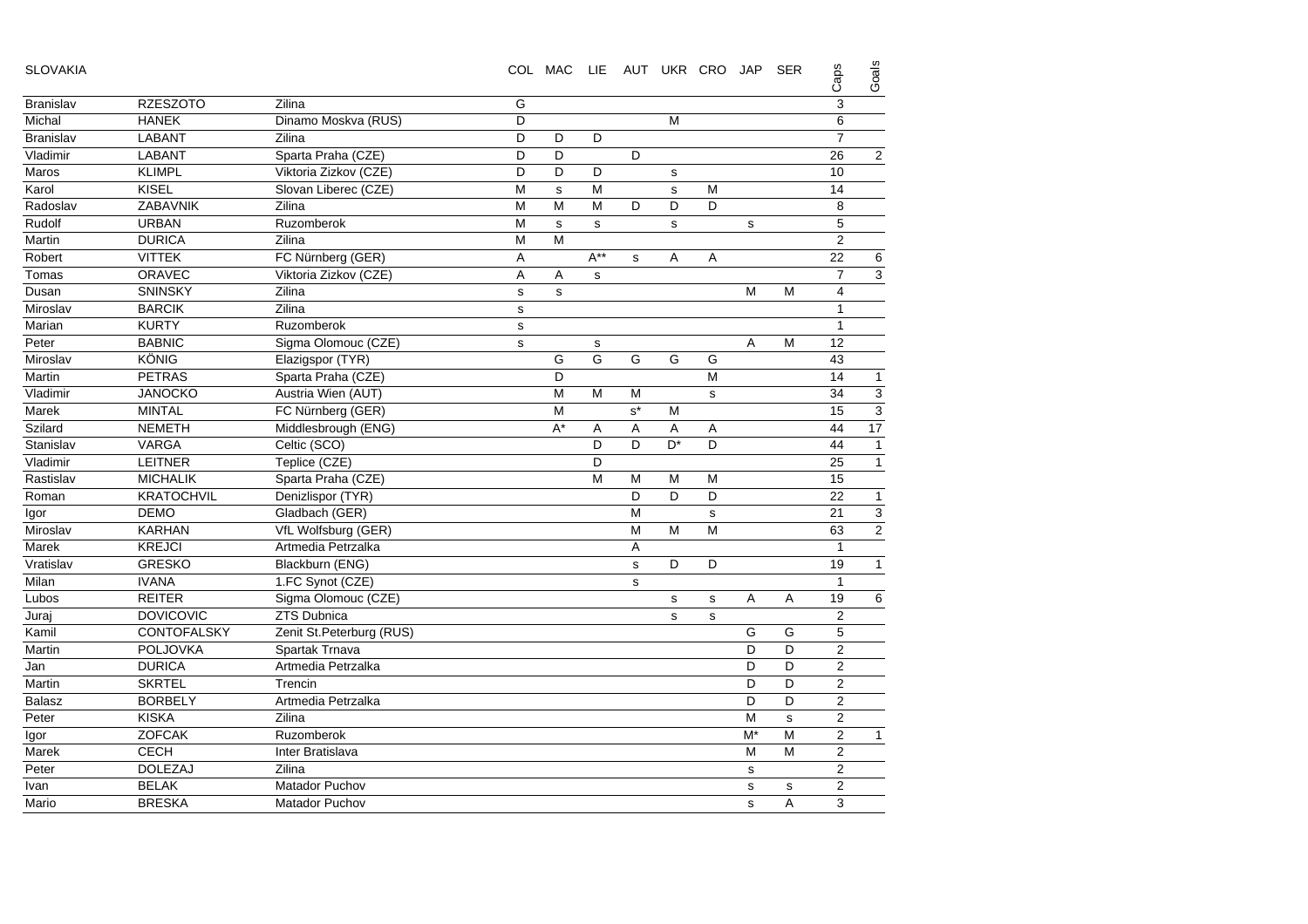| <b>SLOVENIA</b> |                   |                                    | <b>HUN</b> | <b>ISR</b> |   |          | FRA CYP CRO CRO |   | <b>POL</b> | LAT | SCH   | Caps           | Goals |
|-----------------|-------------------|------------------------------------|------------|------------|---|----------|-----------------|---|------------|-----|-------|----------------|-------|
| Marko           | <b>SIMEUNOVIC</b> | Olympiakos Nicosia (CYP)           | G          | G          | G | G        |                 |   | G          | G   |       | 58             |       |
| Fabijan         | <b>CIPOT</b>      | Al Arabi (QAT)                     | D          | D          | D | D        | D               | D | s          | s   |       | 15             |       |
| Amir            | <b>KARIC</b>      | Maribor > Torpede-Met.Moskva (RUS) | D          | D          | D |          | D               | D | D          | D   | D     | 60             | 1     |
| Aleksandar      | <b>KNAVS</b>      | Kaiserslautern (GER)               | D          | $D^*$      | D | D        | D               | D | D          | D   | D     | 52             | 3     |
| Goran           | <b>SUKALO</b>     | Unterhaching (GER)                 | $M^*$      | M          | M | M        | M               | M | M          | s   |       | 15             | 1     |
| Nastja          | <b>CEH</b>        | Club Brügge (BEL)                  | M          | $M^*$      | M | M        | M               | M | M          | M   | M     | 22             | 4     |
| Matei           | <b>SNOFL</b>      | Publikum Celie                     | M          | M          | s | s        |                 |   |            |     |       | $\overline{7}$ |       |
| Zlatko          | ZAHOVIC           | Benfica (POR)                      | M          | Α          | Α |          | A               | Α | Α          | A   | $M^*$ | 80             | 35    |
| Milenko         | <b>ACIMOVIC</b>   | Tottenham (ENG) > Lille (FRA)      | M          | M          | M | M        | M               | M | M          | M   | M     | 55             | 10    |
| Simon           | <b>SESLAR</b>     | Publikum Celje                     | Α          | s          |   |          |                 |   |            |     |       | 9              |       |
| Ermin           | <b>SILJAK</b>     | Dalian Shide (CHN)                 | Α          | $A^*$      | Α | $A^{**}$ | $A^*$           |   | Α          | Α   | Α     | 39             | 14    |
| Muamer          | <b>VUGDALIC</b>   | Domzale                            | s          |            | D | D        | D               | D | D          | s   |       | 27             |       |
| Bostjan         | <b>CESAR</b>      | Dinamo Zagreb (CRO)                | s          |            |   |          | s               |   | D          | D   | D     | 6              |       |
| Adem            | <b>KAPIC</b>      | Ferencvaros (HUN)                  | s          | M          | s | M        | s               | s | s          | M   |       | 8              |       |
| Anton           | <b>ZLOGAR</b>     | Olimpija                           | s          |            |   |          |                 |   |            |     |       | 8              |       |
| Sebastian       | <b>CIMIROTIC</b>  | Olimpija                           | $s^*$      | s          | s |          |                 |   |            |     | Α     | 23             | 5     |
| Ermin           | <b>RAKOVIC</b>    | Mura Murska Sobota                 | s          |            |   |          |                 | s | s          | s   |       | 11             |       |
| Miran           | <b>PAVLIN</b>     | Olympiakos Nicosia (CYP)           | s          |            | M | M        | M               | M | M          | M   | M     | 64             | 5     |
| Mladen          | <b>RUDONJA</b>    | Olimpija                           |            | s          |   | M        |                 | M |            |     |       | 66             |       |
| Spasoje         | <b>BULAJIC</b>    | FSV Mainz (GER)                    |            |            |   | s        | s               | s |            | D   | D     | 26             |       |
| Robert          | <b>KOREN</b>      | Publikum Celje                     |            |            |   | s        |                 |   | s          | s   | s     | $\overline{7}$ |       |
| Mladen          | <b>DABANOVIC</b>  | Lokeren (BEL)                      |            |            |   |          | G               | G |            |     |       | 25             |       |
| <b>Borut</b>    | <b>MAVRIC</b>     | Olimpija                           |            |            |   |          |                 |   | s          |     | G     | $\mathbf{2}$   |       |
| Suad            | <b>FILEKOVIC</b>  | Hajduk Split (CRO)                 |            |            |   |          |                 |   | s          |     |       | 3              |       |
| Ales            | <b>KOKOT</b>      | Nova Gorica                        |            |            |   |          |                 |   | s          | s   | s     | 3              |       |
| Klemen          | LAVRIC            | Inter Zapresic (CRO)               |            |            |   |          |                 |   |            | s   |       | 1              |       |
| Damir           | <b>BOTONJIC</b>   | Genclerbirligi (TYR)               |            |            |   |          |                 |   |            | s   |       | 1              |       |
| Almir           | <b>TANJIC</b>     | Primorje                           |            |            |   |          |                 |   |            |     | s     | 1              |       |
| Sasa            | <b>JAKOMIN</b>    | Koper                              |            |            |   |          |                 |   |            |     | s     | 1              |       |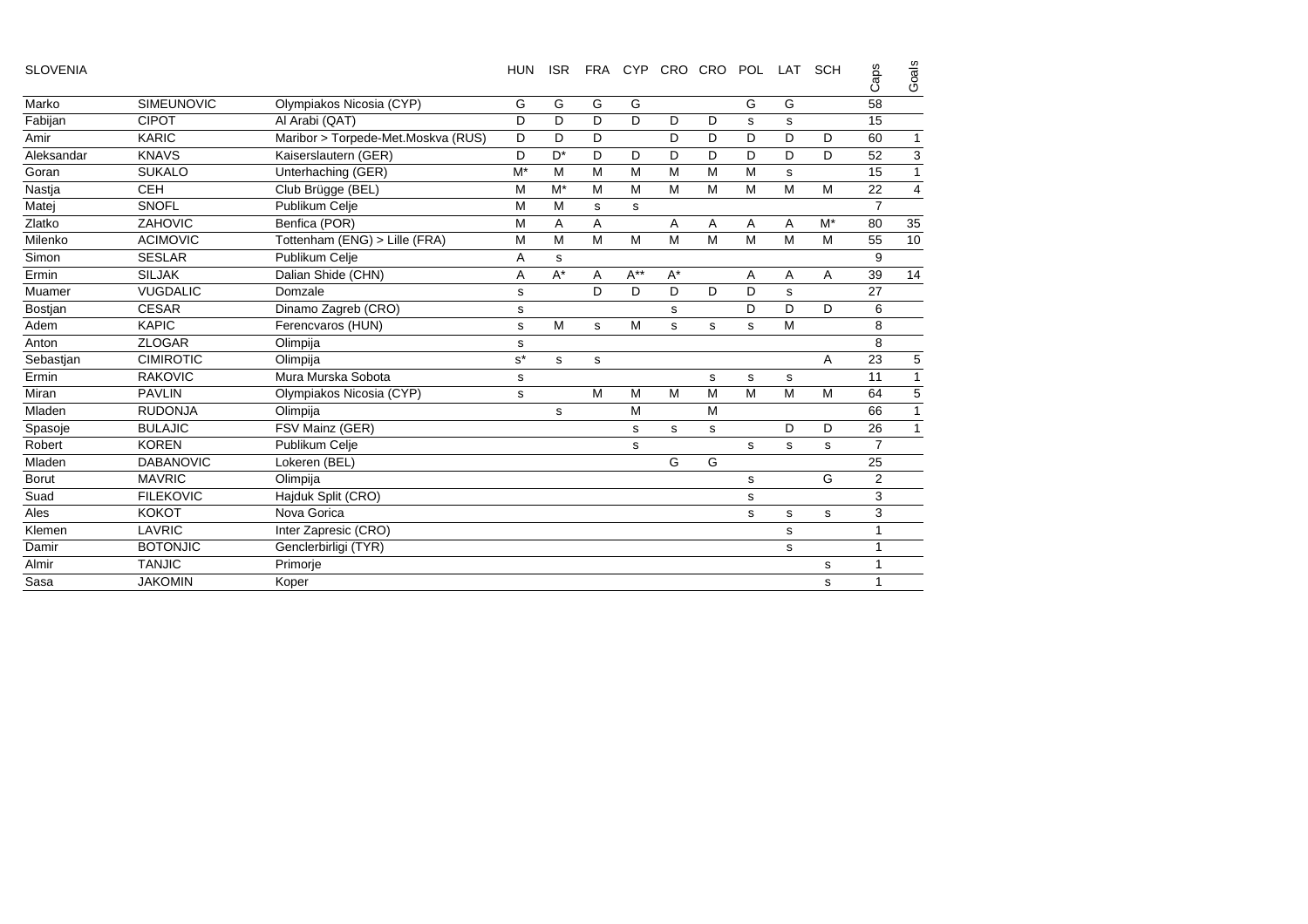| SPAIN |  |
|-------|--|
|       |  |

| <b>SPAIN</b>    |                   |                      | <b>POR</b>           |             |             |       | UKR ARM NOR NOR PER |             | <b>DAN</b> | <b>ITA</b> | <b>AND</b> | <b>RUS</b> | GRE                | <b>POR</b> | Caps           | Goals          |
|-----------------|-------------------|----------------------|----------------------|-------------|-------------|-------|---------------------|-------------|------------|------------|------------|------------|--------------------|------------|----------------|----------------|
| Iker            | <b>CASILLAS</b>   | <b>Real Madrid</b>   | G                    | G           | G           | G     | G                   | G           | s          | G          | G          | G          | G                  | G          | 40             |                |
| Miguel Angel    | <b>SALGADO</b>    | <b>Real Madrid</b>   | D                    | D           | D           | D     | D                   | D           | s          | D          |            |            |                    |            | 35             |                |
| Carlos          | <b>PUYOL</b>      | FC Barcelona         | D                    | D           | D           | D     | D                   | D           |            |            | D          | D          | D                  | D          | 28             | $\mathbf{1}$   |
| <b>JUANITO</b>  | Gutierrez         | <b>Betis Sevilla</b> | D                    | D           |             |       |                     |             |            | D          | s          |            |                    | D          | $\overline{7}$ |                |
| Carlos          | <b>MARCHENA</b>   | Valencia             | D                    | D           | D           | D     |                     | D           | D          |            | D          | D          | D                  |            | 17             |                |
| <b>XABI</b>     | <b>ALONSO</b>     | <b>Real Sociedad</b> | M                    | M           | $\mathbf s$ |       | M                   | M           | M          | M          | s          | s          |                    | M          | 11             |                |
| Ruben           | <b>BARAJA</b>     | Valencia             | M                    | M           | М           | M     | $\mathbf s$         | $M^*$       | s          | s          | $M^*$      | M          | M                  | s          | 35             | $\overline{7}$ |
| Josebe          | <b>ETXEBERRIA</b> | Ahtletic Bilbao      | $M^*$                | M           | М           | M     | $M^*$               | $M^*$       | M          | M          | M          | M          | M                  |            | 53             | 12             |
| <b>VICENTE</b>  | Rodriguez         | Valencia             | M                    | M           | М           | s     | $M^*$               | м           | s          | м          |            | м          | M                  | M          | 26             | $\mathbf{1}$   |
| <b>RAUL</b>     | Gonzalez          | <b>Real Madrid</b>   | Α                    | $A^{**}$    | $A^*$       | $A^*$ | $A^*$               | A           | $s^*$      | A          | A          | Α          | A                  | A          | 75             | 38             |
| <b>FERNANDO</b> | <b>TORRES</b>     | Atl. Madrid          | Α                    | A           |             | A     |                     |             | s          | $s^*$      | s.         | s          | s                  | A          | 9              | $\mathbf{1}$   |
| <b>XAVI</b>     | Hernandez         | FC Barcelona         | s                    | s           |             |       |                     | s           |            | s          | s          |            |                    |            | 19             |                |
| Juan Carlos     | <b>VALERON</b>    | Deportivo la Coruna  | s                    | $\mathbf s$ | $M^*$       | s     | M                   | M           |            | s          | $s^*$      | $s^*$      | s                  |            | 42             | 5              |
| Jose Antonio    | <b>REYES</b>      | <b>FC Sevilla</b>    | s                    | s           | $s^{**}$    | M     |                     |             |            |            |            |            |                    |            | 4              | $\overline{2}$ |
| Jose Santiago   | <b>CANIZARES</b>  | Valencia             | s                    |             |             |       |                     | s           | G          | s          | s          |            |                    |            | 43             |                |
| Enrique         | <b>ROMERO</b>     | Deportivo la Coruna  | s                    |             |             |       |                     |             |            |            |            |            |                    |            | $\overline{7}$ |                |
| <b>JOAQUIN</b>  | Sanchez           | <b>Betis Sevilla</b> | $\texttt{s}^{\star}$ |             |             | s     | s                   | s           |            | s          | s          |            | s                  | M          | 22             | 2              |
| <b>DIEGO</b>    | <b>TRISTAN</b>    | Deportivo la Coruna  | $s^*$                |             |             |       |                     |             |            |            |            |            |                    |            | 15             | $\overline{4}$ |
| Ivan            | <b>HELGUERA</b>   | <b>Real Madrid</b>   |                      |             | D           | D     | D                   | D           |            | D          | D          | D          | D                  | D          | 44             | 3              |
| David           | <b>ALBELDA</b>    | Valencia             |                      |             | M           | M     | M                   | $\mathbf s$ | s          | M          | M          | M          | M                  | M          | 19             |                |
| Alberto         | <b>LUQUE</b>      | Deportivo la Coruna  |                      |             | s           |       |                     | s           | M          |            | M          |            |                    | s          | $\overline{7}$ |                |
| <b>CESAR</b>    | Martin            | Deportivo la Coruna  |                      |             |             |       | D                   |             | D          | s          | $s^*$      |            |                    |            | 12             | 3              |
| Jose Maria      | <b>GUTI</b>       | <b>Real Madrid</b>   |                      |             |             |       | s                   |             | M          |            |            |            |                    |            | 11             | $\overline{2}$ |
| <b>RAUL</b>     | <b>BRAVO</b>      | <b>Real Madrid</b>   |                      |             |             |       |                     | s           |            | D          | D          | D          | D                  | D          | 14             |                |
| Raul            | <b>TAMUDO</b>     | Espanyol             |                      |             |             |       |                     | s           |            |            |            |            |                    |            | 4              | $\mathbf{1}$   |
| Francisco       | <b>GABRI</b>      | FC Barcelona         |                      |             |             |       |                     |             | D          |            | s          |            |                    |            | 3              |                |
| Joan            | <b>CAPDEVILLA</b> | Deportivo la Coruna  |                      |             |             |       |                     |             | D          |            | s          |            |                    |            | 4              |                |
| Fernando        | <b>MORIENTES</b>  | Monaco (FRA)         |                      |             |             |       |                     |             | $A^*$      | A          | $A^*$      | A          | $\mathsf{A}^\star$ | s          | 36             | 23             |
| <b>SALVA</b>    | <b>Ballesta</b>   | Malaga               |                      |             |             |       |                     |             | A          |            |            |            |                    |            | 4              |                |
| <b>MANUEL</b>   | <b>PABLO</b>      | Deportivo la Coruna  |                      |             |             |       |                     |             |            | s          |            |            |                    |            | 13             |                |
| Daniel          | <b>ARANZUBIA</b>  | Ahtletic Bilbao      |                      |             |             |       |                     |             |            |            | s          |            |                    |            |                |                |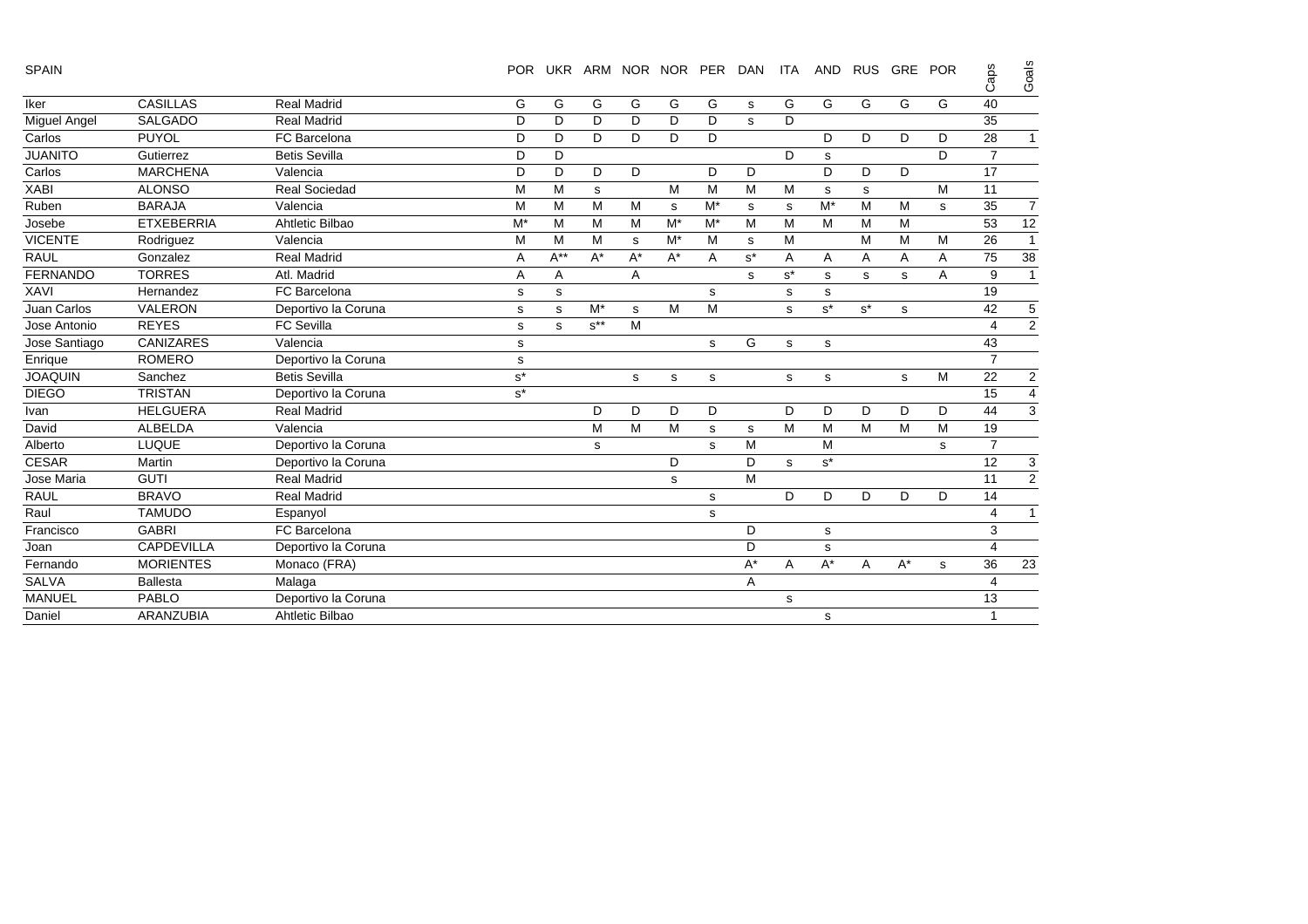| SWEDEN |  |  |  |  |  |  |
|--------|--|--|--|--|--|--|
|--------|--|--|--|--|--|--|

| u, |  |
|----|--|
|    |  |
|    |  |
| m  |  |
|    |  |

| SWEDEN         |                    |                                  |              | GRE SMA  |    | POL LET |   | EGY NOR ALB |       | ENG POR |       | <b>FIN</b> | POL         | <b>BUL</b> | <b>ITA</b>  | DEN HOL |             | Caps           | Goals          |
|----------------|--------------------|----------------------------------|--------------|----------|----|---------|---|-------------|-------|---------|-------|------------|-------------|------------|-------------|---------|-------------|----------------|----------------|
| Andreas        | <b>ISAKSSON</b>    | Djurgården                       | G            | G        | G  | G       |   | G           | G     | G       | G     |            | G           | G          | G           | G       | G           | 23             |                |
| Teddy          | LUCIC              | Bayer Leverkusen (GER)           | D            | D        | D  | D       |   |             | D     | D.      | D     | D          |             | D          |             |         |             | 61             |                |
| Michael        | <b>DORSIN</b>      | Strasbourg (FRA)                 | D            |          |    | s       |   |             |       |         |       |            |             |            |             |         |             | 5              |                |
| Olof           | <b>MELLBERG</b>    | Aston Villa (ENG)                | D            | D        | D* | D       | D |             |       | D       | D     |            | D           | D          | D           | D       | D           | 47             | $\mathbf{1}$   |
| Michael        | <b>SVENSSON</b>    | Southampton (ENG)                | D            | D        | D  | D       | D |             |       |         |       |            |             |            |             |         |             | 25             |                |
| Michael        | <b>NILSSON</b>     | Halmstad                         | M            | м        | M* | M       |   | M           | м     | м       |       |            | D           | м          | D           | D       | D           | 19             | 3              |
| Tobias         | LINDEROTH          | Everton (ENG)                    | M            | s        |    |         | M |             | M     | s       | M     | M          | M           | M          | M           |         | M           | 39             | $\mathbf{1}$   |
| Anders         | <b>SVENSSON</b>    | Southampton (ENG)                | $M^*$        | M        | M  | M       | M |             |       | M       | s     | M          | $\mathbf s$ | M          | M           |         | M           | 50             | 10             |
| Andreas        | <b>JOHANSSON</b>   | Djurgården                       | M            | s        |    | s       | s | M           |       |         | M     |            |             |            |             |         |             | 12             |                |
| Markus         | <b>ALLBÄCK</b>     | Aston Villa (ENG)                | A            |          | Α  | A       | s |             |       |         | Α     | $A^{**}$   | $s^*$       | $s^*$      | $\mathbf s$ | s       |             | 42             | 19             |
| Niklas         | <b>SKOOG</b>       | Malmö FF                         | Α            | s        |    |         |   | Α           | s     |         | s     |            |             |            |             |         |             | 9              | $\overline{4}$ |
| Magnus         | <b>HEDMAN</b>      | Celtic (SCO) > Ancona (ITA)      | s            |          |    |         | G |             |       |         | s     | G          |             |            |             |         |             | 56             |                |
| Erik           | <b>EDMAN</b>       | Heerenveen (HOL)                 | s            | D        | D  |         | D |             | D     | D       | s     | D          | D           | D          | D           | D       |             | 24             |                |
| Kim            | KÄLLSTRÖM          | Djurgården > Rennes (FRA)        | s            | $M^*$    |    | M       |   |             | M     | s       | $M^*$ |            | M           | s          | $\mathbf s$ | М       | s           | 22             | $\mathbf 2$    |
| Pontus         | <b>FARNERUD</b>    | Strasbourg (FRA)                 | $\mathsf{s}$ |          |    |         | M |             | M     |         |       | s          | $\mathbf s$ |            |             |         |             | 9              |                |
| Anders         | ANDERSSON          | Benfica (POR) > Belenenses (POR) | s            |          | s  |         | s |             |       | M       | s     | $M^*$      | s           |            |             | M       |             | 25             | 3              |
| Rade           | <b>PRICA</b>       | Hansa Rostock (GER)              | s            |          |    |         |   |             | s     |         |       |            |             |            |             |         |             | 6              |                |
| Andreas        | <b>JAKOBSSON</b>   | Brøndby IF (DEN)                 | $\mathbf s$  | M*       | М  | M       |   |             | D     |         | s     |            | $D^*$       | D          | D           | D       | D           | 36             | $\sqrt{2}$     |
| Zlatan         | <b>IBRAHIMOVIC</b> | Ajax (HOL)                       |              | $A^{**}$ | s  | s       |   |             |       | $A^*$   | A     | A          | Α           | $A^*$      | $A^*$       | A       | A           | 27             | 9              |
| <b>Mattias</b> | <b>JONSON</b>      | Brøndby IF (DEN)                 |              | A*       | Α  | A       | A |             |       | s       |       |            | s           |            | s           | $M^*$   | M           | 41             | $\overline{7}$ |
| Fredrik        | LJUNGBERG          | Arsenal (ENG)                    |              |          | M  |         |   |             |       |         |       |            | M           | $M^*$      | M           | M       | M           | 44             | $\overline{4}$ |
| Christoffer    | ANDERSSON          | Helsingborg > Lillestrøm (NOR)   |              |          |    | D       |   | D           |       |         |       |            |             |            |             |         |             | 18             |                |
| Alexander      | ÖSTLUND            | Hammarby                         |              |          |    |         | D | D           |       | s       |       | s          | s           |            |             |         | D           | 6              |                |
| Christian      | WILHELMSSON        | Anderlecht (BEL)                 |              |          |    |         | M |             |       | M       | M     | M          | M           | s          | M           | s       | $\mathbf s$ | 12             |                |
| Stefan         | <b>SELAKOVIC</b>   | Heerenveen (HOL)                 |              |          |    |         | A |             | $A^*$ |         |       |            |             |            |             |         |             | 10             | $\overline{4}$ |
| Max            | von SCHLEEBRÜGGE   | Hammarby                         |              |          |    |         | s | D           |       |         |       |            |             |            |             |         |             | 2              |                |
| Mikael         | <b>ANTONSSON</b>   | <b>IFK Göteborg</b>              |              |          |    |         |   | D           |       |         |       |            |             |            |             |         |             | $\mathbf{1}$   |                |
| Johan          | <b>ARNENG</b>      | Djurgården                       |              |          |    |         |   | M           |       |         |       |            |             |            |             |         |             | 1              |                |
| Martin         | <b>ERICSSON</b>    | <b>IFK Göteborg</b>              |              |          |    |         |   | M           |       |         |       |            |             |            |             |         |             | 1              |                |
| Mats           | <b>RUBARTH</b>     | <b>AIK Stockholm</b>             |              |          |    |         |   | M           |       |         |       |            |             |            |             |         |             | $\mathbf{1}$   |                |
| Lars           | <b>NILSSON</b>     | Elfsborg                         |              |          |    |         |   | s           |       |         |       |            |             |            |             |         |             | $\mathbf{1}$   |                |
| Petter         | <b>HANSSON</b>     | Heerenveen (HOL)                 |              |          |    |         |   |             | D     | s       | s     | D          |             |            |             |         |             | 5              |                |
| Johan          | <b>ELMANDER</b>    | NAC Breda (HOL)                  |              |          |    |         |   |             | A     | Α       | s     |            |             |            |             |         |             | 9              | 3              |
| Johan          | MJÄLLBY            | Celtic (SCO)                     |              |          |    |         |   |             |       | D       | D     | D          | s           |            |             |         |             | 48             | $\overline{4}$ |
| Magnus         | <b>KIHLSTEDT</b>   | FC København (DEN)               |              |          |    |         |   |             |       | s       |       |            |             |            |             |         |             | 13             |                |
| Erik           | <b>WAHLSTEDT</b>   | Helsingborg                      |              |          |    |         |   |             |       |         | D     |            |             |            |             |         |             | $\overline{2}$ |                |
| Henrik         | <b>LARSSON</b>     | Celtic (SCO)                     |              |          |    |         |   |             |       |         |       |            | $A^*$       | $A^{**}$   | Α           | $A^*$   | Α           | 78             | 28             |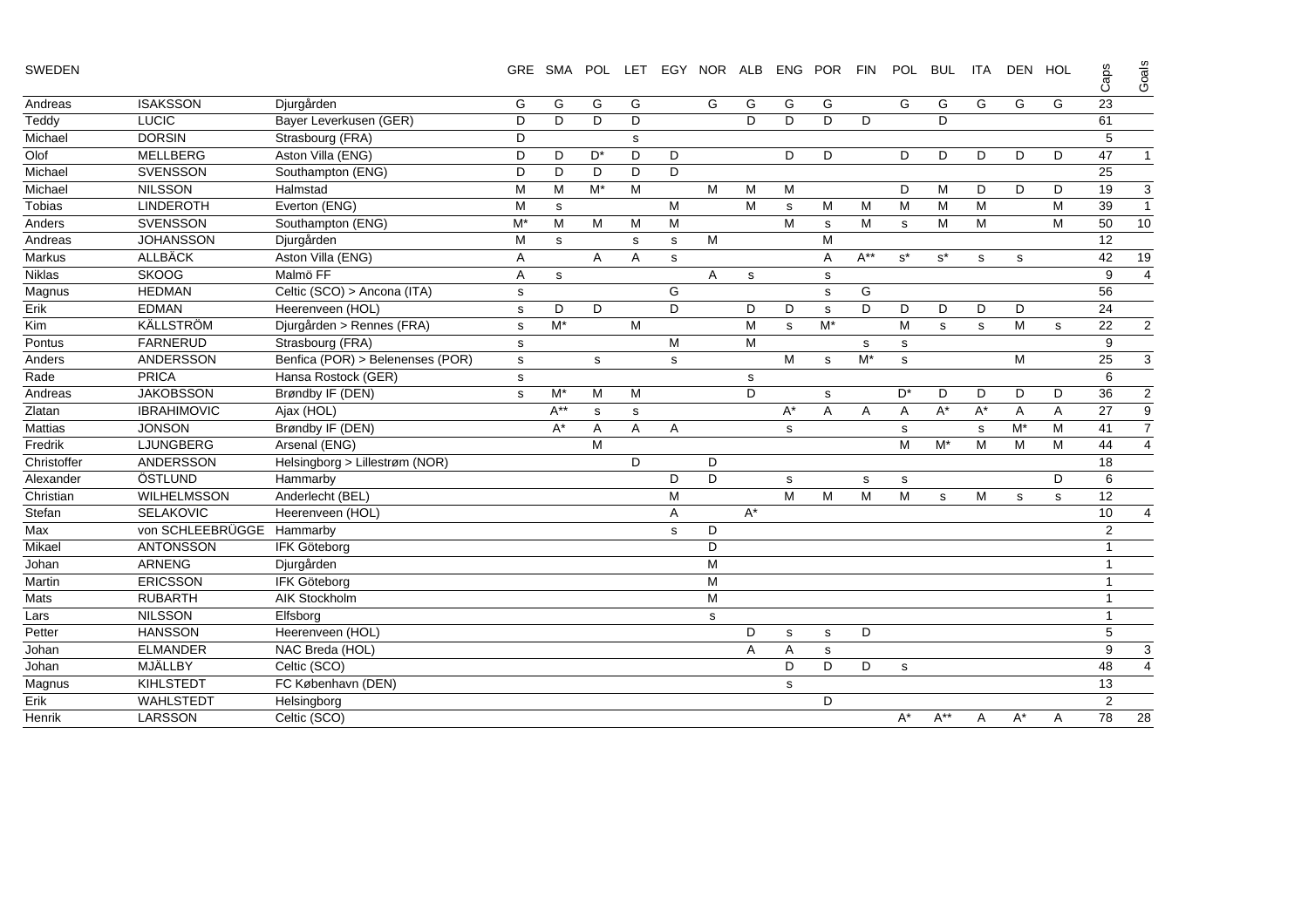| SWITZERLAND |                    |                            | <b>FRA</b> | <b>RUS</b> | IRL   |       | MAR GRE | <b>SLO</b> | <b>BRD</b> | LIE.  | <b>CRO</b>  | <b>ENG</b>  | <b>FRA</b> | Caps           | Goals          |
|-------------|--------------------|----------------------------|------------|------------|-------|-------|---------|------------|------------|-------|-------------|-------------|------------|----------------|----------------|
| Jöra        | <b>STIEL</b>       | Gladbach (GER)             | G          |            | G     | G     | G       | G          | G          |       | G           | G           | G          | 21             |                |
| Bruno       | <b>BERNER</b>      | Freiburg (GER)             | D          | D          |       | s     | D       | D          | s          | s     |             |             |            | 16             |                |
| Remo        | <b>MEYER</b>       | 1860 München (GER)         | D          | D          |       |       |         | s          |            |       |             |             |            | 5              |                |
| Stephane    | <b>HENCHOZ</b>     | Liverpool (ENG)            | D          | D          | s     | D     | D       | D          | s          | D     | s           |             | D          | 68             |                |
| Murat       | <b>YAKIN</b>       | <b>FC Basel</b>            | D          | D          | D     |       |         |            | D          | D     | D           | D           | D          | 45             | 4              |
| Fabio       | <b>CELESTINI</b>   | Marseille (FRA)            | M          | M          | s     | s     | M       | $s^*$      | s          | M     | s           | M           |            | 31             | $\overline{2}$ |
| Johann      | VOGEL              | PSV Eindhoven (HOL)        | М          | M          | M     | M     |         | M          | M          |       | M           |             | М          | 66             | $\overline{c}$ |
| Patrick     | MÜLLER             | Lyon (FRA)                 | M          | M          | D     | D     | D       | D          | D          |       | D           | D           | D          | 48             | $\mathbf 2$    |
| Ricardo     | <b>CABANAS</b>     | Grasshoppers               | M          | M          |       | s     |         | s          |            | s     |             | s           | M          | 20             | $\mathsf 3$    |
| Alexander   | <b>FREI</b>        | Rennes (FRA)               | A          | A          | $A^*$ | $A^*$ | Α       | Α          | Α          | Α     | Α           | Α           |            | 29             | 15             |
| Stephane    | <b>CHAPUISAT</b>   | Young Boys                 | Α          | Α          | Α     | A     | Α       | Α          | Α          | Α     | A           | Α           |            | 103            | 21             |
| Pascal      | <b>ZUBERBÜHLER</b> | <b>FC Basel</b>            | s          | G          |       |       | s       | s          |            | G     |             |             |            | 21             |                |
| Marco       | <b>ZWYSSIG</b>     | <b>FC Basel</b>            | s          |            |       | s     |         |            |            | s     |             |             |            | 20             | $\mathbf{1}$   |
| Raphael     | <b>WICKY</b>       | Hamburger SV (GER)         | s          | s          | M     | M     | M       | M          | M          | M     | M           | M           | М          | 56             |                |
| Mario       | <b>CANTALUPPI</b>  | FC Basel                   | s          |            |       |       |         |            |            |       |             |             |            | 23             | 4              |
| Benjamin    | <b>HUGGEL</b>      | FC Basel                   | s          | s          | M     | M     |         | M          | M          | s     | M           | M           | s          | 10             |                |
| Milaim      | <b>RAMA</b>        | Thun                       | s          | s          |       | s     |         | s          | s          | s     |             |             | s          | $\overline{7}$ |                |
| Bernt       | <b>HAAS</b>        | WBA (ENG)                  |            |            | D     | D     | D       | D          | D          | D     | D           | D           |            | 31             | 3              |
| Christoph   | <b>SPYCHER</b>     | Grasshoppers               |            |            | D     | D     |         | s          | s          | D     | D           | D           | D          | 10             |                |
| Hakan       | <b>YAKIN</b>       | FC Basel > Stuttgart (GER) |            |            | $M^*$ | M     | M       | $M^*$      | M          | M     | M           | M           | M          | 35             | 13             |
| Marco       | <b>STRELLER</b>    | FC Basel > Stuttgart (GER) |            |            | s     | s     | s       |            |            |       |             |             |            | 3              |                |
| Johan       | <b>LONFAT</b>      | Sochaux (FRA)              |            |            |       |       | M       | s          |            |       |             |             |            | 17             | 1              |
| Daniel      | <b>GYGAX</b>       | FC Zürich                  |            |            |       |       | s       | s          | s          | $A^*$ | $\mathbf s$ | $\mathbf s$ | A          | $\overline{7}$ | $\mathbf{1}$   |
| Stephane    | <b>GRICHTING</b>   | Auxerre (FRA)              |            |            |       |       |         | s          |            |       |             |             |            |                |                |
| Ludovic     | <b>MAGNIN</b>      | Werder Br.(GER)            |            |            |       |       |         |            | D          | s     |             |             | s          | 14             | $\mathbf{1}$   |
| Johann      | <b>VONLANTHEN</b>  | PSV Eindhoven (HOL)        |            |            |       |       |         |            |            | s     |             | s           | $A^*$      | 3              | $\mathbf{1}$   |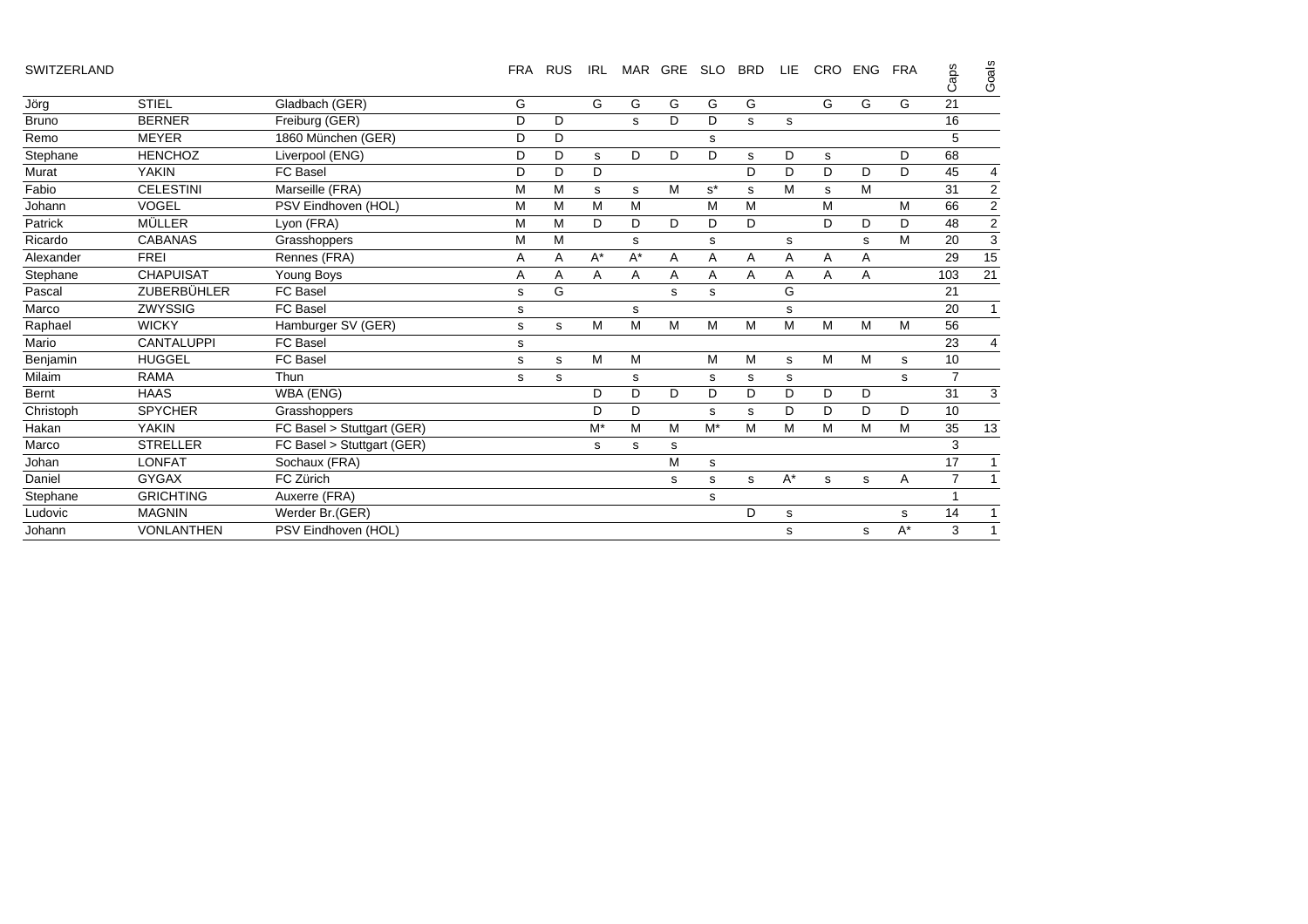| <b>TURKEY</b>      |                |                        | <b>MOL</b>     | LIE          | IRL                  | <b>ENG</b>     |              |             | LAT LAT DAN CRO |                         | <b>BEL</b>     | AUS         | AUS            | KOR KOR      |              | Caps            | Goals          |
|--------------------|----------------|------------------------|----------------|--------------|----------------------|----------------|--------------|-------------|-----------------|-------------------------|----------------|-------------|----------------|--------------|--------------|-----------------|----------------|
| RÜSTÜ              | Recber         | FC Barcelona (SPA)     | G              | G            | G                    | G              | G            |             | G               | G                       | G              | G           | G              | G            |              | 93              |                |
| <b>FATIH</b>       | Sonkaya        | Roda JC (HOL)          | D              |              |                      |                |              |             | D               | $\mathbf s$             |                |             |                |              |              | 6               |                |
| <b>ALPAY</b>       | Özalan         | Aston Villa (ENG)      | D              | D            | D                    | D              |              |             |                 |                         |                |             |                |              |              | 84              | $\overline{4}$ |
| <b>BULENT</b>      | Korkmaz        | Galatasaray            | D              | D            | D                    | D              | D            | D           |                 | $\mathbf s$             | D              | D           | D              | D            | D            | 99              | $\overline{3}$ |
| ERGÜN              | Penbe          | Galatasaray            | D              | D            | D                    | $\mathsf{s}$   | M            |             |                 |                         |                |             |                |              |              | 44              |                |
| <b>TUGAY</b>       | Kerimoglu      | Blackburn (ENG)        | M              | M            | M                    | M              | M            | M           |                 |                         |                |             |                |              |              | 92              | $\overline{2}$ |
| <b>TÜMER</b>       | Metin          | <b>Besiktas</b>        | M              | M*           | s                    |                | $\mathbf{s}$ | M           |                 |                         |                |             |                |              |              | $\,6$           | $\overline{1}$ |
| <b>OKAN</b>        | <b>Buruk</b>   | Inter (ITA)            | M              | M*           | s                    | M              | M            |             |                 |                         |                | M           | M              | M            | M            | 45              | $\overline{7}$ |
| <b>HASAN</b>       | Sas            | Galatasaray            | M              | $\mathsf{s}$ | M                    |                |              | s           |                 |                         | M              | M           |                | M            | M            | 33              | $\overline{2}$ |
| <b>NIHAT</b>       | Kahveci        | Real Sociedad (SPA)    | $A^*$          |              |                      | Α              | A            | Α           | Α               | Α                       |                |             | M*             | Α            | Α            | 30              | $\overline{7}$ |
| <b>HAKAN</b>       | Sükür          | Galatasaray            | A              | $A^*$        | $A^*$                | $\overline{A}$ |              | $A^*$       |                 | $\overline{A}$          | $\overline{A}$ | $A^{**}$    | $\mathsf{A}$   | $A^*$        | $A^*$        | 95              | 45             |
| ZAFER              | Özgültekin     | Ankaragücü             | $\mathbf s$    |              | s                    |                |              |             |                 |                         |                |             |                |              |              | $\sqrt{5}$      |                |
| ÖMER               | Catkic         | Gaziantepspor          | $\mathbf s$    |              | S                    |                |              | G           |                 |                         |                |             |                | $\mathsf{s}$ | s            | 18              |                |
| <b>FATIH</b>       | Akyel          | Fenerbahce             | $\mathbf s$    |              | D                    | D              | D            |             |                 | D                       |                |             | $\mathbf S$    | $\mathbf S$  | s            | 64              |                |
| <b>IBRAHIM</b>     | Toraman        | Gaziantepspor          | $\mathbf s$    |              |                      |                |              |             | M               | $\overline{\mathsf{M}}$ | $\mathbf s$    |             | $\overline{M}$ | $\mathbf s$  |              | $\overline{11}$ |                |
| <b>IBRAHIM</b>     | Üzülmez        | <b>Besiktas</b>        | $\mathbf s$    | D            | s                    | D              | D            | D           | D               |                         | $\mathbf s$    | $\mathbf s$ | D              | $\mathbf s$  | s            | 20              |                |
| <b>SERVET</b>      | Cetin          | Denizlispor            | $\mathbf s$    |              |                      |                |              |             |                 |                         |                |             |                |              |              | $\overline{4}$  |                |
| <b>SERKAN</b>      | Balci          | Genclerbirligi         | $\mathbf s$    |              |                      |                |              |             | $\mathbf s$     | M                       | $\mathbf s$    | M           | M              | M            | M            | 10              |                |
| <b>TUNCAY</b>      | Sanli          | Fenerbahce             | $\mathbf s$    | A            | Α                    | s              |              | $\mathbf s$ | $\overline{A}$  | A                       | A              | A           | A              | $\mathbf s$  | $\mathbf{s}$ | 18              | 3              |
| <b>SELCUK</b>      | Sahin          | Fenerbahce             | $\mathbf s$    |              |                      |                |              |             | s               |                         |                |             |                |              |              | $\overline{7}$  |                |
| AHMET              | Yildirim       | <b>Besiktas</b>        | $\mathbf s$    |              | s                    |                |              |             |                 |                         |                |             |                |              |              | $\overline{4}$  |                |
| GÖKDENIZ           | Karadeniz      | Trabzonspor            | $\mathbf s$    | s            | s                    |                | $\mathbf s$  | $\mathbf s$ | M               | M                       | $s^*$          |             |                |              |              | 15              | $\overline{4}$ |
| <b>OKAN</b>        | Yilmaz         | Bursaspor              | $\mathbf{s}^*$ |              | $\texttt{s}^{\star}$ |                |              |             |                 |                         |                |             |                |              |              | 8               | $\overline{5}$ |
| ÜMIT               | Davala         | Werder Br.(GER)        |                | D            | s                    |                |              | D           |                 |                         | M              |             |                |              |              | 41              | $\overline{4}$ |
| <b>DENIZ</b>       | <b>Baris</b>   | Genclerbirligi         |                | s            | s                    |                | $\mathbf s$  | D           | D               | D                       | D              | D           | s              | D            | D            | 15              |                |
| <b>TAYFUN</b>      | Korkut         | Espanyol (SPA)         |                |              | $\overline{M}$       |                |              |             |                 |                         |                |             |                |              |              | 42              | $\overline{1}$ |
| <b>EMRE</b>        | Belozoglu      | Inter (ITA)            |                |              | M                    | M              | M            | M           |                 |                         | M              | M           |                |              |              | 31              | $\overline{3}$ |
| <b>SERGEN</b>      | Yalcin         | <b>Besiktas</b>        |                |              |                      | M              |              |             |                 |                         |                |             |                |              |              | 37              | $\overline{5}$ |
| <b>ILHAN</b>       | Mansiz         | <b>Besiktas</b>        |                |              |                      | s              | Α            | $A^*$       |                 |                         |                |             |                |              |              | 21              | $\overline{7}$ |
| <b>EMRE</b>        | Asik           | <b>Besiktas</b>        |                |              |                      |                | D            |             |                 |                         |                |             |                |              |              | 21              | $\overline{2}$ |
| ÜMIT               | Ozat           | Fenerbahce             |                |              |                      |                |              |             | D               | D                       | D              | $D^*$       | D              | D            | D            | 25              | $\overline{1}$ |
| <b>ORHAN</b>       | Ak             | Galatasaray            |                |              |                      |                |              |             | M               |                         |                |             |                |              |              | $\mathbf{1}$    |                |
| <b>HAMIT</b>       | Altintop       | Schalke 04 (GER)       |                |              |                      |                |              |             | M               |                         | $\mathbf s$    |             |                | s            | s            | $\overline{4}$  |                |
| <b>CAGDAS</b>      | Atan           | Denizlispor            |                |              |                      |                |              |             | $\mathbf s$     | $s^*$                   |                |             |                |              |              | $\overline{2}$  | $\mathbf{1}$   |
| <b>TOLGA</b>       | Seyhan         | Trabzonspor            |                |              |                      |                |              |             | $\mathbf{s}$    | D                       | D*             | D           | $\mathbf s$    | D            | D            | $\overline{7}$  | $\mathbf{1}$   |
| ZAFER              | Biryol         | Konyaspor              |                |              |                      |                |              |             | $\mathbf s$     | $\texttt{s}^{\star}$    | $\mathbf s$    |             |                | $\mathbf s$  | ${\tt S}$    | $\sqrt{5}$      | $\mathbf{1}$   |
| <b>FARUK</b>       | Bayar          | Istanbulspor           |                |              |                      |                |              |             | $\mathbf s$     |                         |                |             |                |              |              | $\mathbf{1}$    |                |
| <b>UGUR</b>        | Inceman        | Manisaspor             |                |              |                      |                |              |             | $\mathbf s$     |                         |                |             |                |              |              | $\mathbf{1}$    |                |
| <b>TAYFUR</b>      | Havatcu        | <b>Besiktas</b>        |                |              |                      |                |              |             |                 | $\mathbf s$             |                |             |                |              |              | 45              | 6              |
| <b>KENAN</b>       | Yelek          | Samsunspor             |                |              |                      |                |              |             |                 | $\mathbf s$             |                |             |                |              |              | $\mathbf{1}$    |                |
| MUSTAFA KORAY Avci |                | Rizespor               |                |              |                      |                |              |             |                 | $\mathbf s$             |                |             | $\mathbf s$    |              |              | $\overline{2}$  |                |
| <b>BULENT</b>      | Bolukbasi      | Gaziantepspor          |                |              |                      |                |              |             |                 | $\mathbf s$             |                |             |                |              |              | $\mathbf{1}$    |                |
| <b>YILDIRAY</b>    | <b>Bastürk</b> | Bayer Leverkusen (GER) |                |              |                      |                |              |             |                 |                         | $M^*$          |             |                | M            | M            | 34              | $\mathbf{2}$   |
| <b>VOLKAN</b>      | Demirel        | Fenerbahce             |                |              |                      |                |              |             |                 |                         | $\mathbf s$    |             | s              |              | G            | 3               |                |
| <b>MURAT</b>       | Hacioglu       | Diyarbakirspor         |                |              |                      |                |              |             |                 |                         | s              | $\mathbf s$ | s              |              |              | 3               |                |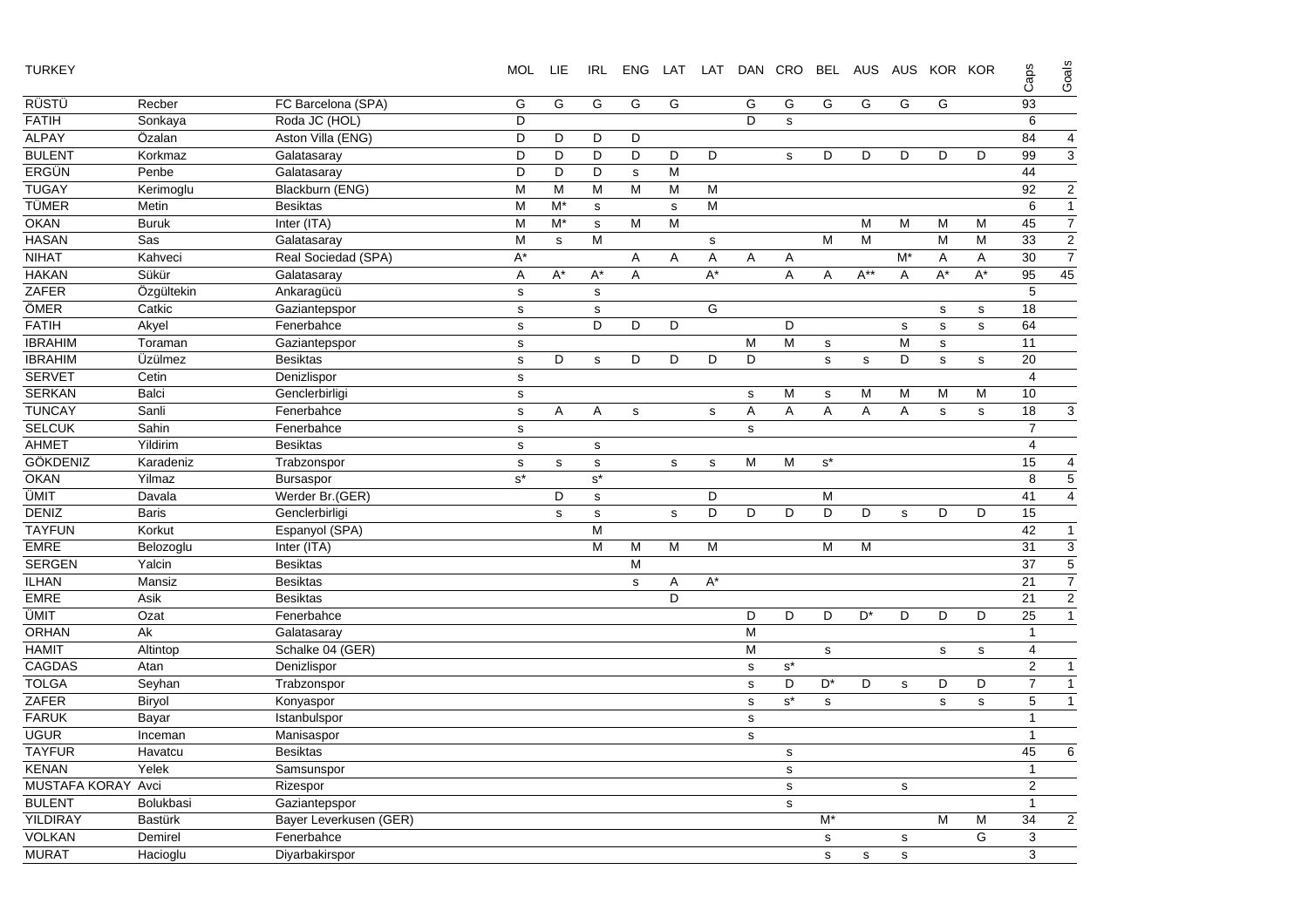| TURKEY |          |                | <b>MOL</b> | <b>LIE</b> | IRL | ENG LAT | LAT | DAN CRO | BEL | AUS | AUS | KOR KOR |  | ≌<br>ပ       |
|--------|----------|----------------|------------|------------|-----|---------|-----|---------|-----|-----|-----|---------|--|--------------|
| SERHAT | Akin     | Fenerbahce     |            |            |     |         |     |         |     |     | ΙVΙ |         |  | $\mathbf{r}$ |
| ALI    | Tandogan | Genclerbirligi |            |            |     |         |     |         |     |     |     |         |  |              |
| ALI    | Günes    | Fenerbahce     |            |            |     |         |     |         |     |     |     |         |  |              |
| MEHMET | Yilmaz   | Trabzonspor    |            |            |     |         |     |         |     |     |     |         |  |              |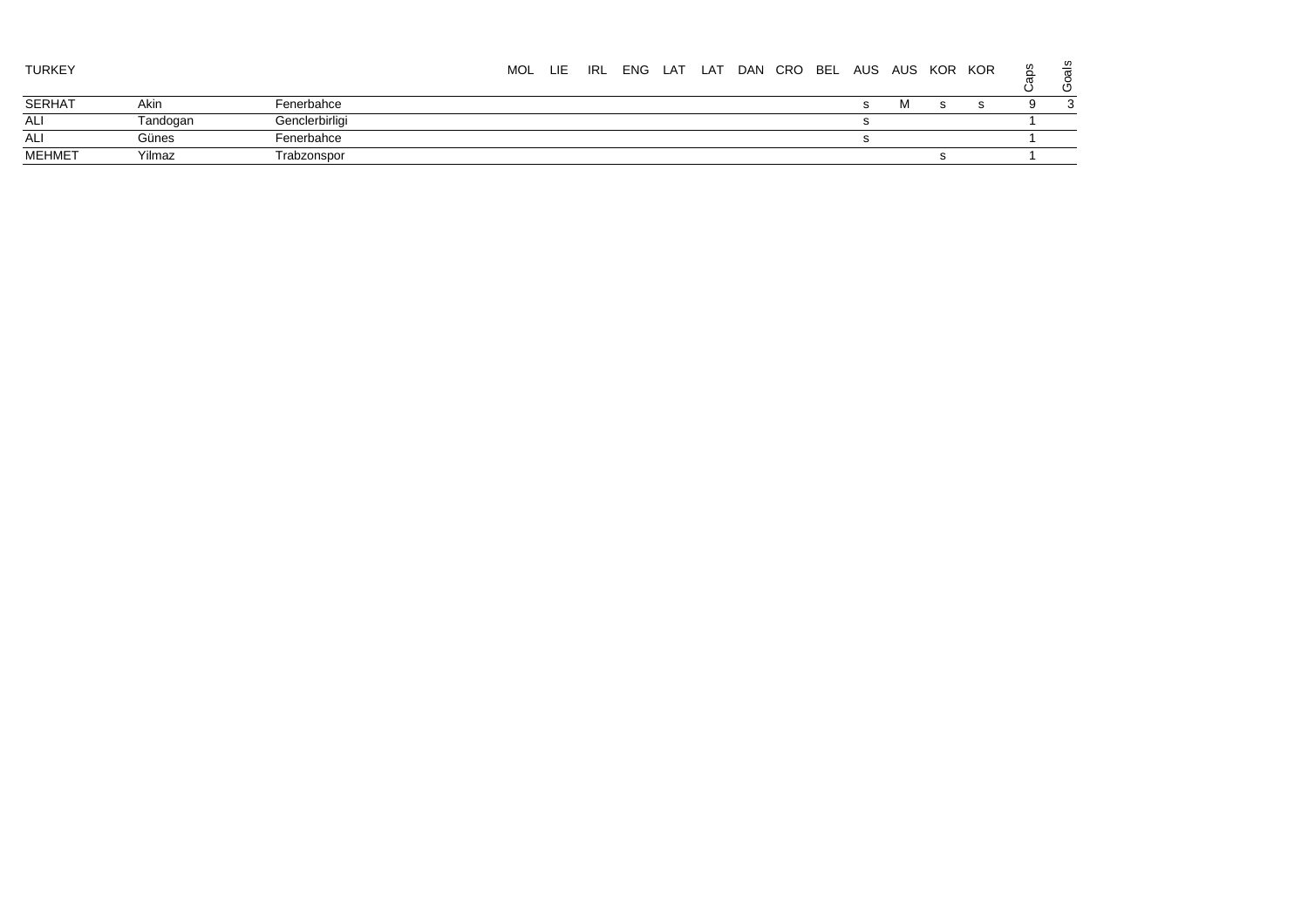| <b>UKRAINE</b> |                      |                              | <b>RUM</b>  | <b>NIR</b>  |       | SPA MAC     | LIB         |   | MAC SVK     | FRA         | Caps           | Goals          |
|----------------|----------------------|------------------------------|-------------|-------------|-------|-------------|-------------|---|-------------|-------------|----------------|----------------|
| Aleksandr      | SHOVKOVSKYI          | Dynamo Kyiv                  | G           | G           | G     | G           | G           | G | G           | G           | 50             |                |
| Sergey         | <b>FEDOROV</b>       | Dynamo Kyiv                  | D           | D           | D     | D           |             |   |             | D           | 18             | 1              |
| Anatoli        | <b>TYMOSHCHUK</b>    | Shakhtar Donetsk             | D           | D           | D     | D           | D           | D | D           | D           | 37             | $\mathbf{1}$   |
| Sergey         | <b>POPOV</b>         | <b>Shakhtar Donetsk</b>      | D           |             | М     |             |             |   |             |             | 53             | 4              |
| Yuriy          | <b>DMITRULLIN</b>    | Dynamo Kyiv                  | D           |             | D     |             |             |   |             |             | 38             | $\mathbf{1}$   |
| Sergey         | <b>TKACHENKO</b>     | <b>Metalurg Donetsk</b>      | M           |             |       |             | s           |   |             |             | $\overline{2}$ |                |
| Vyacheslav     | <b>SHEVCHUK</b>      | Shinnik Yaroslav (RUS)       | M           |             |       |             |             |   |             |             | 3              |                |
| Maksim         | KALINICHENKO         | Spartak Moskva (RUS)         | M           |             |       |             |             | s | $\mathbf s$ |             | 14             | $\mathbf{1}$   |
| Andrey         | <b>VOROBEI</b>       | <b>Shakhtar Donetsk</b>      | M           | м           | М     | Α           |             |   |             | M           | 37             | 5              |
| Andrey         | SHEVCHENKO           | Milan AC (ITA)               | Α           |             | $A^*$ | A           |             | Α |             |             | 52             | 22             |
| Andrey         | <b>VORONIN</b>       | FC Köln (GER)                | Α           | Α           | Α     |             | Α           |   |             |             | 14             | $\overline{2}$ |
| Oleg           | <b>HUSEV</b>         | Dynamo Kyiv                  | s           | $\mathbf s$ | s     | м           |             | M | M           | M           | $\overline{7}$ |                |
| Sergey         | <b>REBROV</b>        | Fenerbahce (TYR)             | $\mathbf s$ | Α           |       | s           | Α           | s | $\mathbf s$ | $\mathbf s$ | 63             | 13             |
| Sergey         | ZAKARLYUKA           | Shakhtar Donetsk             | s           |             |       |             |             |   |             |             | 4              |                |
| Gennadiy       | <b>ZUBOV</b>         | <b>Shakhtar Donetsk</b>      | s           | М           | s     |             |             |   |             |             | 29             | 3              |
| Oleg           | LUZHNYI              | Wolves (ENG)                 |             | D           | D     |             |             |   |             |             | 52             |                |
| Andrey         | <b>NESMACHNYI</b>    | Dynamo Kyiv                  |             | D           | D     |             |             |   |             | D           | 29             |                |
| Aleksandr      | <b>HORSHKOV</b>      | Saturn Ramenskoye (RUS)      |             | M           | M     |             |             |   |             |             | 4              | 2              |
| Andrey         | <b>HUSIN</b>         | Dynamo Kyiv                  |             | M           |       |             |             |   |             |             | 45             | 5              |
| Aleksandr      | MELASCHENKO          | Dynamo Kyiv                  |             | s           |       |             |             |   |             |             | 16             | 3              |
| Sergey         | <b>SEREBRENNIKOV</b> | Club Brügge (BEL)            |             |             | s     |             |             |   |             |             | 11             | $\mathbf{1}$   |
| Aleksey        | HAI                  | <b>Shakhtar Donetsk</b>      |             |             |       | D           | D           |   |             |             | $\overline{2}$ |                |
| Bogdan         | <b>SHERSHUN</b>      | CSKA Moskva (RUS)            |             |             |       | D           | D           |   |             |             | $\overline{2}$ |                |
| Aleksandr      | <b>RADCHENKO</b>     | <b>Dnipro Dnipropetrovsk</b> |             |             |       | M           |             |   | D           |             | 10             |                |
| Evgeni         | <b>LUTSENKO</b>      | Shinnik Yaroslav (RUS)       |             |             |       | M           | s           |   |             |             | $\overline{2}$ |                |
| Ruslan         | <b>ROTAN</b>         | Dnipro Dnipropetrovsk        |             |             |       | M           |             | M | M           | M           | $\overline{4}$ |                |
| Vladimir       | <b>YESERSKYI</b>     | Dnipro Dnipropetrovsk        |             |             |       | $\mathbf s$ |             |   | D           | D           | 6              |                |
| Sergey         | NAZARENKO            | <b>Dnipro Dnipropetrovsk</b> |             |             |       | $\mathbf S$ |             | M | M           | s           | 4              |                |
| Aleksandr      | <b>KOSYRIN</b>       | <b>Chornomorets Odesa</b>    |             |             |       | $\mathbf s$ | M           | s | s           | $\mathbf s$ | 5              |                |
| Sergey         | <b>MIZIN</b>         | Karpaty Lviv                 |             |             |       | s           |             |   |             |             | $\overline{7}$ |                |
| Sergey         | <b>SIMONENKO</b>     | <b>Chornomorets Odesa</b>    |             |             |       |             | D           | D |             |             | 2              |                |
| Aleksandr      | <b>HOLOVKO</b>       | Dynamo Kyiv                  |             |             |       |             | D           |   |             |             | 58             |                |
| Adrian         | <b>PUKANYCH</b>      | <b>Shakhtar Donetsk</b>      |             |             |       |             | $M^*$       |   |             |             | 2              | 1              |
| Sergey         | <b>SHYSCHENKO</b>    | <b>Metalurg Donetsk</b>      |             |             |       |             | M           |   |             |             | 10             |                |
| Vyacheslav     | <b>CHECHER</b>       | <b>Metalurg Donetsk</b>      |             |             |       |             | s           | D | D           | s           | 4              |                |
| Denis          | ONYSCHENKO           | Dynamo Kyiv                  |             |             |       |             | s           |   |             |             | $\overline{4}$ |                |
| Taras          | <b>KABANOV</b>       | <b>Karpaty Lviv</b>          |             |             |       |             | $\mathbf s$ |   |             |             | $\mathbf{1}$   |                |
| Konstantin     | <b>BALABANOV</b>     | <b>Chornomorets Odesa</b>    |             |             |       |             | s           |   |             |             | $\mathbf{1}$   |                |
| Dmitri         | PARFIONOV            | Spartak Moskva (RUS)         |             |             |       |             |             | D |             |             | 18             |                |
| Andrey         | <b>RUSOL</b>         | Dnipro Dnipropetrovsk        |             |             |       |             |             | M | M           | M           | 3              |                |
| Aleksandr      | <b>RYKUN</b>         | Dnipro Dnipropetrovsk        |             |             |       |             |             | Α | Α           |             | 3              |                |
| Sergey         | <b>MARTIUKHIN</b>    | Dnipro Dnipropetrovsk        |             |             |       |             |             | s |             |             | $\mathbf{1}$   |                |
| Oleg           | VEHNLINSKY           | Dnipro Dnipropetrovsk        |             |             |       |             |             |   | $A^*$       | s           | 6              |                |
| Oleg           | SHELAYEV             | Dnipro Dnipropetrovsk        |             |             |       |             |             |   | $\mathbf s$ | Α           | $\overline{c}$ |                |
| Mikhailo       | <b>STAROSTYAK</b>    | Shakhtar Donetsk             |             |             |       |             |             |   |             | D           | 15             |                |
| Ruslan         | <b>BIDNENKO</b>      | Dynamo Kyiv                  |             |             |       |             |             |   |             | $\mathbf s$ | 1              |                |
|                |                      |                              |             |             |       |             |             |   |             |             |                |                |